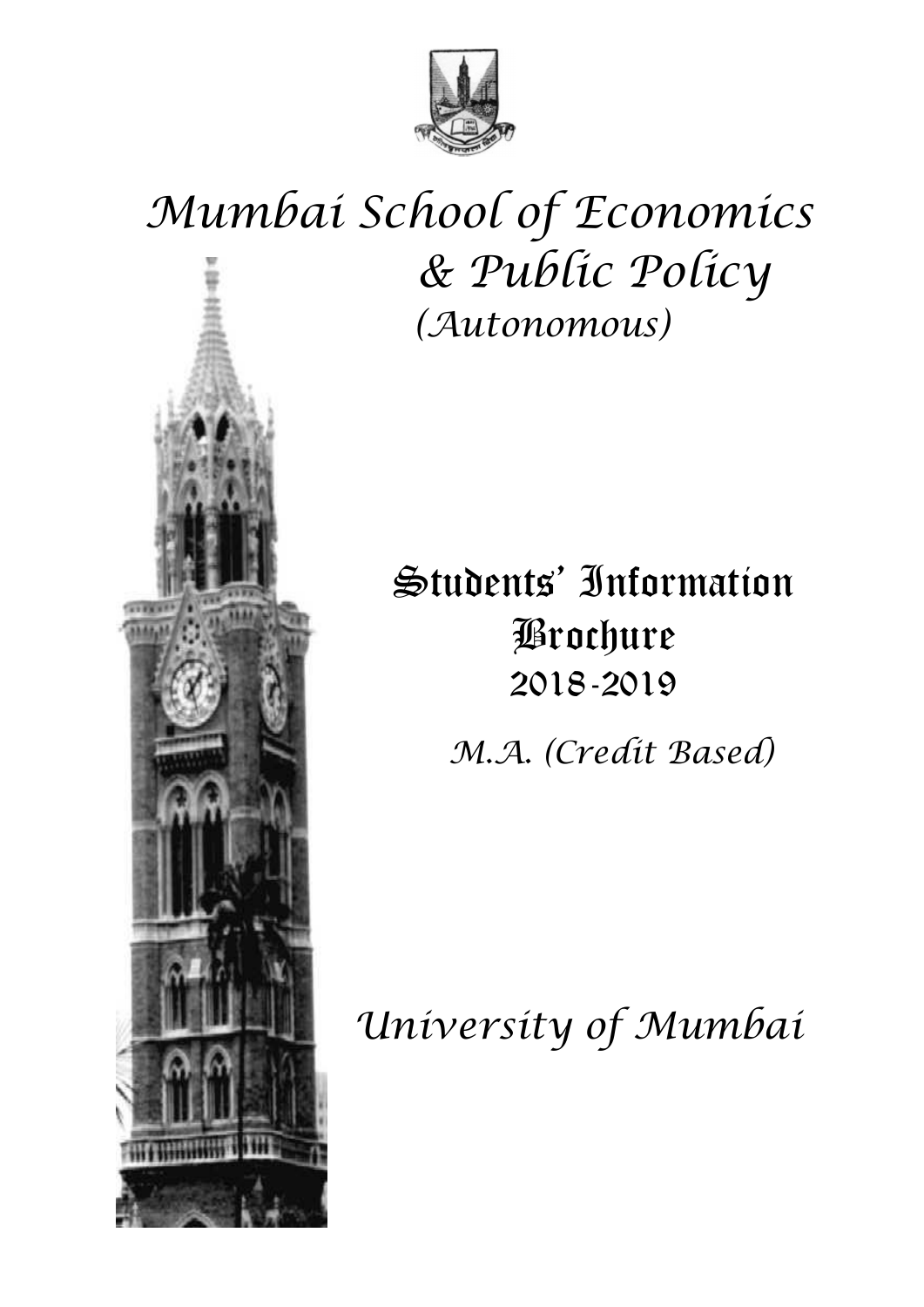# **ABOUT THE MUMBAI SCHOOL**

The Mumbai School of Economics and Public Policy (Autonomous), formerly the Department of Economics, University of Mumbai, is the oldest economics department in the country, having been founded in and has been making significant contributions to academics and policy making at the local and national level. The research output is noted for its innovativeness, relevance and sensitivity to current socio-economic problems.

The Mumbai School has a distinguished legacy of teachers and intellectuals such as Professors C.N. Vakil, M.L. Dantwala, D.T. Lakdawala, P.R. Brahmananda, Kanta Ranadive, T.S. Papola, P.R. Panchamukhi, V.R. Panchamukhi, Ranganath Bhardwaj, J.C. Sandesara, L.K. Deshpande, D.M. Nachane, M.J.M. Rao, among other stalwarts such as Professor V.K.R.V. Rao, Dr. Bimal Jalan, and Lord Meghnad Desai. The members of the Mumbai School of Economics are consultants to international bodies like the IMF, the World Bank, UNDP, UNICEF, UNW, ILO, and government bodies like the Planning Commission, the Reserve Bank of India, as well as to various state governments and local bodies. The private sector too has benefitted immensely from its the pool of expertise. In addition, the faculty publish widely in reputed national and international and have made seminal contributions in their respective fields. In recognition of this contribution the Planning Commission, the Reserve Bank of India, as well as private institutions and corporate organisations have instituted a total of five Chairs in the Department *viz.* the RBI Chairs in Monetary Economics and Dr. Babasaheb Ambedkar Chair in Political Economy, the Walchand Hirachand Unit in Transport Economics, the Dr. Vibhuti Shukla Unit in Urban Economics and Regional Development, Dr. D.T. Lakdawala Chair in Planning and Development.

The Mumbai School of Economics is well connected with other academic institutions and has signed several national and international memoranda of understanding. These make it possible to exchange expertise on several key areas and to have research collaborations. Academic visitors are also invited to spend time at the School and impart the benefit of their learning.

Due to its academic credentials, the Mumbai School of Economics & Public Policy has been recognised as a Centre for Advanced Studies in Economics by the University Grants Commission since 1963. The Department has been granted an Autonomous status **since** which is a further recognition of its stellar role on the Indian academic map. The Mumbai School does not believe in resting on its laurels. Regular attempts are made to make qualitative improvements in teaching and research standards. Since 2007, a M.A. programme with a choice-based credit system has been instituted in addition, to a thriving Ph.D. programme. The facilities available include a wellappointed computer laboratory where students are imparted hands-on training in the latest software; work stations; well-designed conference rooms, as well as a stimulating departmental library. However, its greatest asset is its set of competent and experienced teachers who are regularly available to the students in an atmosphere of warm cordiality.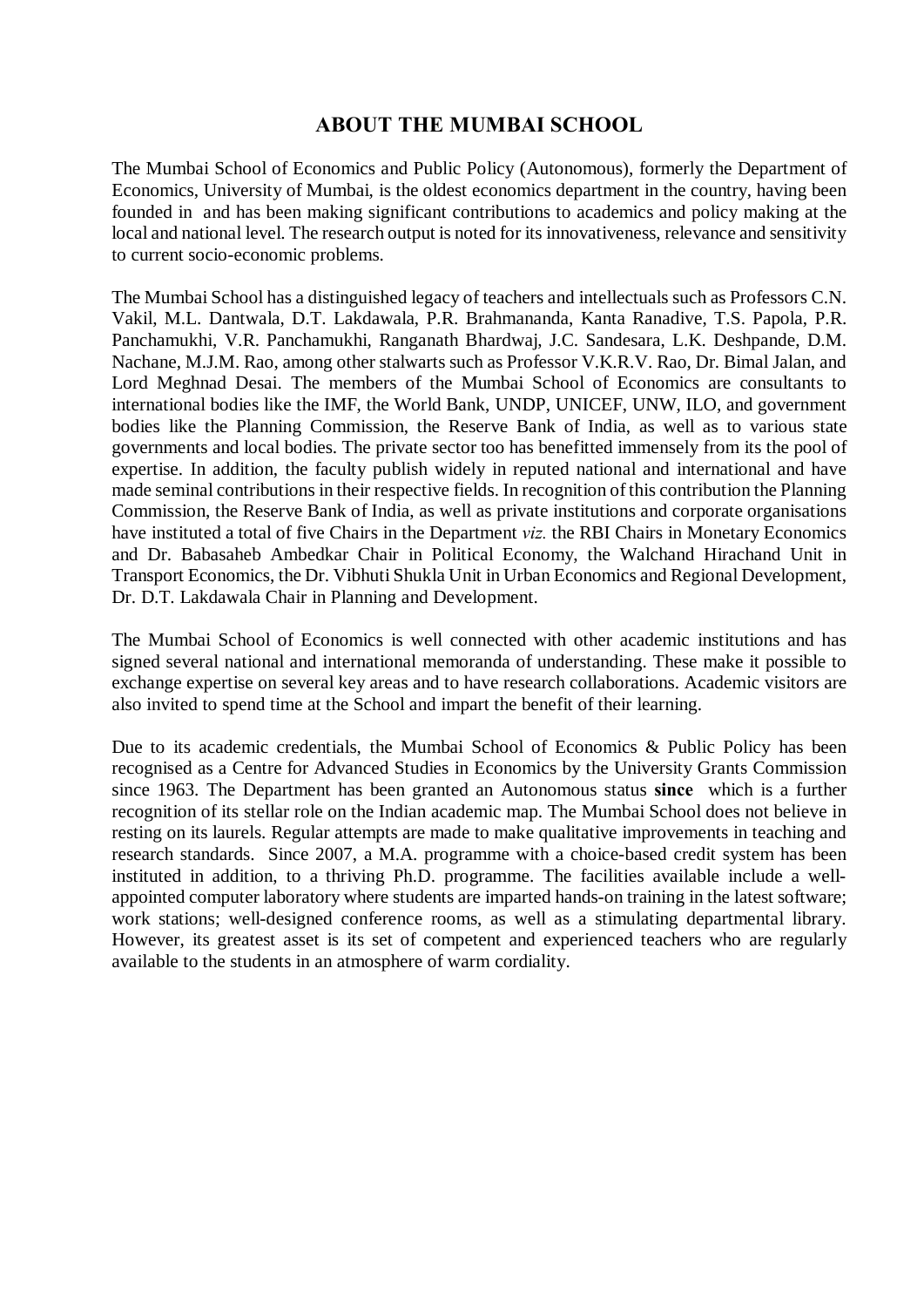## **FACULTY AND RESEARCH STAFF**

J.C.Sandesara Professor Emeritus Area on Interest: Economics of Industry

Mala Lalvani Professor & Director RBI Dr. Babasaheb Ambedkar Chair in Political Economy M.A. (Mumbai), Ph.D. (Mumbai) Areas of Interest: Public Economics, Political Economy, Public Choice, Applied Econometrics

Anuradha Patnaik Assistant Professor M.A. (Nagpur University), Ph.D. (IIT Mumbai) Areas of Interest: Applied Econometrics, Monetary Economics, Open Economy Macroeconomics

Dolly Sunny Professor M.A. (Kerala), Ph.D. (Mumbai) Areas of Interest: Quantitative Economics, Development Economics, Labour Economics, Demography

G. Bharathi Kamat Associate Professor M.A., M.Phil, Ph.D (Osmania University, Hyderabad) Areas of Interest: Industrial Economics, International Economics, Economics of Intangibles

Manisha Karne Professor M.A. (Mumbai), Ph.D. (Mumbai) Areas of Interest: Development Economics, Social Infrastructure, Transport Economics

Medha Tapiawala Associate Professor M.A. (Mumbai), Ph.D. (Mumbai) Areas of Interest: Banking and Microfinance, Entrepreneurship, Behavioural Economics

Neeraj Hatekar Professor and Director, Department of Economics (Autonomous) M.A. (Mumbai), Ph.D. (Mumbai) Areas of Interest: Economic History, Applied Econometrics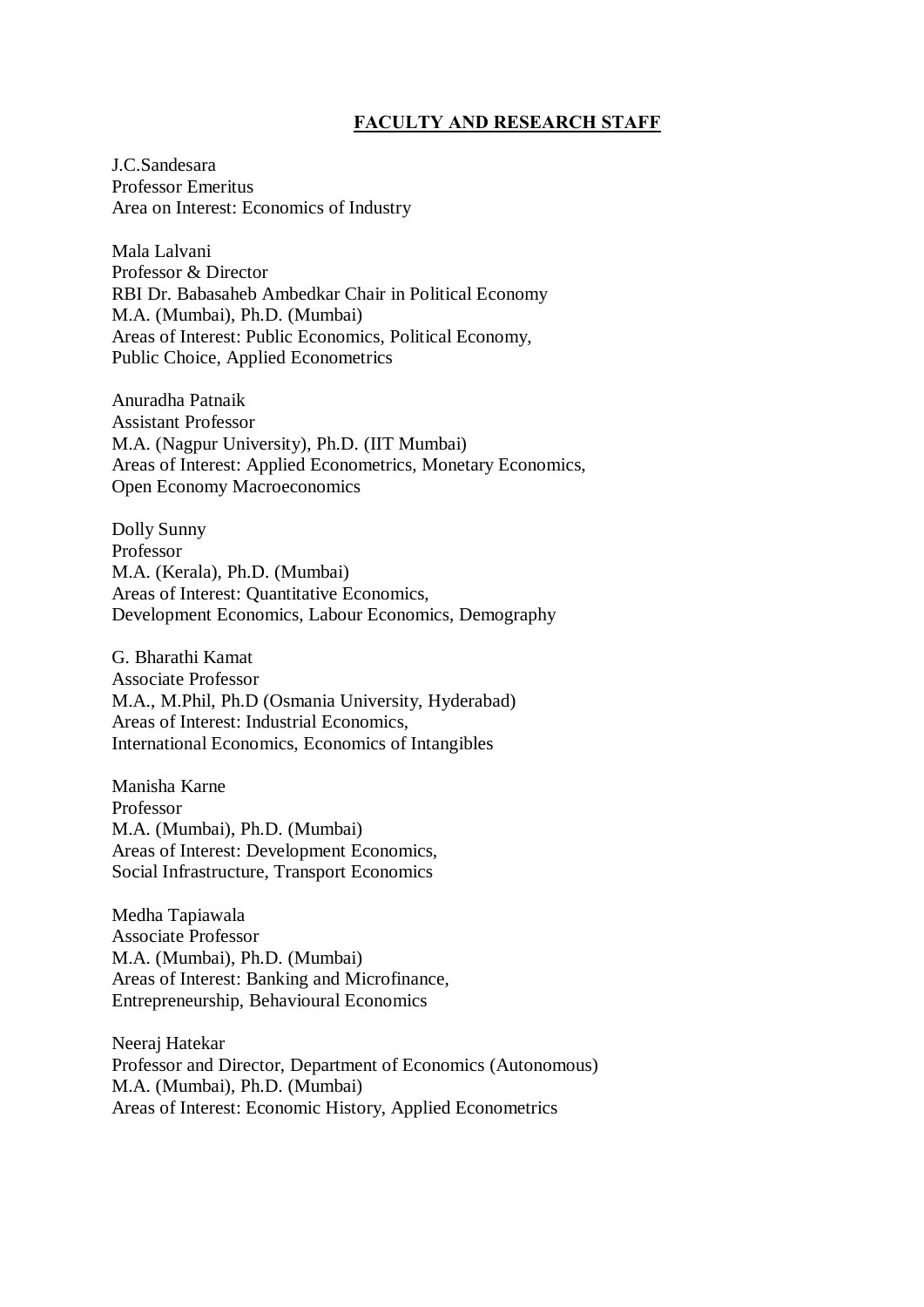Satyanarayan Kothe Assistant Professor M.A. (SRTM University, Nanded), Ph.D. (Mumbai) Areas of Interest: Knowledge Economy, Economics of Services, Mathematical Economics, Quantitative Economics

Suresh Maind Associate Professor M.A. (Aurangabad), Ph.D. (Aurangabad) Areas of Interest: Infrastructure Economics, Agriculture Economics, Monetary Economics

Swati Raju Associate Professor M.A. (Economics), Ph.D. (Economics) Areas of Interest: Public Economics, Applied Econometrics, Financial Economics, Gender Economics

For further details about the faculty, including detailed CVs, please check: http://www.mu.ac.in/arts/social\_science/eco/faculty.html

#### **RESEARCH STAFF**

Nandakumar Jadhav M.S.W. (Aurangabad) Research Investigator

Sandhya Mhatre M.A. (Mumbai), Ph.D. (Mumbai) Research Investigator

Ravindra Tambe M.A. (Kolhapur), B.Ed. Research Assistant

Vinay S. Verma M.A. (Mumbai) Research Assistant

Vinay S. Shelke M.A. (Pune) Research Assistant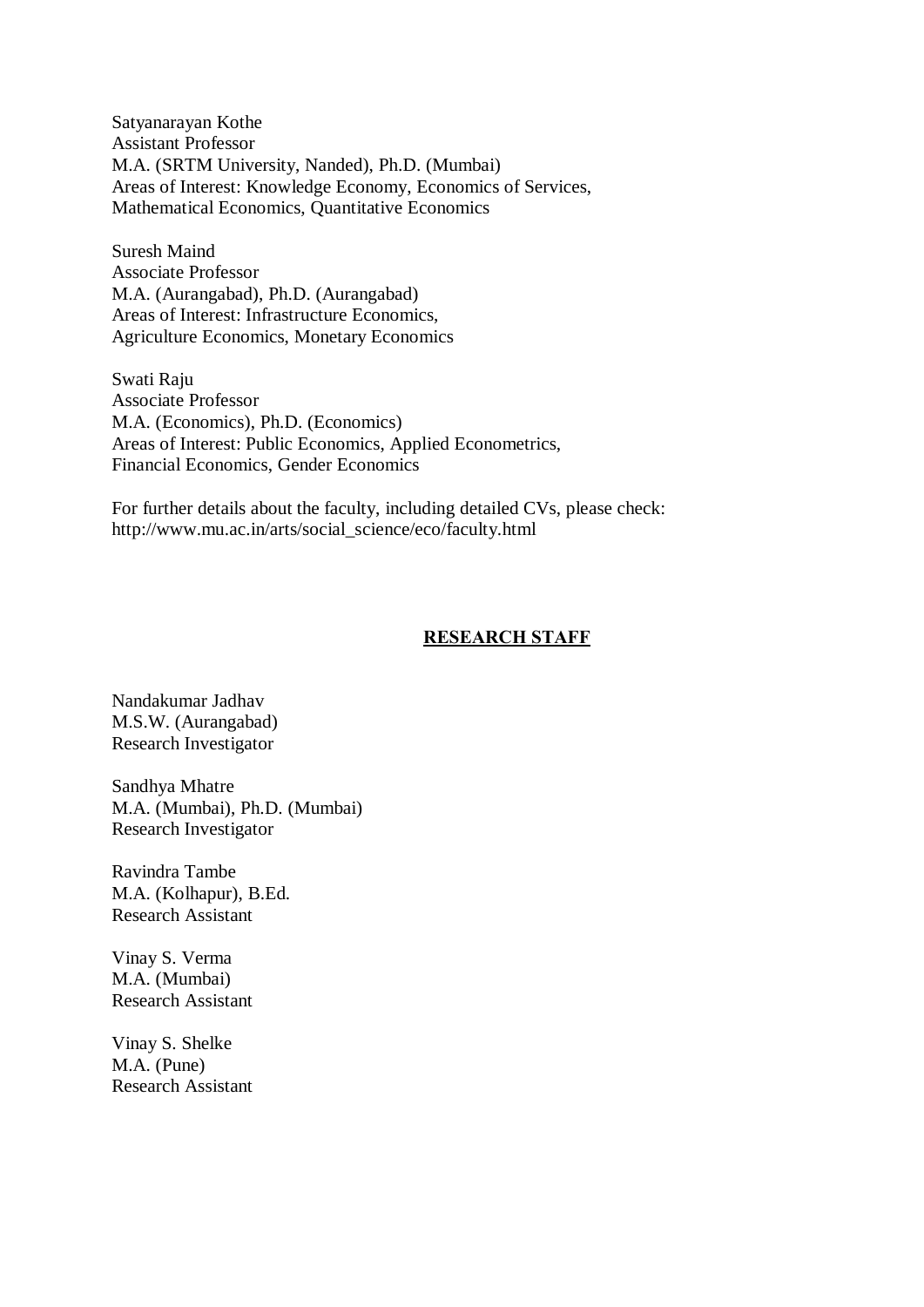# **The M.A. Programme** (Credit Based)

# Highlights:

The highlights of the programme along with the syllabi are presented here while the detailed Rules and Regulations are presented in the next Section.

- · A student enrolled for the credit-based programme must acquire a total of seventy-two credits over four semesters.
- A semester is roughly of fifteen weeks duration.
- All the courses taught in Semesters I and II are core courses (compulsory courses)
- · A four-credit course is taught for 48 hours during the semester, while a two-credit course is taught for 24 hours.
- The hours allocated to the teaching of each module within a course are indicated against the respective modules.
- The core courses in Semester I are: Microeconomics I, Macroeconomics I, Mathematics for Economists and Basic Econometrics. All are four credit courses and in all sixteen credits have to be earned in Semester I.
- · The core courses in Semester II are: Macroeconomics II, Microeconomics II, Development Economics and Public Economics. All are four credit courses and in all sixteen credits have to be obtained in Semester II.
- For all core courses in Semesters I and II, there is a mid-semester examination of forty marks and an end-semester examination of sixty marks. The mid-semester examination is usually held around the eighth week after the commencement of the semester.
- The remaining forty credits are to be obtained from a list of electives (32 credits) and from a dissertation component (8 credits). Students will be required to take five electives (4 credits each) in Semester III and three electives (4 credits) in Semester IV including some credits that can be obtained from taking courses offered by other departments. The list of elective courses on offer for an academic year will be announced at the beginning of each year. The dissertation component will have to be completed in Semester IV.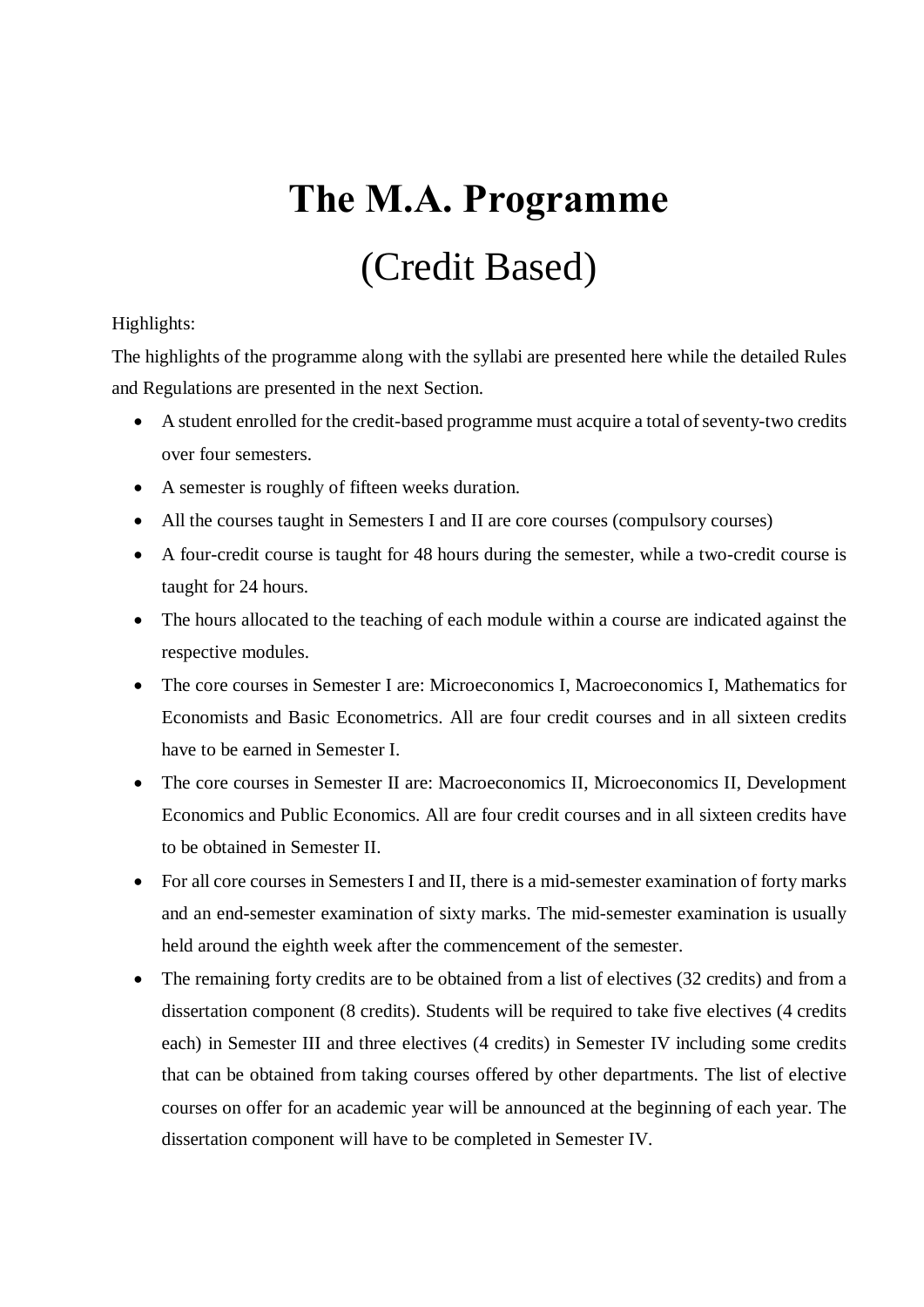- The standard evaluation pattern for the elective courses consists of a mid-semester examination of forty marks and an end semester examination of sixty marks.
- The Evaluation Pattern for some elective courses differs from the standard pattern. The evaluation pattern for each course is mentioned in the top right-hand corner of the syllabus page for the respective course. Please note that the evaluation pattern for specific electives is subject to change from year to year.
- Some courses are seminar courses. Students will obtain part of the designated credits by submitting an assignment and making a presentation based on it, for which they will be graded by a group of faculty members.
- · A limited number of credits can be obtained by doing courses offered by other departments. The details of such courses can be had from the Department office at the beginning of Semesters III and IV.
- The references given for each course are subject to modifications on a regular basis.
- The detailed rules for the credit-based system are given in the following Section and students are advised to familiarise themselves with them.
- The admission to the credit-based course is based on the student performance in an entrance examination. Details can be had by visiting the School<sup>os</sup> website: [http://www.mu.ac.in/arts/social\\_science/eco/entrexam.html](http://www.mu.ac.in/arts/social_science/eco/entrexam.html)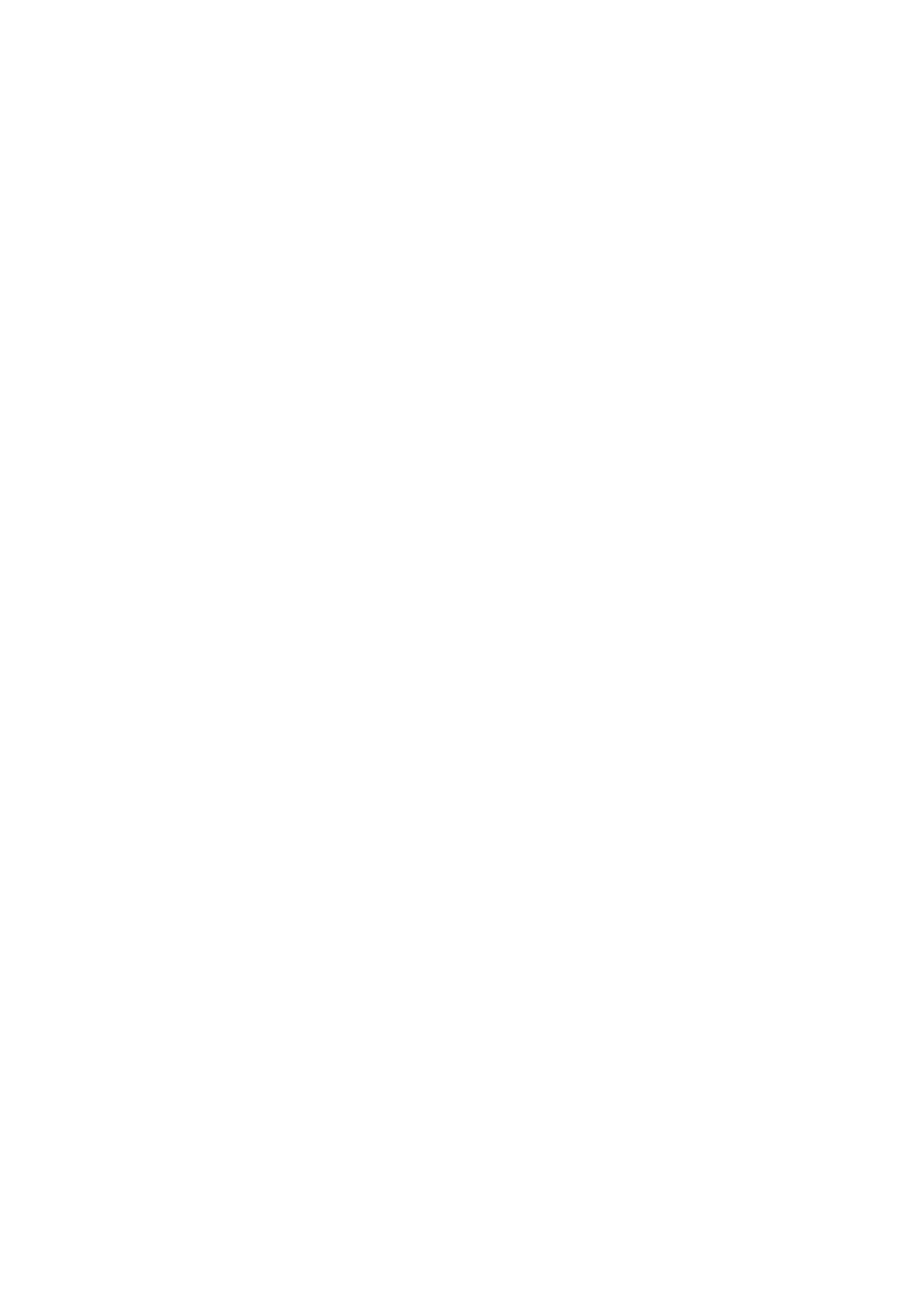# **Microeconomics I** (ECO 101)

# **When offered**: Semester: I **Number of Credits**: 4

**Preamble**: This is a one-semester course taught over 48 one-hour sessions. The course is divided into 4 modules of 12 sessions each. The method of instruction will be exclusively lectures. The objective is to introduce students to modern microeconomics in a gradual fashion, leading up to Microeconomics 2, which will be offered in the second semester. Microeconomics 1 will cover the traditional approaches to microeconomics, assuming complete markets, nonstrategic, utilitymaximising individuals, as well as profit-maximising firms in a competitive market setup with symmetric, perfect and complete information.

Prerequisites: Undergraduate level microeconomics, Basics of mathematical economics.

### **Module 1: Utility Analysis:** (12 Hours)

Choice, preference, rational choice and revealed preference, existence of the utility functionconsumer to problem and the demand function, expenditure and indirect utility functions

### **Module 2: Demand Analysis:** (12 Hours)

Demand function, income-compensated demand functions, Slutsky matrix, and their properties, measurement of efficiency, duality, measuring of welfare effects of a price change

### **Module 3: Production Analysis:** (12 Hours)

Production: returns to scale and varying proportions, production functions (Cobb Douglas, CES) and input demand functions and their properties, costs, Derivation of SR and LR supply curve, classical model of the equilibrium of the firm, optimal size of the firm, duality in production, profit function and its properties,

### **Module 4: Perfect Competition, Walrasian General Equilibrium in a Pure Exchange Economy:** (12 Hours)

Excess demand function and its properties, tâtonnement process and the proof of existence of general equilibrium (using Brouwer is fixed point theorem), core and equilibria, the first and the second fundamental theorem of welfare economics.

### **References:**

- 1. Gravelle, H. and R. Rees, Microeconomics, Pearson Edition, 2004
- 2. Jehle, G.A. and P.J. Reny, Advanced Microeconomic Theory, Addison-Wesley Longman, 2000
- 3. Mas-Colell, A., M.D. Whinston, and J. Green, Microeconomic Analysis, Oxford University Press, 2005
- 4. Varian, H.R., Microeconomic Analysis, WW Norton & Co., 1992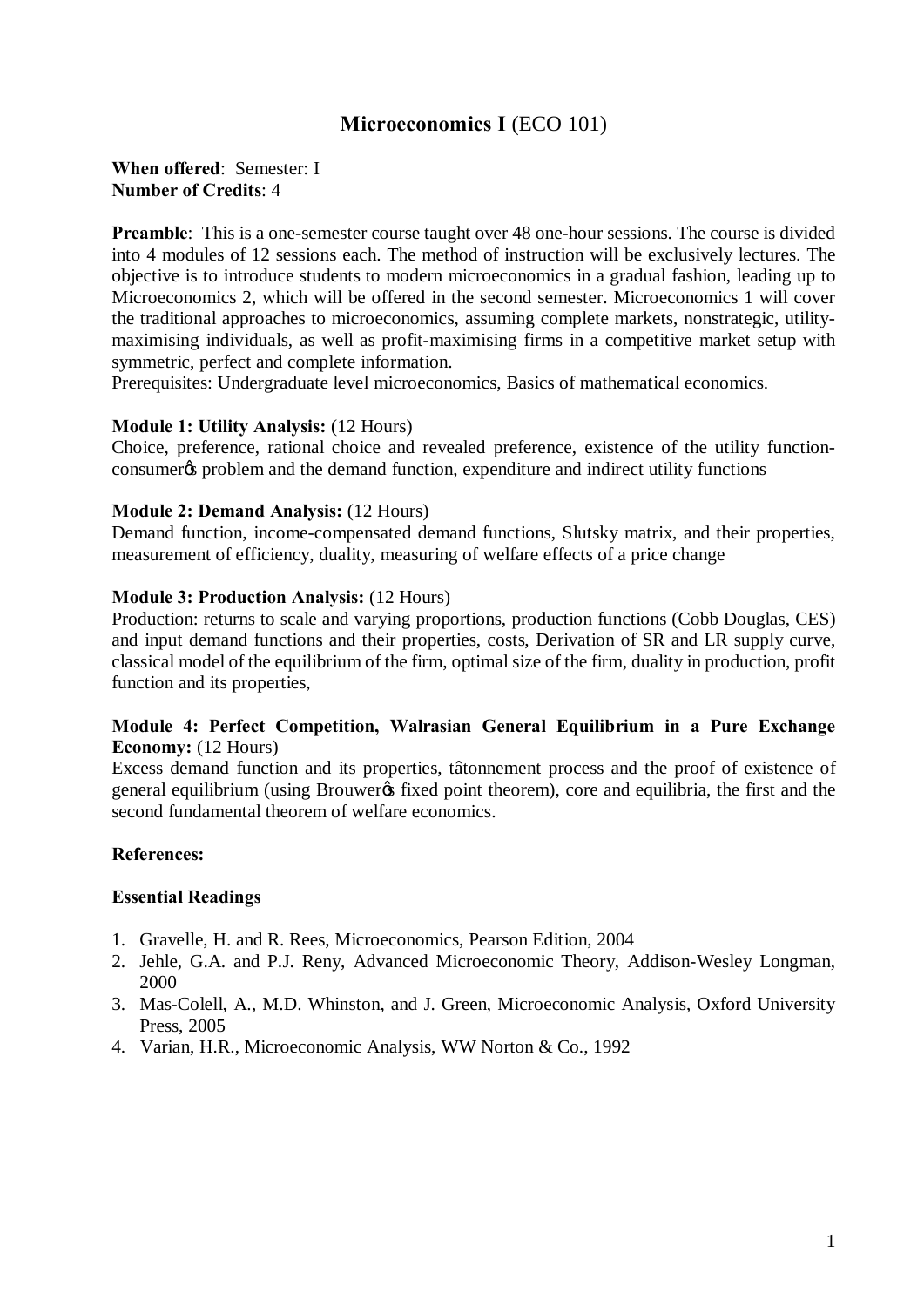# **Macroeconomics I** (ECO 102)

#### **When Offered**: Semester I **Number of Credits**: 4

**Preamble:** Macroeconomics I is an introduction to aggregative relationships in an economy. Since it is the first comprehensive glimpse of the subject by a number of students, the course effectively, but rigorously, covers the syllabus of an undergraduate course. At the same time, the texts twist and turn the familiar material to open up novel possibilities. The books are only indicative and others may be used. The treatment can be graphical. However, as technical skills develop, particularly by the last module, mathematical optimization techniques might be used.

### **Module 1**: **Macroeconomic Accounting**: (12 Hours)

Stocks and Flows; Output and Income; Income and Expenditure; Saving and Investment; Real and Nominal Income; The open economy

#### **Module 2**: **Determination of National Income and the Price Level:** (12 Hours)

The Keynesian Model: IS-LM Analysis, Fiscal and Monetary Policy The role of expectations: The AS-AD Model; Inflation and Unemployment

### **Module 3**: **The Open Economy**: (12 Hours)

Definitions and Concepts: The trade balance, Balance of Payments, Capital Mobility Automatic adjustment, the classical approach Fixed Exchange Rates: The IS-LM-BP model, Monetary and Fiscal Policy Flexible Exchange Rates: The IS-LM-BP model, Monetary and Fiscal Policy

#### **Module 4**: **Microfoundations of Macroeconomics**: (12 Hours)

Consumption: Consumption smoothing, temporary and permanent shocks Investment: The optimal capital stock, irreversibility and investment The demand for money: Money, bonds, and private wealth, financial assets Seigniorage: The optimal level of seigniorage

### **References:**

- 1. Carlin, W. and S. David, Macroeconomics, Oxford University Press, 2007
- 2. DeSouza, E., Macroeconomics, Dorling Kindersley (India) Pvt Ltd, 2012
- **3.** Michl, T., Macroeconomic Theory, PHI Learning, 2009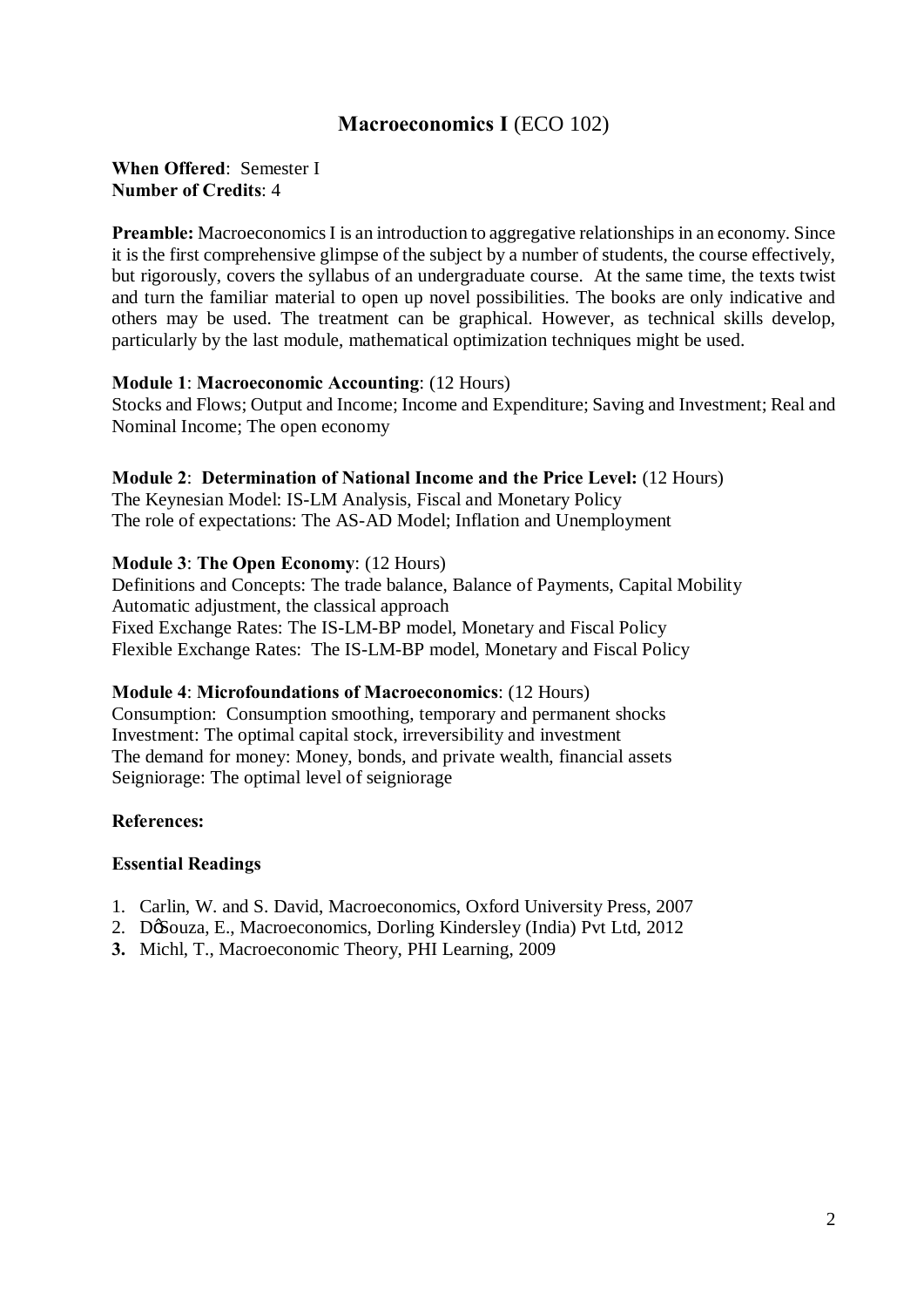# **Mathematics for Economists** (ECO 103)

# **When Offered:** Semester I **Number of Credits**: 4

**Preamble:** The orientation follows Avinash Dixites classic on the subject. Thus, working backwards from the requirements of dynamic optimization, static optimization is covered and, over the first two modules, the mathematical background required to appreciate the last two modules. The texts are illustrative and any proper subset may be used. The expectation is that the instructor will sketch/prove theorems depending on the level of the class and focus on problems drawn from the microeconomics and macroeconomics courses.

# **Module 1**: **Background I**: (12 Hours)

Elements of set theory: R and  $\mathbb{R}^n$ ; sequences & limits; open & closed sets; compact sets Functions: continuity; linear functions; concave and quasi concave functions Vectors and matrices: the determinant; quadratic forms

### **Module 2**: **Background II**: (12 Hours)

The derivative: partial derivatives; implicit differentiation; total derivatives Unconstrained and constrained optimization; concave programming Differential Equations: stability

# **Module 3: Static Optimization**: (12 Hours)

Integration: definite and indefinite integrals; integration by parts The Kuhn-Tucker theorem

# **Module 4**: **Dynamic Optimization**: (12 Hours)

Calculus of Variations The Maximum Principle Dynamic Programming

### **References:**

### **Essential Readings**

- 1. Chiang, A.C., Fundamental Methods of Mathematical Economics, McGraw-Hill, 2005
- 2. \_\_\_\_\_\_\_\_\_\_, Elements of Dynamic Optimization, McGraw-Hill, 1992
- 3. Simon, C.P. and B. Lawrence, Mathematics for Economists, Viva Books Pvt Ltd, 1994
- 4. Sydsaeter, K., P. Hammond, and S. Arne, Essential Mathematics for Economic Analysis, Pearson, 2012

# **Additional Readings**

Binmore, K., Foundations of Analysis, Books 1 & 2, Cambridge University Press, 1980 Dixit, A., Optimization in Economic Theory, Oxford University Press, 1990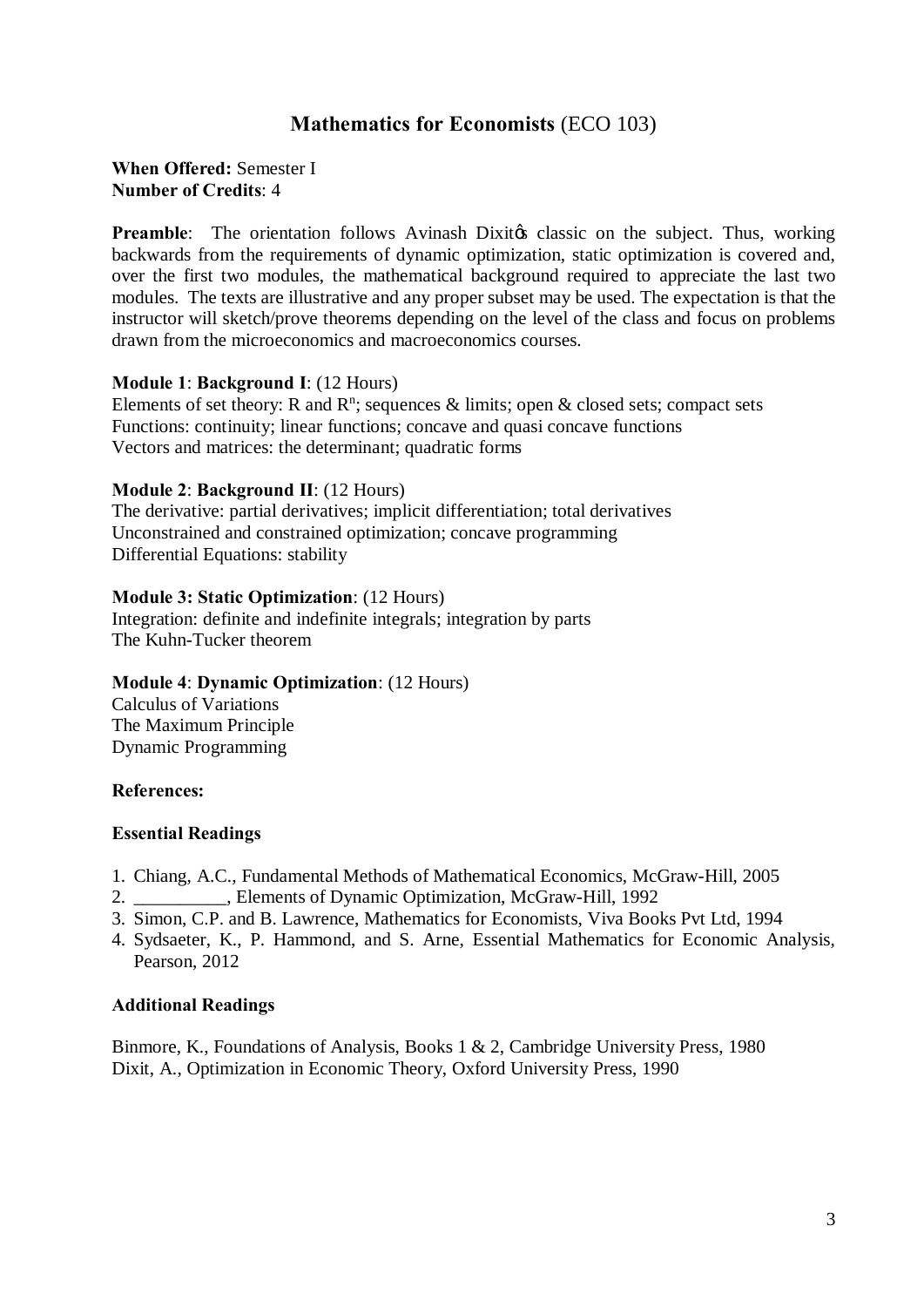# **Basic Econometrics** (ECO 104)

### **When offered:** Semester 6 I **Number of Credits:** 4

**Preamble:** The course is designed to introduce students to elementary econometric methods and their applications. The teaching will emphasize a combination of theory and empirical applications.

## **Module 1: Linear Regression Model**: (12 Hours)

Two variable model:- estimation of parameters, properties of pestimators, hypothesis testing and model validation. Extension to multiple linear regression model

# **Module 2: Failure of classical assumptions**: (12 Hours)

Heteroskedasticity, autocorrelation and multicollinearity: implications, corrective measures, Outliers:-implication and detection, non-normality of errors and bootstrapping of confidence intervals

### **Module 3: Systems of equations**: (12 Hours)

Endogeneity and specification issues, Structural form and reduced form models, identification, instrumental variables and two stage least squares

### **Module 4: Introduction to time series**: (12 Hours)

Stationary and non-stationary time series, spurious regression, tests of stationarity, optimal forecasts and methods of forecast evaluation, introduction to ARIMA models

# **References:**

- 1. Wooldridge, J., Introductory Econometrics: A Modern Approach, Cengage Learning, 2009
- 2. Kennedy, P., A Guide to Econometrics, MIT Press, 2005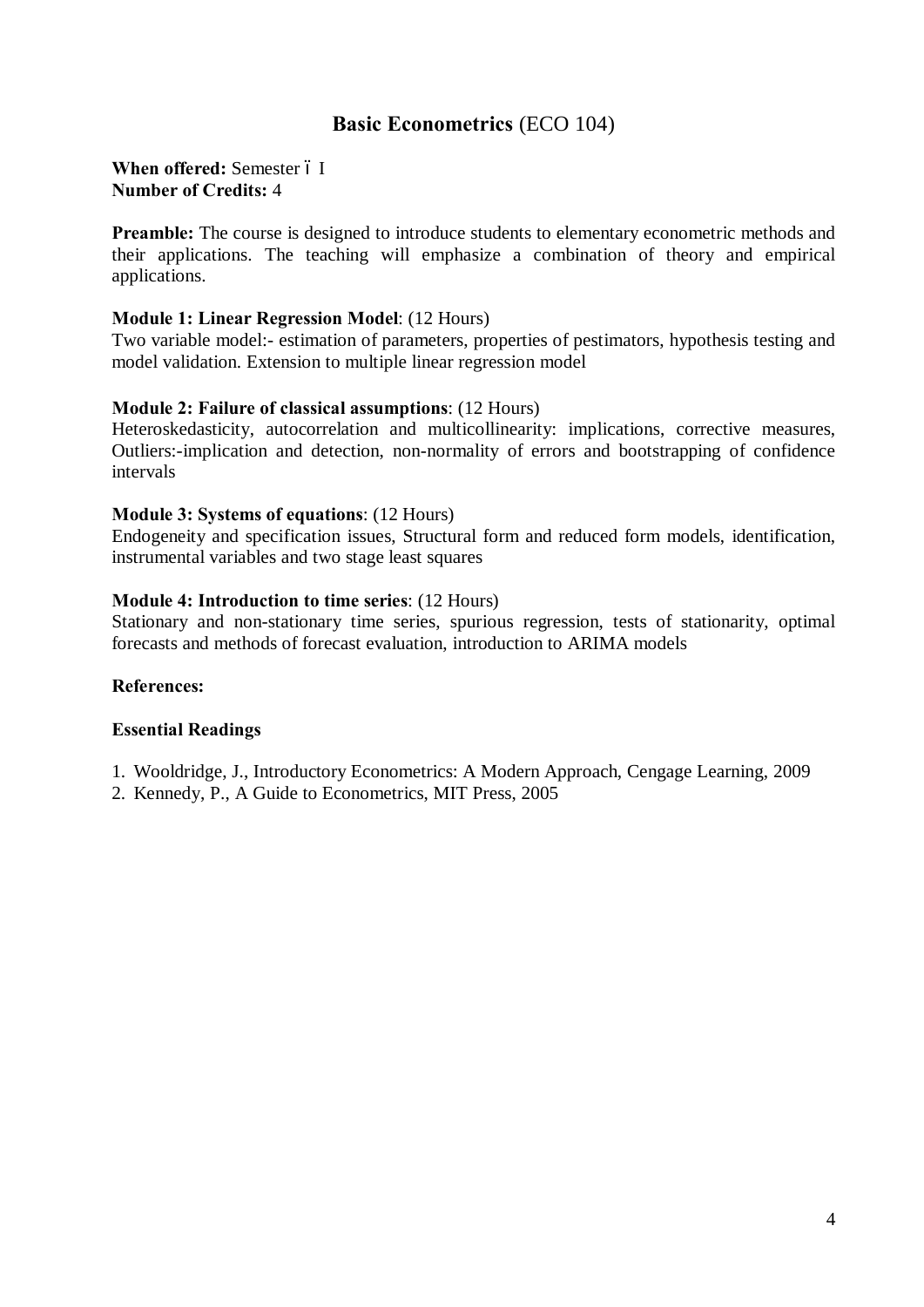# **Microeconomics II** (ECO 106)

### **When Offered:** Semester II **Number of Credits**: 4

**Preamble:** The course is designed to introduce students to methods of analysing strategic microeconomic behaviour in the context of asymmetric and incomplete information.

# **Module 1: Introduction to Game Theory** (12 Hours)

Normal and extensive form games, pure and mixed strategy Nash equilibria, sequential games, backward induction and sub-game perfect Nash equilibria, Cournot model, Bertrand model, Stackleberg model.

### **Module 2: Economics of Information** (12 Hours)

Optimal contracts under symmetric and complete information, moral hazard and optimal contract design, Bayesian games and Bayesian Nash equilibria, Adverse Selection, Signalling and Pooling equilibria.

### **Module 3: Industrial Organisation-1:** (12 Hours)

Market power and dominant firms, non-linear pricing and price discrimination, product quality, welfare implications of monopoly.

### **Module 4: Industrial Organisation-II:** (12 Hours)

Dynamic models of oligopoly, Product Differentiation, Address Models and Strategic Behaviour, Product Differentiation in vertically integrated firms.

### **References:**

- 1. Gibbons R., A Primer in Game Theory, Princeton University Press, 1992
- 2. Church, J.R. and R. Ware, Industrial Organisation: A Strategic Approach, McGraw Hill, 2000
- 3. Maco-Staedler, I. and D. Perez-Castrillo, Economics of Information and Contracts, OUP, 2001
- 4. Binomre, K., Game Theory: A Very Short Introduction, OUP, 2010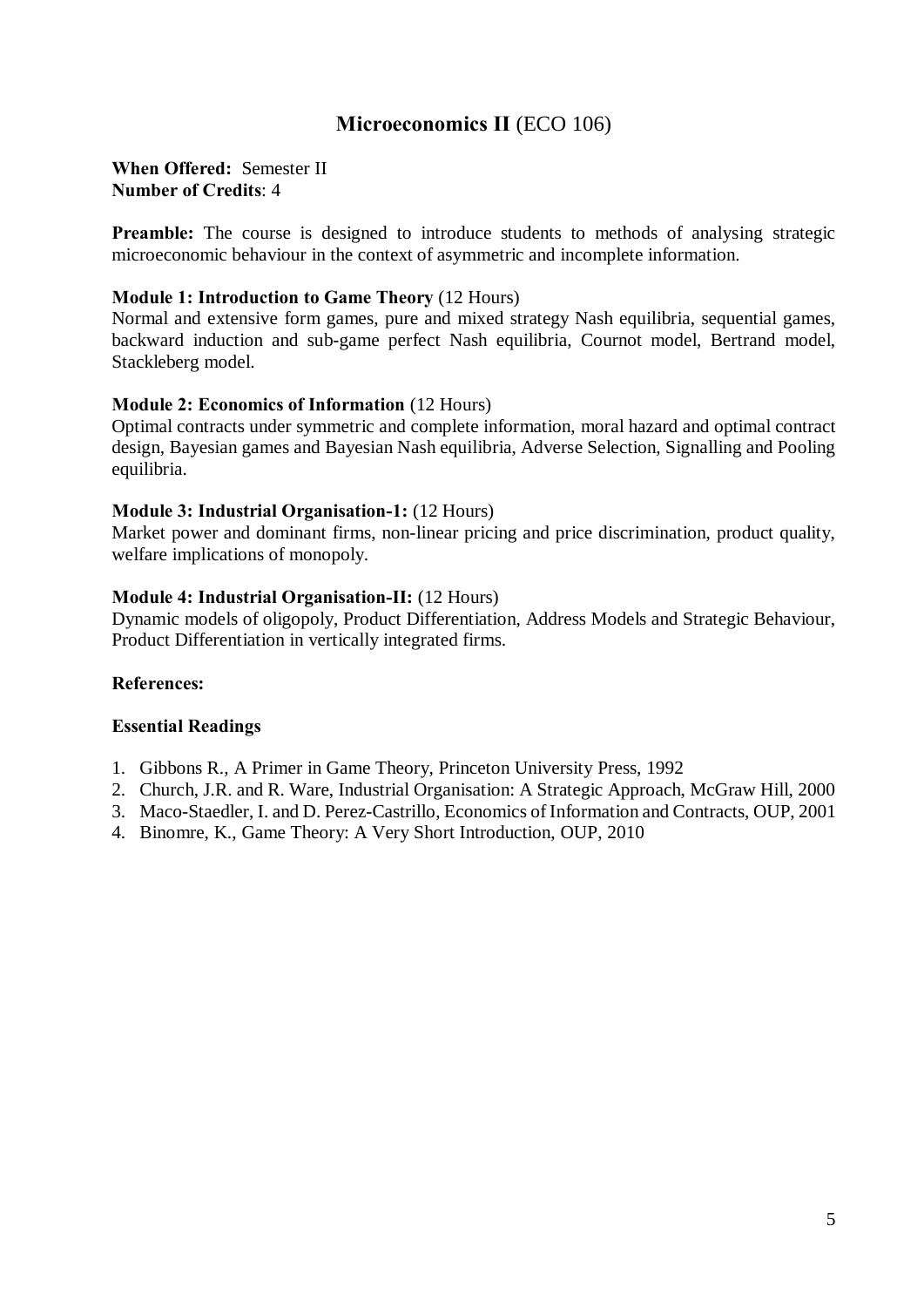# **Macroeconomics II** (ECO 107)

## **When Offered**: Semester II **Number of Credits**: 4

**Preamble:** Macroeconomics-II is modern macroeconomics in that it deals with the New Classical and New Keynesian frameworks. By this time, the compulsory mathematics course will have been covered and students can appreciate the techniques of dynamic optimization that underlie the course. Here too, the texts are only suggestive and others may be used.

### **Module 1: Imperfectly flexible prices:** (12 Hours)

Price-setting under imperfect competition Menu costs, real rigidity and neutrality Quadratic price adjustments

### **Module 2: New Classical Economics:** (12 Hours)

The DSGE model Wealth Effects and the Government Budget Constraint; money/bond finance The government budget deficit; Ricardian Equivalence

### **Module 3: New Keynesian Economics:** (12 Hours)

Disequilibrium, multiple equilibria, hysteresis Reconstructing the Keynesian multiplier The NK model of inflation

#### **Module 4: Macroeconomic Policy:** (12 Hours)

Rules versus Discretion, Credibility & Reputation, Dynamic Inconsistency Banks, Financial Intermediaries and Unconventional Monetary Policy Inflation Targeting and Exchange Rates

### **References:**

- 1. Heijdra, B.J. and F. Ploeg, Foundations of Modern Macroeconomics, Oxford University Press, Oxford, 2002
- 2. Romer, D., Advanced Macroeconomics, McGraw-Hill, Fourth Edition, 2012
- 3. Wickens, M., Macroeconomic Theory and the Dynamic General Equilibrium Approach, Princeton University Press, 2011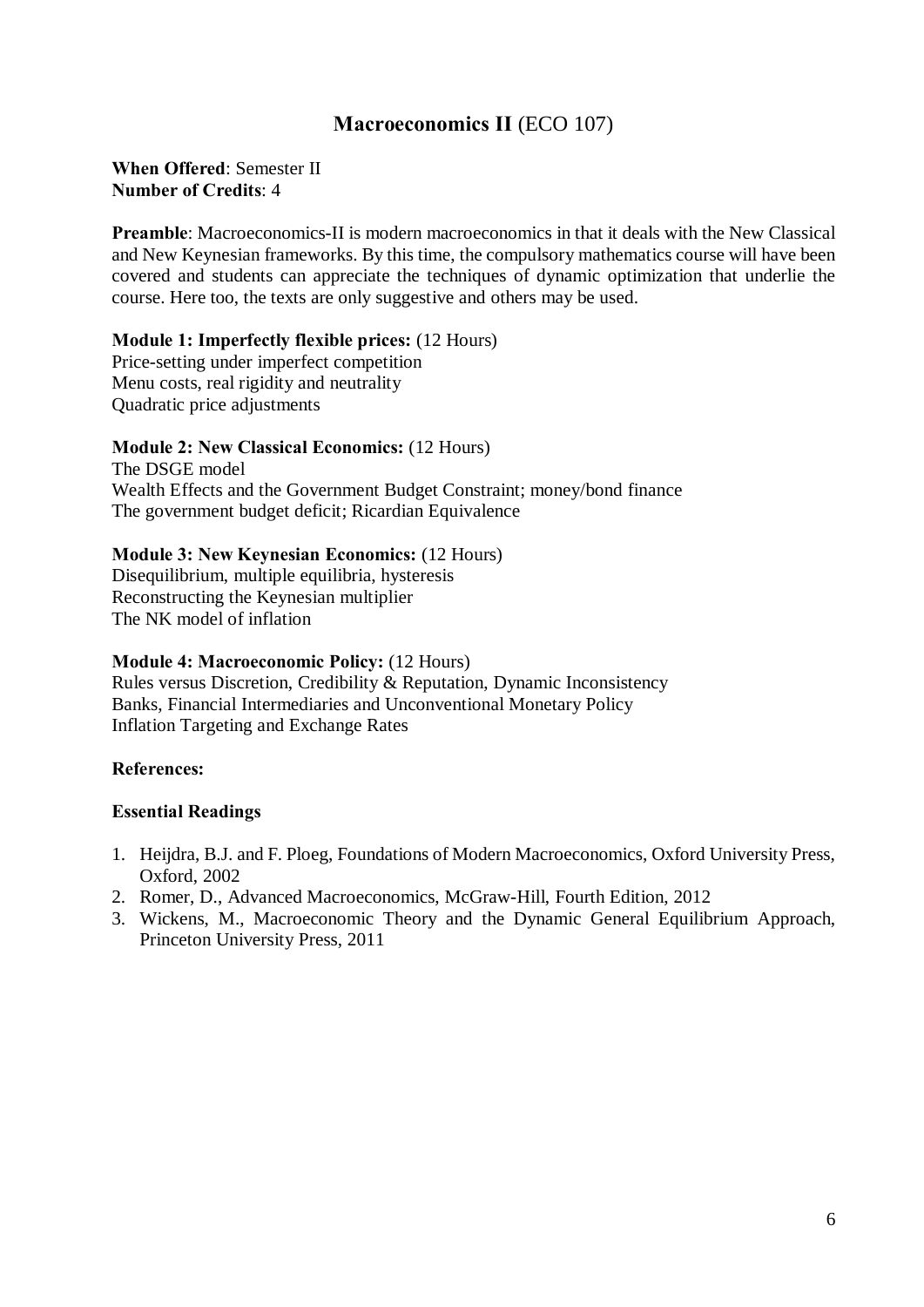# **Development Economics** (ECO 108)

# **When Offered**: Semester II **Number of Credits**: 4

**Preamble:** The objective of the course is to introduce students to existing academic approaches that grapple with the complexity of developing countries. To that end, the syllabus presents some of the major economic ideas in development thinking, and builds on and extends the microeconomic and macroeconomic tools developed in earlier core courses, additionally incorporating alternative perspectives that merit close scrutiny.

# **Module 1: Concepts and measures of Growth and Development:** (12 Hours)

Developments in economic thought 6 History, expectations and development - Economic growth and structural change 6 Capabilities, entitlements and deprivation - Inequality and growth 6 Measurement of Inequality and poverty- Measurement of development - HDI, GDI, etc.- Role of market and state

### **Module 2: Modern theories of Growth and Distribution:** (12 Hours)

Harrod-Domar Model of growthó Solow model of growth-Approaches to technical change 6 Convergence 6 Endogenous growth models of Romer and Lucas-Human capital

### **Module 3: Microeconomics of Development:** (12 Hours)

Segmentation of rural land, labour, capital and credit markets ómicrofinance- Market interlinkages ó land markets-labour markets and householdsóCredit market-microfinance- The household model of fertility decisions- Institutions and development

### **Module 4: Macroeconomics of Development:** (12 Hours)

Environment and development- Development and the constraint of natural resources - Environmental problems in Economic Developmentô Environment and Sustainable Development-Trade and Development 6 Trade and foreign exchange 6-Role of international financial and trade institutions 6 Structural adjustment and stabilization.

### **References:**

### **Essential Readings**

- 1. Basu, K., Analytical Development Economics, OUP, New Delhi, 1998
- 2. Ray, D., Development Economics, OUP, New Delhi, 2004

### **Additional Readings**

- 1. Agénor, P. and P.J. Montiel, Development Macroeconomics, Princeton University Press, 1999
- 2. Bardhan, P. and C. Udry, Development Microeconomics, OUP, Oxford, 1999
- 3. Behrman, J.R. and T.N. Srinivasan, Handbook of Development Economics, Elsevier, 1995
- 4. Foley, D.K. and T.R. Michl, Growth and Distribution, Harvard University Press, 1999
- 5. Hayami, Y. Development Economics: From the Poverty to the Wealth of Nations, OUP, 2001
- 6. Human Development Reports (Several Years)
- 7. Sen, A. Commodities and Capabilities, OUP, New Delhi, 1999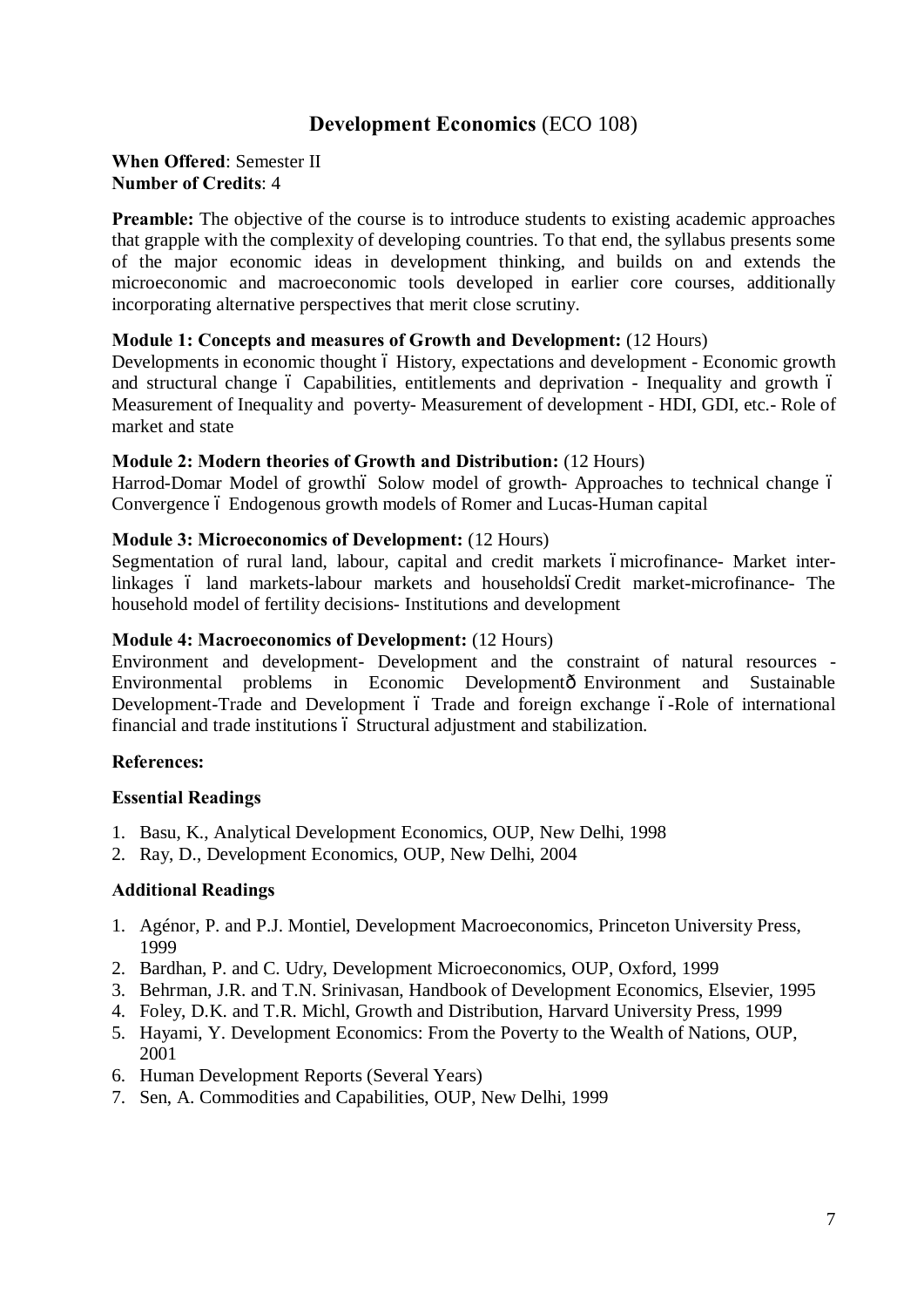# **Public Economics** (ECO 109)

#### **When offered**: Semester II **Number of Credits**: 4

**Preamble:** The focus of the course, which draws on Microeconomic theory, is on the development of analytical tools and their application to key issues relating to the spending, taxing and financing activities of government. References for Module 4 may change from year to year.

# **Module 1: Government in a Market Economy:** (12 Hours)

Theorems of Welfare Economics: Implications, Lump Sum Taxes and Transfers Rationale for State Intervention: Market Failures and Externalities, Tax and Regulation, Distribution, Social Choice, Voting Rules, Arrow Impossibility Theorem

### **Module 2: Public Expenditure: Rationale and Evaluation:** (12 Hours)

Public Goods: Pure and Local, Optimal provision, Lindahløs Voluntary Exchange Approach, Preference Revelation mechanism, Private provision of Public Goods, Merit Goods, Club Goods Evaluation of Government Expenditure: Elements of Cost-Benefit analysis

# **Module 3: Taxation:** (12 Hours)

Basic Concepts of Tax Theory: Direct vs. Indirect Taxes, Ability to Pay, Horizontal and Vertical Equity. Commodity Taxation: Tax Rules, Optimal Commodity Taxation, Public Sector Pricing. Income Taxation: Equity and Efficiency, Taxation and Labour Supply, Optimal Income Taxation (linear and non-linear). Tax Evasion: Basic Model, Auditing and Punishment.

### **Module 4: Reforms and Government:** (12 Hours)

Fiscal Rules: Rationale, International and Indian Experience. Decentralisation: Decentralisation Theorem. Indiags Federal Structure: Taxation powers, Expenditure responsibilities, Intergovernmental transfers, VAT, GST

# **References:**

- 1. Atkinson A.B. and J.E. Stiglitz, Lectures on Public Economics, New York: McGraw-Hill, 1980
- 2. Cullis J. and P. Jones, Public Finance and Public Choice, OUP, 1998
- 3. Hindriks J. and G.D. Myles, Intermediate Public Economics, MIT Press, 2006
- 4. Myles G., Public Economics, Cambridge University Press, 1995
- 5. Oates W., Fiscal Federalism, New York: Harcourt, Brace Jovanovich, 1972
- 6. Purohit M., Value Added Tax, Gayatri Publications, 2001
- 7. Tresch R., Public Finance: A Normative Theory, Academic Press, 1995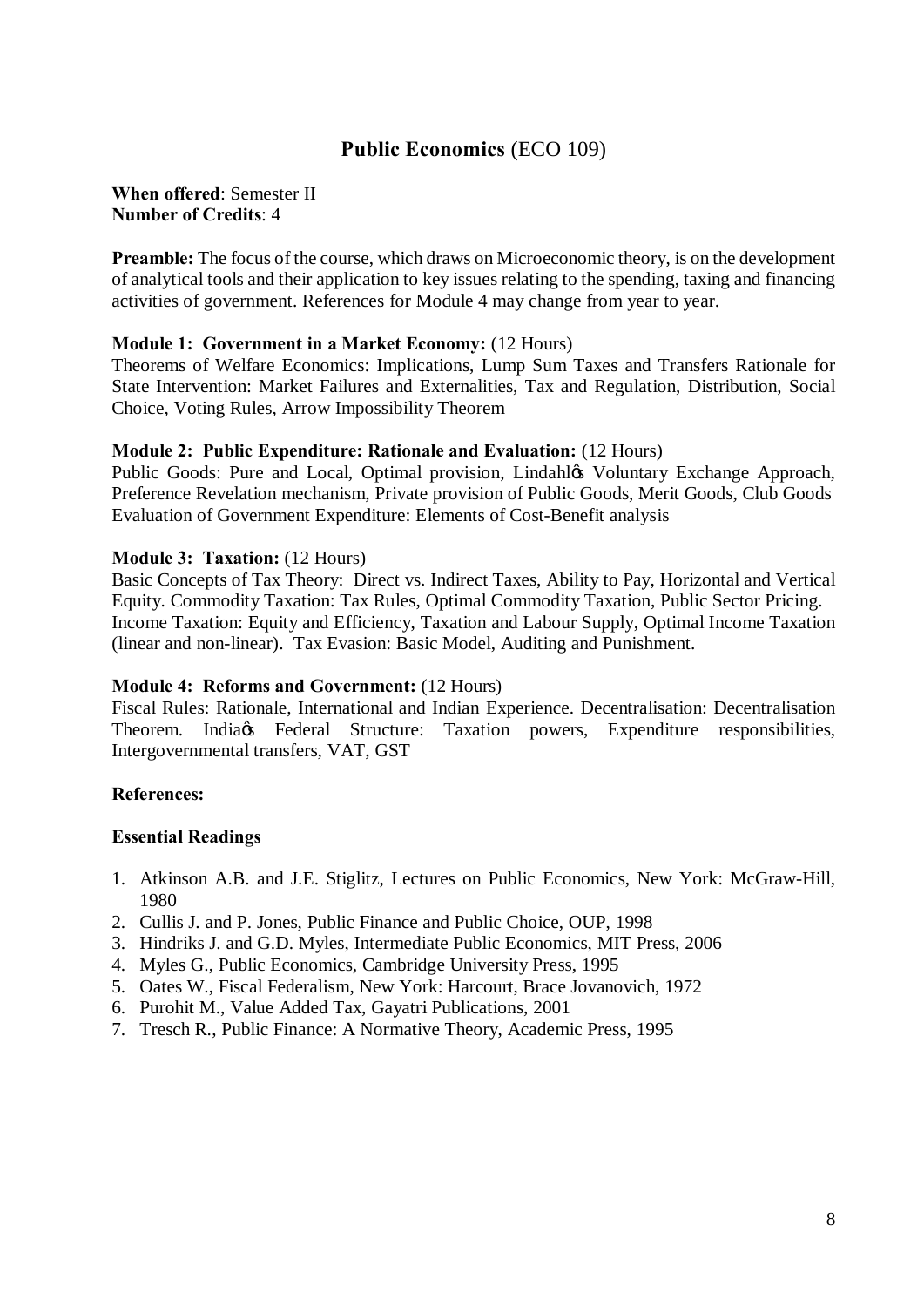# **Transportation Economics - Theory and Practice** (ECO 201)

# **Number of Credits**: 4 **Pattern of Evaluation**: Standard

**Preamble:** In this course, the tools of microeconomic analysis will be applied to the transport sector. We will build on theories and concepts developed in the microeconomics courses and we will show how extensions of the theory can deal with the idiosyncrasies of the transport sector. For example, the concept of  $\tilde{\text{op}}$  rice is generalized to include the value of time to the traveller. The demand for transporting freight is explained using the theory of the derived demand for an input. At the same time, the impact of modern approaches to management (logistics) would be considered. Just as the concept of  $\tilde{p}$  oprice requires modification, we will see that  $\tilde{p}$  coutput  $\tilde{p}$  has many dimensions and explore the implications of this. In particular, we will examine the cost complexities exhibited in the transport sector and the need to modify pricing principles accordingly. The transport sector is very rich in terms of applications of concepts such as price discrimination and social cost benefit analysis. In addition, a study of transport economics would also involve application of microeconomics in analysis of policies, especially in relation to appropriate ways to regulate firms. The course, in general, covers the relationship between transport and the economy. Basically, the course has been designed to apply economic concepts in a practical setting and illustrate them using case studies especially chosen from the Indian context to provide important insights into the economics and management of different parts of the transport sector.

Pre-requisites**:** The stated prerequisites for the course are: Introduction to Microeconomics and Introduction to Macroeconomics. A reasonable background in basic Algebra and Calculus is needed. Some of the mathematics maybe reviewed in class, if required.

# **Module 1: Introduction: (8 Hours)**

Transport as a catalyst to development; measuring the impact of transport on the economy- case studies of impacts. An overview of transportation activities in India: network and performance; issues for the future. Some basic considerations: transportation and land-use, the transport planning process

# **Module 2: Demand and Supply Analysis:** (12 Hours)

Transport Demand: The Basic Framework- measuring the demand in a spatial and temporal setting. Traditional Four-Stage Demand Model; modern approaches to modelling demand and practical issues in demand estimation. Supply: the nature of output in transport, output and costs, economies of size, density and scope, empirical estimation of transport cost functions- the approaches and illustrations.

### **Module 3: Market Structure and Pricing:** (12 Hours)

The spectrum of transport market structures: market power and the scope for pursuing different strategies. Pricing Principles 6 First Best Rules, Ramsey Pricing 6 Second Best Solution, Price Discrimination, Pricing with Stochastic Demand, Road Pricing and Congestion. Pricing in practice – public transport fares, rail tariffs, pricing by shipping conferences and electronic road pricing schemes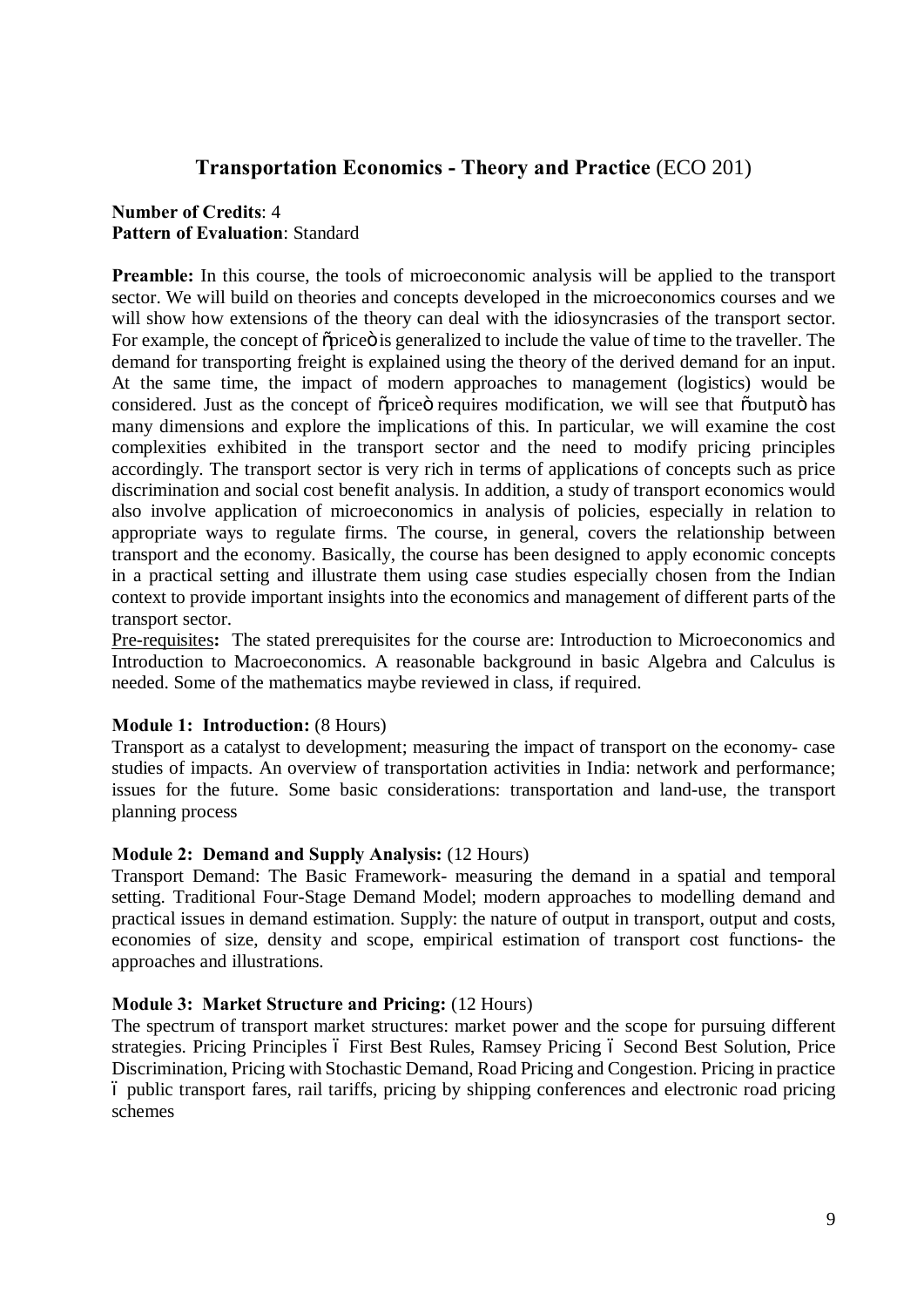# **Module 4: Investment Decisions:** (8 Hours)

The nature of investment decisions; financial evaluation of transport investments; social cost benefit analysis: economic evaluation of transport investments. Practical issue in evaluation and case studies of road and rail projects evaluation.

# **Module 5: Market Regulation and Policy:** (8 Hours)

Theory of Regulation, Deregulation and Privatisation in Transport. Approaches to privatisation of transport infrastructure and services and a competition policy for transport. Evolution of transport policy in India with focus on case studies regarding different modes.

# **References:**

# **Essential Readings**

1. McCarthy, P. S., Transportation Economics, Massachusetts: Blackwell Publishers. 2001 (All Modules)

2. Button, K. J., Transport Economics, Second edition, London: Heinemann. 1993 (All Modules)

# **Additional Readings**

- 1. Boyer, K. D., Principles of Transport Economics, Massachusetts: Addison-Wesley, 1998
- 2. Cole, S., Applied Transport Economics: Policy, Management and Decision Making, London: Kogan Page, 1998
- 3. Winston, C., Conceptual Developments in the Economics of Transportation: An Interpretive Survey, Journal of Economic Literature, Vol. XXIII (March 1985), pp.57-94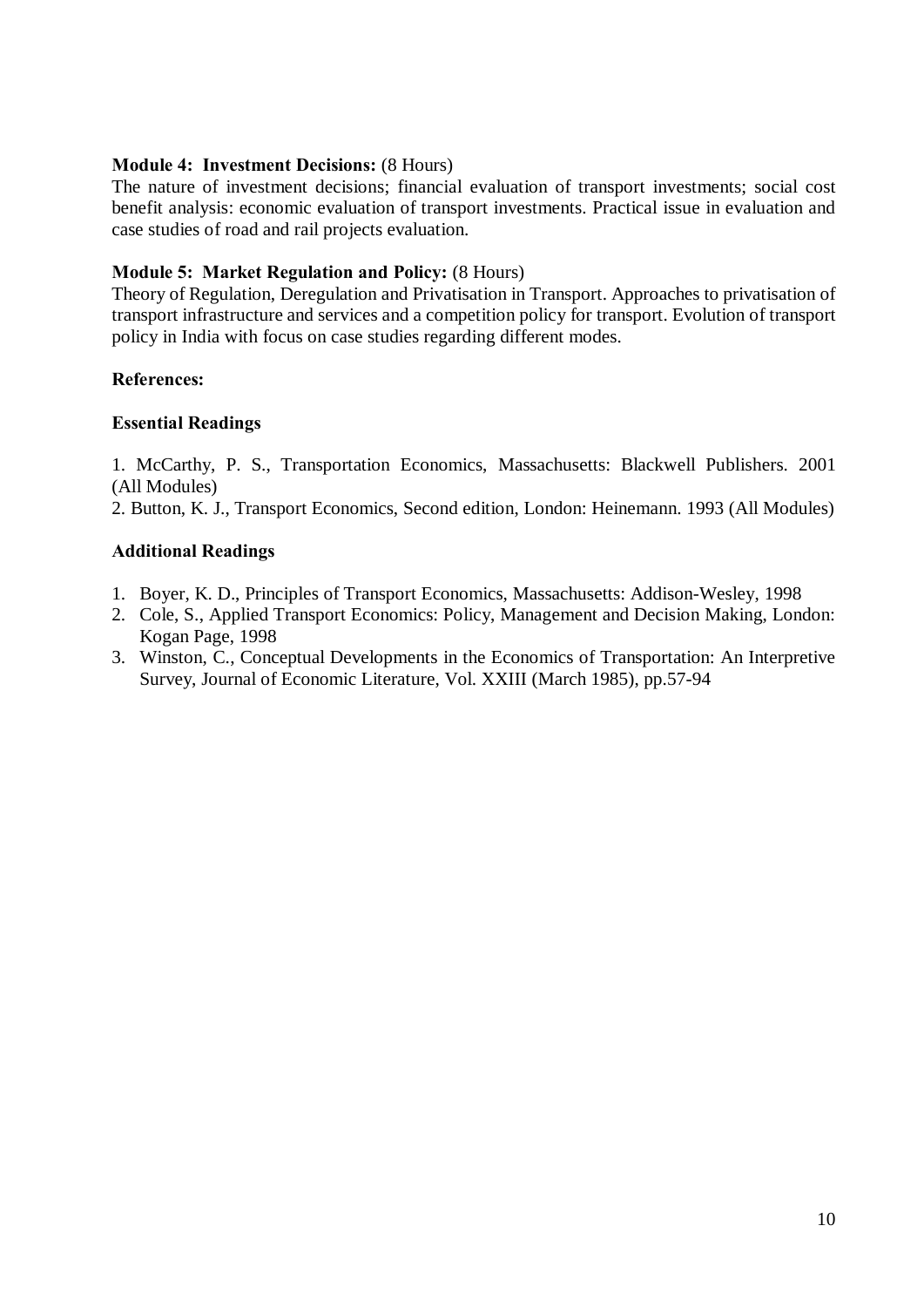# **Urban Economics** (ECO 202)

# **Number of Credits**: 4 **Pattern of Evaluation**: Standard

**Preamble:** This course is designed as a preliminary level course. The learning objective here is to acquaint the underlying theories, propositions and issues that usually arise in studying an urban situation. The course will equip the student with the basic theoretical premises and analytical tools (borrowed from the standard Micro and Macro economics) that are used by an urban economist. The course therefore is not necessarily grounded in any particular reality (except where explicitly mentioned). However, for pedagogical purposes, explanation and illustrations will naturally come from the Indian situation. It is recommended (although not strictly mandatory) that this course be taken as a pre-requisite for any of the other electives being offered in the area of Urban Economics.

# **Module 1: Urban Forms:** (12 Hours)

Historical evolution of urban formsódefinition, rationale and modern related types (UA). Agglomeration 6 productivity increases, models of optimal city size and regional dispersal. City functions and size class

# **Module 2: Within the City:** (12 Hours)

Location of Economic Activities, Land use patterns 6 classical models and modern reality, regulation land ceiling and rent control. Labour Marketsó nature, informalisation. Migration, Urban poverty, Environment

### **Module 3: Local Public Goods and Infrastructure:** (12 Hours)

Nature of Local Public Goods and Utility Pricing 6 water/sanitation, health and education. Power, Housing and Transportation infrastructure. Slums and rehabilitation 6 Urban infrastructure needs and finance

# **Module 4: Governance:** (12 Hours)

Municipal governments 6 sources of revenues (local taxes) and expenditure. Functions and budgets in a decentralized set up. Governance Issues 6 capacity building and the role of civil society

# **References:**

- 1. O'Sullivan, A., Urban Economics**,** McGraw-Hill Irwin, 2002 **(**BASIC TEXT All Modules)
- 2. Shukla, V., Urbanization and Economic Growth, Himalaya Publishers Pvt. Ltd., Mumbai, 1996 (Modules 1, 2)
- 3. Bahl, R and J. Linn, Urban Public Finance in Developing Countries**,** OUP (WB), 1992 (Modules 3, 4)
- 4. Ramachandran, R., Urban Economics and Urban Systems in India**,** OUP, 1989 (Module 1)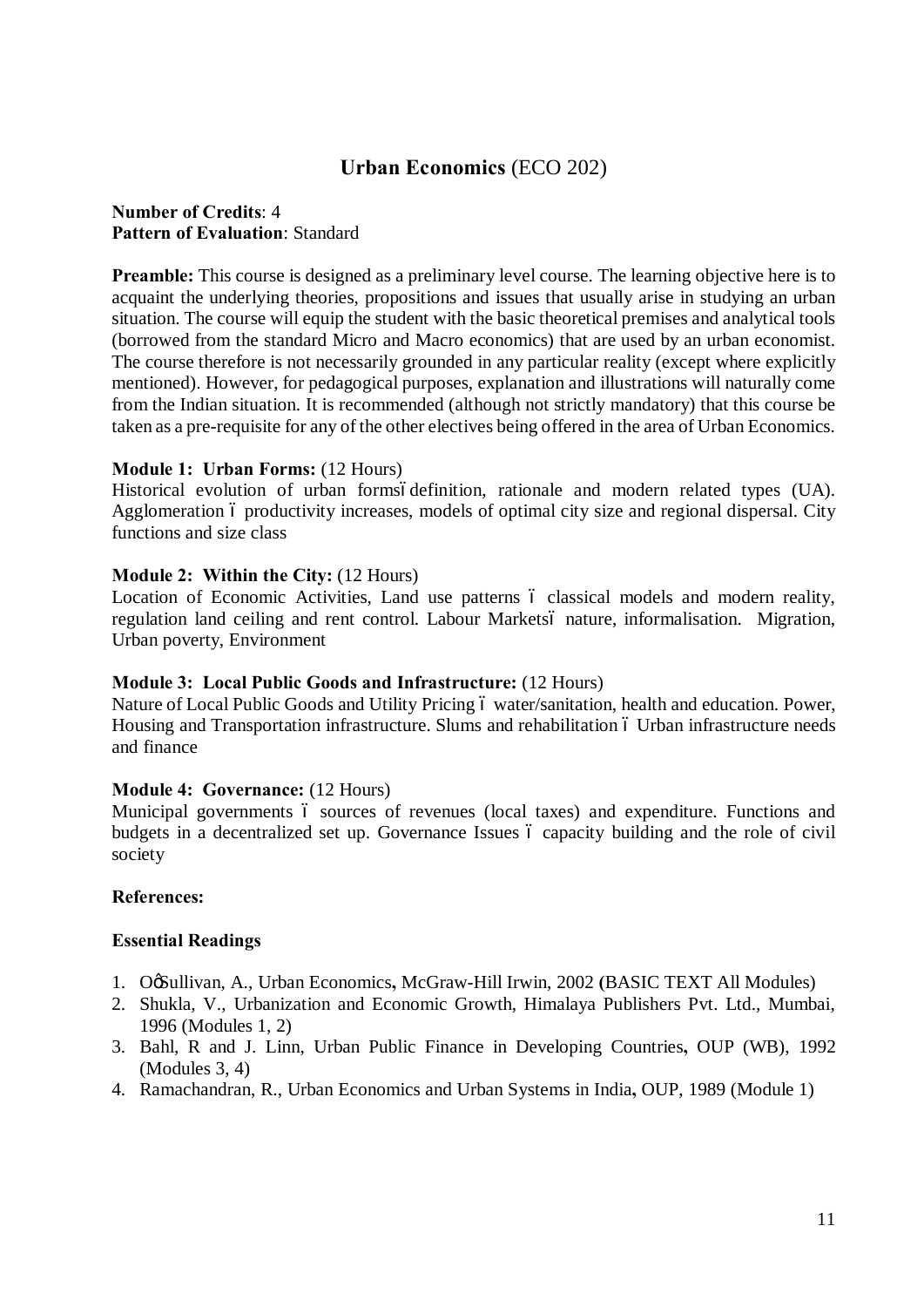# **International Trade: Theory and Policy** (ECO 203)

# **Number of Credits**: 4 **Pattern of Evaluation**: Standard

**Preamble:** This elective course, to be offered in the third semester, requires a good understanding of Microeconomics. The course aims at providing a theoretical exposition of bases, effects and the restrictions on free flow of international trade with the empirical evidence.

# **Module 1: Classical Trade Theory:** (10 Hours)

Absolute and Comparative Advantage of Trade; Real and Opportunity Cost Approaches; Gains from Trade, Reciprocal Demand and Offer Curves; Terms of Trade. Revealed Comparative Advantage

# **Module 2: Neo-Classical Trade Theory:** (14 Hours)

The Heckscher-Ohlin (H-O) Theory; Factor Price Equalization Theorem and Generalization to n Factors and Goods; Leontief Paradox, Rybczynski Theorem; Trade and Growth

# **Module 3: Modern Trade Theory:** (12 Hours)

Concept of Intra-industry Trade, Imperfect Competition and Trade- The Neo-Heckscher-Ohlin Models- Favley Model, Neo-Chamberlinian Models- Krugman Model, Oligopolistic Models-Brander-Krugman Model, Reciprocal Dumping Model- Iceberg Model. Gravity Equation. Empirical work in Intra-industry Trade-Balassa Index, Grubel-Lloyd Index, Aquino Index. Trade in Services

### **Module 4: Trade Policy:** (12 Hours).

Instruments of Trade Policy; Tariffs and Welfare, Optimum Tariff, Tariff and Real Rewards to Factors of Production, The Stolper-Samuelson Theorem, Metzler & Paradox, Theory of Customs Union, Quotas and Export Subsidies. Gains from Trade and Regional Agreements

### **References:**

- 1. Feenstra R. C., Advanced International Trade- Theory and Evidence, Princeton University Press, Princeton, 2004 (Modules 2, 3 and 4)
- 2. Grimwade Nigel, International Trade, (Second Edition), Routledge, London, 2001 (Modules 3 and 4).
- 3. Grubel H. G. and P. J. Lloyd, Intra-industry Trade, Macmillan, London, 1975 (Module 3)
- 4. Haberler G., A Survey of International Trade Theory, International Finance Section, Department of Economics, Princeton University, 1961 (Module 1)
- 5. Krugman P. R. and M.Obstfeld, International Economics-Theory and Policy, Addison-Wesley, Delhi, 2000 (Modules 2 and 3)
- 6. Salvatore D., International Economics**,** John Wiley and Sons, Singapore, 2002 (All Modules)
- 7. Södersten Bo and R. Geoffrey, International Economics**,** Macmillan, London, 1994 (Modules 2, 3 and 4)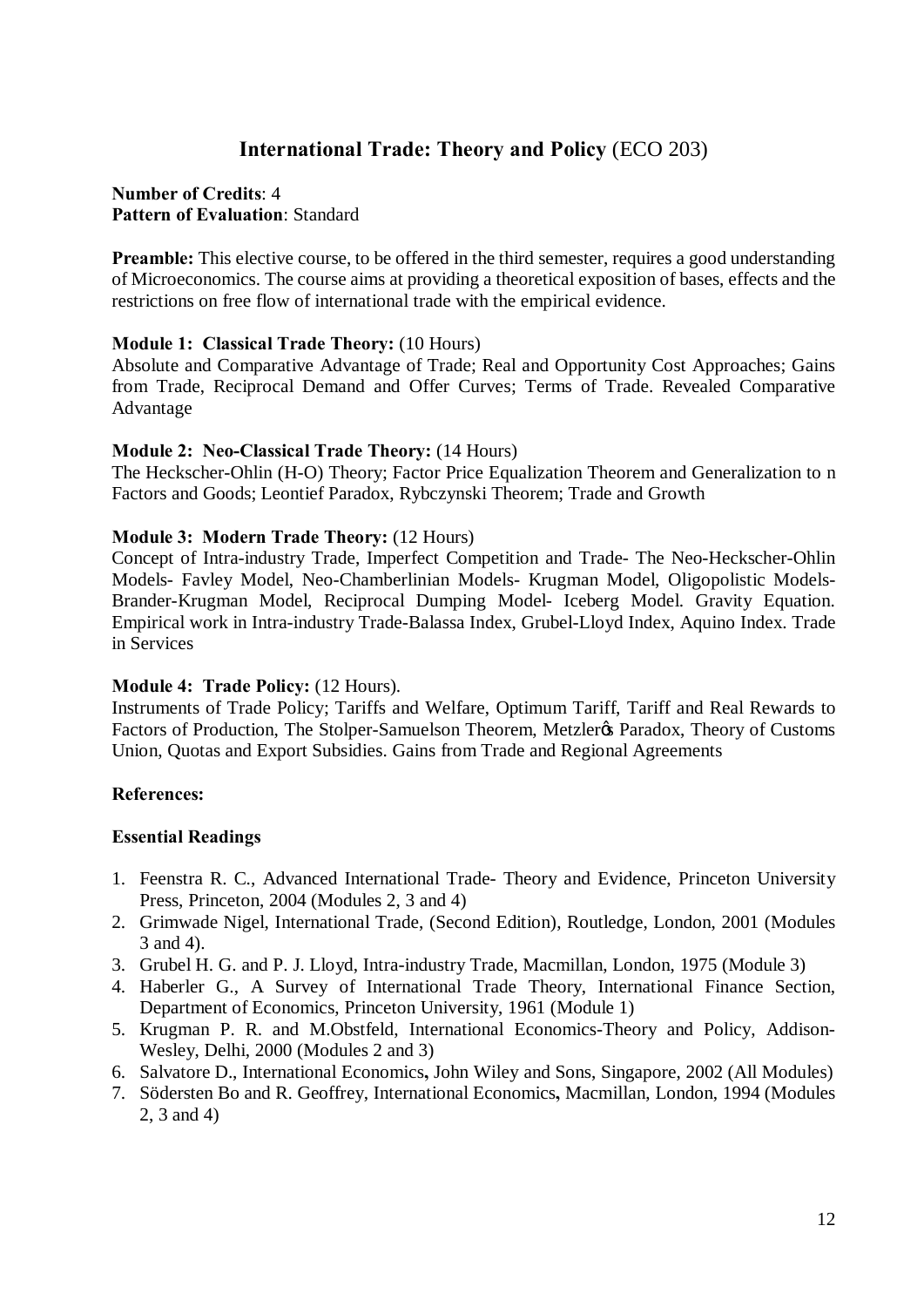# **Gender Economics** (ECO 204)

# **Number of Credits**: 4 **Pattern of Evaluation**: Non-Standard

**Preamble:** This elective integrates a gendered perspective into the process of economic theorizing, the attempt being to enable students to evolve a construct in the context of gendered analysis and alternatives as located in the empirical functioning of the economy. Also examined is the role of women in various economic and also extra-economic spheres, incorporating an evaluation of relevant policies as applicable in different sectors. While cross-country analysis is in-built, the focus is on Indian processes and policies located within an international perspective. Non-Standard Evaluation Pattern: The evaluation will be done through 40 marks of continuous evaluation and a 60 marks end-semester examination. The 40 marks of evaluation will consist of a mid-term examination of 20 marks (two questions to be attempted over one hour) and a project of 20 marks on Modules 3 and 4. The project topics will be announced by the  $4<sup>th</sup>$  teaching week of the semester and the projects should be in by the 10<sup>th</sup> teaching week. All modules will carry equal weight for the three hour end-semester examination.

# **Module 1: Introduction to Gender Economics:** (12 Hours)

Exploitation versus oppression 6 Access and control over economic resources 6 Patriarchy and development ó Approaches to developmental theories ó Contribution of women to national income and economies – Indicators of development – Gender Development Index and Gender Empowerment Measure ó Visibility of women and biases inherent in data systems ó Limitations of National Income statistics

### **Module 2: Conceptualisation of Work and Employment:** (14 Hours)

Concept of  $\pm$ Homo Oeconomicusø ó Market and non-market economies ó Work, productivity, efficiency and skill ó Valuation of unpaid, underpaid and paid work óTime allocation studies ó Concept of head of the household 6 Occupational trends and patterns 6 Organised and unorganised labour market structures 6 Impact of globalisation 6 Land rights and land reforms 6 Women in collective bargaining 6 Application and impact of sectoral labour legislation

### **Module 3: Demographic, Nutrition and Health Profile:** (10 Hours)

Demographic structures in developed and developing economies 6 Differentials in sex-ratio, mortality, morbidity, and life-expectancy 6 Economic determinants of population policies 6 Intrahousehold inequalities of access to health and nutrition 6 Energy expenditure and nutritional deficiency 6 Food security 6 Efficiency and equity of health delivery systems

### **Module 4: Women in the Developmental Process:** (12 Hours)

Plan approaches to gender issues 6 Methods and critique of gender budget analysis 6 Strategies, policies and programmes for poverty alleviation and economic empowerment 6 Micro-finance, Self-Help Groups, etc. 6 Gendering macroeconomic perspectives, approaches and methodologies 6 Fiscal and monetary policies 6 Issues of trade, investment and subsidies in the international and national context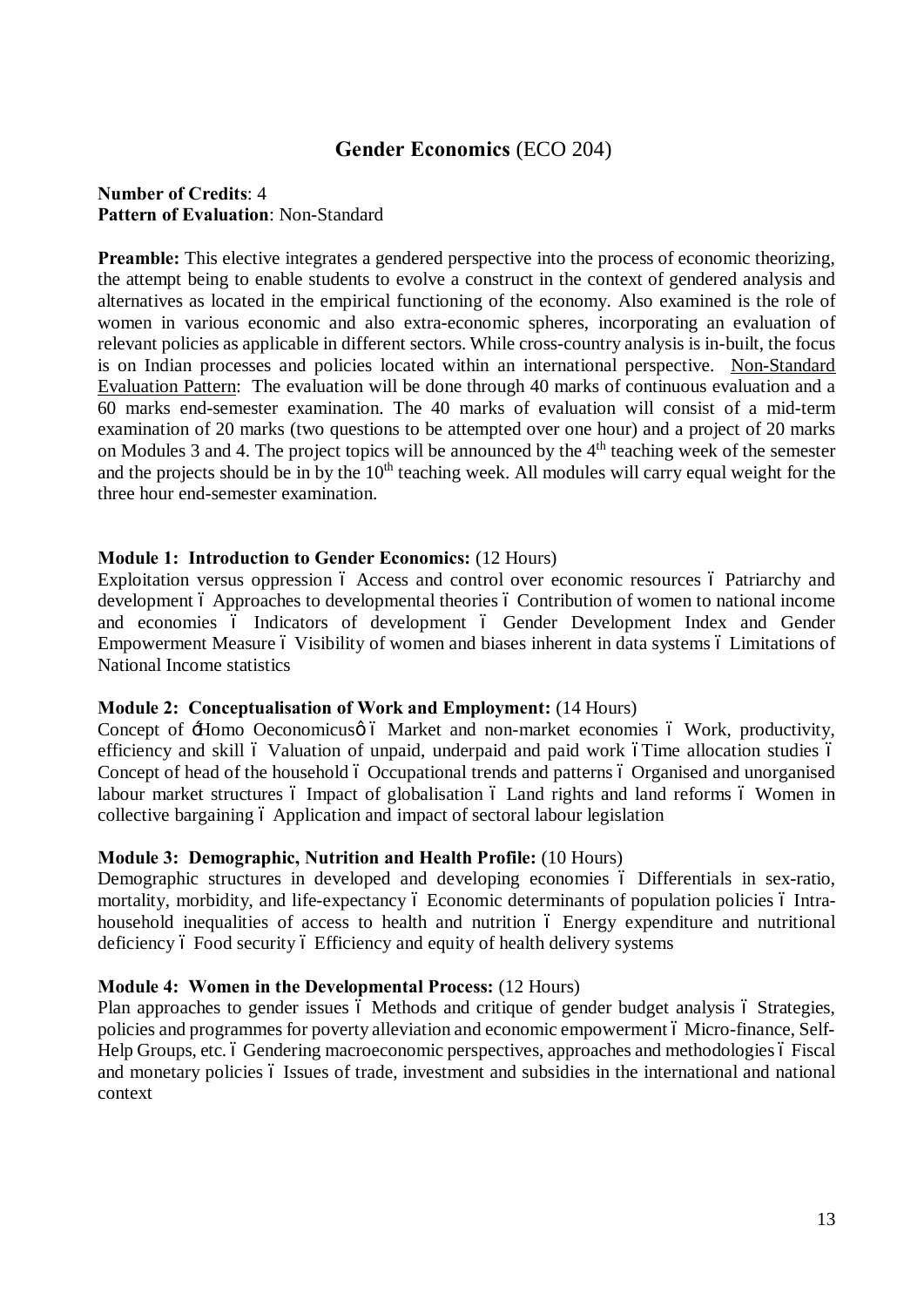# **References:**

- 1. Alexander, P. and S. Baden, Glossary on Macroeconomics from a Gender Perspective, Sussex, 2002
- 2. Barker, Drucilla and E. Kuiper (eds), Towards a Feminist Philosophy of Economics, Routledge, 2004
- 3. Blau Francine, M. Ferber, and A. Winkler, Economics of Men, Women and Work, Pearson, 2001
- 4. Haq, Mahabub Ul, Report on Human Development in South Asia- A Gender Question, OUP, Mumbai, 2000
- 5. Jacobsen, J.P., Economics of Gender, Blackwell, 2007
- 6. Kabeer, Naila**,** Reversed Realities: Gender Hierarchies in Development Thought, Kali, New Delhi, 1994
- 7. Krishnaraj, M., R.M. Sudarshan and A. Shariff, Gender, Population and Development, Oxford, Delhi, 1999
- 8. Kuiper, E., et.al. (eds), Out of the Margin, Routledge,1998
- 9. Olson, P. and Z. Emami, Engendering Economics, Routledge, 2002
- 10. Peterson, J. and M. Lewis (eds), The Elgar Companion to Feminist Economics, Edward Elgar, 2001
- 11. Tinker, I., Persistent Inequalities, Oxford University Press, Oxford, 1990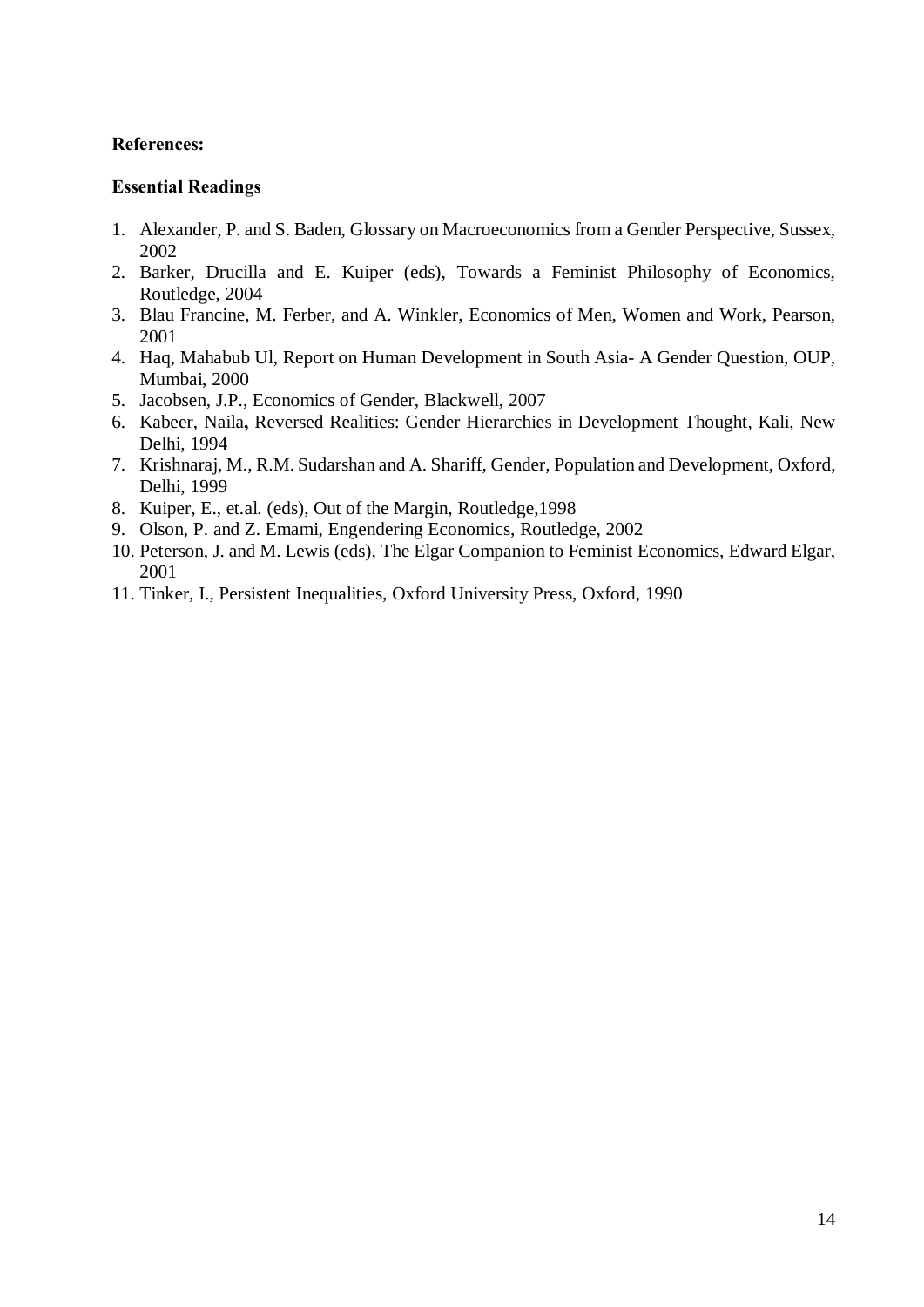# **Economics of Human Development** (ECO 205)

# **Number of Credits**: 4 **Pattern of Evaluation**: Non-Standard

**Preamble:** This course on the Economics of Human Development focuses on the widely- accepted global perspective of viewing development as the expansion of people $\alpha$  capabilities, capacities and choices. This people-centric analytical framework for designing and assessing public policy interventions has several implications at macro, meso and micro levels both nationally as well as internationally. This elective has a relatively strong applied component specifically in relation to India that is in-built into each module.

Non-Standard Evaluation Pattern: The evaluation be done through 40 marks of continuous evaluation and a 60 marks end-semester examination. The 40 marks evaluation will consist of a mid-term examination of 20 marks (two questions to be attempted over one hour) and a project of 20 marks on Modules 3 and 4. The project topics will be announced by the  $4<sup>th</sup>$  teaching week of the semester and the projects should be in by the  $10<sup>th</sup>$  teaching week. All modules will carry equal weight for the three hour end-semester examination.

# **Module 1: Concepts of Human Development:** (12 Hours)

Growth and Development compared 6 Perspectives on development 6 Definition of human development - Basic Needs Approach ó Quality of Life Approach ó Capability Approach ó Human rights ó Millennium Development Goals

### **Module 2: Dimensions of Human Development:** (12 Hours)

Empowerment, equity, sustainability, security, productivity and participation 6 Role of freedoms in promoting human development -- Multi-dimensionality of poverty 6 Concept of inclusive growth 6 Role of civil society, NGOs, and peoplex organizations 6 Obstacles to inclusive growth – Impact of globalization

# **Module 3: Measurement:** (12 Hours)

Need for indices - GDP ó Physical Quality of Life Index (PQLI), Disability Adjusted Life Years (DALY), Social Capability index ó Human Development Index ó Human Poverty Index ó Gender Related Development Index ó Gender Empowerment Measure

# **Module 4: Aspects of Human Development:** (12 Hours)

Livelihoods ó Inequalities ó Gender ó Child labour ó Aging population ó Poverty alleviation -Food Security ó Environment ó Displacement ó Indigenous groups ó Migration - Education and Health 6 Workers and Informal Sector -- Social Security 6 Human security 6 Conflict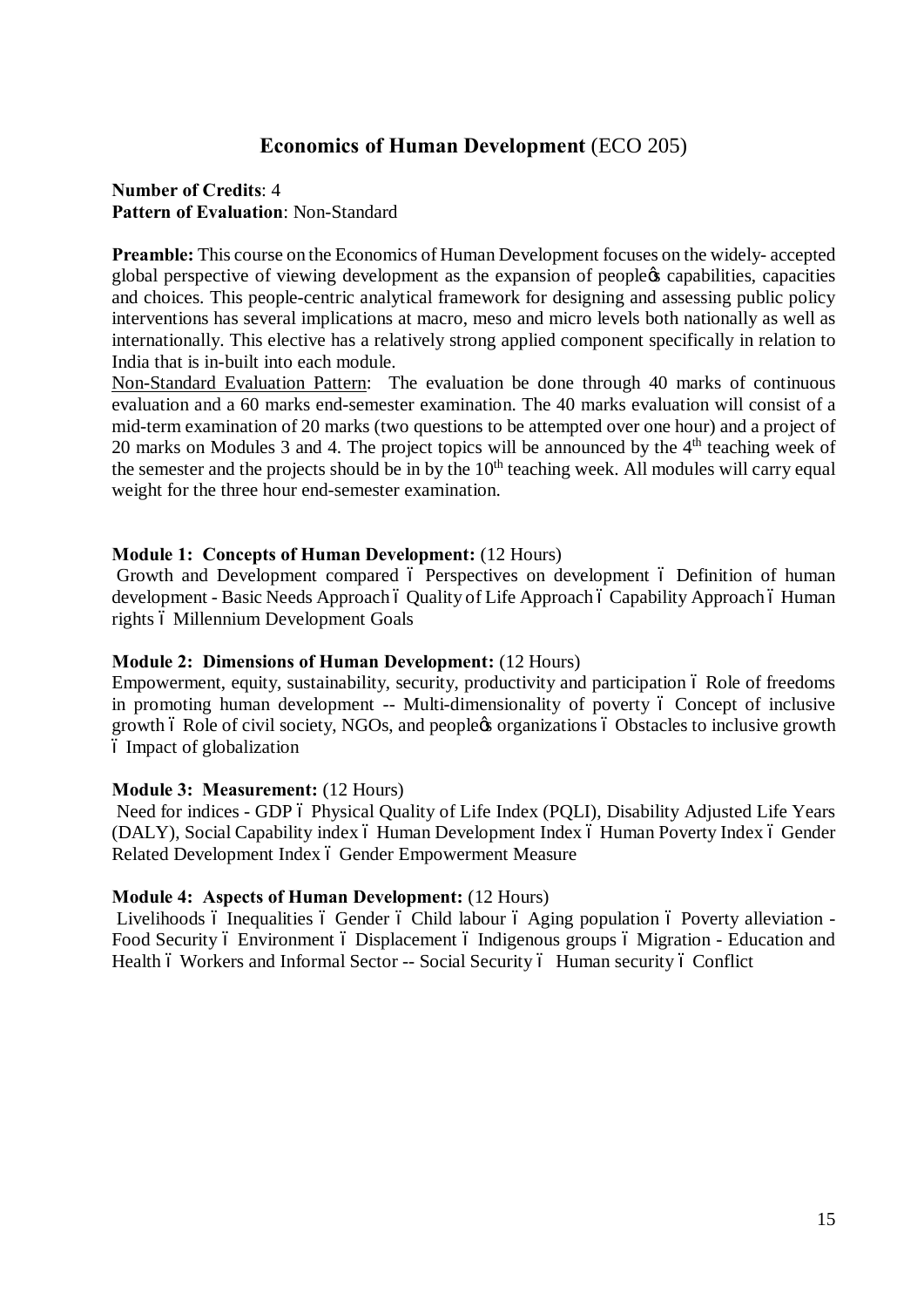# **References:**

- 1. Chelliah Raja J and R. Sudarshan (ed), Income Poverty and Beyond: Human Development In India, UNDP, Social Science Press, New Delhi, 1999
- 2. Comim F, M. Qizilbash and S. Alkire (eds), The Capability Approach: Concepts, Measures and Applications, Cambridge University Press, Cambridge, 2007
- 3. Costanza R, B. Low, E. Ostrom and James Wilson (ed), Institutions, Ecosystems and Sustainability, Lewis Publishers, Boca Raton, 2001
- 4. Dev S. Mahendra, P. Antony, V. Gayathri, and R P Mamgain, Social and Economic Security in India, Institute for Human Development, New Delhi, 2001
- 5. Fukuda-Parr S. and Shiva Kumar A K (ed), Readings in Human Development: Concepts, Measures and Policies for a Development Paradigm, Oxford University Press, New Delhi, 2003
- 6. Grinspun, A. (ed), Choices for the Poor, Lessons from National Poverty Strategies, UNDP, New York, 2001
- 7. International Labour Organization, A Fair Globalization: Creating Opportunities for All, World Commission on the Social Dimension of Globalization, Geneva, 2004
- 8. International Labour Organization: World Employment Reports
- 9. Meier G M and Stiglitz J E (eds), Frontiers of Development Economics, Oxford University Press, New York, 2001
- 10. Sen Amartya, Development as Freedom, Oxford University Press, New Delhi, 1999
- 11. Sen Amartya and Jean Dreze, India: Economic Development and Social Opportunity, Oxford University Press, New Delhi, 1998
- 12. United Nations Development Programme (UNDP), Human Development Reports 1990-2004, Oxford University Press, New York
- 13. United Nations Development Programme (UNDP) ó India, State Human Development Reports, 2003 ó 2006, Oxford University Press, New Delhi.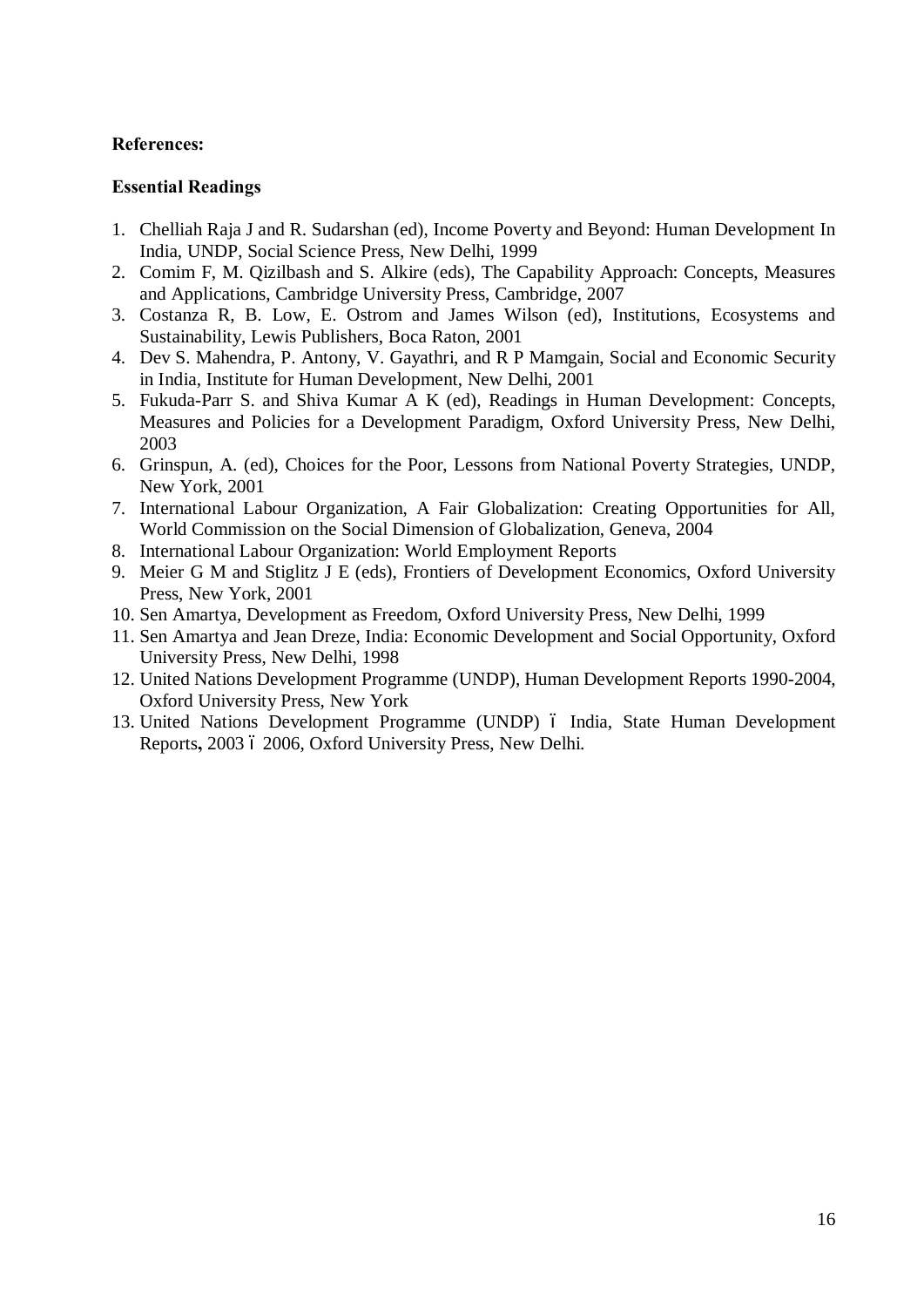# **Theory & Practice of Regional Trading and Monetary Arrangements** (ECO 206)

# **Number of Credits**: 4 **Pattern of Evaluation**: Standard/Non-Standard

**Preamble:** Regional/ preferential trading arrangements are increasingly becoming important. The course aims at studying in detail the theory underlying and the issues related to both regional trading and regional monetary arrangements. The course purports to apply econometric techniques in the form of gravity models to the study of regional arrangements. The pedagogy in the first two modules will rely on detailed study of selected chapters from the first two indicated references. Two real-world regional arrangements will be examined in detail in the last module, which may be tested, as a part of internal continuous evaluation, through a project on RTA/RCA.

Non-Standard Evaluation Pattern:The evaluation be done through 40 marks of continuous evaluation and a 60 marks end-semester examination. The 40 marks evaluation will consist of a mid-term examination of 20 marks (two questions to be attempted over one hour) and a project of 20 marks on Modules 3 and 4. The project topics will be announced by the  $4<sup>th</sup>$  teaching week of the semester and the projects should be in by the  $10<sup>th</sup>$  teaching week. All modules will carry equal weight for the three hour end-semester examination.

# **Module 1: Customs Union Theory:** (16 Hours)

Levels of economic integration 6 trade creation and trade diversion - economies of scale and customs union 6 intra-industry trade and customs union 6 customs union and terms of trade customs union and welfare 6 dynamic aspects of customs union

# **Module 2: Theory of Currency Areas:** (8 Hours)

Currency areas ó optimum currency areas ó contributions of Mundell, McKinnon and developments thereof

# **Module 3: Applications of Econometric Methods in RTA analysis with special reference to Gravity Models:** (12 Hours)

The concept of gravity in economic analysis 6 theoretical underpinnings of gravity models 6 some applications of gravity models in regional trading and monetary analysis

# **Module 4: Contemporary Regional Trading and Monetary Arrangements:** (12 Hours)

Regionalism and multilateralism in the context of WTO 6 Overview of regional trading arrangements in Asia - Any two of the following, as chosen by the course instructor, to be studied in details: SAARC and SAFTA, ASEAN & AFTA, European Union, NAFTA, regional trading arrangements in Africa, Africa-EU trade

# **References:**

- 1. Jagdish N. Bhagwati, Pravin Krishna and Arvind Pangariya, (eds.), Trading Blocs: Alternative Approaches to Analyzing Preferential Trading Arrangements, Cambridge, Mass. & London, England: MIT Press, 1999 (Modules 1 & 4)
- 2. Jacob A. Frankel, (eds.), The Regionalization of the World Economy, Chicago & London: University of Chicago Press, 1998 (Modules 3 & 4)
- 3. Richard Baldwin and Charles Wyplosz, The Economics of European Integration, New York: McGraw Hill, 2004 (Modules 2 & 4)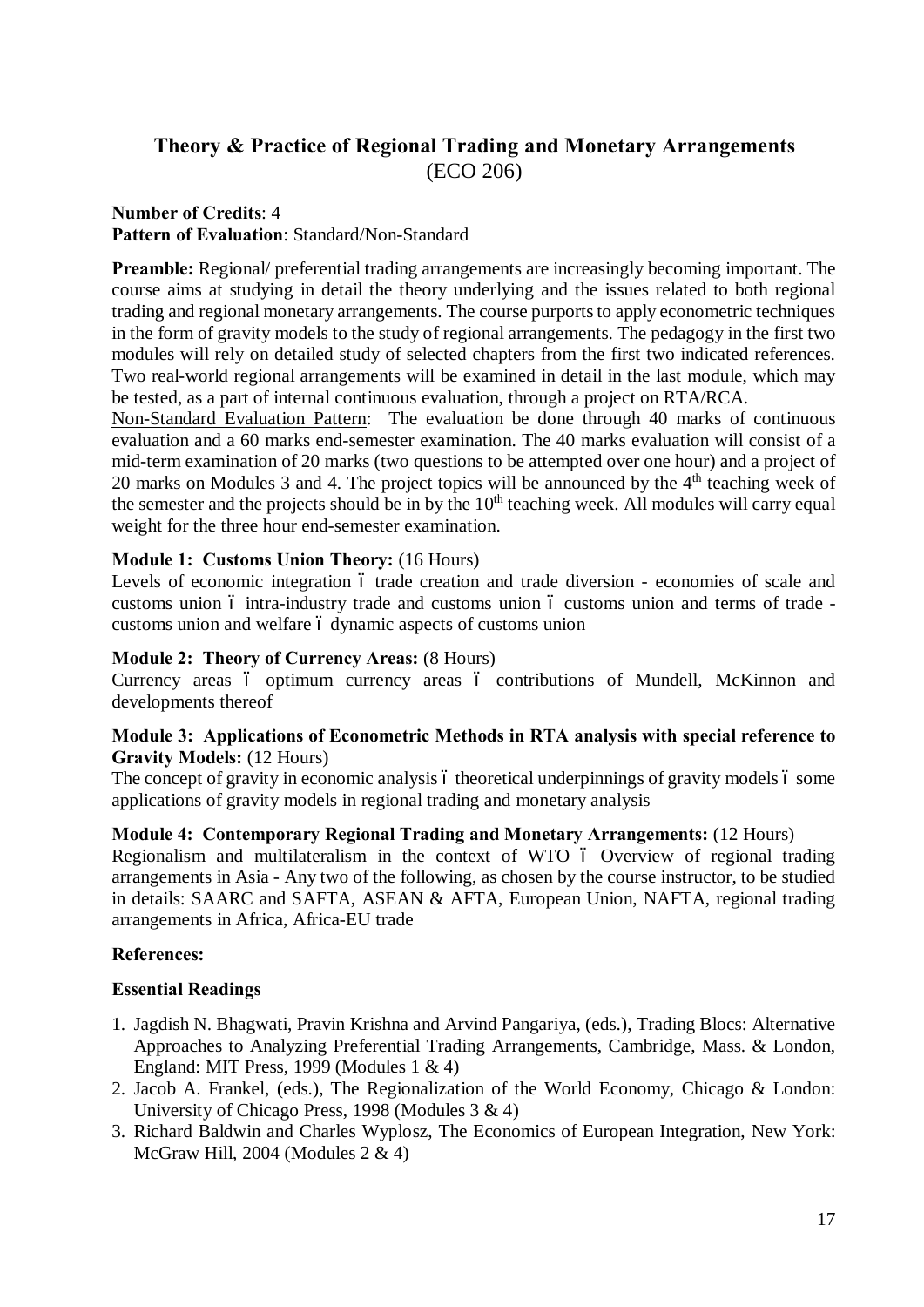# **Statistical Foundations of Econometrics** (ECO 207)

## **Number of Credits**: 4 **Pattern of Evaluation**: Non-Standard

**Preamble**: This course aims to familiarize students with elements of probability and inferential statistics that form the basis of modern econometrics. This course is a bridge between what is taught in the core paper and more advanced treatments of the subject.

Evaluation Pattern:Four examinations of ten marks each, to be held after the completion of each module, followed by an end semester examination of sixty marks.

### **Module 1: Axiomatic Approaches to Probability:** (8 Hours)

Sample spaces, sigma fields and probability measure- Probability Axioms and their Implications-Counting methods- Conditional probability, independence and exchangeability- Bayesø Theorem and its Applications

### **Module 2: Random Variables and Probability Distributions:** (16 Hours)

The concept of a random variable- joint, marginal and conditional distributions-Moment generating function and cumulants- Independent random variables- Some discrete and continuous random variables (normal, t, chi square and F distributions mandatory)- Functions of random variables

### **Module 3: Introduction to Statistical Inference:** (16 Hours)

Modes of Convergence- Weak and strong law of large numbers 6 Central limit theorem with proof-Properties of estimators- Different Estimation methods and the properties of the associated estimators ( Multiple OLS estimators mandatory)

### **Module 4**: **Hypothesis Testing Theory:** (8 Hours)

UMP tests and unbiased tests- simple null versus composite hypotheses- Likelihood ratio test-Wald Test- Lagrange Multiplier Tests- Tests of restrictions in an OLS framework and their applications.

### **References:**

- 1. Rohatgi V., Statistical Inference, Dover, New York, 2003 (All Modules).
- 2. Nachane D.M, Econometrics: Theoretical Foundations and Empirical Perspectives, OUP, Delhi, 2006 (All Modules)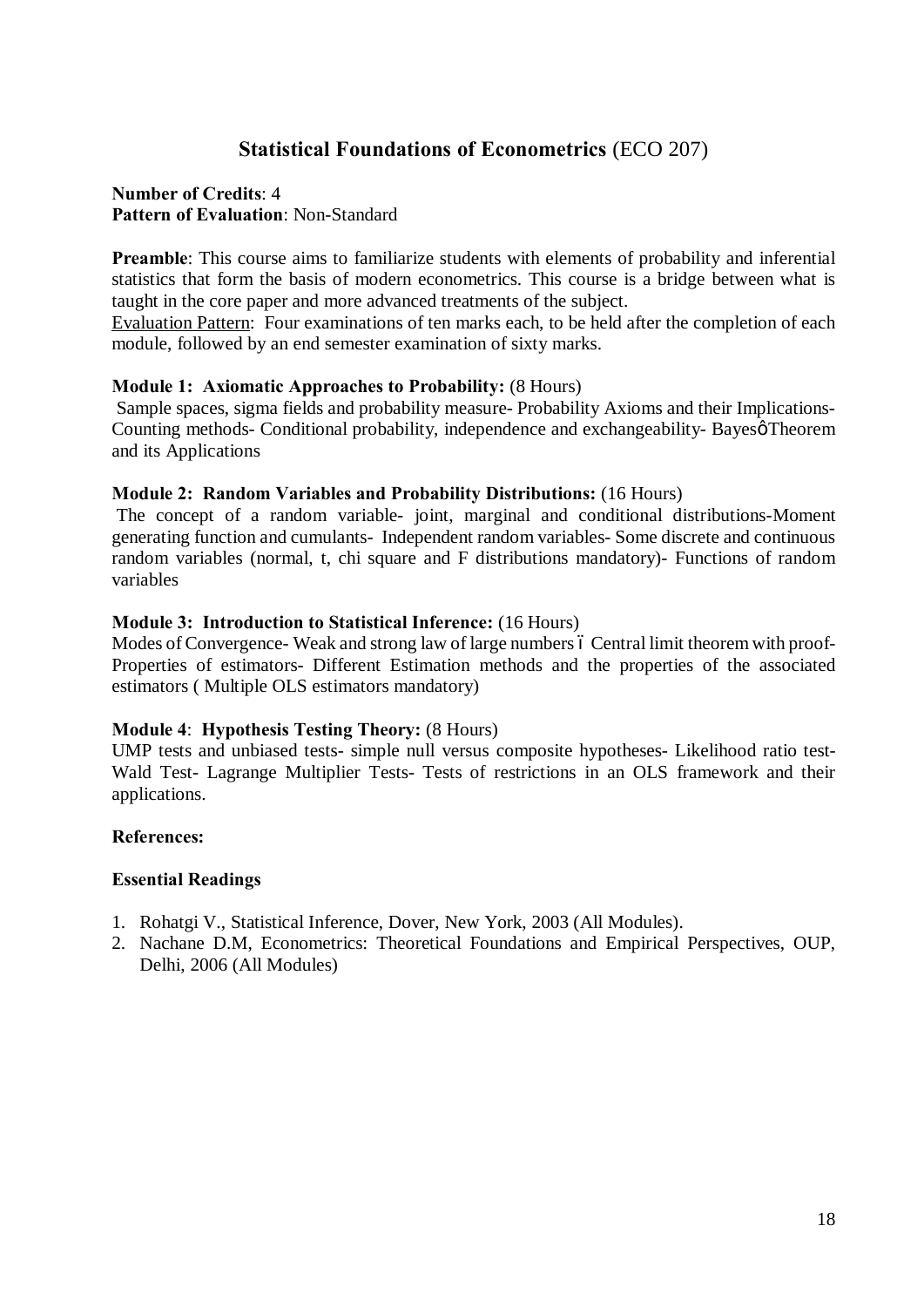# **Economics of Agricultural Production and Rural Markets** (ECO 208)

# **Number of Credits**: 4 **Pattern of Evaluation**: Standard

**Preamble:** This course would helpful to understand the various types of relationships in agriculture: factors and products, problems of instability in production, the functioning of and imperfections in credit markets, labour markets, and land markets.

# **Module 1: Economics of Agricultural Production, Resource Use and Instability in Agriculture:** (12 Hours)

Resource and input use 6 Important production relationships 6 Economics of input and product substitution 6 Imperfections in product and input markets in developing agriculture 6 Sources of price variability and income instability 6 Rationale for and types of government intervention for price support and reduction in instability 6 Alternative concepts of cost of cultivation and determination of minimum support prices in India ó Role and optimum size of buffer stocks

# **Module 2: Rural Credit Markets:** (12 Hours)

Characteristics of rural credit markets, credit fragmentation ó Organized and unorganized sectors ó Theories of informal credit markets: Lenderøs Risk Hypothesis, Default and collateral, Credit rationing: Default, Informational asymmetries 6 Moral hazard 6 Evolution of credit systems in India 6 Role and Performance of Commercial Banks, Co-operative Credit Institutions, Regional Rural Banks, NABARD and Micro-credit through SHGs in India, imperfections in rural credit markets in India

## **Module 3: Labour Markets:** (12 Hours)

Concepts of work, skill and productivity 6 Methods of measurement of employment and unemployment ó Free and unfree labour ó Types of employer-employee relationships ó Determinants of wage rates ó Labour market segmentation ó Gender-based discrimination ó Biases in data sources ó Wage Differentials ó Contract Labourers in rural markets

### **Module 4: Land and Lease Markets:** (12 Hours)

Types of farming 6 Historical evolution 6 Segmented property rights 6 Characteristics and functioning 6 Economic, extra-economic and legal restrictions 6 Lease market 6 Formal and informal leases ó Economics of share tenancy ó Crop-sharing practices in India ó Inequity in distribution of holdings 6 Market interlocking and interlinkages 6 Analysis of rural classes 6 Contract Farming

### **References:**

- 1. Heady Earl O., Economics of Agricultural Production and Resource Use, Prentice Hall, New York, 1961 (Module 1)
- 2. Kahlon A.S. and D.S. Tyagi, Agricultural Price Policy in India, Allied Publishers Pvt. Ltd., New Delhi 1983 (Module 1)
- 3. Basu Kaushik, Agrarian Structure and Economic Underdevelopment, Harwood, Switzerland, 1990 (Modules 2, 3, 4)
- 4. Dantwala M.L. (Ed), Indian Agricultural Development since Independence, (Second Edition) Oxford and I.B.H. Pvt. Ltd., 1991 (Module 2)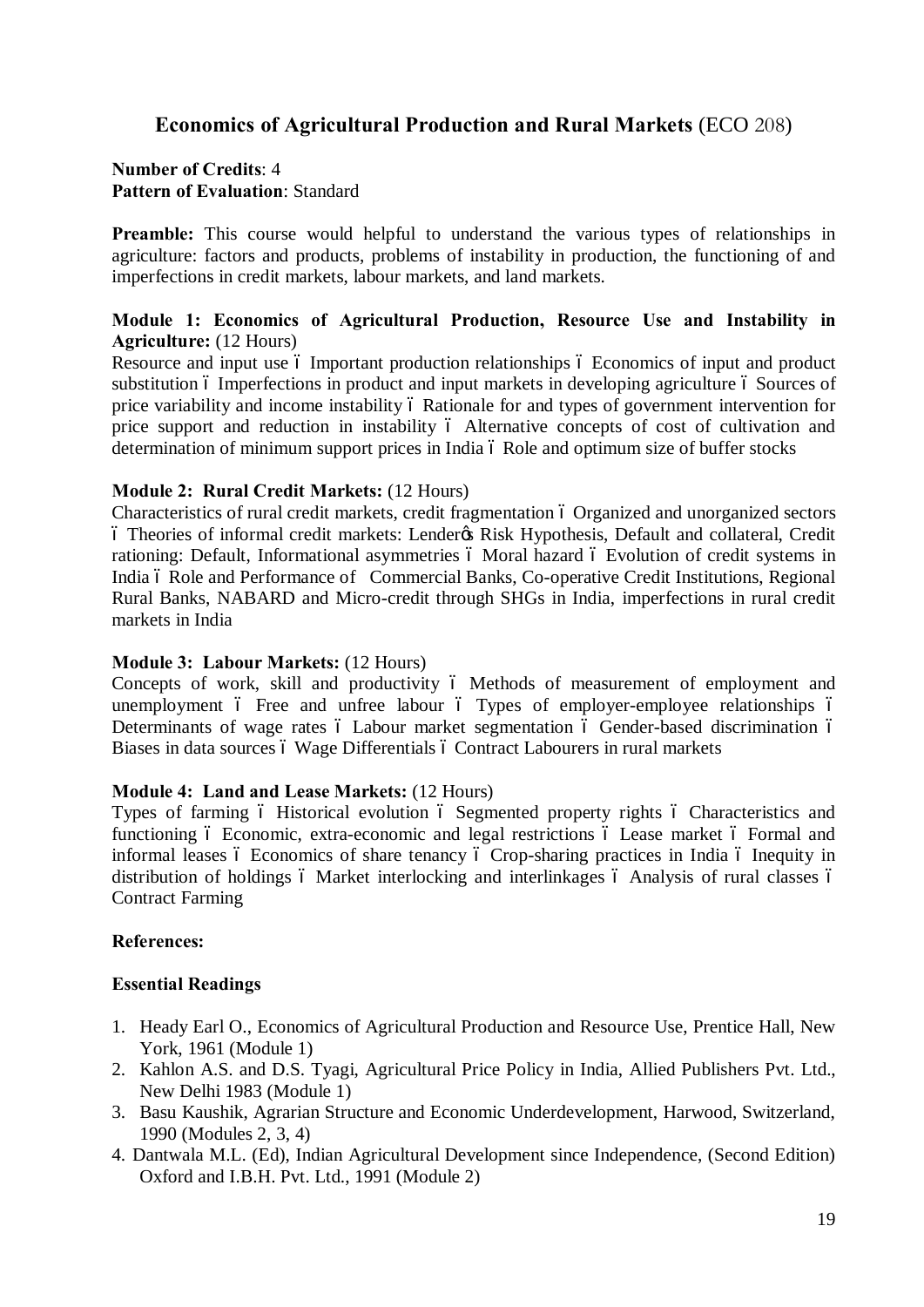- 5. Ray Debraj, Development Economics, Oxford University Press, Oxford, 2004 (Module 2)
- 6. Johl S.S. and Kapur T.R., Fundamentals of Farm Business Management, Kalyani Publishers, New Delhi, 1977 (Module 1)
- 7. Bardhan P.K, Land, Labour and Rural Poverty, Oxford University Press, New Delhi, 1984 (Module 3, 4)
- 8. Kapila Uma, Understanding the Problems of the Indian Economy, (Sixth Edition) Academic Foundation, New Delhi, 2005 (Modules 2, 3, 4)
- 9. Cheung, S.N.S., The Theory of Share Tenancy, University of Chicago Press, Chicago, 1969 (Module 4)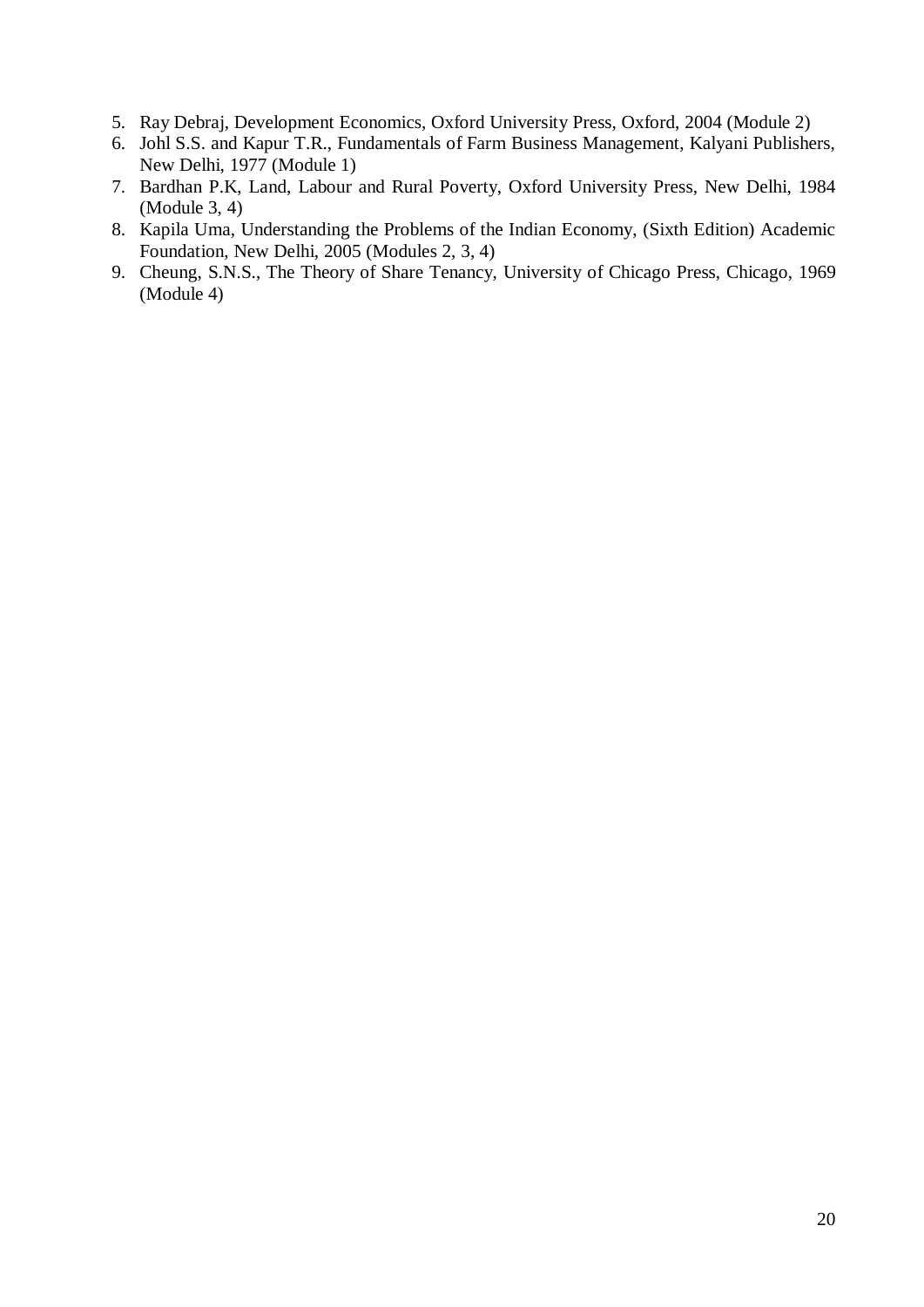# **Economics of Labour Markets** (ECO 209)

# **Number of Credits**: 4 **Pattern of Evaluation**: Standard

**Preamble**: Labour market issues are important for students of Micro, Macro, and Industrial Economics. The course sheds light on a range of new developments and a host of issues studied by generations of labour market experts. It captures the interplay of various factors in the labour market by describing demand/supply aspects, wages, employment, unemployment, the cost of labour, workers *participation and impact of new labour policies in the labour market. The course* will be offered in the third semester.

# **Module 1: Nature of the Labour Market:** (8 Hours)

Concept of labour market, Characteristics, Types, Search in labour markets, The theory of Human Capital, Investment in Human Capital, Costs and life-time benefits to education

### **Module 2: Micro and Macro Approaches in Labour Markets:** (16 Hours)

The theory of labour demand; time period and types of markets, Industry demand for labour, Determinants of labour demand, The theory of supply, Work-leisure choice in indifference curves, Budget constraints, Utility maximization, Backward-bending labour supply curve and its applications, Classical, Neo-classical and Keynesian theory of labour markets, The inflationunemployment trade-off, Nominal Rigidities

### **Module 3: Wage Issues in Labour Markets:** (12 Hours)

Theories of Wages, Wages in different markets, Wage structure and components of wages, Share of wages, Distribution and Inequality of wage income, Male-female wage differentials, Inter-Sectoral wage differentials, Contract labour, Properties of contractual wages, Labour market rigidities and flexibilities, Wage and output relations in India during pre- and post-reform period

### **Module 4: Labour Markets in India:** (12 Hours)

Linkages in labour markets, role of risk, Information and incentives, Dualism and segmentation, Labour market flexibility, Employee turnover, Migrant labour, State and labour markets, Impact of trade unions on productivity and wages, Minimum wages, Social security, Occupational safety and security, Wages and incomes policy in India, Impact of liberalization and globalisation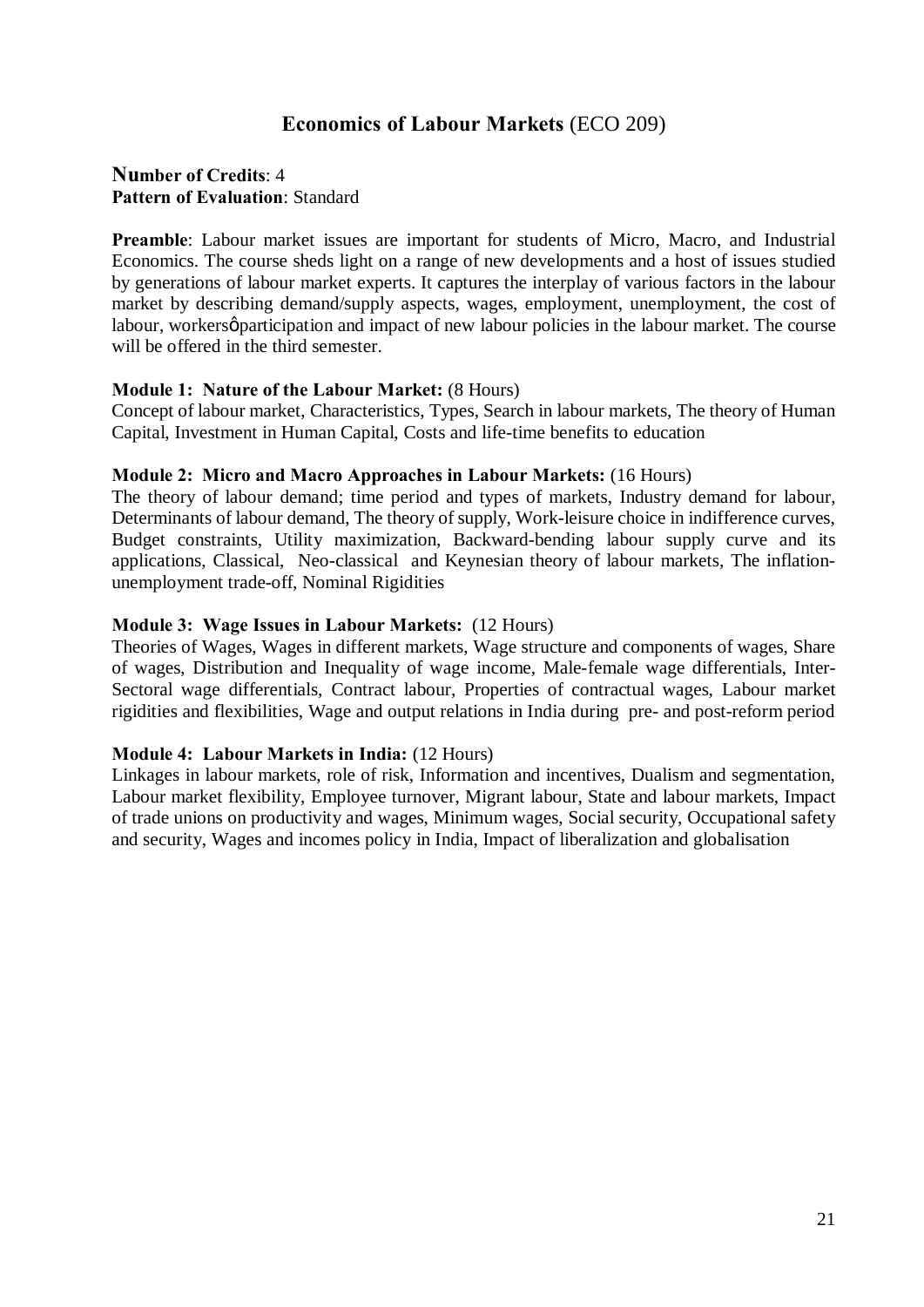# **References:**

- 1. Bhattacharya BB and S Sakthivel, Economic Reforms and Jobless Growth in India in the 1990s, The Indian Journal of Labour Economics, Volume 48, No.2, 2005, pp. 243-258
- 1. Bhagoliwal T.N., Economics of Labour and Industrial Relations, Sahitya Bhawan, Agra, 1985
- 2. Bloom Gordon F and Northrup Herbert R, Economics of Labour Relations, Richard D Irwin Inc, Homewood, 1973
- 3. Cahuc Pierre and Andre Zylberberg, Labor Economics, MIT Press, 2004
- 4. Government of India, Report of Second National Commission on Labour, 2002
- 5. Harris-White Barbara and Sinha Anushree, Trade Liberation and India $\alpha$  Informal Economy, Oxford University Press, New Delhi, 2007
- 6. Sapsford David and Zafiris Tzannatos, The Economics of the Labour Market, Macmillan, London, 1993
- 7. Singh Jwitesh Kumar, Labour Economics, Deep and Deep Publishers, Delhi, 1998
- 8. Uchikawa Shuji (eds.), Labour Market and Institutions in India 1990s and Beyond**,** Manohar Publishers, New Delhi, 2003
- 9. Unni Jeemol and Uma Rani, Employment and Income in the Informal Economy: A Micro Perspective, in Renana Jhabvala, Ratna M Sundaram and Jeemol Unni (eds) Informal Economy Centre-stage: New Structures of Employment, Sage Publications, New Delhi, 2003.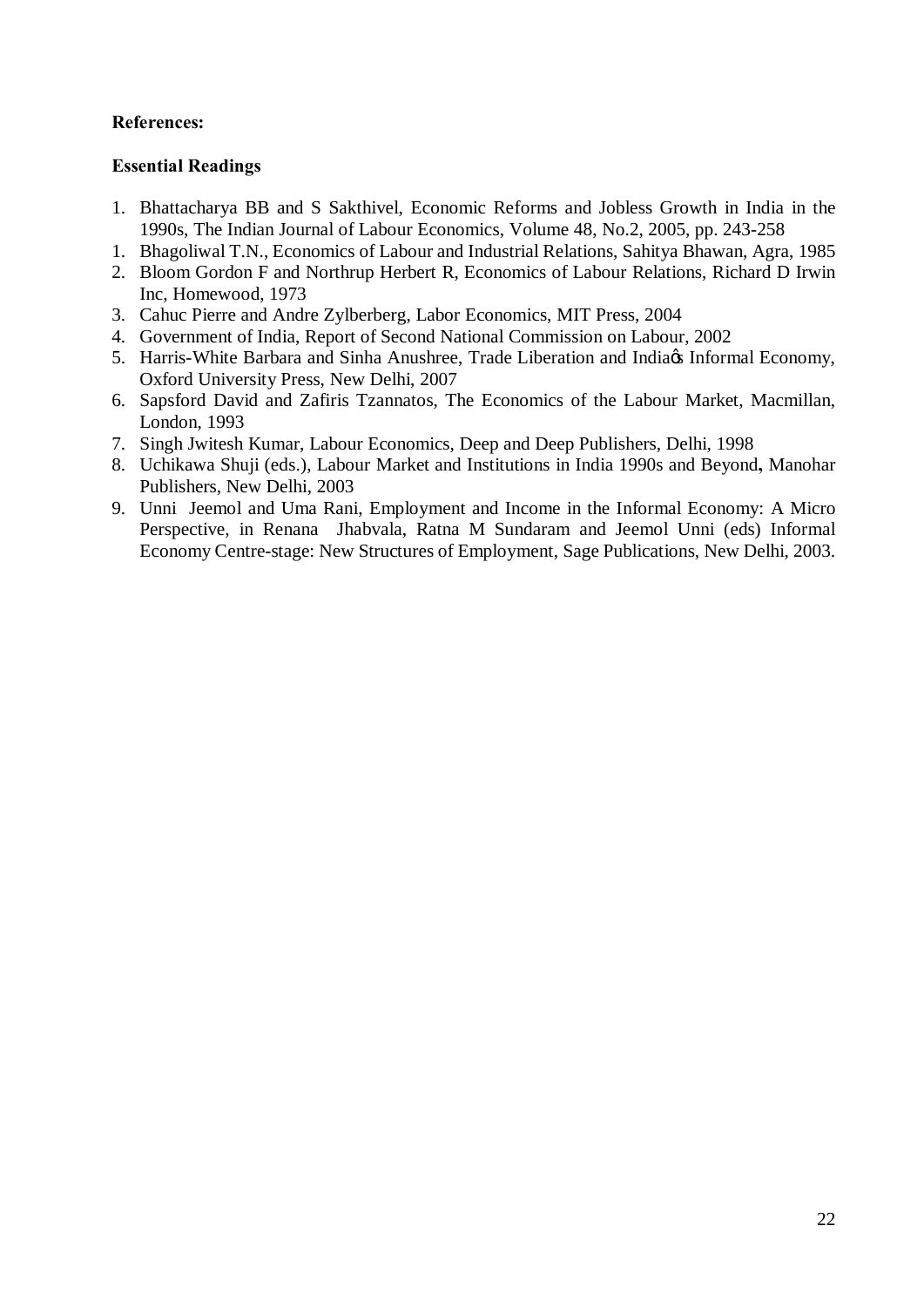# **Financial Economics** (ECO 210)

# **Number of Credits**: 4 **Pattern of Evaluation**: Standard

**Preamble:** The objective of the course is to introduce students over 48 lectures to the major topics in the subject such as mean-variance portfolio theory, the capital asset pricing model, efficient markets hypothesis, pricing of bonds as also to different systems of financial markets.

### **Module 1: Capital Asset Pricing Model:** (12 Hours)

Mean-Variance Criterion - Measuring Risk and Return for a Single Asset and for a Portfolio - Portfolio Diversification - Portfolio Efficiency Frontier, Capital Market Line, Market Portfolio, Security Market Line - Extensions of the CAPM - Performance Measures - Arbitrage Pricing Theory

#### **Module 2: Valuation Models and Bubbles:** (12 Hours)

Rational Valuation Formula - Consumption CAPM - Efficient Markets Hypothesis - Euler Equation and the Rational Valuation Formula - Intrinsic Bubbles - Noise Traders and Herding - Noise Traders and Rational Valuation Formula - Noise Traders and Contagion.

#### **Module 3: Bond Markets:** (12 Hours)

Measures of yield - Pricing of Bonds - Measures of Price Sensitivity: price value of a basis point, duration and convexity - Term Structure Models.

#### **Module 4: Systems of Financial Markets:** (12 Hours)

Spot Markets ó Contingent Claims Markets ó Arrow Securities ó Ordinary Securities Markets ó Incomplete Markets óFinancial Markets and Financial Intermediaries.

#### **References:**

- 1. Cuthbertson, K., Quantitative Financial Economics: Stocks, Bonds and Foreign Exchange, John Wiley and Sons, USA, 1996. (Modules 1 and 2)
- 2. Eichberger J. and I.R. Harper, Financial Economics, Oxford University Press, New York, 1997. (Module 4)
- 3. Fabozzi, F.J., Bond Markets: Analysis and Strategies, Eighth Edition, Prentice Hall, New Jersey, 2012. (Module 3)
- 4. Tuckman, B. and Serrat, A., Fixed Income Securities: Tools for Today's Markets, Second Edition, John Wiley and Sons, New Jersey, 2012. (Module 3)
- 5. Copeland T.E., J. F. Weston and K. Shastri, Financial Theory and Corporate Policy, Fourth Edition, Pearson Addison-Wesley USA, 2005. (Modules 1 and 2)
- 6. Fama, E. F. Efficient Capital Markets: A Review of Theory and Empirical Work, Journal of Finance, vol.25, no.2, pp. 383-423, 1970. (Module 2)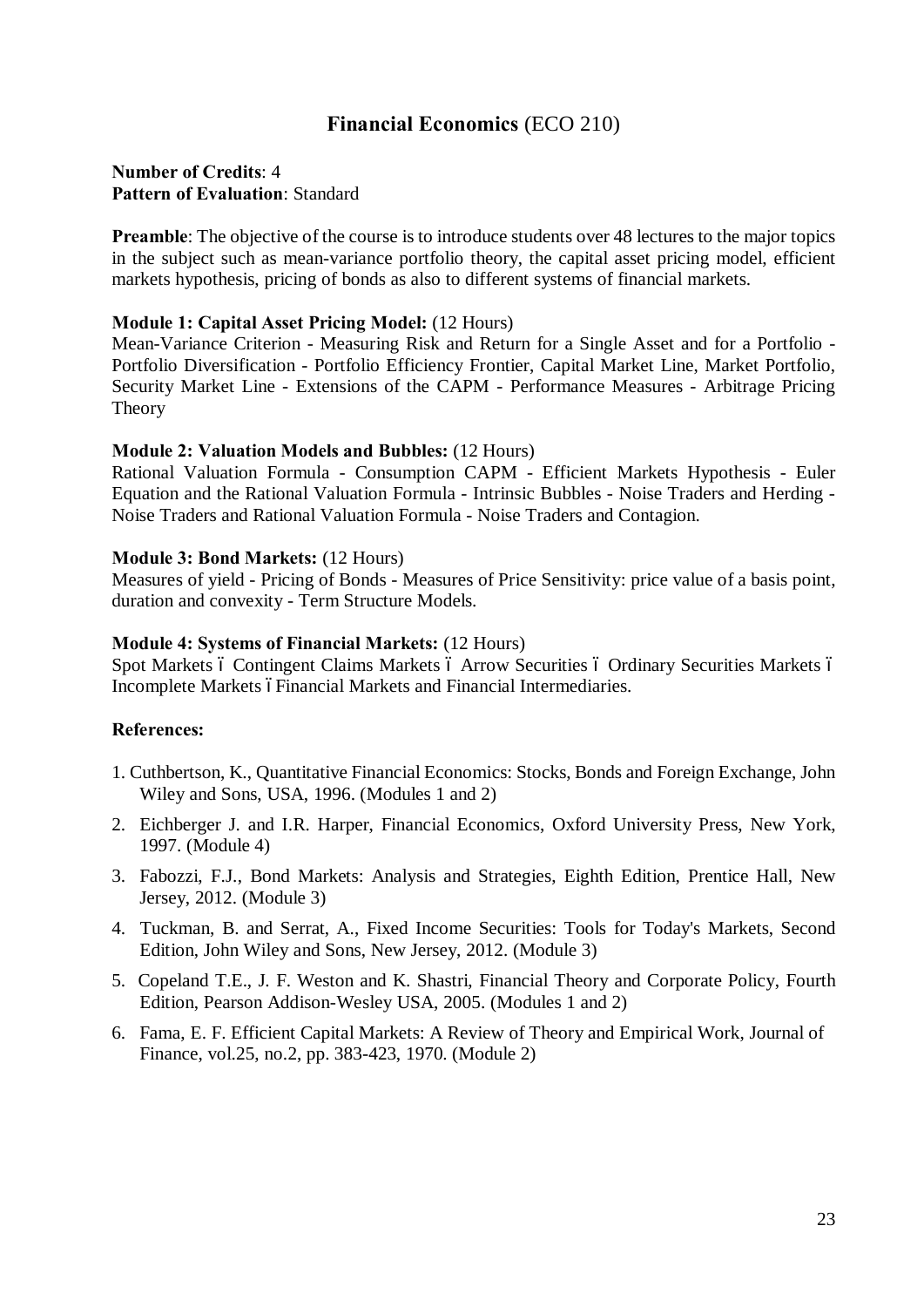# **Theory of Monetary Institutions** (ECO 211)

# **Number of Credits**: 4 **Pattern of Evaluation**: Standard

**Preamble:** The course is 1. constructive, that is, will exploit the open foundations of the subject to work through alternative monetary arrangements using microeconomics, and 2. relevant, in that it connects with abiding discussions on the nature of money, the role of banks, the appraisal of central banks, a world central bank, and so on.

# **Module 1: One-period Trade:** (12 Hours)

Market mechanisms: The  $\ddot{\text{o} \text{bid}}$ -offer $\ddot{\text{o}}$  market, many monies, gold and paper money: The loan market, the money rate of interest, a fractional reserve system: modelling trust, Fiat money: modelling bankruptcy, Incomplete markets: commodity money and other structures, money and liquidity: the store of value function

# **Module 2: Multiperiod Trade:** (12 Hours)

Commodity money and credit:  $\delta$ badly distributed  $\delta$ money and credit, fiat money and credit: strategic market games with/without lending, Transactions and the float: financing the float, capital stock, salvage values, Expectations: strategic market games with uncertainty, Money and Transactions Costs: endogenous money, the combinatorics of exchange, brokers and dealers: middlemen, clearinghouses, and setup costs

### **Module 3: Banking Arrangements:** (12 Hours)

An õideal banking system is a modern loanable funds theory, the bank t portfolio problem equilibrium: from the corn economy to the monetary economy, towards a general equilibrium theory of credit

Narrow Banking:  $\delta$ Deposit Creating Institutionsö, Free Banking, Universal Banking

### **Module 4: Central Banks:** (12 Hours)

Open-market operations: incentive-compatible contracts, The Lender of Last Resort function: moral hazard, Monetary policy with informal financial markets: dual economy dynamics, Monetary-Fiscal Coordination, Managing Aggregate Risk: systemic fragility and policy, A World Central Bank: The IMF?

### **References:**

- 1. Shubik, Martin, The Theory of Money and Financial Institutions, volumes 1& 2, Cambridge: The MIT Press, 1999
- 2. Stiglitz, Joseph E. and Bruce E. Greenwald, Towards a New Paradigm in Monetary Economics, Cambridge: The Cambridge University Press, 2003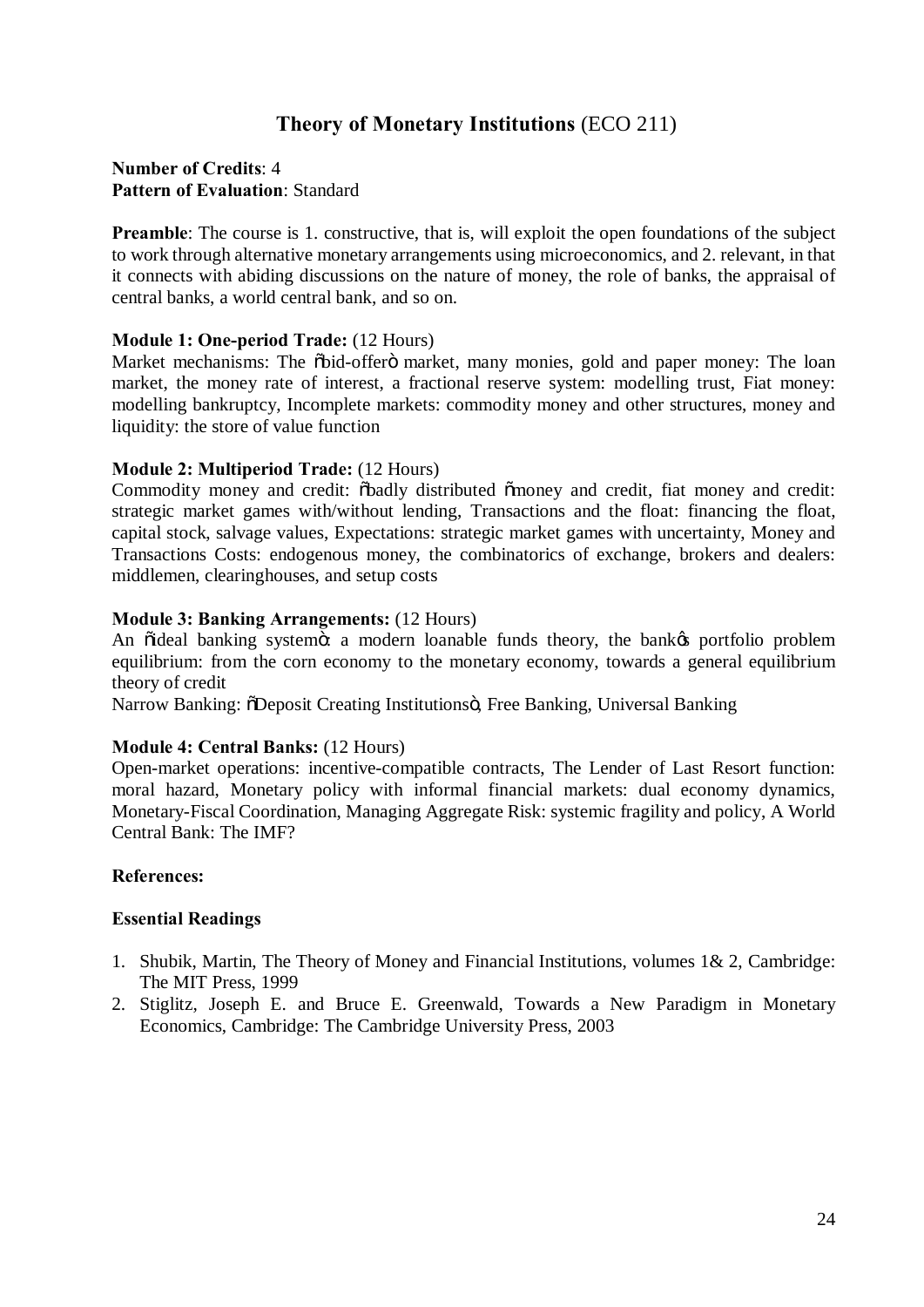# **Municipal Functions: Governance and Finance (Special Reference to Maharashtra)** (ECO 212)

# **Number of Credits**: 2 **Pattern of Evaluation**: Standard

**Preamble:** This course takes a critical look at the currently fashionable  $\exists$ decentralizationg and  $\pm$ governance in the context of the passage of 74<sup>th</sup> Constitutional Amendment. Municipal governments form the third tier of governance. There are a whole lot of functions that have been assigned to the local governments. There are however some issues that arise in this context. One of the main ones that the student will be expected to study in this course will be the state of finances of the local bodies. The related issue of level of autonomy for sub-national governments within a federal set up will also be discussed. The budgets of select municipal bodies will be discussed in detail from the perspective of 6 and using economic categories 6 an economist. The devolution from higher governments and the role of state finance commissions in this context will also be touched upon. The role of civil society, especially in the context of participatory democracy and empowerment of people, will also be studied.

# **Module 1:** (12 Hours)

The municipal  $\pm$  acts  $\phi$  the obligatory and discretionary functions  $\phi$  the tax and non-tax revenues ó the profile of ULBs in Maharashtra The state of municipal finance in Maharashtra ó Budgets ó **Charters** 

# **Module 2:** (12 Hours)

Decentralization  $\acute{o}$  74<sup>th</sup> Constitutional Amendment  $\acute{o}$  details and critique  $\acute{o}$  State Finance Commission Report 6 issues in governance 6 functions and process reengineering 6 capacity building 6 outcome and performance budgets 6 role of civil society

# **References:**

# **Essential Readings**

- 1. Primary (original) Sources: 74<sup>th</sup> CA; Budget Documents of MCGM, Maharashtra State Finance Commission Reports, AIILSG Reports (Module I)
- 2. Bahl, R and J. Linn,Urban Public Finance in Developing Countries**,** OUP ,1992
- (Module I, II)
- 3. Karnik, A., A. Pethe and D. Karmarkar, Approach to Designing Intergovernmental Transfers, Report for UNCHS/UNDP, Vols. I&II, 2002 (Modules I, II)

### **Additional Readings**

- 1. Working papers of the Vibhooti Shukla Unit
- 2. Henderson, J.V. and J.F. Thisse (eds), Handbook of Urban and Regional Economics**,** Elsevier Science, 2006.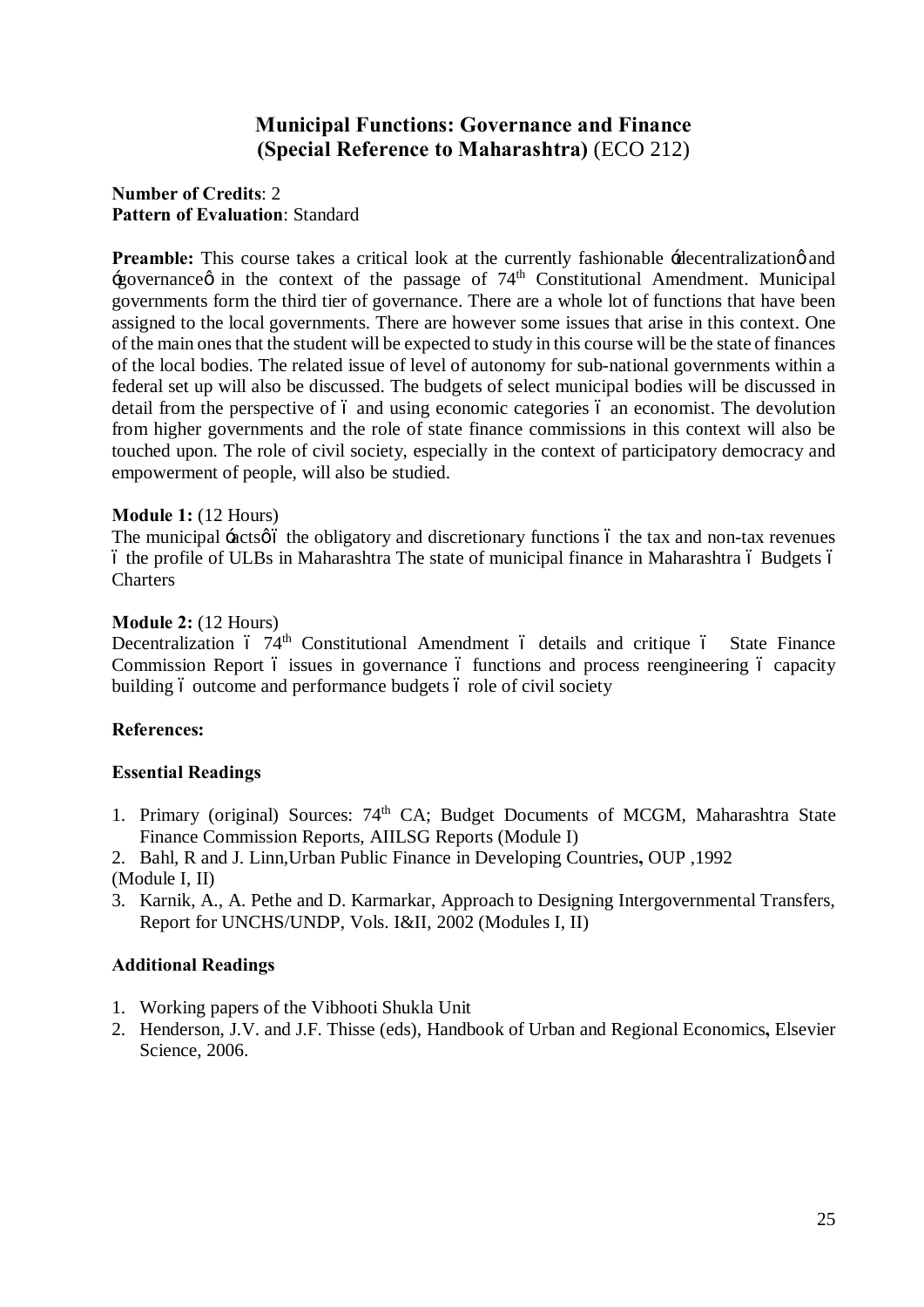# **International Finance** (ECO 213)

# **Number of Credits**: 4 **Pattern of Evaluation**: Standard

**Preamble:** This elective course, to be offered in the fourth semester, requires a good understanding of Macroeconomics. This course aims at providing a theoretical exposition of different aspects of international finance and financial institutions in the context of globalization. A good understanding of International Trade and Trade Policies is desirable.

### **Module 1: Foreign Exchange Rates and Markets:** (12 Hours)

Foreign Exchange Rates: Fixed, Flexible, Nominal, Real and Effective Exchange Rates, Purchasing Power Parity and Interest Parity. Foreign Exchange Markets: Spot, Forward, Futures and Options Currency Markets. Foreign Exchange Risk and Exposure: Exposure, Risk and Parity Relationship, Accounting Exposure versus Real Exposure, Operating Exposure, Hedging Risk and Exposure.

#### **Module 2: Balance of Payments:** (12 Hours)

Balance of Payments: Current Account Balance and Capital Account Balance, Official Reserve Transactions, Relationship between Balance of Payments and National Income Accounts. Approaches to Balance of Payments Adjustments: Elasticity, Absorption, Monetary and Portfoliobalance Approaches

#### **Module 3: International Investment and Financing:** (12 Hours)

Cash Management: Investment and Borrowing Criterion with Transaction Costs- International Dimensions of Cash Management. Portfolio Investment: International Capital Asset Pricing-Settlement of International Portfolio Investments. Capital Budgeting for Foreign Investments: Project Selection, Cash Flows, Discount Rates, Growth and Concerns about Multinationals. International Financing: Equity Financing, Bond financing, Bank financing

### **Module 4: International Financial Institutions:** (12 Hours)

Gold Standard and Gold Exchange Standard: International Monetary Fund- International Reserves-Special Drawing Rights. Theory of Optimum Currency Areas: International Policy Coordination, Currency Board, International Financial and Currency Crisis. International Debt: Measures of Indebtedness-International Debt Crisis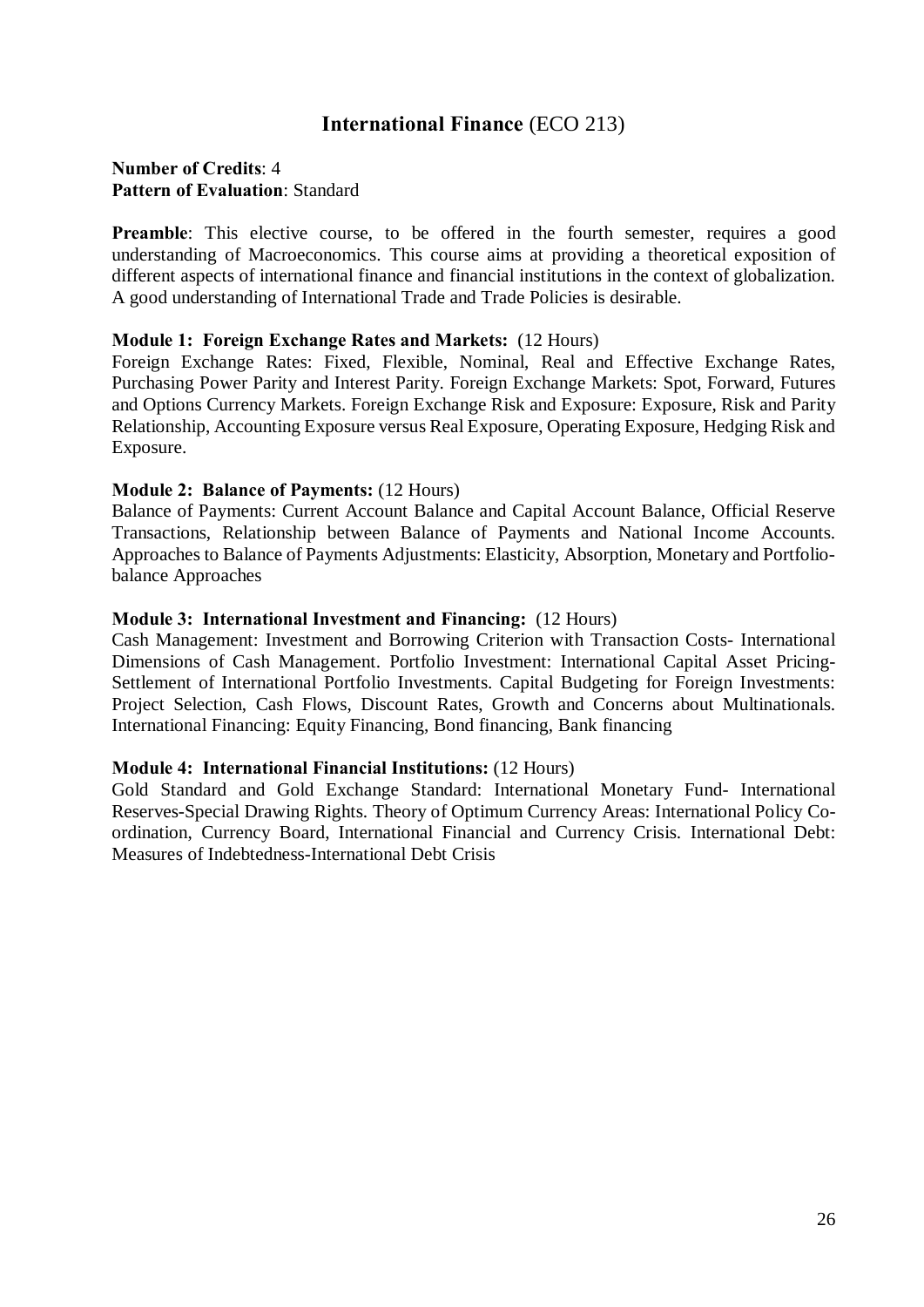# **References:**

- 1. Kenen Peter B, The International Economy, Cambridge University Press, New York, 2000 Chapters: 12, 13, 14, 15, 16, 17, 18 and 19 (Modules 2 and 4)
- 2. Krugman P. R. and Obstfeld M., International Economics-Theory and Policy, Addison-Wesley, Delhi, 2000 Chapters: 12, 15, 16, 20 and 22 (Modules 2 and 4)
- 3. Levi Maurice D., International Finance, Routledge, New York, 2005 Chapters: 2, 3, 4, And 9 to 18 (Modules 1, 2 and 3)
- 4. Pilbeam Keith, International Finance, Palgrave, New York, 1998 Chapters: 14 and 15. (Module 4).
- 5. Salvatore Dominick, International Economics, John Wiley and Sons, Singapore, 2002 Chapter: 14, (Module 1)
- 6. Sodersten Bo and Reed Geoffrey, International Economics, Macmillan, London, 1994 Chapters: 23, 25, 30 and 31) (Modules 2 and 4)
- 7. Ugur Mehmet, (edited), An Open Economy Macroeconomics Reader, Routledge, London, 2002 Chapters: 16, 17, 19, 20, 21 and 22 (Modules 2 and 4)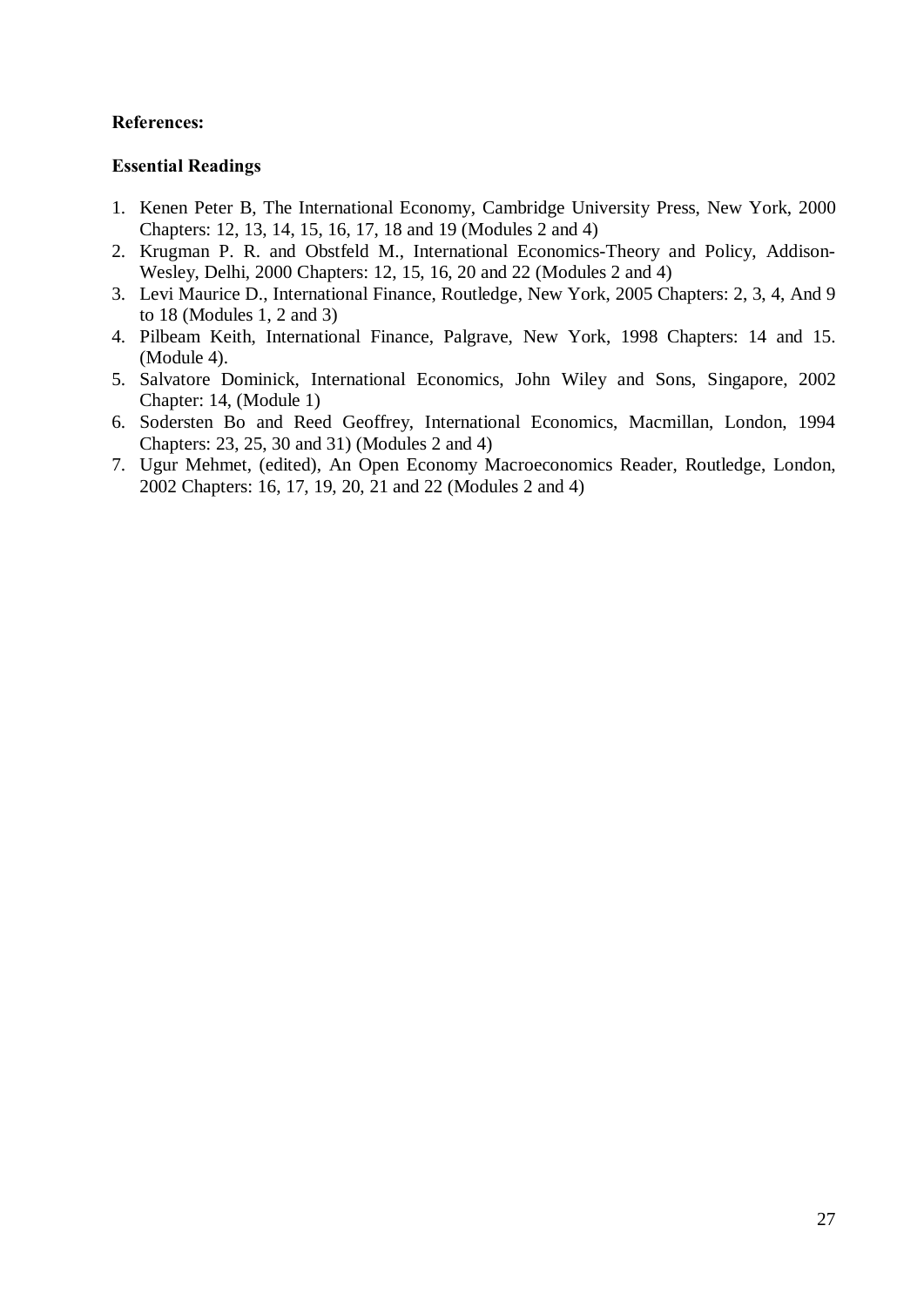# **Time Series Econometrics** (ECO 214)

# **Number of Credits**: 4 **Pattern of Evaluation**: Standard

**Preamble:** The course aims at building on the Basic Econometrics course to equip the students with econometric techniques of time series analysis. Though the approach will largely be applied, some derivations of theoretical results will be emphasized. Applications to financial econometrics at the level of Chris Brooksø Introductory Econometrics for Finance will be emphasized.

# **Module 1: Introduction and Single Equation ARIMA Models:** (16 Hours)

Difference equations and lag operators, Data generating process, Characteristic equations, Ergodicity and Stationarity, Autocorrelation and Partial autocorrelation functions, Stationary ARMA processes, Invertibility, Box-Jenkins Approach to identification, estimation and diagnostic checking, Time series analysis in the frequency domain, Uses of spectral analysis.

# **Module 2: Modeling Volatility and Trends:** (8 Hours)

ARCH and GARCH processes, Deterministic and Stochastic trends, Dickey-Fuller tests and extensions including testing for structural change

# **Module 3: Multi-equation Time Series Models:** (12 Hours)

Transfer Function Models, Intervention analysis, VAR models, Impulse-response functions and forecast error variance decomposition, Cholesky and Blanchard-Quah decompositions, Structural VAR models

## **Module 4: Co integration and Error-Correction Models:** (12 Hours)

Co integration and Common trends, Error-correction models, Engle-Granger methodology, Co integration in multivariate models, Johansen Methodology, General-to-specific modeling, topics in non-linear time series models: Threshold autoregressive models  $\acute{o}$  Estimating Regime switching models

# **References:**

- 1. Walter Enders, Applied Econometric Time Series, 2edition, Singapore: John Wiley & Sons, 2004
- 2. James D. Hamilton, Time Series Analysis, Princeton: Princeton University Press, 1994
- 3. Chris Brooks, Introductory Econometrics for Finance, Cambridge: Cambridge University Press, 2002
- 4. Dilip M. Nachane, Econometrics, New Delhi: Oxford University Press, 2006.
- 5. Lutkepohl, Helmut, New Introduction to Multiple Time Series Analysis, Berlin: Springer-Verlag, 2006.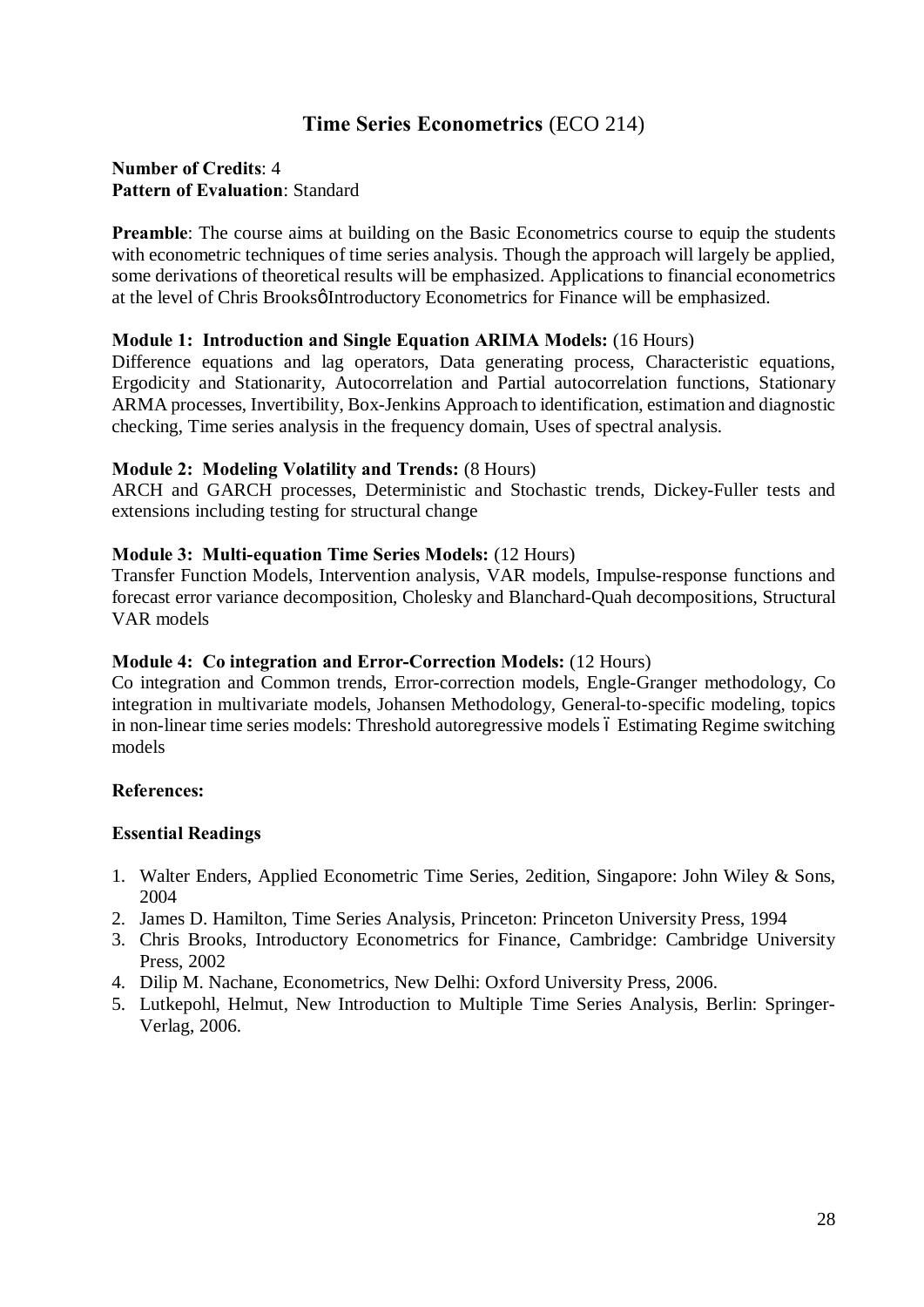# **Public Choice: Theory and Applications** (ECO 215)

# **Number of Credits**: 4 **Pattern of Evaluation**: Standard

**Preamble:** The objective of the course is to provide an introduction to Public Choice theory. Public Choice is a relatively young sub-discipline of economics, having developed as a separate field largely since 1948. Public Choice can be defined as the application of economics to political science. The subject matter is that of political science and the methodology is that economics. In this course the students will be introduced to various issues in a direct and representative democracy framework. Various policy matters too will be discussed in the Public Choice framework. Students would also analyze policy issues a politico-economic framework via projects.

# **Module 1: Toolkit for Analysis & Basic Issues:** (12 Hours)

What is Political Economy? The Emergence of Public Choice, A Just Social Contract: The Rawlsian Principle, Critique of Rawlsian Social Contract, Social Contract as a Constitution, The Constitution as a Utilitarian Contract

# **Module 2: Public Choice in a Direct Democracy & Representative Democracy:** (12 Hours)

Direct Democracy: The Choice of Voting rules, Majority Rule & Positive Properties: Median Voter Theorem, Logrolling, Cycling, Simple Alternatives to Majority Rule, Representative Democracy: Two Party Competition, Bureaucracy

# **Module 3: Conflicting Interests:** (12 Hours)

Elections and Policymaker: Vote and Popularity Functions, Partisan Cycles, Political Business/Budget Cycles Interest Groups: Group size and Group Behaviour, Special Interest Theories, Rent Seeking: Theory of Rent Seeking, Rent Seeking through Regulation and Political Process, Welfare Losses from Rent Seeking.

# **Module 4: Policy Issues:** (12 Hours)

Government Size and Economic Growth: the Olson Hypothesis, Bureaucracy, Political Instability and Growth. Political Economy of Local Government: The Decentralization Theorem, Exit and Voice within Local Government, Tiebout Hypothesis -voting with your feet a Public Choice and Intergovernmental Grants: The Flypaper Effect, Romer-Rosenthal Model, Fiscal Illusion, the Leviathan hypothesis.

# **References:**

- 1. Mueller D., Public Choice III, Cambridge University Press, 2003 (Modules 1, 2, 3, 4)
- 2. Drazen A., Political Economy in Macroeconomics, Princeton University Press, 2000 (Modules 1, 3)
- 3. Cullis J. and P. Jones, Public Finance and Public Choice, Oxford University Press, 1998 (Module 4)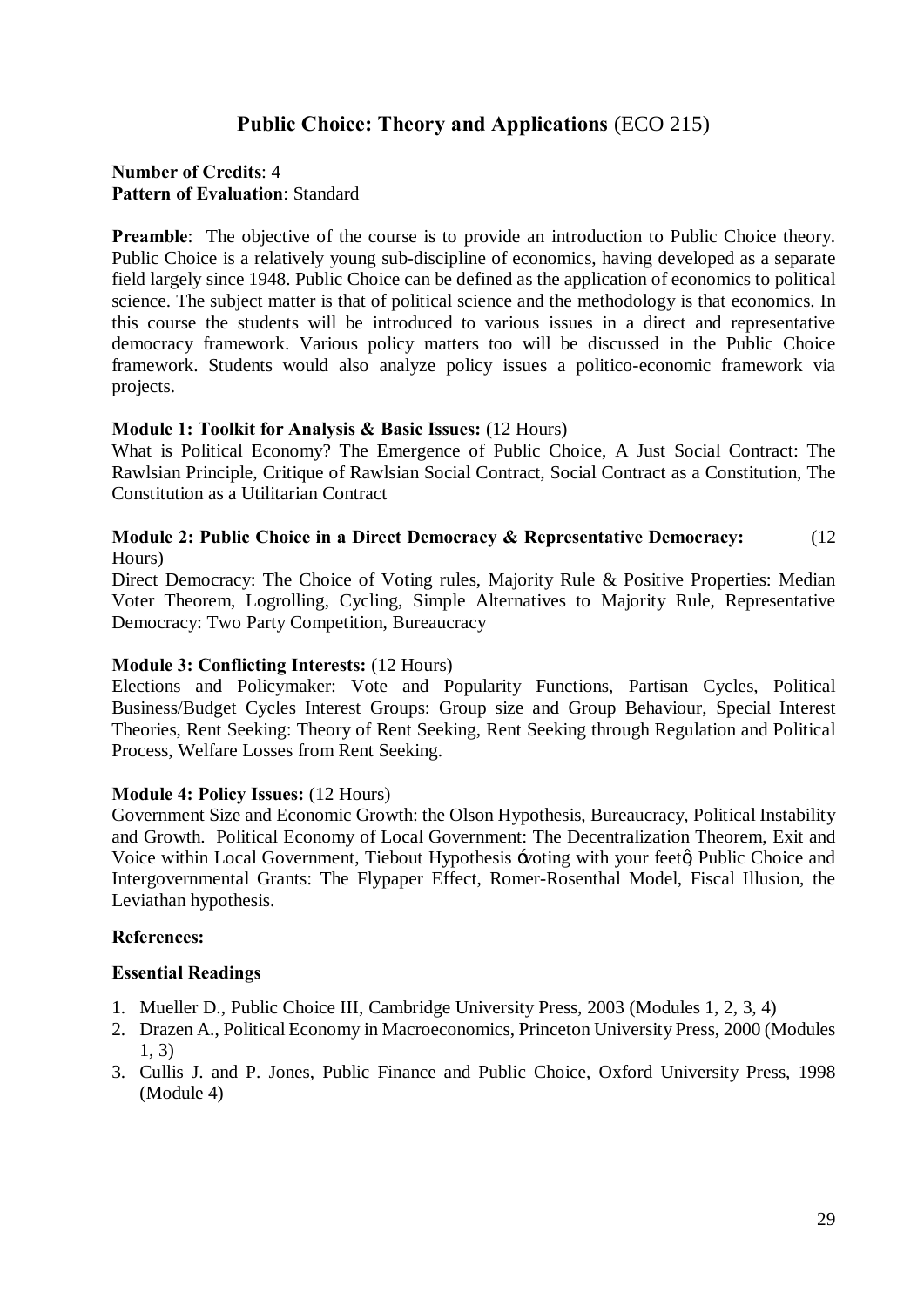## **Data Envelopment Analysis** (ECO 216)

## **Number of Credits**: 2 **Pattern of Evaluation**: Standard

**Preamble:** The course is useful in measuring the performances of similar units. It identifies the extent of inefficiency, the causes for this inefficiency through the wastage of resources and also suggests the extent to which the performance can be improved.

### **Module 1: Basic Concepts of Data Envelopment Analysis (DEA):** (4 Hours)

A Decision-Making Unit; Measurement of Efficiency; Frontier Analysis; illustrative exercises

### **Module 2: Mathematical Programming Aspects of DEA:** (8 Hours)

Linear Programming; primal & dual; fractional DEA programme; output- maximization and inputminimization DEA models; illustrative exercises

### **Module 3: Economies of Scale:** (4 Hours)

Variable and Constant Returns to Scale and DEA, Technical and scale efficiencies, Computer applications using industry data

### **Module 4: Extensions in DEA:** (8 Hours)

Malmquist Productivity Index, Use of Regressions and sensitivity analysis in DEA. Practical applications using sectoral data

### **References:**

- 1. Ramanathan R, An Introduction to Data Envelopment Analysis A tool for performance measurement, Sage Publications New Delhi, 2003 (all Modules)
- 2. Ray Subhash, Data Envelopment Analysis Theory and Techniques for Economics and Operations Research, Cambridge University Press, UK, 2004 (all Modules)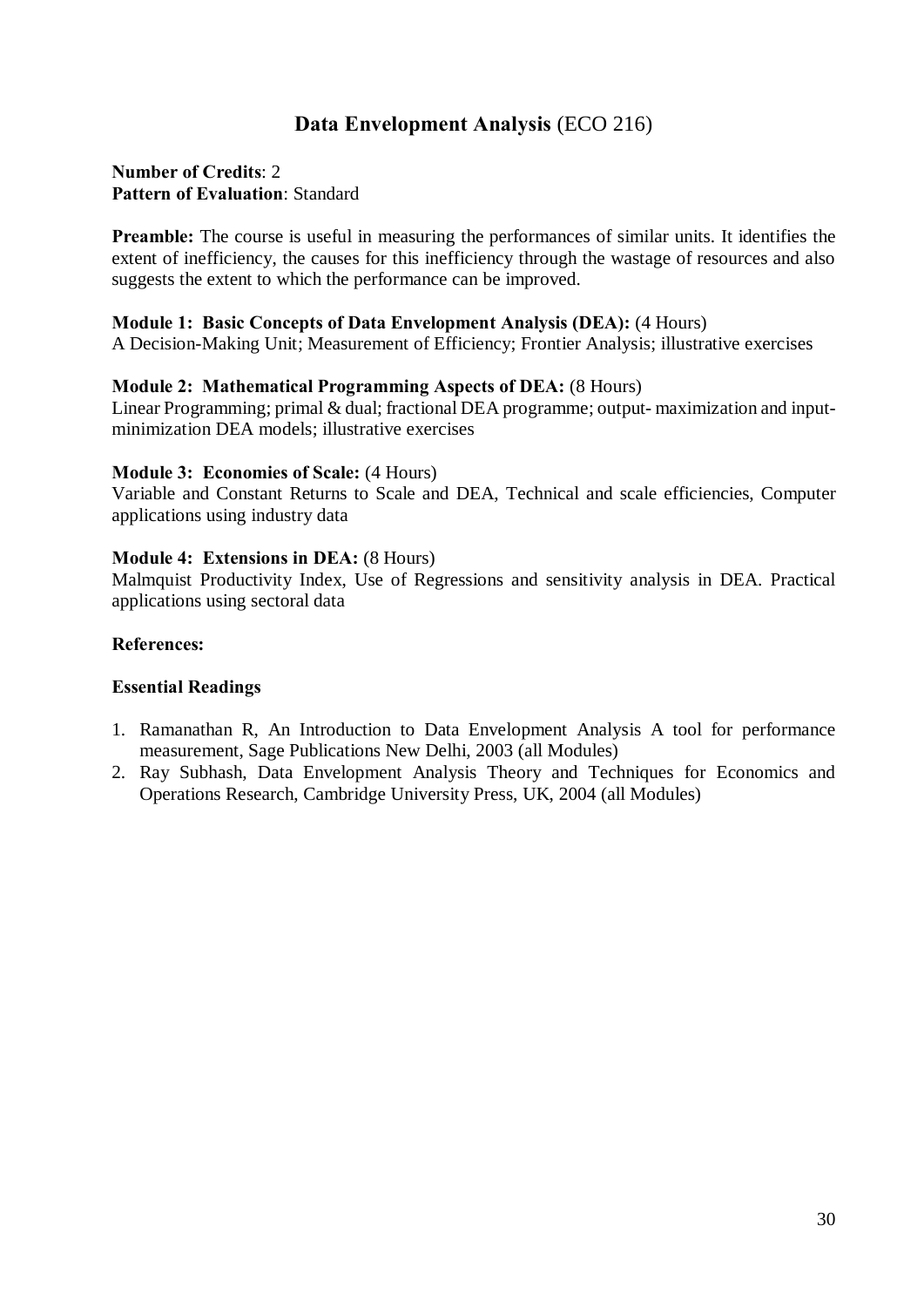## **Input Output Theory and Applications** (ECO 217)

### **Number of Credits**: 4 **Pattern of Evaluation**: Non Standard

**Preamble:** The elective is useful for both structural analysis and policy guidance in an economy. It helps in revealing the quantitative significance of various types of interdependence. This course will provide hands on computer for applications and analysis.

Evaluation Pattern: The evaluation will be done through 40 marks of continuous evaluation and a 60 marks end-semester examination. The 40 marks of evaluation will consist of a mid-term examination of 20 marks (two questions to be attempted over one hour) and a project of 20 marks on Modules 3 and 4. The project topics will be announced by the  $4<sup>th</sup>$  teaching week of the semester and the projects should be in by the  $10<sup>th</sup>$  teaching week. All modules will carry equal weight for the three hour end-semester examination.

## **Module 1: Input Output Model:** (16 Hours)

*Static Input Output Models* -Definition, Formulation, Scope, technical coefficients, balance equations, economic interpretations, direct and indirect effects, the capital coefficient matrix. *Multiplier and Linkage analysis* - Output and Income multipliers, backward and forward linkages, total linkage effect, interpretation of linkages, practical applications. Extended multiplier analysis: employment effects, distribution of income.

### **Module 2: Dynamic Analysis:** (8 Hours)

*Dynamic Input Output analysis*: Dynamic Input output Models, model for planning, projection of economic growth, measurement of economic development and growth potential, use of shadow prices in a developing economy. An Introduction to basics of CGE models and SAM

#### **Module 3: Structural Analysis:** (12 Hours)

*Trade Strategies*: Import substitution, intensity, measurement, impact. Pattern of international trade, determinants, comparative advantage, the semi-input output method, programming approach.

#### **Module 4: Regional Input Output Analysis:** (12 Hours)

*Regional Models:* Single region models and multi region models, Regional Coefficients-Nonsurvey and partial survey methods- the RAS technique, Location quotients and related techniques

#### **References:**

- 1. Bulmer-Thomas V (1982) *Input Output Analysis in Developing Countries Sources, Methods and Applications*, John Wiley & Sons ltd, New York (Modules 1, 2, 3, 4)
- 2. Chenery H B& Clark P G (1967) Inter Industry Economics John Wiley & Sons Ltd, New York. (Module 1)
- 3. Mathur,P.N. and Bharadwaj, R (eds.) (1967) *Economic Analysis in Input Output Framework with Indian Empirical Explorations*, Input Output Research Association, Pune.( Module 2)
- 4. Miller R & Blair P (2009) *Input Output Analysis: Foundations and Extensions* Prentice Hall, Inc, New Jersey (Modules 1, 2, 3)
- 5. Pradhan B.K., Saluja M.R., Singh S.K. Social accounting Matrix for India *Concepts Construction and Application,* Sage Publications Ltd., New Delhi 2006 (Module 1, 2)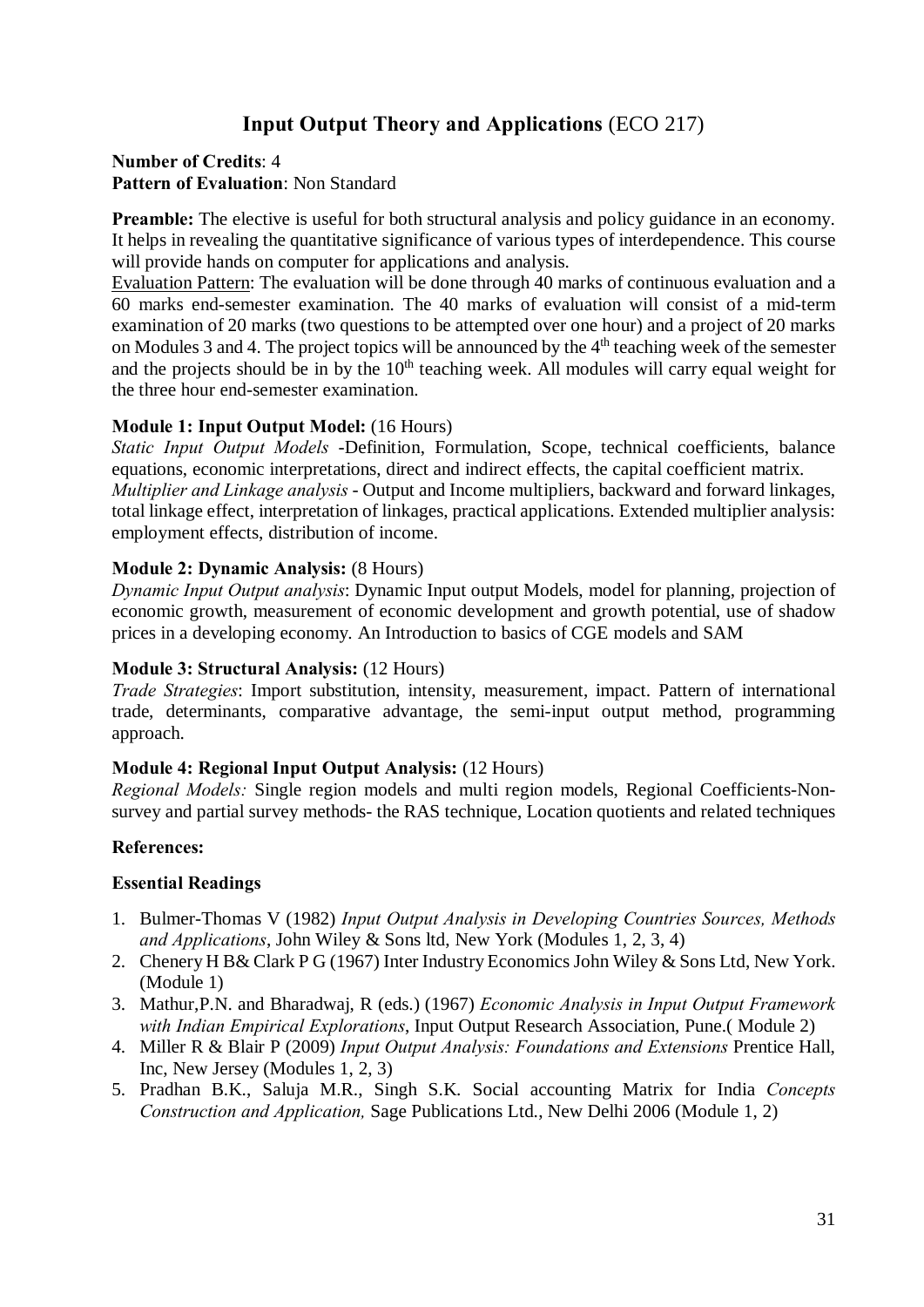## **Demography: Theory and Basic Analysis** (ECO 218)

### **Number of Credits**: 4 **Pattern of Evaluation**: Standard

**Preamble:** The course is designed to provide an understanding of demographic processes including an in-depth knowledge of linkages between population and economic development. It introduces major developments in demographic concepts by highlighting the sources of demographic data, fertility, mortality, migration and population projection.

### **Module 1: Population Science, Demography and Economic Development:** (10 Hours)

Population and Economic Development, Population and Environment, Implications of Population Growth on Regional Imbalances, Population Science and Demography, Sources of Demographic Data, Malthusian Theory of Population, Theory of Demographic Transition, Age and Sex Composition of Population, Age pyramids, Ageing Population.

### **Module 2: Nuptiality and Fertility:** (14 Hours)

Basic concepts of Nuptiality, Analysis of Marital Status Data, Singulate Mean Age at Marriage: Synthetic Cohort and Decadal Synthetic Cohort Method, Concepts and measurements of Cohort and period fertility, Releøs Method and Reverse survival method in fertility analysis, Bongaartøs Proximate Determinants of Fertility, Socio-Economic Determinants of Proximate Variables, Indirect Estimation of Fertility Rates, Davis $\alpha$  Intermediate Variables framework of Fertility, Age Patterns of Fertility.

### **Module 3: Mortality:** (12 Hours)

Basic concepts and analysis of Morbidity, Concepts and Measurements of Mortality, Infant and Child mortality rates, Standardisation of Mortality Rates, Life tables: Concepts, Types, Uses, Methods of construction; Differentials and Determinants of Mortality.

#### **Module 4: Migration and Population Projections:** (12 Hours)

Concepts, Patterns and Measures of Migration, Migration Theories and Models (Ravensteings, Leegs, Wolpertgs and Todarogs model), Internal and International Migration, Spatial Distribution and Urbanisation, Importance of Population Projection, Methods of Population projection: Mathematical and components methods.

## **References:**

- 1. Bhatt M. (2002): On the Trial of Missing Indian Females, Economic and Political Weekly, 37(51) (52):5105-518, 5244-5263.
- 2. Bhende AA and T. Kantikar, Principles of Population Studies, Himalaya Publishers, Mumbai, 2000
- 3. Bogue DJ, EE Arriagas, Douglas L. Anderson, Reading in Population Studies and Methodology, Published for United Nations Population Fund by Social Development Center, Chicago, Illinois,1993
- 4. Coale, A.J., 1971, Age Patterns of Marriage, Population Studies, 25(2), pp. 193 6214
- 5. Henry, S. Shryock, The Methods and Materials of Demography, Vol. 1 and 2, U.S. Department of Commerce, Bureau of Census, Washington D.C.1971, pp. 283-298 and 549  $6\,578$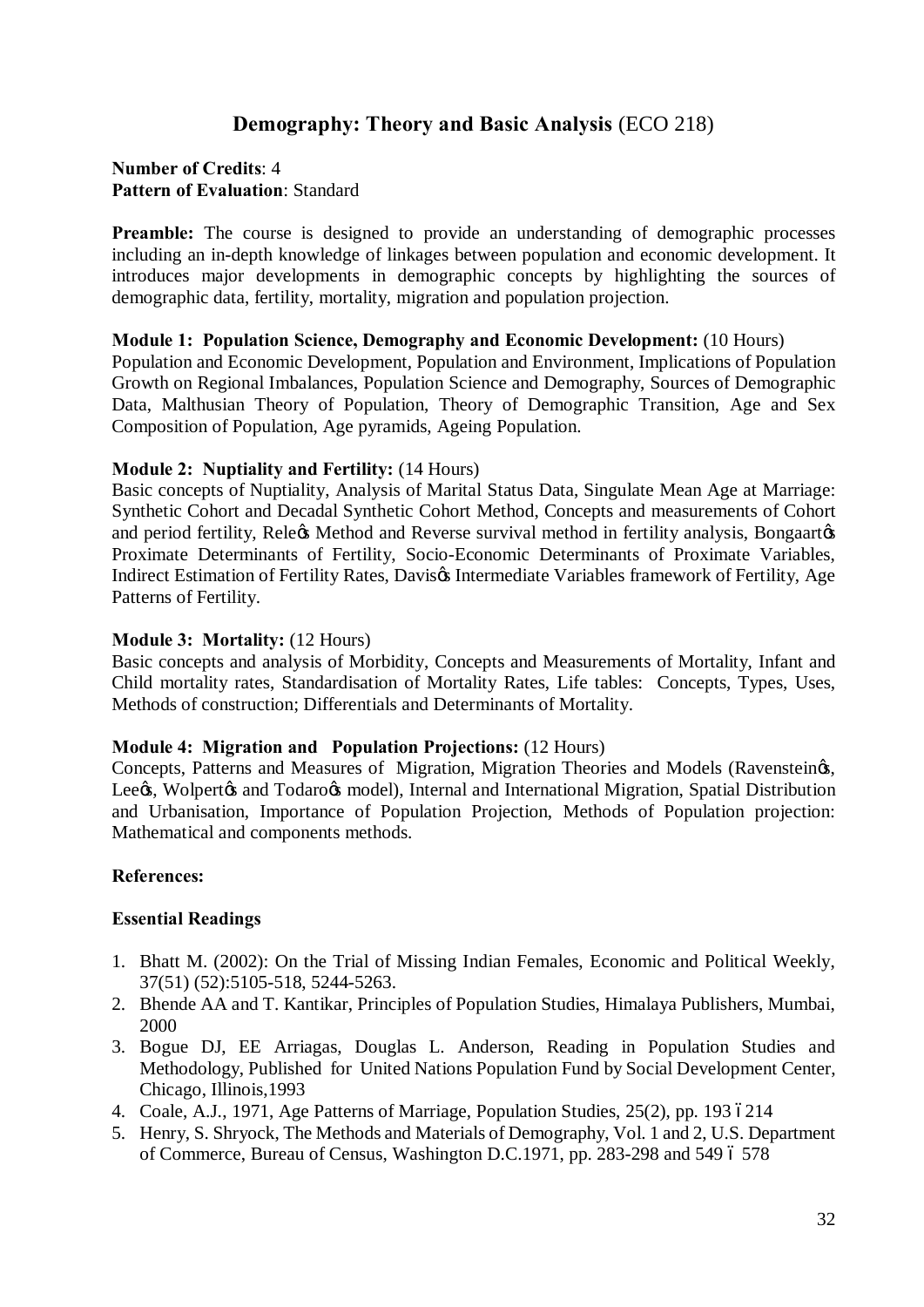- 6. International Institute for Population Sciences (IIPS), National Family Health Survey**,** (NFHS) 1,2,3, Mumbai,1992-93; 1998-99; 2006-07
- 7. International Institute for Population Sciences (IIPS), Reproductive and Child Health Survey, Mumbai, 2002-04
- 8. Lutz, Wolfgang, Distributional Aspects of Human Fertility: A Global Comparative Study, Academic Press, 1989, New York
- 9. Mishra BD, An Introduction to Demography, South Asian Publishers Pvt. Ltd, New Delhi,1981
- 10. Mitra RG, Understanding patterns of Migration from Census 2001 Data**,** Population,2002
- 11. Stabilisation and Development, Council of Cultural Growth and Cultural Relations, Cuttack
- 12. Preston Samuel, Patrick Heuveline & Michel Guillot, Demography: Measuring and Modelling Population Processes, Blackwell, Cornwall, 2001
- 13. Sydney HC, Population Theories and Economic Interpretation, Routledge, London, 1968.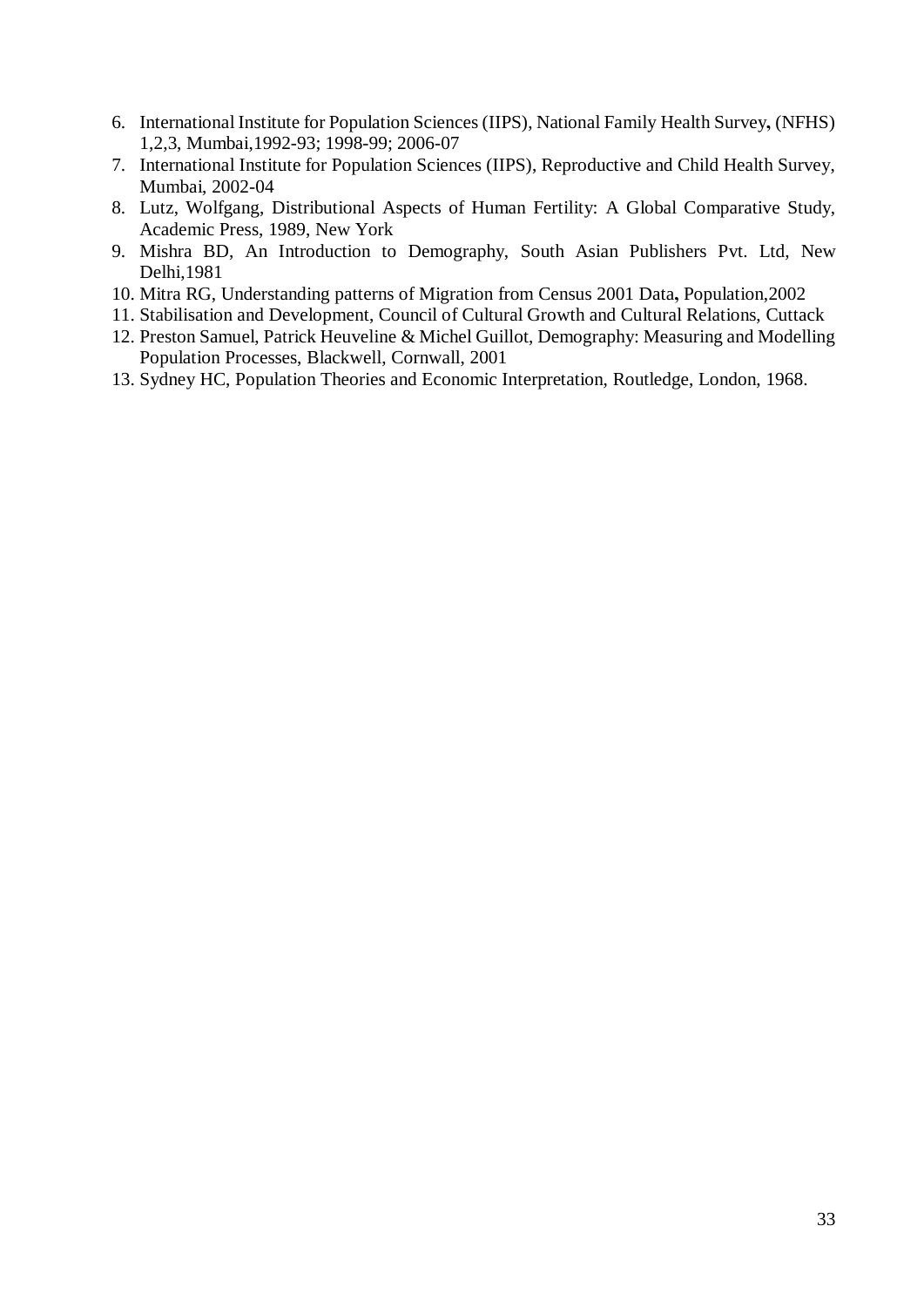## **Trade Unions and Industrial Relations in India** (ECO 219)

# **Number of Credits**: 4

## **Pattern of Evaluation**: Standard

**Preamble:** This course attempts to provide a basic conceptual understanding of the economics of trade unions and industrial relations in India. The syllabus also includes the empirical relevance of theories with suitable examples from a practical industrial relations viewpoint. Such an attempt will be strengthened to enable familiarity with relevant data along with their limitations.

## **Module 1: Economics of Trade Unions:** (9 Hours)

Meaning, Concept, Evolution and Role of Trade Unions. Approaches to the Origin of Trade Unions. Bargaining Theory of Wages, Impact of unions on productivity and wages, Employment Security and Efficiency, Unorganised sector

## **Module 2: Industrial Relations:** (12 Hours)

Definition and scope of industrial relations, Approaches to Industrial Relations: Macro Approaches-System Approach and Class Conflict Approach, Micro Appraches-Taylorism, Fordism and Post-Fordism, Neo-Fordism, Pluralism, Human Relations School and Organisational Behaviour Approach.

## **Module 3: Industrial Relations in India:** (15 Hours)

Trade Unions and Workers: Industrial Sociology of workers in India, History, growth and structure of trade unions, Independent and white collar unions in India. Trade Unions and Contract Workers. Employer & Organisations: Role of managerial class in industrial relations. Industrial conflict: Forms of conflict, strikes, lockouts, absenteeism, employee turnover, causes and consequences of and trends in industrial disputes.

## **Module 4: Role of the State in Industrial Relations in India:** (12 Hours)

Labour Policy in India: Pre and Post-Reform scenario, Impact of Globalisation- Tripartism, Labour Legislation affecting industrial relations: Statutory and Non-Statutory measures to settle industrial disputes. Workers Participation in Management. Voluntary Retirement Schemes, Social Security Measures, Unemployment Insurance. Occupational Safety and Health Management Systems. India and the ILO.

## **References:**

- 1. Amin, Ash (Ed.), Post-Fordism-A Reader, Blackwell, Oxford, 1994 (Module 2)
- 2. Government of India, Ministry of Human Resource Development, Report of Second National Commission on Labour, 2002 (Module 3, 4)
- 3. Hicks J.R., The Theory of Wages, Clarendon Press, Oxford, 1932 (Module1)
- 4. Monappa, Arun, Industrial Relations, Tata McGraw Hill, New Delhi, 2005. (Module 4)
- 5. Pencavel, John**,** Labour Markets under Trade Unionism: Employment, Wages and Hours, Basil Blackwell, Cambridge, Massachusetts, 1991 (Module 1)
- 6. Ramaswamy, E.A. and Uma Ramaswamy, Industry and Labour, Oxford University Press, Bombay 1981 (Module 3)
- 7. Rees, Albert, The Economics of Trade Unions, University of Chicago Press, Chicago, 1973 (3rd Edition) (Module 1)
- 8. Roy. J. Adams (eds.), Comparative Industrial Relations, Harper Collins Academic, London, 1991. (Module 2, 4)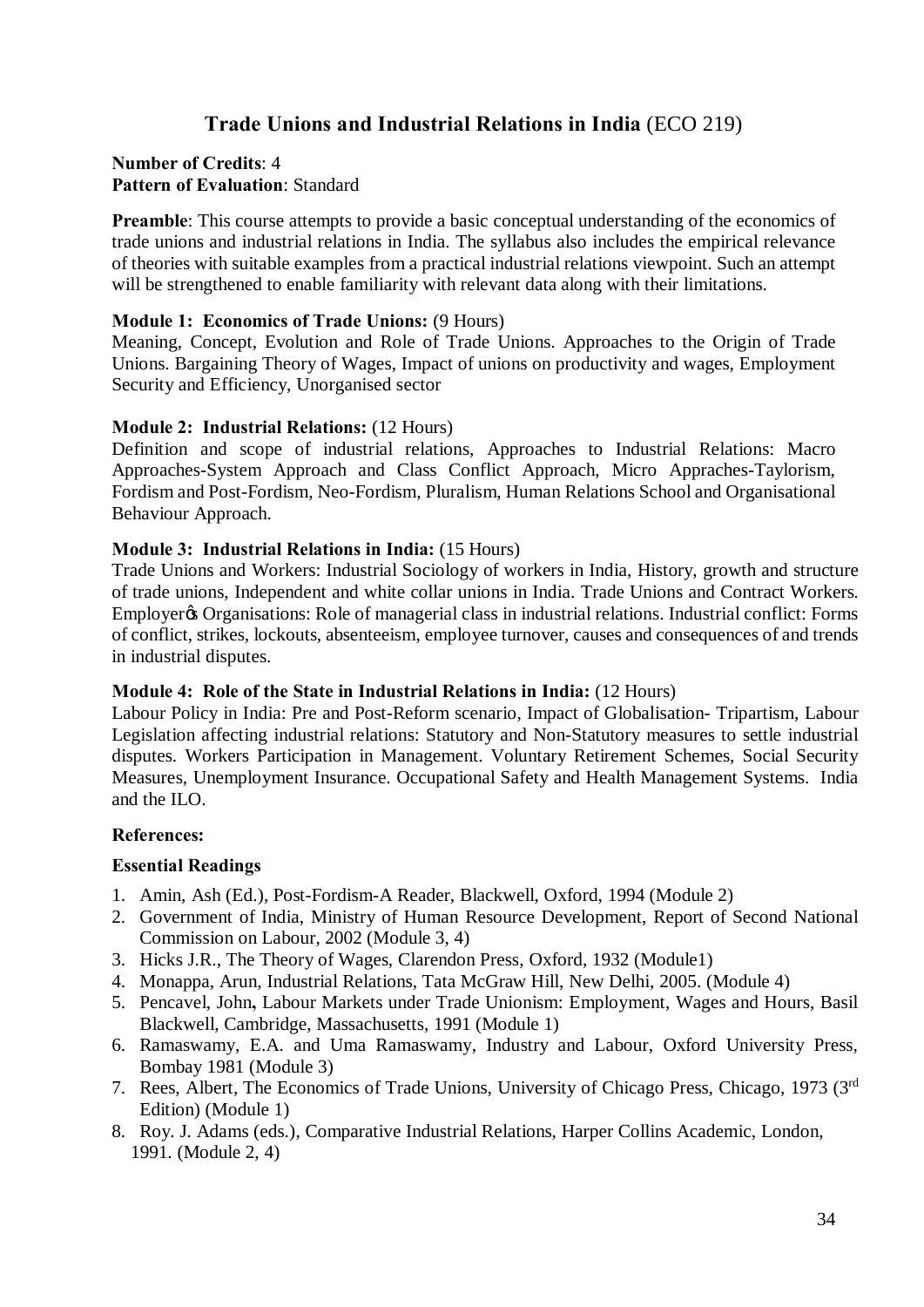## **Financial Derivatives** (ECO 220)

### **Number of Credits**: 4 **Pattern of Evaluation**: Standard

**Preamble:** This is a one-semester course to be taught over 48 lectures with the objective to acquaint students with the concepts and analytics of financial derivative securities, the different derivative instruments and the pricing of derivative securities.

#### **Module 1: Introduction to Basic Concepts:** (8 Hours)

Time Value of Money 6 Equities 6 Commodities - Fixed Income Securities.

#### **Module 2: Forwards, Futures and Options:** (16 Hours)

Basic Concepts - Purpose of Futures Markets (price discovery and hedging) - Types of Traders and Orders in Futures Markets -Forward Rate Agreements (FRAs) - Option Positions, Margins, Bid-Ask Spread, Writing Options, Warrants and Convertibles, Exotic Options, Put-Call Parity - Straddles and Strangles, Spreads.

#### **Module 3: Pricing of Derivative Securities:** (12 Hours)

Determination of Forward and Futures Prices, Characteristics of Futures Prices, Futures Prices and Expectations, Hedging Strategies using Futures - Black-Scholes Model, Alternatives to Black-Scholes, the Greeks, Speculating and Hedging with Options - Bond Options and Pricing of Contingent Claims.

#### **Module 4: Swaps:** (12 Hours)

Comparative Advantage Principle, Swap Facilitators (Brokers and Dealers), Interest Rate and Currency Swaps and their Valuation, Other Swaps (Equity Swaps, Commodity Swaps).

## **References:**

#### **Essential Readings**

- 1. Wilmott, Paul (1999): Derivatives: The Theory and Practice of Financial Engineering, John Wiley and Sons, New York
- 2. Hull, John C. (2006): Options, Futures and Other Derivatives, Sixth Edition, Pearson Prentice Hall.
- 3. Redhead K. (1997): Financial Derivatives: An Introduction to Futures, Forwards, Options and Swaps, Prentice Hall.

## **Additional Readings**

- 1. Kolb R.W., (1997): Understanding Futures Markets, Fourth Edition, Blackwell Publishing, New York
- 2. Marshall, J.F. and K.R. Kapner (1993): The Swaps Market, Second Edition, Kolb Publishing House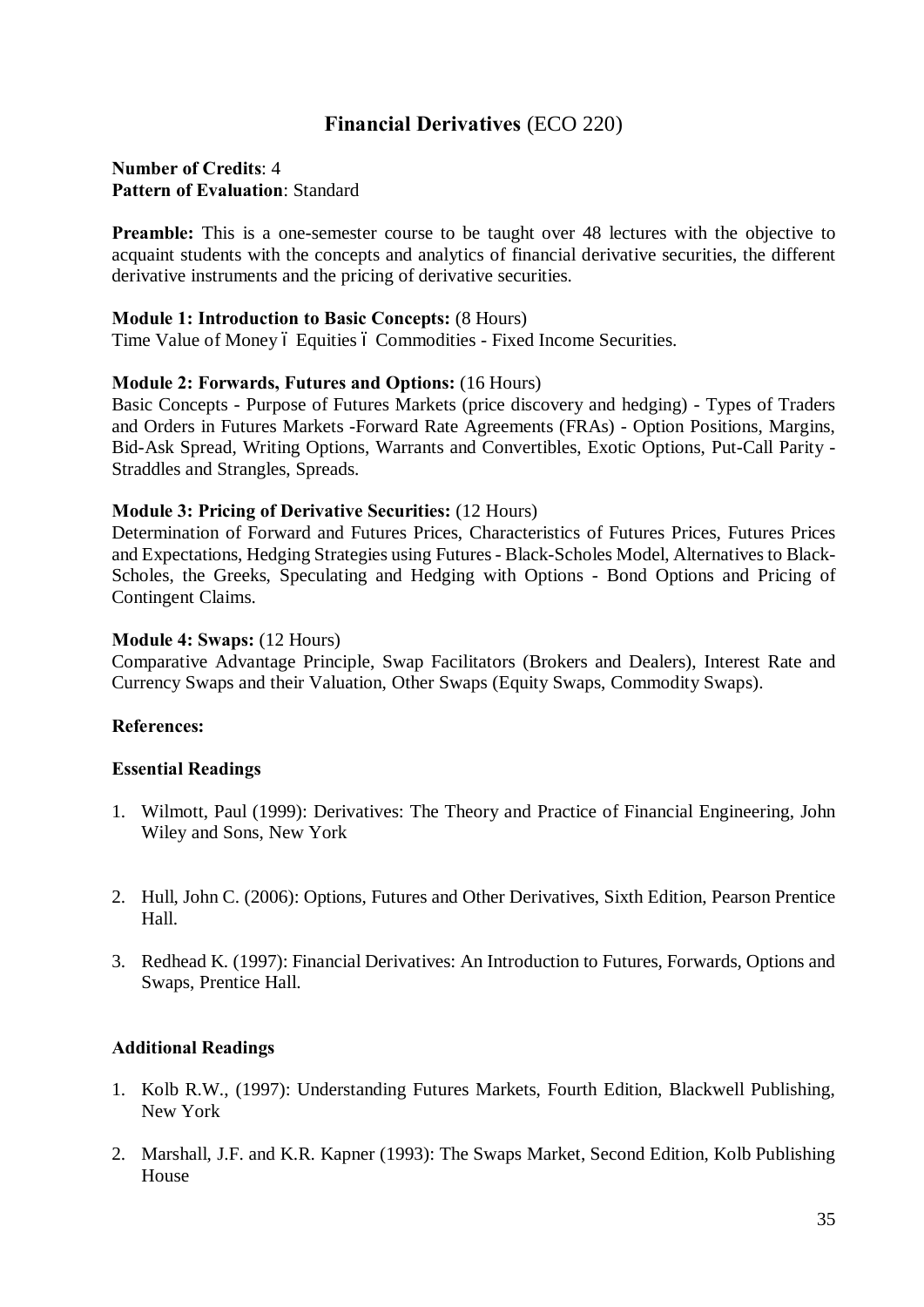## **Open-Economy Macroeconomics** (ECO 221)

**Number of Credits**: 4 **Pattern of Evaluation**: Standard

**Preamble:** The course deals largely with the relatively more recent developments in the field of international finance through a macroeconomic model-based approach. It begins though, in Module 1, with the more traditional open-economy models, as a backdrop to the subsequent analysis. The emphasis throughout is on rigour including the application of inter-temporal general equilibrium models based on utility/profit maximization in Units 2 to 4. This will be combined with approaches that yield insights into models that, though rigorous, are not micro-founded. The teaching will rely largely on the use of Obstfeld and Rogoff (1999) supplemented by Rodseth (2000).

### **Module 1: Traditional Open-Economy Models:** (12 Hours)

Open-economy monetary models with minimal structure, Mundell-Fleming-Dornbusch and Mundell-Fleming-Tobin models, Models with traded and non-traded goods, Scandinavian model of inflation.

#### **Module 2: The Basic Inter-temporal Approach to BOP Analysis:** (12 Hours)

Basic ideas in a two-period endowment economy and a two-region world economy, Extension to a multi-period small economy, stochastic current account model, Government budget deficits and the current account, Feldstein-Horioka S-I puzzle.

## **Module 3: Stochastic Models of International Capital Flows and Asset Prices:**

(12 Hours)

Trade across random states of nature in a small two-period open economy, Generalization of the model to the world setting, International portfolio diversification, CAPM, Sovereign risk.

## **Module 4: Money and Exchange Rate Regimes:** (12 Hours)

Monetary exchange rate models with maximizing individuals, Nominal exchange rate regimes, Speculative attacks and fixed exchange rate regimes, Target zones for exchange rates, Stochastic global general equilibrium model with nominal assets, Determination of forward foreign exchange premium.

## **References:**

- 1. Maurice Obstfeld and Kenneth Rogoff, Foundations of International Macroeconomics, Cambridge, Mass. & Cambridge, England: MIT Press, 1999
- 2. Asbjorn Rodseth, Open-Economy Macroeconomics, Cambridge: Cambridge Univ. Press, 2000
- 3. Jacob A. Frenkel and Assaf Razin, Fiscal Policies and the World Economy, 2nd edition, Cambridge, Mass.: the MIT Press, 1992
- 4. Rudiger Dornbusch, Open-Economy Macroeconomics, Basic Books, New York, 1980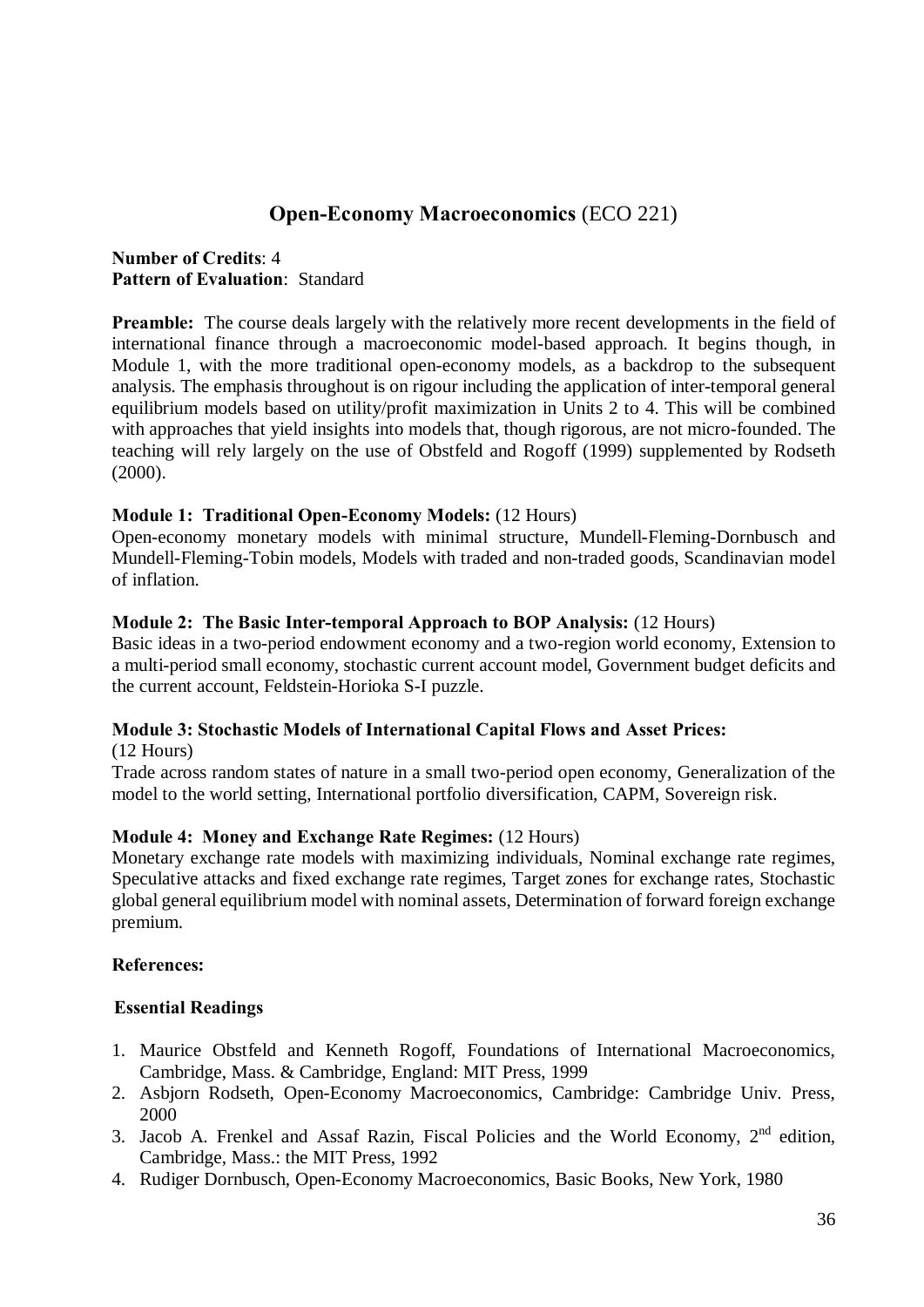## **Rural Political Economy** (ECO 222)

**Number of Credits**: 4 **Pattern of Evaluation**: Non-Standard

**Preamble:** The objective of this elective is to familiarise students with rural theories and realities in the specific context of the emergence of new forces and issues both nationally and internationally, and the evolution of strategies and policies to deal with them.

### **Module 1: Agriculture, Allied, and Rural Economics:** (12 Hours)

Definitions of and differences between agricultural, allied and rural sectors 6 Approaches to rural economics ó Historical role of the rural sector in economic development ó Impact of colonisation on agrarian development ó Indigenous Peoples ó Natural resources ó Case study of India

#### **Module 2: Market Structures:** (12 Hours)

Types and characteristics of markets ó Forced commercialisation ó Processes of market interlocking and inter-linkages 6 Land Utilisation patterns 6 Agrarian Reforms 6 Displacement and rehabilitation 6 Politics of food and food security 6 Sources of Livelihood 6 Employment schemes 6 Poverty alleviation strategies 6 Rural and urban linkages and disconnects

#### **Module 3: National Processes and Globalisation:** (12 Hours)

Role of public policies ó Private sector versus government intervention ó Public-Private policy partnership ó Formation of BWI $\alpha$  and WTO ó Dunkel Draft, GATS, AOA, etc ó Impact on imports and exports of developed and underdeveloped countries.

#### **Module 4: Country Assessment Studies:** (12 Hours)

Japan, China, Netherlands, Israel, Uzbekistan, Brazil, Mexico, USA, Australia, New Zealand, South Africa, India, Pakistan.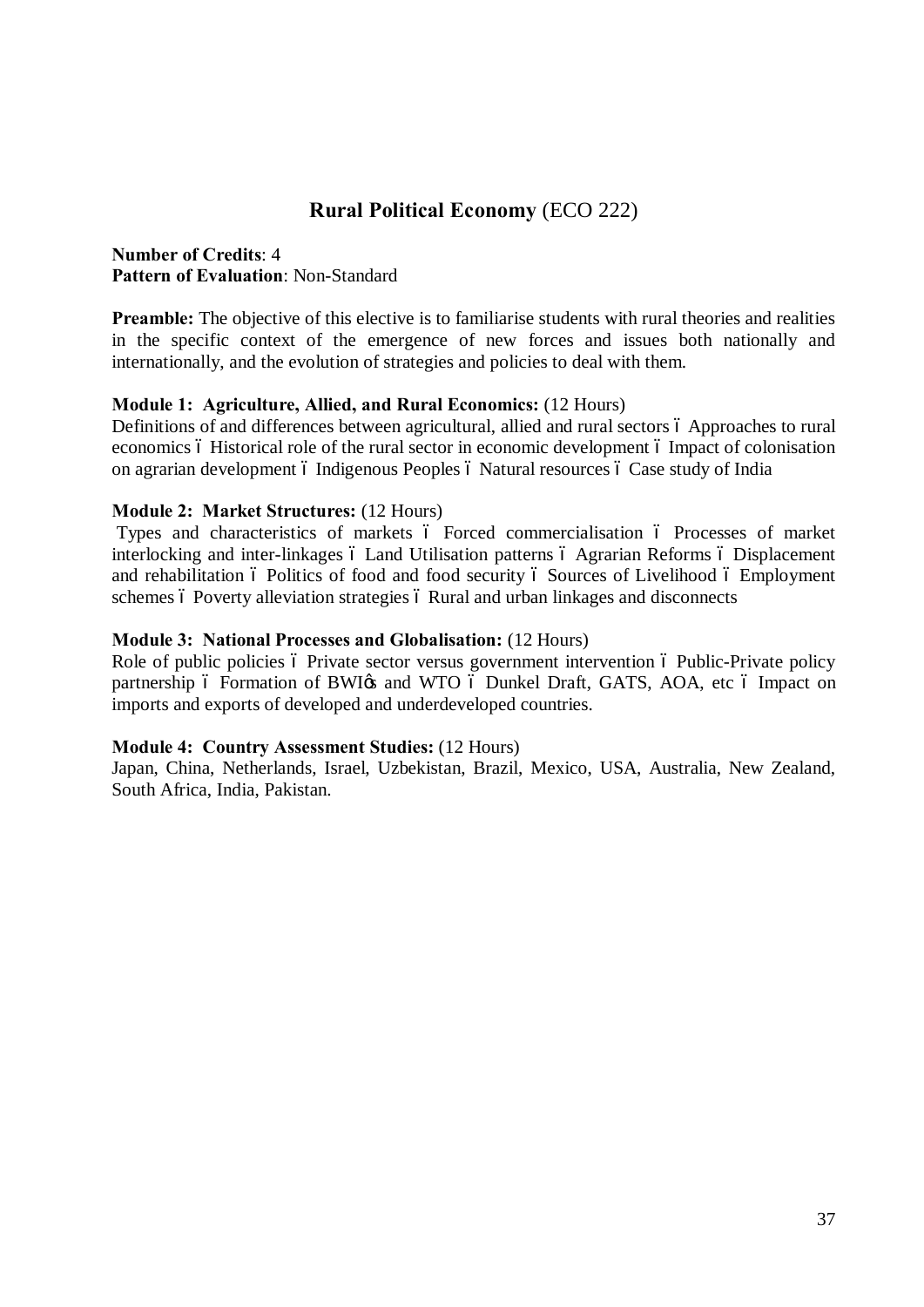- 1. Acharya S.S. and D.P. Chaudhari (eds), Indian Agricultural Policy 6 At the Crossroads, Rawat Publications, Jaipur, 2001
- 2. Bhalla G.S and Gurnail Singh, Indian Agriculture Four Decades of Development, Sage Publications, New Delhi, 2001
- 3. Government of India, State of the India Farmer: A Millennium Study: 27 Volume**s**, Department of Agriculture and Cooperation, Ministry of Agriculture, and Academic Foundation, New Delhi, 2004.
- 4. Gulati, Ashok & Tim Kelley, Trade Liberalization and Indian Agriculture, Oxford University Press, New Delhi, 2003.
- 5. Ingco Merlinda D., and John D. Nash (eds), Agriculture and the WTO: Creating a Trading System for Development, Atlantic Publishers, New Delhi, 2005.
- 6. Joshi P.K., Ashok Gulati, and Ralph Cummings, Agricultural Diversification and Smallholders in South Asia, Academic Foundation. New Delhi, 2007.
- 7. Mujumdar N.A. and Uma Kapila, Indian Agriculture in the New Millennium, Volumes 1 & 2, Academic Foundation, New Delhi, 2006
- 8. Rao Hanumantha C.H., Agriculture, Food Security, Poverty and Environment: Essays on Postreform India, Oxford University Press, New Delhi, 2006
- 9. Ray Shovan, Handbook of Agriculture in India, Oxford University Press, New Delhi, 2007
- 10. Rosset Peter, Raj Patel, and Michael Courville (eds), Promised Land: Competing Visions of Agrarian Reform, Foodfirst, California, USA, 2006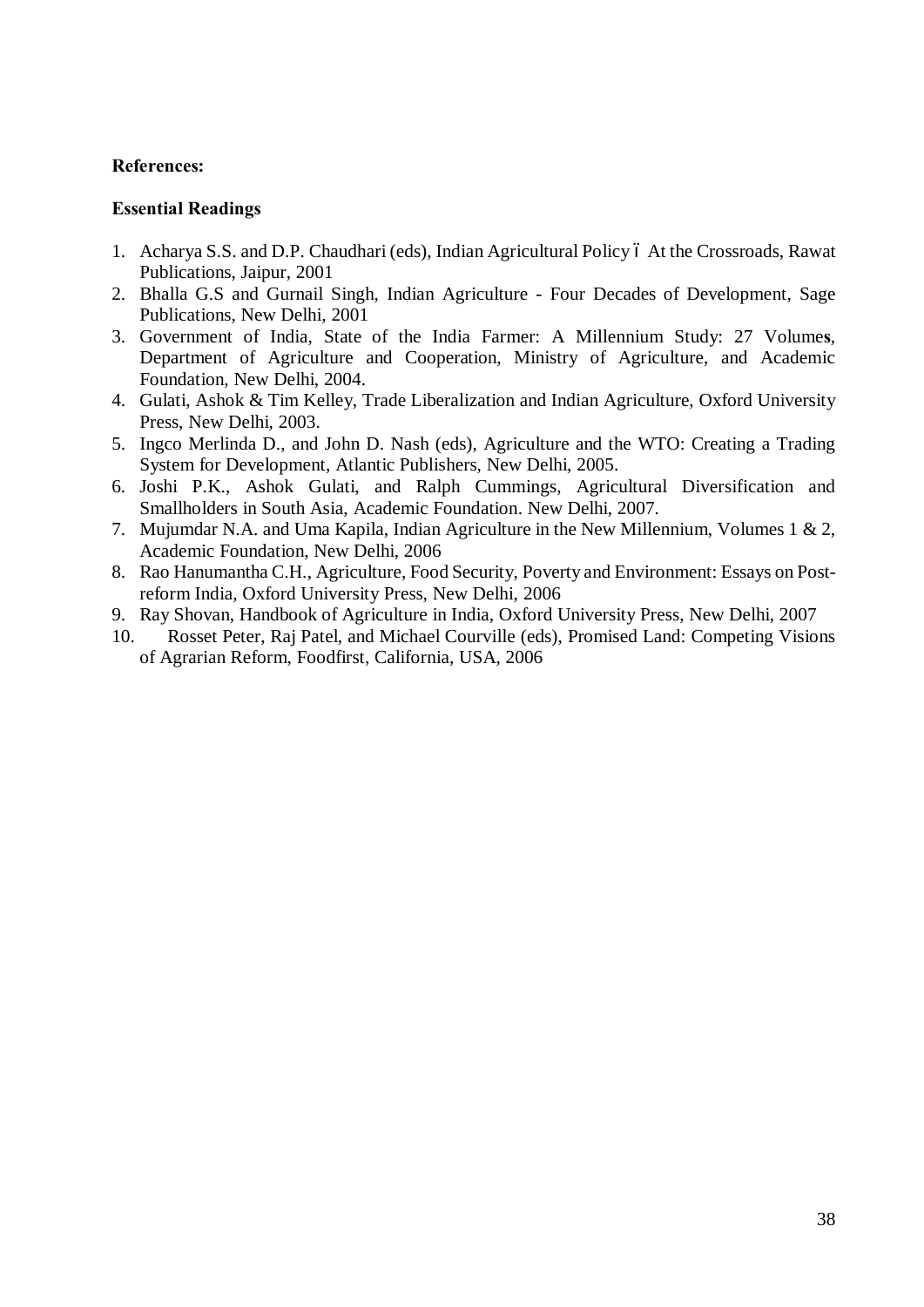## **Industrial Economics** (ECO 223)

### **Number of Credits**: 4 **Pattern of Evaluation**: Standard

**Preamble:** This elective course, to be offered in the third semester, requires a good understanding of both Microeconomics and Macroeconomics. This course aims at providing a theoretical exposition of the behaviour of the firm, market structure and industrial finance with some issues and relevant empirical evidence of Indian industries.

## **Module 1: Theory of the Firm:** (14 Hours)

Firm Competition and Performance: Effects of Monopoly Power- Determinants of Firm Structure-Mergers- Horizontal and Vertical- Conglomerate Integration. Market Structure: Patterns of Market Structure- Determinants of Market Structure- Economies of Scale- Product Differentiation- Capital Requirements. Pricing Strategy in Oligopoly: Theories of Interdependence- Tacit Collusion and Price Leadership- Limit Pricing.

### **Module 2: Technical Change:** (10 Hours)

Market Concentration: Measures of Market Concentration. Advertising: Optimal Advertising-Advertising and Market Structure- Cost of Advertising. Invention and Innovation: Process and Product Innovation- Effects of Innovation on Welfare and Employment- Adoption and Diffusion of Innovation.

#### **Module 3: Financial Analysis:** (14 Hours)

Financial Analysis: Funds Flow- Cash Flow Statements- Balance Sheet- Income Statement (Profit and Loss Account)-Ratio Analysis- Multi-Period Compounding- Continuous Compounding. Investment Appraisal: Nature of Investment Decisions- Net Present Value Method- Internal Rate of Return- Discounted Payback Period. Cost of Capital: Determining Components of Cost of Capital- Capital Asset Pricing Model (CAPM)- Weighted Average Cost of Capital (WACC). Capital Structure: Optimum Capital Structure- Modigliani-Miller Hypothesis- CAPM and Capital Structure.

#### **Module 4: Indian Industry:** (10 Hours)

Industrial Growth: Trends in Industrial Growth in India-Industrial Location (factors) and Location Policy in India. Small-Scale Industries: Definition-Role-Policy-Issues and Performance. Public Enterprises in India: Performance and Constraints. Competitiveness of Indian Industries: Competition Policy and Foreign Direct Investment.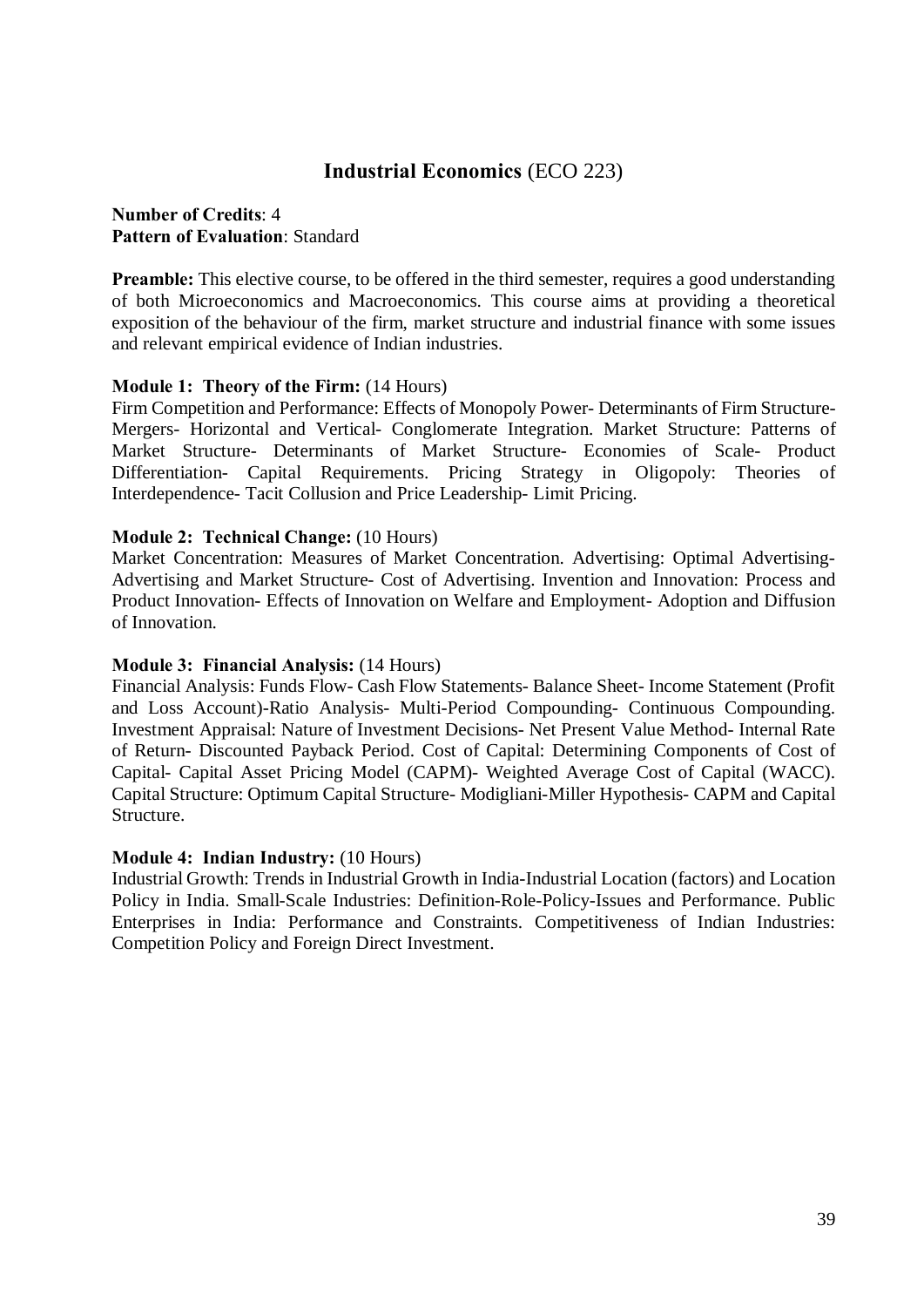- 1. Ahluwalia I. J., Industrial Growth in India- Stagnation since the mid-sixties, Oxford University Press, Delhi,1985 (Module 4)
- 2. Hay J and Morris D. J, Industrial Economics- Theory and Evidence, Oxford University Press, (Latest Edition) (Module 2)
- 3. Koutsoyiannis A., Modern Microeconomics, ELBS/Macmillan, Hong Kong, 1985 (Module1)
- 4. Martin Stephen, Industrial Economics- Economic Analysis and Public Policy, Macmillan Publishing Company, New York, 1988/latest edition (Module 1)
- 5. Mohanty, Binode,(eds.), Economic Development Perspectives, Vol. 3, Public Enterprises and Performance, Common Wealth Publishers, New Delhi,1991 (Module 4)
- 6. Mookherjee Dilip (eds.), Indian Industry-Policies and Performance, Oxford University Press, Delhi,1998 (Module 4)
- 7. Pandey I M., Financial Management, Vikas Pub. House Pvt. Ltd., New Delhi, 2000 (Module3)
- 8. Shepherd W. C., The Economics of Industrial Organization, Prentice Hall, Inc., London, 1985 (Modules 1 and 2)
- 9. Vepa R. K., Modern Small Industry in India, Sage Publications, 1988 (Module 4)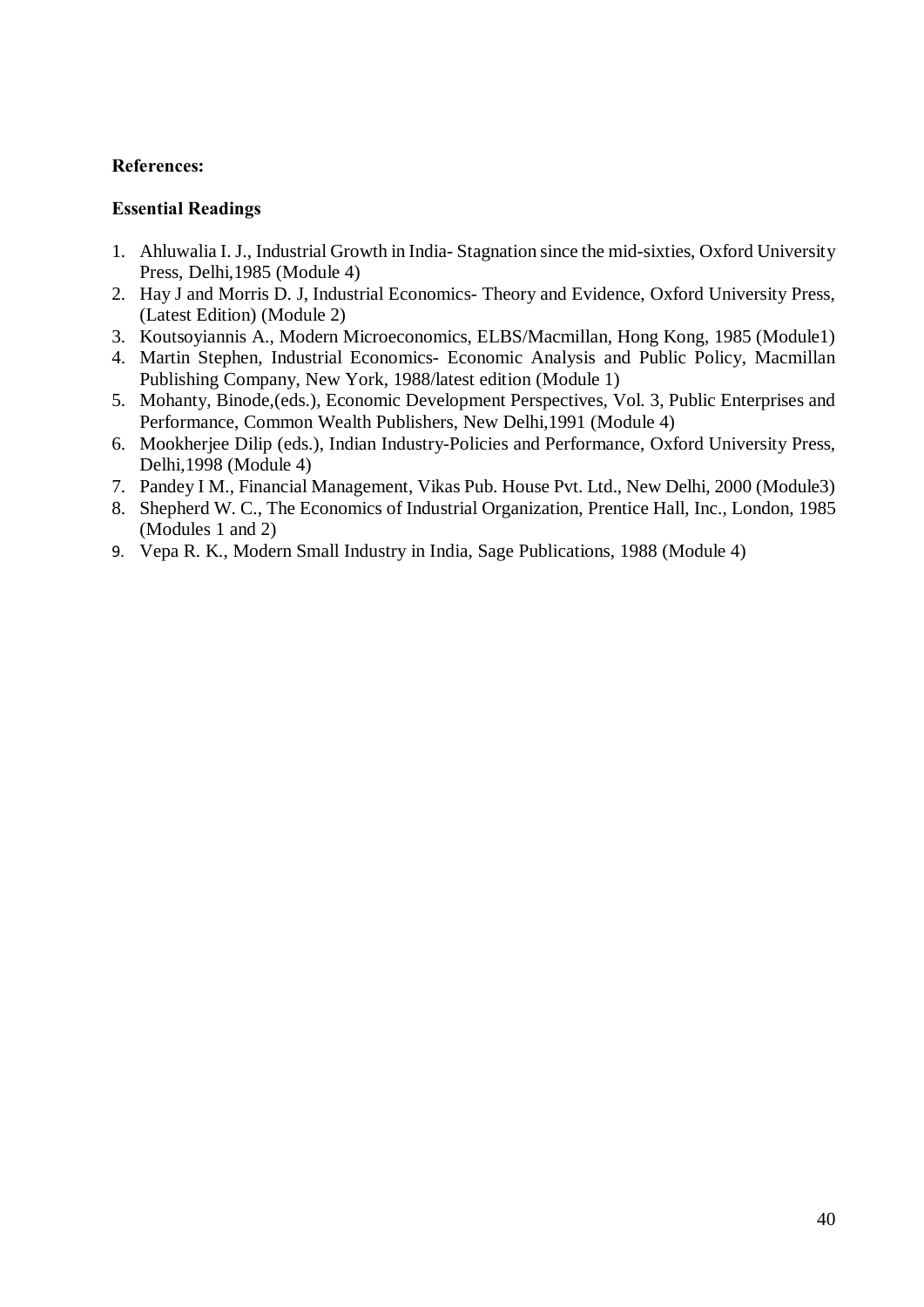# **Agricultural Development and Policy** (ECO 224)

## **Number of Credits**: 4 **Pattern of Evaluation**: Standard

**Preamble:** This course aims to enhance the students *punderstanding* of agricultural development. Starting from basic questions like what factors lead to agricultural development or why does the share of agriculture in GDP go down once economies start developing, the course tries to enhance the students  $\phi$  awareness on contemporary debates in the literature, and leads them to analysis of current governmental policies and strategies for surviving in the globalizing world.

### **Module 1: Theories of Agricultural Development:** (12 Hours)

Role of agriculture in a developing economy vis-à-vis a developed economy; Theories of agricultural development (Lewis, Schultz, Mellor, Hayami and Ruttan)

### **Module 2: Sustainable Agricultural Development and Food Security:** (12 Hours)

Impact of green revolution; Models of spread of technology and experiences in input use efficiency; Measurement and strategies for sustainable development; Food security: Concept, measurement, magnitude, and critical evaluation of government policies

### **Module 3: Competitiveness of Agriculture Products and Marketing:** (12 Hours)

Measurement of efficiency of agricultural products in international markets; Efficiency of agricultural markets in India; Form and impact of government intervention in the markets and its effects on efficiency; Commodity markets: operation and likely impacts; Strategies for surviving in a globalizing world

#### **Module 4: History and Policies for Agricultural Development in India:** (12 Hours)

Trends in production since 1950; National Food Policy; Agriculture Policy; Area, productivity, employment and wage rate analysis; Trends in India $\alpha$  agricultural exports and imports and implications

## **References:**

- 1. Basu Kaushik, Analytical Development Economics, Oxford University Press, 1998 (Module1).
- 2. Bhalla G S., Globalization and Indian Agriculture, Volume 19 of the State of the Indian Farmer Series. Academic Foundation, 2004 (Module 3)
- 3. Dreze Jean and Amartya Sen, Hunger and Public Action**,** Oxford University Press, 1989 (Module 2)
- 4. Lewis Arthur, Economic Development with Unlimited supply of labour, Manchester School of Economics and Social Studies 22: 139-91, 1954 (Module 1)
- 5. Mellor J and Mudahar M, in Agriculture in Economic Development: Theories, findings and Challenges in Asian context in A Survey of Agricultural Economics Literature, Edited by Lee Martin. University of Minnesota Press, 1992 (Module 1)
- 6. Norton George and Jeffery Alwang, Introduction to Economics of Agricultural Development, McGraw Hills, New York, 1993 (Module 1)
- 7. Sawant S D (2002), Indian Agriculture: Past developments and policies for the future, Dantwala Monograph Series, No. 4, 2002 (Module 4)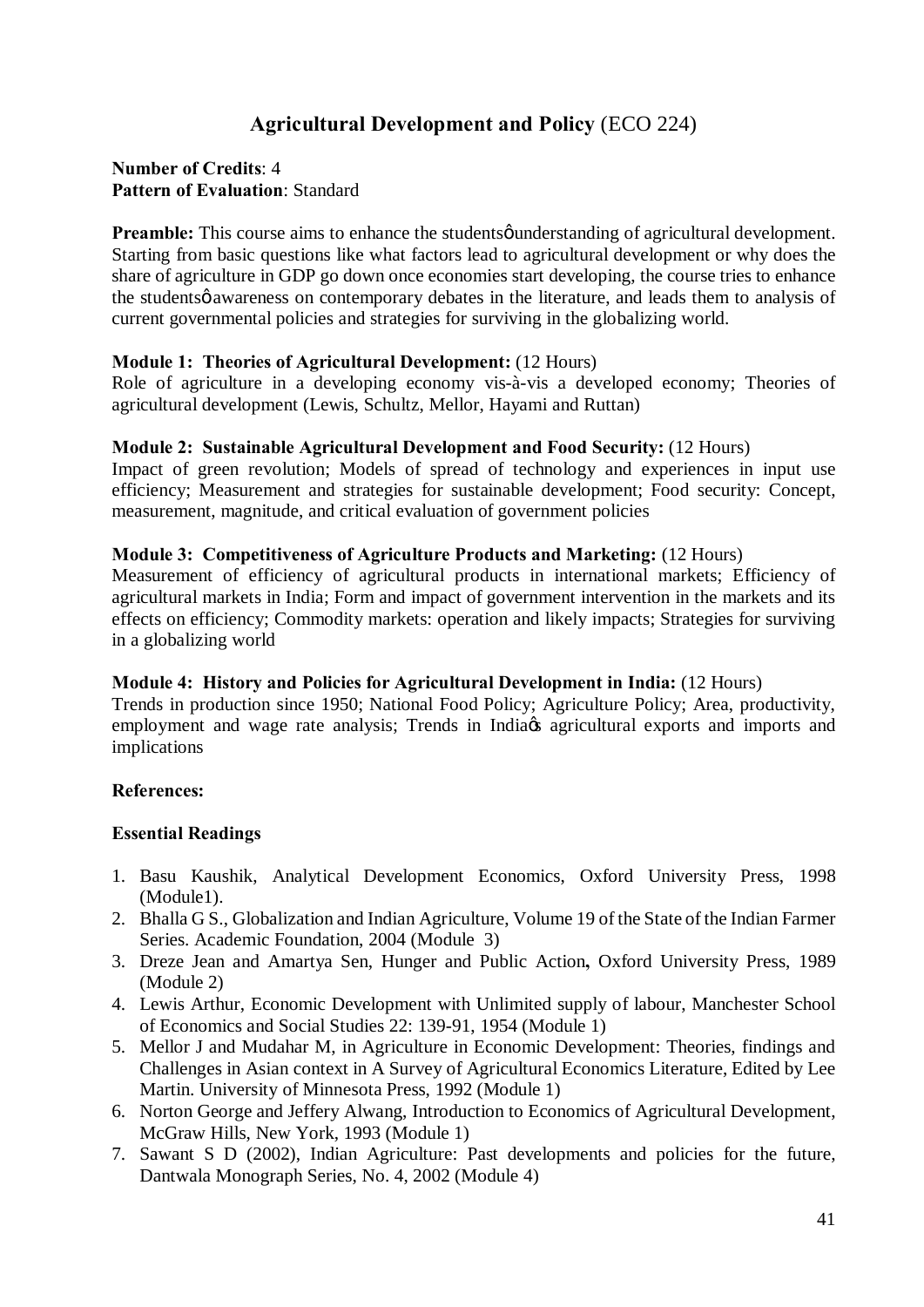- 8. Schultz Theodore, Transforming Traditional Agriculture, Yale University Press, 1964 (Module 1)
- 9. Sengupta D, Chakraborty D and Banerjee P, Beyond the Transition Phase of WTO: An Indian Perspective on Emerging Issues, Academic Foundation, 2006 (Module 3)
- 10. Shiva Vandana, The Violence of the Green Revolution, Palgrave Macmillan, 1992 (Module 2)
- 11. Venugopal Pingali, Input Management, Volume 8 of the State of the Indian Farmer Series. Academic Foundation Executive Summary, 2004 (Module 2)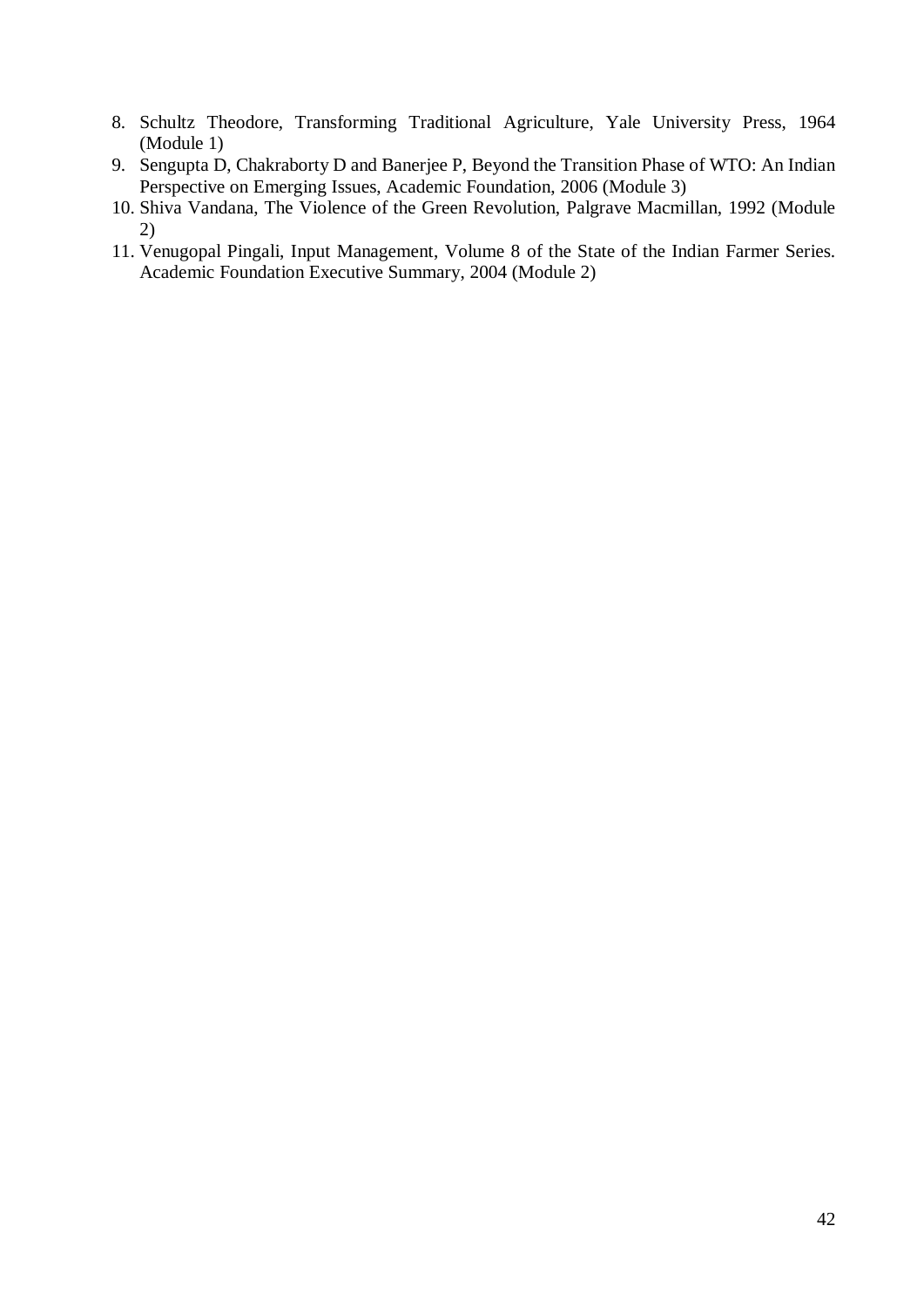# **Political Economy of Reform** (ECO 225)

## **Number of Credits**: 4 **Pattern of Evaluation**: Standard

**Preamble:** This course analyses the role of political institutions in shaping reform outcomes. It highlights key political challenges to economic reform. What distinguishes this course from a traditional course in political science is the application of analytical rigor to economic and political behaviour. Reforms are viewed as the establishment of institutions that provide incentives for individual decision makers to behave in ways that are collectively desirable. Politico-economic modelling would sharpen our understanding of the process of policy making. The Indian experience of reforms and the various political economy issues are given special attention.

### **Module 1: The Political Economy of Reform:** (12 Hours)

Political Economy of Democratic Transitions: The theoretical orientation, general concepts and arguments.

Economic Policy and Political Stability: Authoritarian Regimes and New Democracies Institutions and Economic Policy: The Party Systems, Reform of Bureaucracy, Interest Groups and Government

#### **Module 2: Inaction and Delay in Reform & Strategies for Reform:** (12 Hours)

Inaction & Delay: The Political Economy of Delayed Reform, Stabilization as a War of Attrition: Alesina-Drazen Model, Resistance to Reform: Fernandez-Rodrik Model. Strategies: Gradualism versus Big Bang, Sequencing of Reform in the presence of Political Constraints

#### **Module 3: The Transition Experience: Macroeconomic Assessment & Lessons:**  (12 Hours)

From Plan to Market: Understanding transition, the challenge of transition, the challenge of consolidation

Broad Lessons from Transition Experience based on experience of select countries.

#### **Module 4: Democratic Politics and Economic Reforms in India:** (12 Hours)

The Evolution of Economic Reform in India: An Overview of Macroeconomic Policies and Performance since 1991, Political Institutions: Federalism, Informal Networks and the Management of Dissent

Political Skills: Introducing Reforms by Stealth

## **References:**

- 1. Haggard S and S. Webb, Voting For Reform, World Bank, OUP, 1994 (Module 1)
- 2. Haggard S. and R. Kaufman, The Political Economy of Democratic Transitions, Princeton University Press, UK, 1995 (Module 1)
- 3. Sturzenegger F. and M. Tommasi, The Political Economy of Reform, The MIT Press, Cambridge, MIT, 1998 (Module 2)
- 4. Jenkins R, Democratic Politics and Economic Reform in India, Cambridge University Press, 1999 (Module 4)
- 5. World Development Report, From Plan To Market, World Bank, 1996 (Module 3)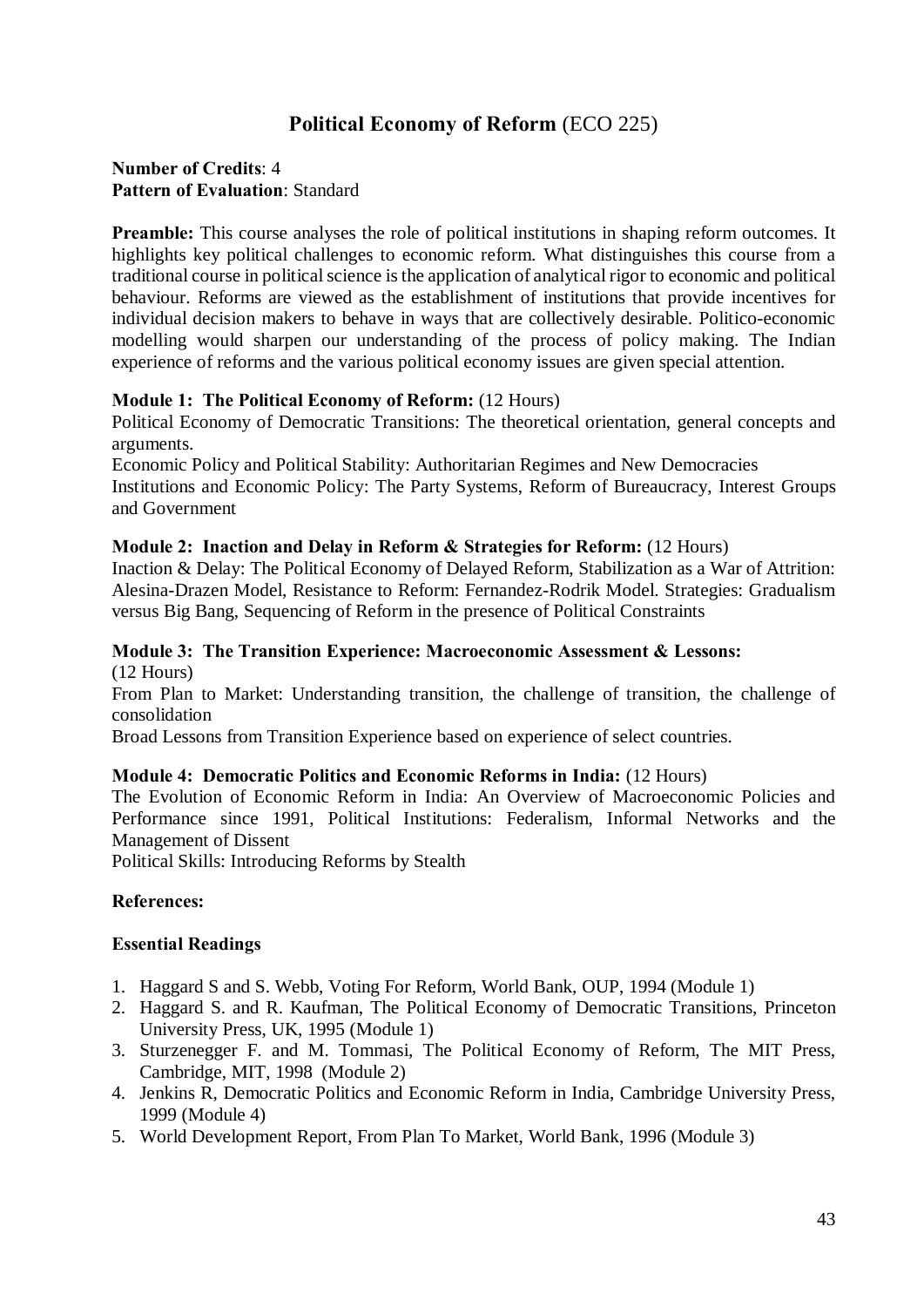## **Urban Infrastructure Finance** (ECO 226)

## **Number of Credits**: 2 **Pattern of Evaluation**: Standard

**Preamble:** It is well recognized that infrastructure in general and urban infrastructure in particular poses several challenges. The course is designed to acquaint the students with the current state of affairs in the Indian context. The existing gap in the demand and supply of infrastructure has to be addressed in various ways. The students will learn the standard financing methods as well as variants in the realm of PPP. Some novel emerging ideas and practices such as SDOs and Pooled Fund approaches will also be treated.

### **Module 1: Concept, Status and Delivery Mechanisms:** (12 Hours)

Concept of Infrastructure 6 physical /social and soft 6 Provision of infrastructure by local bodies – Para-statals – Core/obligatory services – LPGs and extended version and actual status in urban India with specific reference to Maharashtra

### **Module 2: Financing Infrastructure:** (12 Hours)

Financing infrastructure: the capacity of local bodies 6 user prices. Alternative methods 6 Bonds, Banks, Structured Debt Obligations (SDOs), Pooled funding, Revolving Fund 6 Case studies in India and abroad 6 Tamil Nadu Urban Development Fund (TNUDF)

### **References:**

## **Essential Readings**

- 1**.** India Infrastructure Reports (Chapters related to Urban Infrastructure)
- 2. Bahl, R and J. Linn, Urban Public Finance in Developing Countries**,** OUP (World Bank), 1992.
- 3. Singh, K and B. Tai (eds.), Financing and Pricing of Urban Infrastructure, New Age International, New Delhi, 2000.

#### **Additional Readings**

Working papers of the Vibhooti Shukla Unit Henderson, J.V. and J.F. Thisse (eds), Handbook of Urban and Regional Economics**,**  Elsevier Science, 2006.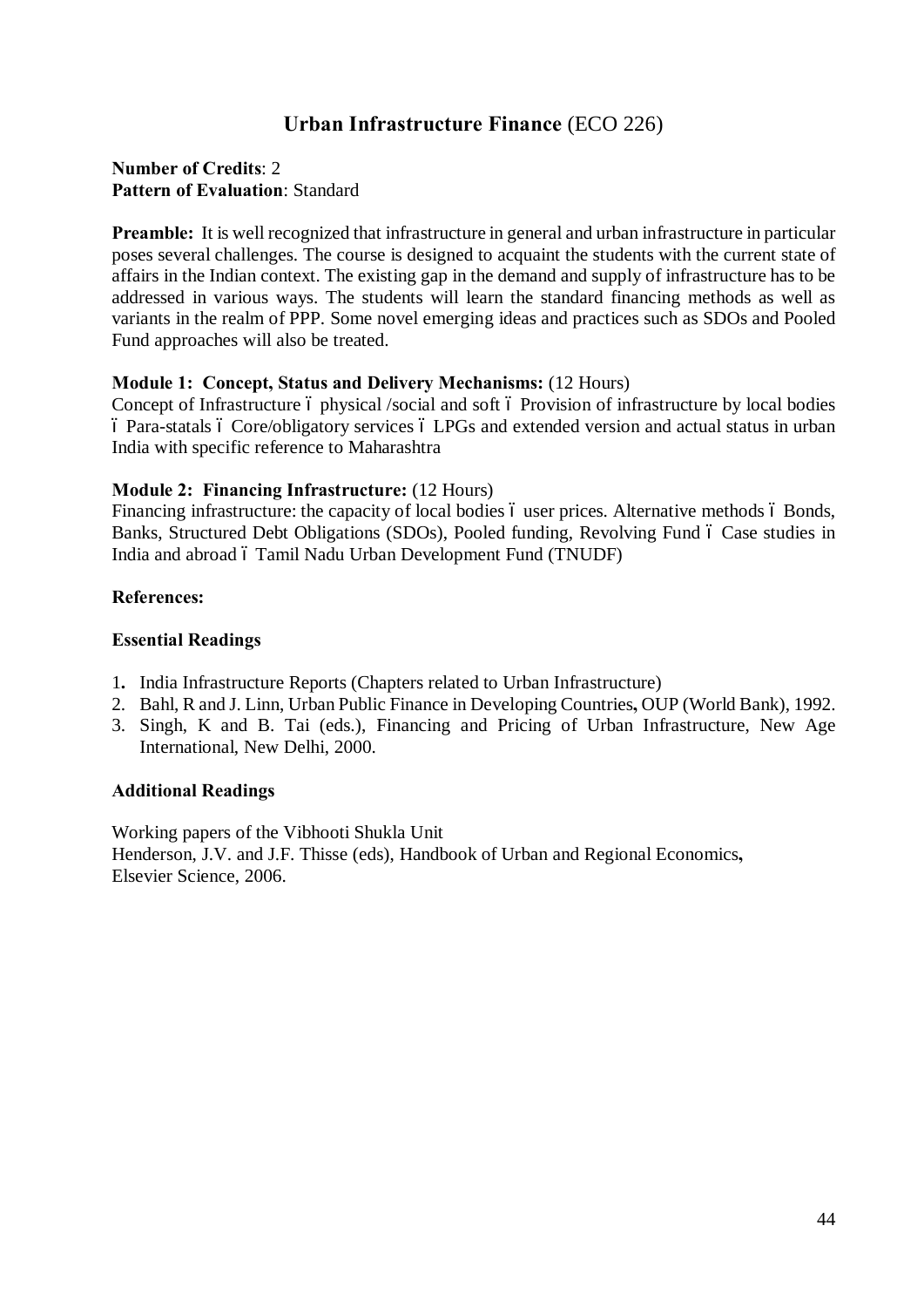# **Regional Economics Theory and Methods** (ECO 227)

### **Number of Credits**: 4 **Pattern of Evaluation**: Non Standard

**Preamble:** The course would provide basic understanding of the main concepts, issues, problems and techniques in regional planning. Interregional trade will be dealt with in the contexts of regions within a nation. It would help in understanding and analyzing regional growth disparities in India.

### **Module 1: Regional Growth:** (16 Hours)

Meaning of regional growth, *Growth theories*: the neo-classical perspective, export demand models, agglomeration and cumulative growth process. *Inter-regional Trade*: *Regional trade specialization*: the Ricardian explanation, the factor proportion explanation, *Modern theories of regional trade*: Intra-industry trade, competitive advantage and regional trade, new economic models of trade.

#### **Module 2: Regional Migration:** (8 Hours)

*Factor Migration*: the classical theory of labour migration, *Alternatives:* the human capital model, the job search model, the gravity model. Disparities in Regional Unemployment

### **Module 3: Regional Policy:** (8 Hours)

*Macro policy Instruments*: Fiscal policy, regional aspects of taxation and government expenditure, monetary policy, import control, devolution and regional policy. *Micro Policy Instruments*: Reallocation of labour, capital

#### **Module 4: Evaluation of Regional Policy:** (16 Hours)

Measuring regional disparities, regional development indices, use of composite index, econometric models, regional input output multipliers, principal component analysis, DEA etc. 6 case studies

#### **References:**

- 1. Armstrong, Harvey and Jim Taylor (2004) *Regional Economics and Policy* (3rd edition) Blackwell Publishing, UK. (Module 1,2,3)
- 2. McCann, Philip (2001) *Urban and Regional Economics* Oxford University Press, UK. (Module 4).
- 3. Ramanathan, R (2003) *An Introduction to Data Envelopment Analysis A tool for performance measurement*, Sage Publications New Delhi (Module 4).
- 4. Richardson, Harry (1963) *Elements of Regional Economics* Penguin Edition USA. (Module 1)
- 5. Sudhanshu Shekhar (2004) *Regional Planning in India Vol I & II*, Anmol Publications Pvt Ltd, New Delhi. (Module 4).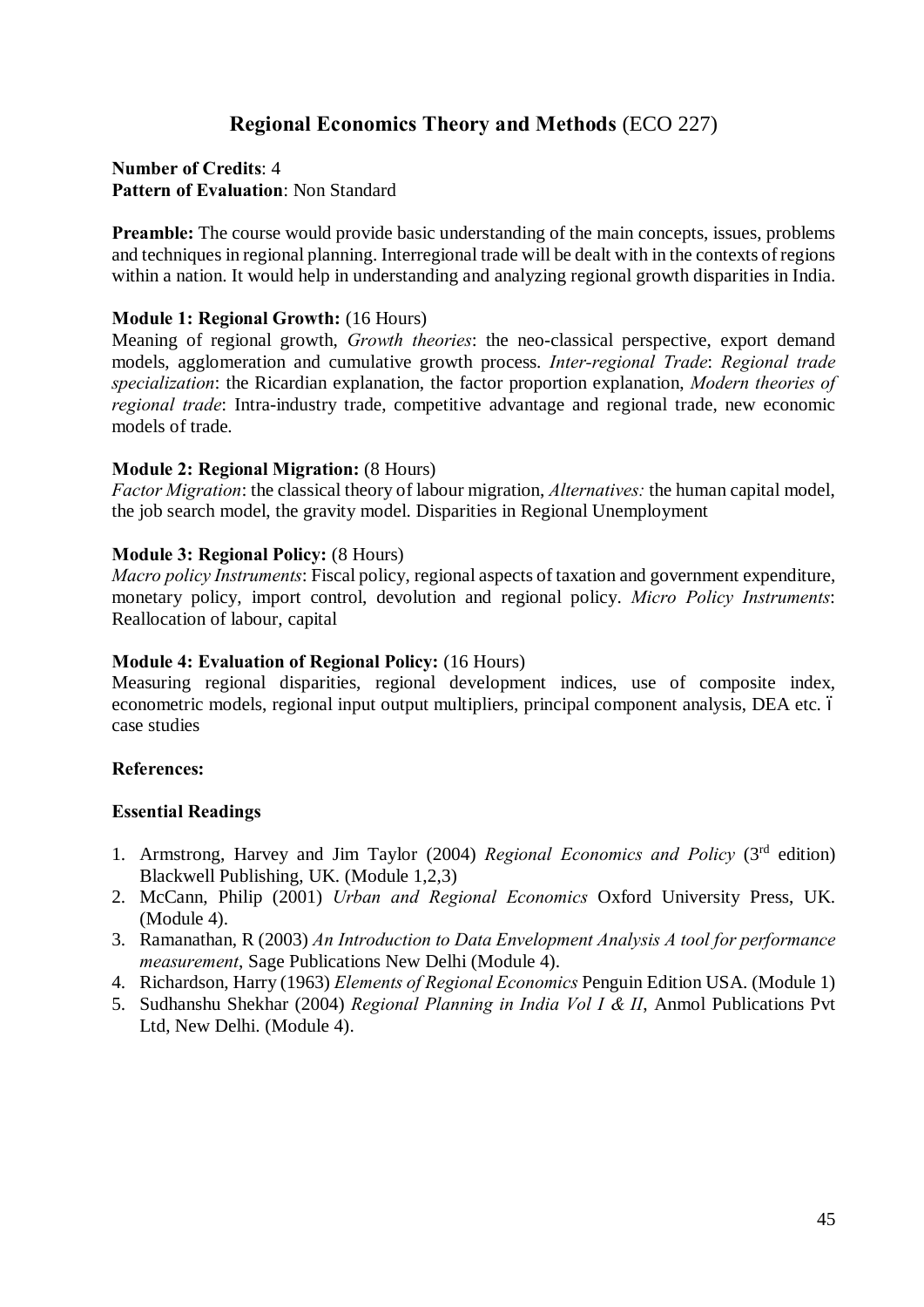# **Quantitative Methods in Demography** (ECO 228)

### **Number of Credits**: 4 **Pattern of Evaluation**: Standard

**Preamble:** This four credit course, to be offered in the third or fourth semester, requires good understanding in Statistics/Econometrics. The course aims at enabling students to pursue further research in applied Demography.

#### **Module 1: Advanced Research Methodology:** (10 Hours)

Concepts in Research methods, Quantitative and Qualitative approaches in data collection, Reliability and Validity of measurement, Types of scales, Sampling frame and design. Sampling methods, Multistage sampling in Large scale surveys. Sampling and Non-sampling errors, Sample size determination.

#### **Module 2: Quantitative Methods in Data Analysis:** (14 Hours)

Path models with interactions and non-linearity, Analysis of variance, Multiple Classification Analysis, Factor analysis and Principal Components Analysis, Binary Logistic regression. Multinomial logit regression: Basic form of logit model, interpretation of coefficients. Discriminant analysis, Multilevel analysis and application.

#### **Module 3: Modelling in Demography:** (14 Hours)

Stable population models, Momentum of population growth. Micro-models of fertility. Models of family buildings strategies, Markov Renewal Process, Nuptiality models. Mortality models, Life Tables, Migration Models, Multi-regional Demographic Models.

#### **Module 4: Indirect Methods:** (10 Hours)

Indirect methods in Fertility, Brass $\alpha$  Method and its modification. Indirect methods in Mortality: Estimation of Infant and child mortality by Brass methods modified by Sullivan and Trussel, Estimating Adult mortality based on stable and Generalized Population.

#### **References:**

- 1. Blalock, Hubert M. (1960): *Social Statistics,* McGraw-Hill Book Company, New York.
- 2. Dillon, W.R. and Goldstein, M. (1984), *Multivariate Analysis,* Wiley and Sons, New York.
- 3. Kish, Leslie, (1995): *Survey Sampling,* John Wiley and Sons, Inc. New York . Preston, Samuel H. Patrick, Heuveline and Michel Guillot, 2003, *Demography: Measuring and Modelling Population Processes,* Blackwell Publishers, 2001 (First Indian Reprint 2003).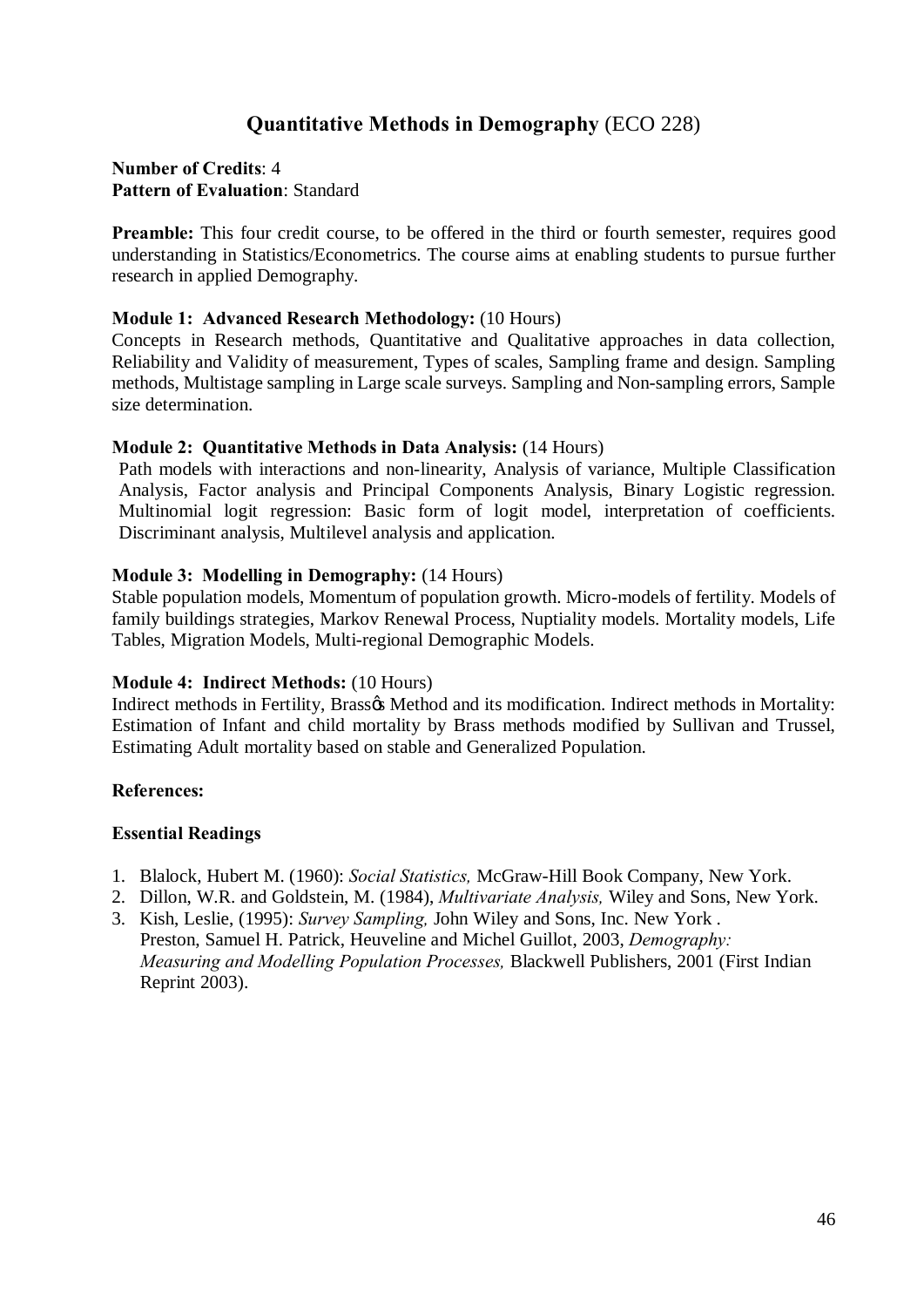# **Economics of Health and Education** (ECO 230)

## **Number of Credits**: 4 **Pattern of Evaluation**: Standard

**Preamble:** This elective course covers theoretical foundations of economics of health and education and also techniques of economic evaluation. These two aspects of social infrastructure are clubbed together because there is an interdependence of output and existence of large externalities in both health and education sectors. Also these are important components having critical linkages to human development through improving human capabilities and empowerment. This course aims to equip students with skills to understand and analyze the development of the health and education sectors. The emphasis will be on policy options and issues for developing countries like India but will also draw on the experience of other countries wherever relevant.

## **Module 1: Economics of Health:** (12 Hours)

Distinction between health and health care- Nature of health care as an economic commodity-Demand for health and Supply of health- Opportunity costs and problems of rationing health care. Costs and efficiency- Costs: fixed, marginal and average costs. Efficiency - technical and allocative efficiency, and of various types of equity. Market System and health care needs- Market failure and the role of government 6 how insurance markets work, and how they can fail for health care

### **Module 2: Financing Health Care, Delivery of Health Care:** (12 Hours)

The economics of financing health care, different approaches taken by governments in different countries- Options for financing health care in developing countries- The rationale of government funding and regulation of health care- examining the potential role of user charges and community financing schemes. Delivery of health care -decentralization and the role of the private/public mix. health system reforms. The future of Health Sector reforms in developing countries like India

## **Module 3: Economics of Education:** (12 Hours)

Formal and non-formal education-Special characteristics of education- Implications for economic analysis- Role of the state 6 Education, Productivity and Employment-Investment in education: Costs and benefits, Private and social rates of return (Human capital and Signaling theories of education)

#### **Module 4: Indian Education System:** (12 Hours)

Indian Education system óRationale of government funding and regulation of education-Alternative method of financing education- Resource allocation to primary, secondary and higher education-Efficiency, equity and distributional aspects: Implications for gender and social groups- Role of private and public sectors, Union and State governments- Special programmes for education.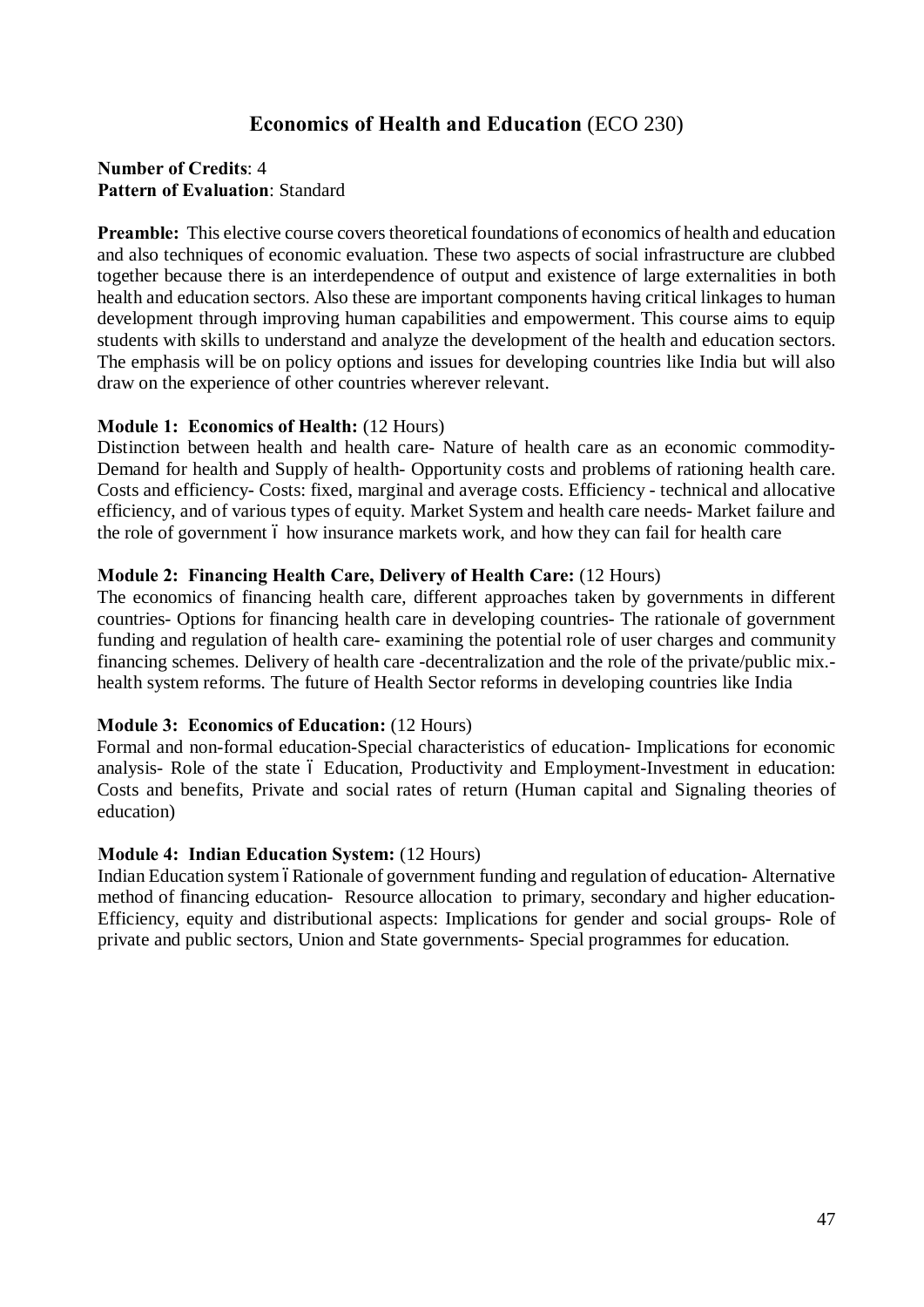- 1. Becker, G.S., Human Capital 2nd.Edn., National Bureau of Economic Research, New York, 1974
- 2. Cecchi, Daniel, Human Capital, Family Background and Inequality, Cambridge University Press, 2008
- 3. Feldstein, P. J., Health Care Economics, Wiley,1993 (Module1)
- 4. Grand, J., Propper. C and Ray Robinson, The Economics of Social Problems, Palgrave, 2002 (Modules 1 and 3)
- 5. Henderson, J.W, Health Economics and Policy, South-Western Homson Learning, 2001 (Module 2)
- 6. Mcpake, B., L. Kumanayake and C. Normand, Health Economics: An International Perspective, Routledge, 2002. (Module1)
- 7. Musgrove, P., Health Economics in Development, The World Bank, 2004 (Modules 1 and 2)
- 8. Panchamukhi, P. R., Economics of Health: An Introductory Review, ICSSR, 2002 (Modules 1 and 2)
- 9. Robinson, E.A.G. and Vaizey, J. (eds), The Economics of Education, International Economic Association , Macmillan , London,1966 ( Modules 3 and 4)
- 10. Tilak, J.B.G., Economics of Inequality in Education, Sage, New Delhi, 1989 (Module 4)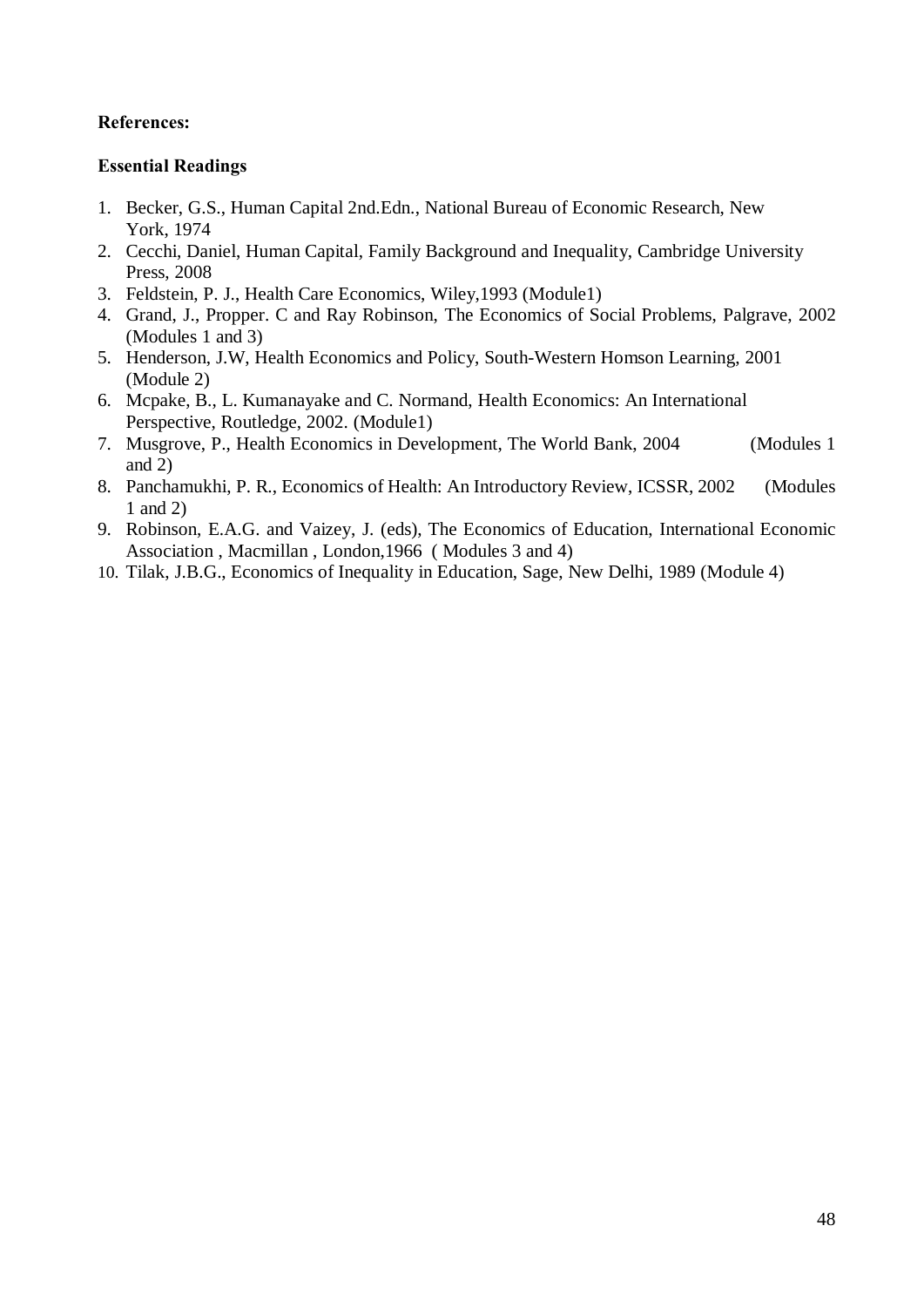## **Applied Econometrics for Market Research and Analytics** (ECO 231)

## **Number of Credits**: 4 **Pattern of Evaluation**: Non-Standard

**Preamble:** The objective of this four credit course is to introduce students to statistical and econometric methods used in market research and analytics. The focus is on applications of techniques to real world problems using the programming language R and other software like SPSS and STATA.

Evaluation Pattern: The mid-semester examination will be replaced by four examinations of 10 marks each. These examinations will emphasise the ability to apply theoretical knowledge to the real world. One examination will be conducted after teaching for each module is completed. This will be followed by the end-semester examination of 60 marks.

### **Module 1: Data Structures and Multivariate Methods:** (12 Hours)

Simple random samples- multistage surveys-biased samples-quality of survey data-data from social experiments; Multivariate methods- Factor analysis-Principal components analysis-Cluster analysis óconjoint analysis.

### **Module 2: Bayesian Methods:** (12 Hours)

Prior and Posterior distribution-Bayesian point and interval estimation- Bayesian analysis of Linear Regression-Monte Carlo integration Markov Chain Monte Carlo simulation-Gibbs sampler for SUR-data augmentation-Bayesian model selection-Practical considerations.

### **Module 3: Binary Outcome Models:** (12 Hours)

Logit and Probit models-Multinomial models-Tobit and selection models- survival models – models of multiple hazard-models of count data

#### **Module 4: Data and Models:** (12 Hours) I

Issues arising out of stratified and clustered sampling-treatment evaluation- measurement error models-missing data and imputation-multi ólevel and hierarchical models

## **References:**

- 1. Cameron A.C and P. K. Trivedi, Microeconometrics: Methods and Applications, Cambridge University Press, 2006. (All Modules).
- 2. Dhrymes P, Econometrics, Springer, 1974 (Module 1).
- 3. Crawley M, Statistics: An Introduction Using R, Wiley, 2007 (All Modules).
- 4. Frances P.H. and Richard Papp, Quantitative Methods in Market Research, Cambridge University Press, 2006 (Module 3)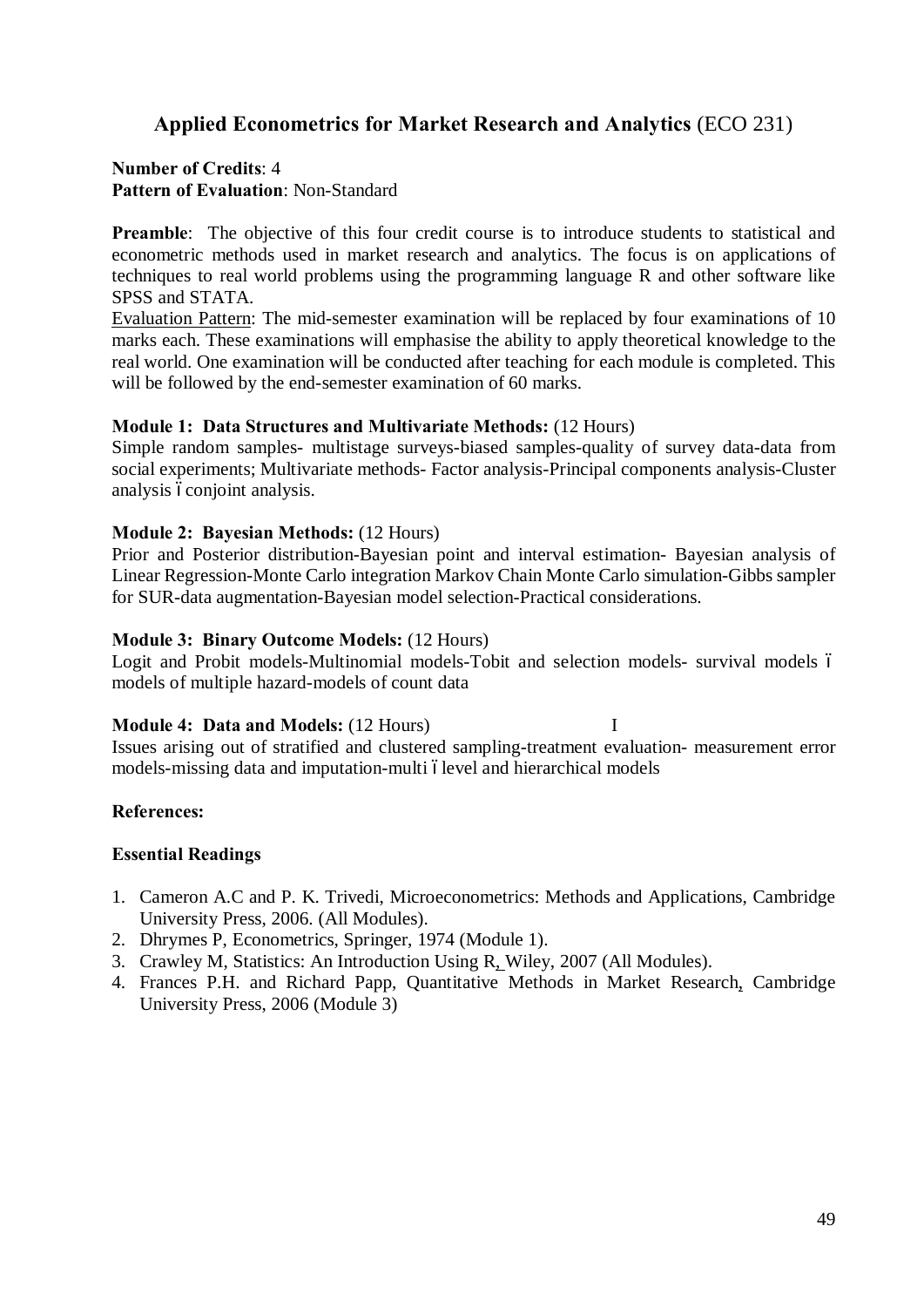## **Time Series Econometrics – I** (ECO 232)

### **Number of Credits**: 4 **Pattern of Evaluation**: Non-Standard

**Preamble:** The objective of this course is to impart the necessary econometric understanding required to model and forecast time series data. It emphasises empirical implementation strategies as well as theoretical understanding. It is assumed that the student is familiar with basic concepts of statistical inference that are taught in the Statistical Foundations of Econometrics course. Empirical applications will emphasise the ability to write the relevant algorithms in R programming language.

Evaluation Pattern: The examination pattern will consist of four ten mark examinations (one for each module to be held after the completion of teaching of the respective module) and an endsemester examination for sixty marks.

#### **Module 1: Theoretical Foundations:** (12 Hours)

Definition and special features of time series data-Introduction to complex numbers-AR(P) process- Random walks-Ergodicity, stationarity and covariance stationarity-Lag operators, eigenvalues and stationarity-Law of large numbers for serially dependent processes- martingale difference sequence- central limit theorem for martingale difference sequence (without proof) distribution of OLS estimators for random walk processes- tests for Unit roots: ADF, KPSS, HEGY and Canova-Hansen

#### **Module 2: ARIMA Models:** (12 Hours)

AR and Invertible MA processes óautocorrelation and partial autocorrelation functions ó Yule-Walker equation- Identification of ARMA models- Estimation of ARMA models ó Diagnostic testing- Forecasting

#### **Module 3: Vector Auto Regression and Volatility:** (12 Hours)

Identification and Estimation in VAR models - Causalityó Impulse Response Function- Variance Decomposition-Cointegration in VAR models- ARCH and GARCH models 6 testing for ARCH effects- FGLS estimation of ARCH(1) ó ARCH in mean, EGARCH models

#### **Module 4: Spectral Analysis:** (12 Hours)

Cyclical behaviour and periodicity- The spectral representation theorem- The spectral density-Periodogram and the discrete Fourier transform- parametric and non-parametric estimation of the spectrum 6 Cross spectrum - Bivariate Granger causality in the frequency domain

#### **References:**

- 1. Shumway Robert and David Stoffer, Time Series Analysis and its Applications with R Examples, Springer, NY, 2006 (All Modules)
- 2. Hamilton James, Time Series Analysis, Princeton University Press, 1994 (All Modules)
- 3. Enders Walter, Applied Econometric Time Series, Wiley India, 2004 (All Modules)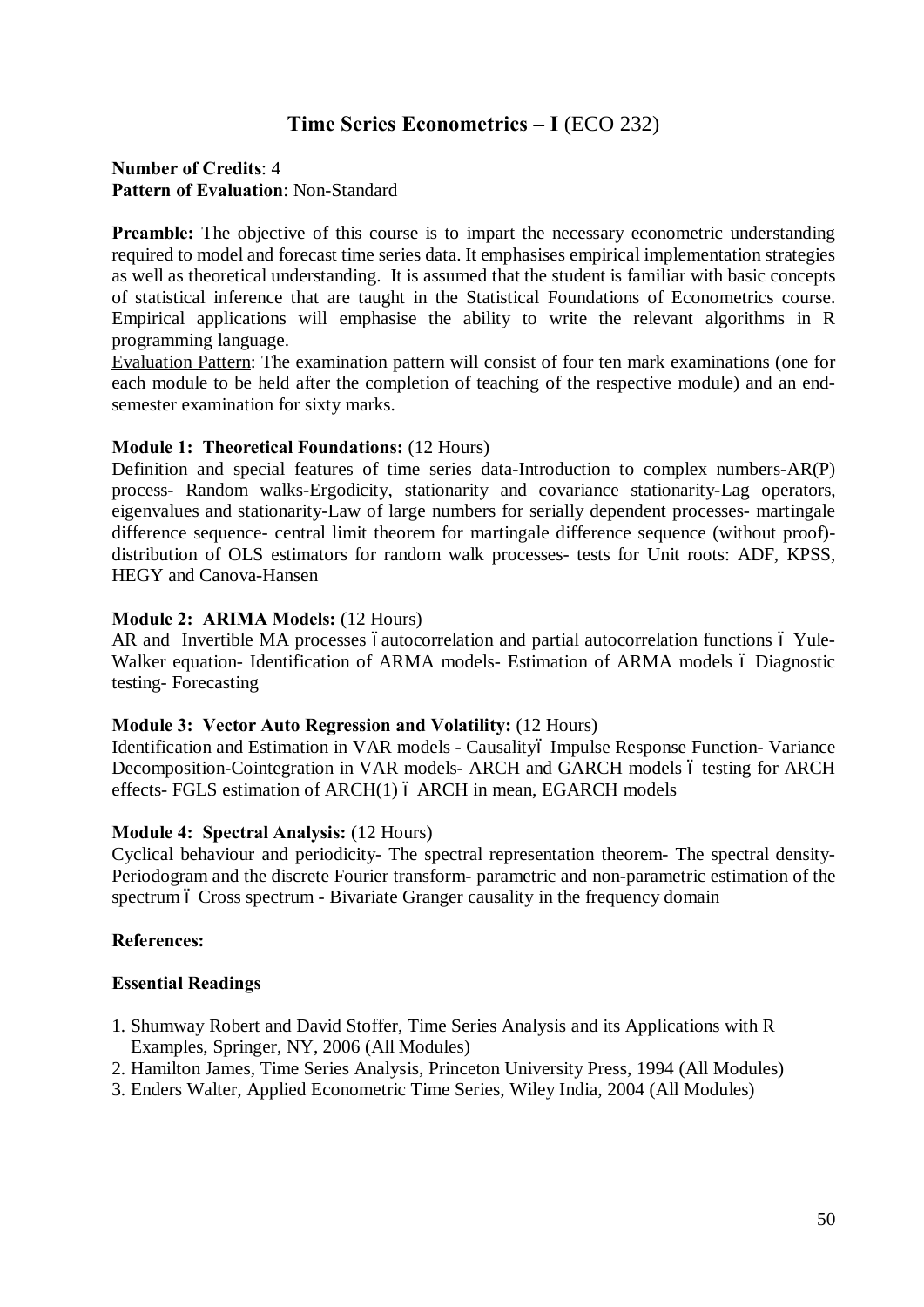# **Experimental Economics and Market Design** (ECO 233)

## **Number of Credits**: 4 **Pattern of Evaluation**: Standard

**Preamble**: Experimental Economics has now become an established part of the discipline. The objective of this four-credit elective course is to introduce students to experimental techniques which will enable them to test economic theory in the laboratory as well as in the field.

### **Module 1: Introduction to Experimental Methods:** (14 Hours)

Induced Value Theory-Experimental Design: Randomisation, blocking and other efficient designs- dealing with human subjects- mechanics of conducting an experiment including guidelines-data analysis and statistical testing óreporting the results

### **Module 2: Experiments I:** (10 Hours)

Games: Beauty contest game with variations- One-shot Ultimatum game- Public goods experiment 6Voluntary contributions mechanisms with provision points-Productivity under group incentives

### **Module 3: Experiments II:** (12 Hours)

Market structures and price discrimination-incentive mechanism for control of monopoly-Theories of choice under uncertainty and individual decision making under uncertainty-Search decisions-Expectations and asset valuations

### **Module 4: Markets and Mechanisms:** (12 Hours)

Markets:-Classic experiments-Hayek Hypothesis-Learning in markets-Auctions: Classical theoretical and empirical results-Implementation games and mechanism design: Experimental evidence on canonical, Groves and Ledyard and Walker mechanisms

#### **References:**

- 1. Daniel Friedman and Shyam Sunder, Experimental Methods: A Primer for Economists, Cambridge University Press, 1994 (All Modules)
- 2. J.H. Kagel and A.V. Roth, Handbook of Experimental Game Theory, Princeton University Press, 1997 (All Modules).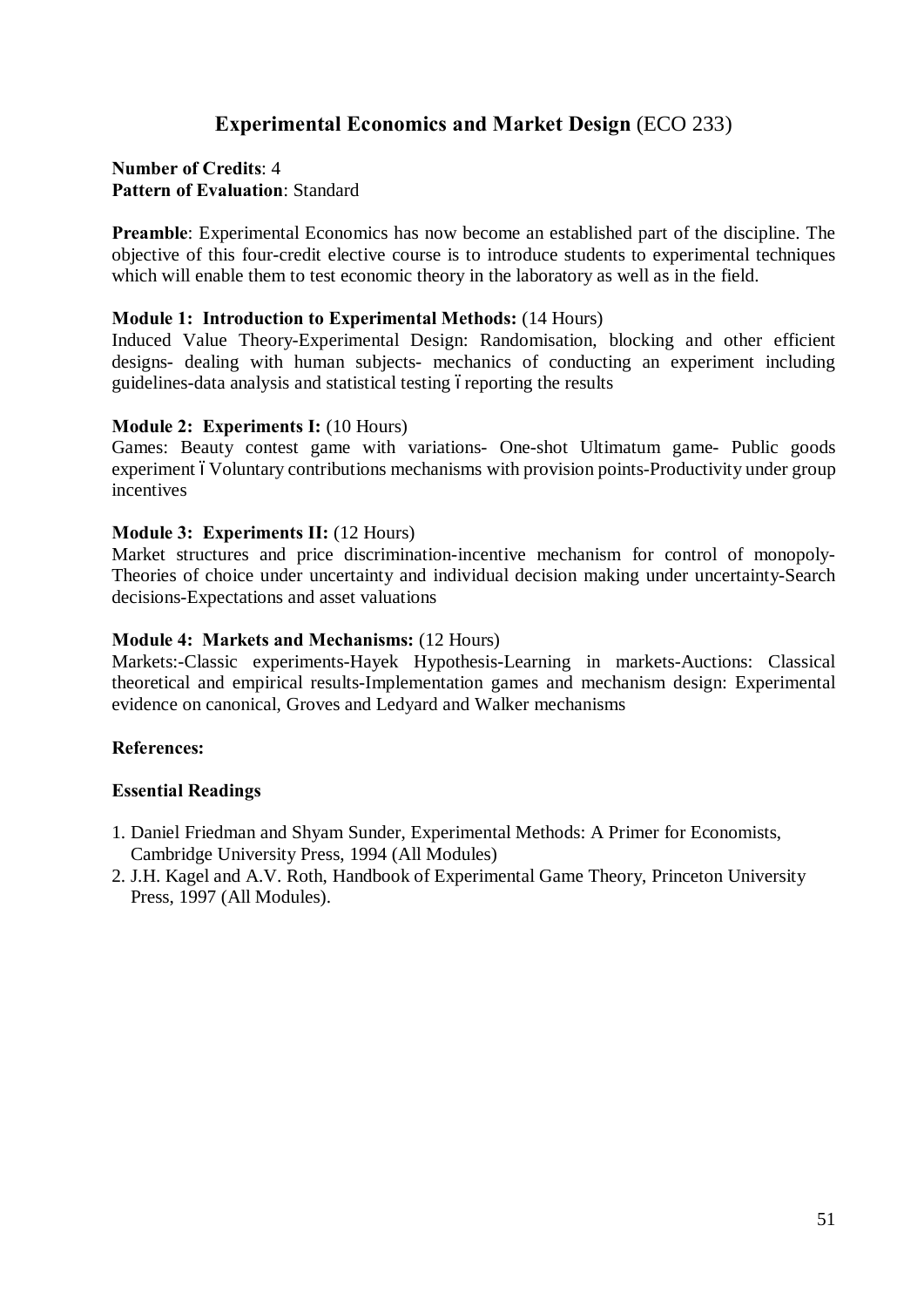## **Linear Programming and Data Envelopment Analysis** (ECO 234)

## **Number of Credits**: 4 **Pattern of Evaluation**: Non-Standard

**Preamble:** The elective is useful for both industrial analysis and policy guidance in an organization. It deals with resource allocation, cost minimization, maximization of profits, accomplishing multiple goals and so on. It also helps in measuring the performances of similar units. It identifies the extent of inefficiency, the causes for inefficiency and suggests the extent to which the performance can be improved. This course will provide hands on computer for applications and analysis.

Evaluation Pattern: The evaluation will be done through 40 marks of continuous evaluation and a 60 marks end-semester examination. The 40 marks of evaluation will consist of a mid-term examination of 20 marks (two questions to be attempted over one hour) and a project of 20 marks on Modules 3 and 4. The project topics will be announced by the  $4<sup>th</sup>$  teaching week of the semester and the projects should be in by the  $10<sup>th</sup>$  teaching week. All modules will carry equal weight for the three hour end-semester examination.

### **Module 1: Linear Programming:** (12 Hours)

Formulation, the graphical method, the simplex method, duality, degeneracy, sensitivity analysis Special linear programming problems 6 the assignment problem, transportation problem, linear programming and game theory, linear programming and input output.

### **Module 2: Extensions in Linear Programming:** (12 Hours)

The decomposition method, goal programming- relationships between goal programming and management science /operations research / multiple criteria decision making

#### **Module 3: Concepts of Data Envelopment Analysis (DEA):** (12 Hours)

Basic Concepts: A Decision-Making Unit; Measurement of Efficiency; Frontier Analysis, Mathematical Programming Aspects of DEA: Fractional DEA programme 6 use of Linear Programming; primal & dual in the format required for DEA; output- maximization and inputminimization DEA models

#### **Module 4: Applications:** (12 Hours)

Economies of Scale: Variable and Constant Returns to Scale and DEA; Technical and scale efficiencies; Computer applications using industry data; Extensions in DEA: Malmquist Productivity Index, Use of Regressions and sensitivity analysis in DEA. Practical applications using sectoral data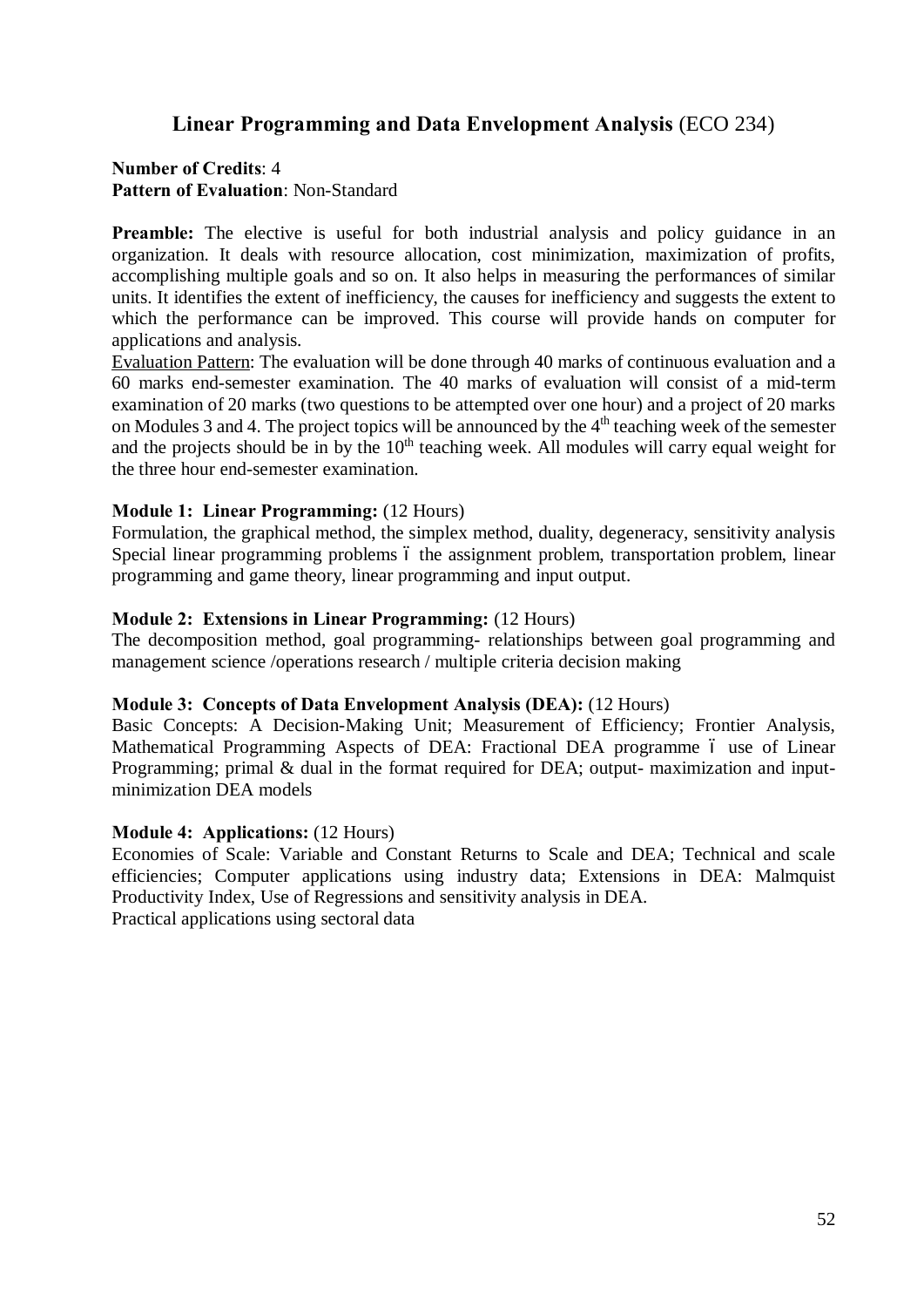- 1. Dorfman R, Paul Samuelson and Robert Solow, Linear programming and Economic Analysis, McGraw- Hill Book company, Inc New York, 1958 (Module 1, 2)
- 2. James P Ignizio, Goal Programming and Extensions, Lexington Books, D.C Health and Company, Lexington, 1976 (Module 2)
- 3. N.Paul Loomba, Linear Programming: An Introductory Analysis, Tata McGraw óHill publishing Company Ltd Bombay-New Delhi, 1964 (Module 1, 2)
- 4. N.Paul Loomba, Efraim Turban, Applied Programming for Management, Holt, Rinehart & Winston, Inc.New York, 1974 ( Module 1, 2, 3)
- 5. Ramanathan R, An Introduction to Data Envelopment Analysis A Tool for Performance Measurement, Sage Publications New Delhi, 2003 (Module 3, 4)
- 6. Ray Subhash, Data Envelopment Analysis Theory and Techniques for Economics and Operations Research, Cambridge University Press, UK, 2004 (Module 3, 4)
- 7. Tim Coelli **-** DEAP Data Envelopment Analysis (Computer) Programme, Centre for Efficiency and Productivity Analysis, Department of Econometrics, University of England, Armidale, Australia (Module 3, 4)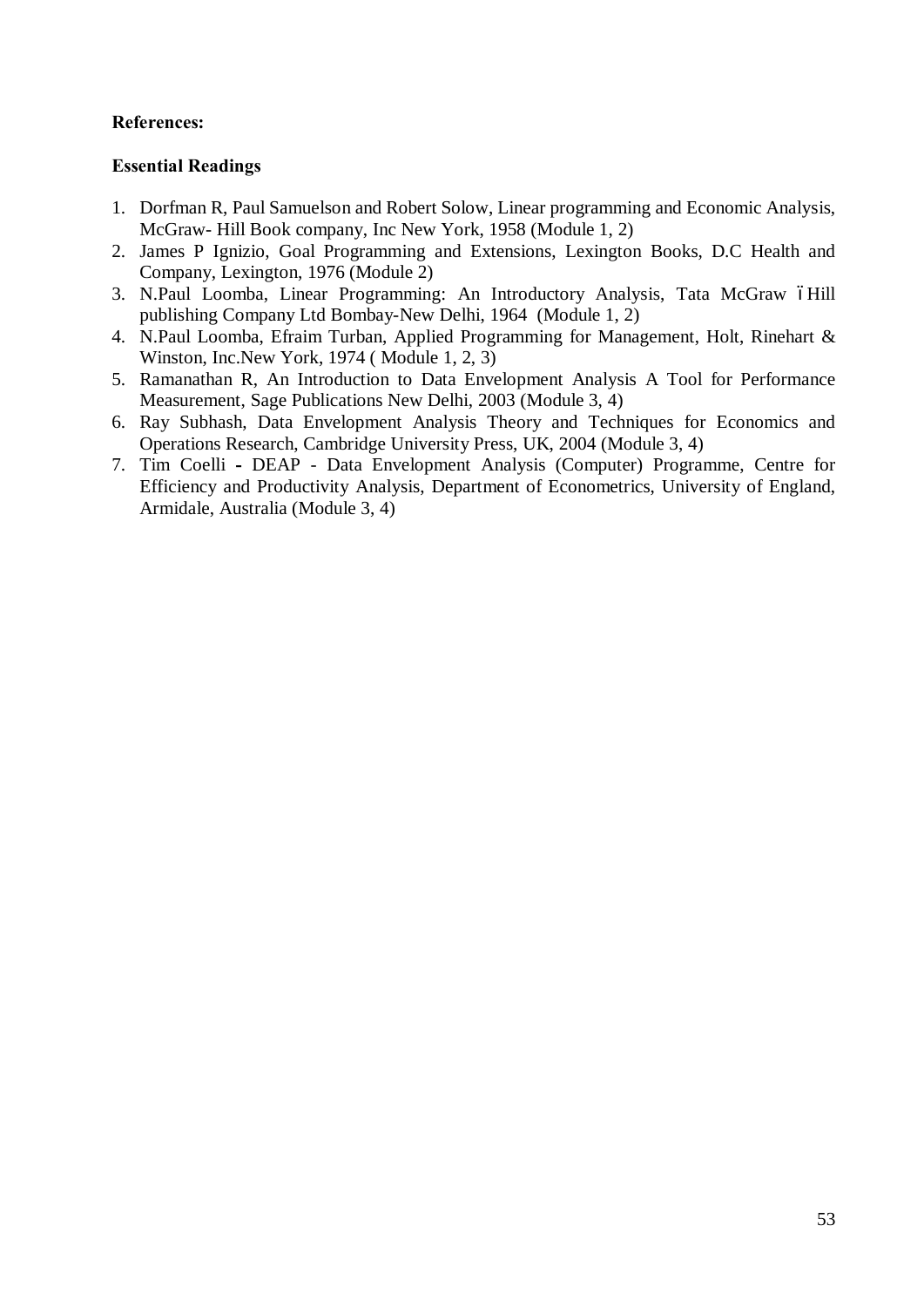## **Urban Governance and Infrastructure Issues in India** (ECO 235)

## **Number of Credits**: 4 **Pattern of Evaluation**: Standard

**Preamble**: Urbanization is fairly recognized as a driver of Economic growth generally as well as in India. Urban Infrastructure is equally well recognized as the *numero uno* problem that needs serious attention. The course begins by familiarizing the students with the concept and components of Infrastructure and gives a feel for the status and deficit thereof. This course seeks to contextualize urban governance within the fiscal federal structure of India with special emphasis on decentralization. The discussion of 74<sup>th</sup> Constitutional Amendment is followed by the assessment of the strengths and weaknesses of ULBs. The attempts and approaches at addressing the issues related to infrastructure finance are then studied and the students are made aware of the emerging new financial tools. Whilst the general tone will be relevant to Pan India, illustrations will be drawn from Maharashtra and MMR. The students will be presumed to be familiar with the subject matter covered in the elective course in -Urban Economicsø.

### **Module 1: Concept and Components of Infrastructure** (12 Hours)

Concept of Infrastructure-physical/social/soft; Components of Infrastructure – transport/communication/power/ water and sanitation/health/education/housing/media – infotainment-heritage-culture/governance; Status and Deficit and urban infrastructure in India.

### **Module 2: Contextualizing Urban Governance** (12 Hours)

Indian Fiscal Federal Structure 6 Finance Commission-Decentralization 6 74<sup>th</sup> CAA, details and critique  $\acute{o}$  12<sup>th</sup> schedule  $\acute{o}$  State Finance Commission  $\acute{o}$  The Municipal Acts  $\acute{o}$  mandates, obligatory and discretionary functions Municipal finances appraisal and critique.

#### **Module 3: Urban Governance Conundrum and Illustrations (MMR)** (12 Hours)

Issues in Urban Governance-Parastatals 6 structure and functioning 6 capacity building, role of civil society; Land Market management and affordable housing; - JNNURM (viability gap funding and basic facilities)

## **Module 4: Financing Urban Infrastructure** (12 Hours)

Internal resources of ULBs, Bank funding; SDOs, Pooled fund (classical and modified), Capital market access (muni-bonds), PPP and variants, TNUDF and water aggregating models.

## **References:**

- 1. India Infrastructure Reports (Especially Rakesh Mohan, Urban Infrastructure, Business Models, and Land Management).
- 2. VSC WPS (Especially WP Nos. 1-3, 5, 7, 8, 10, 11, 15, 16, 20, 23-25, 28, 30, 31).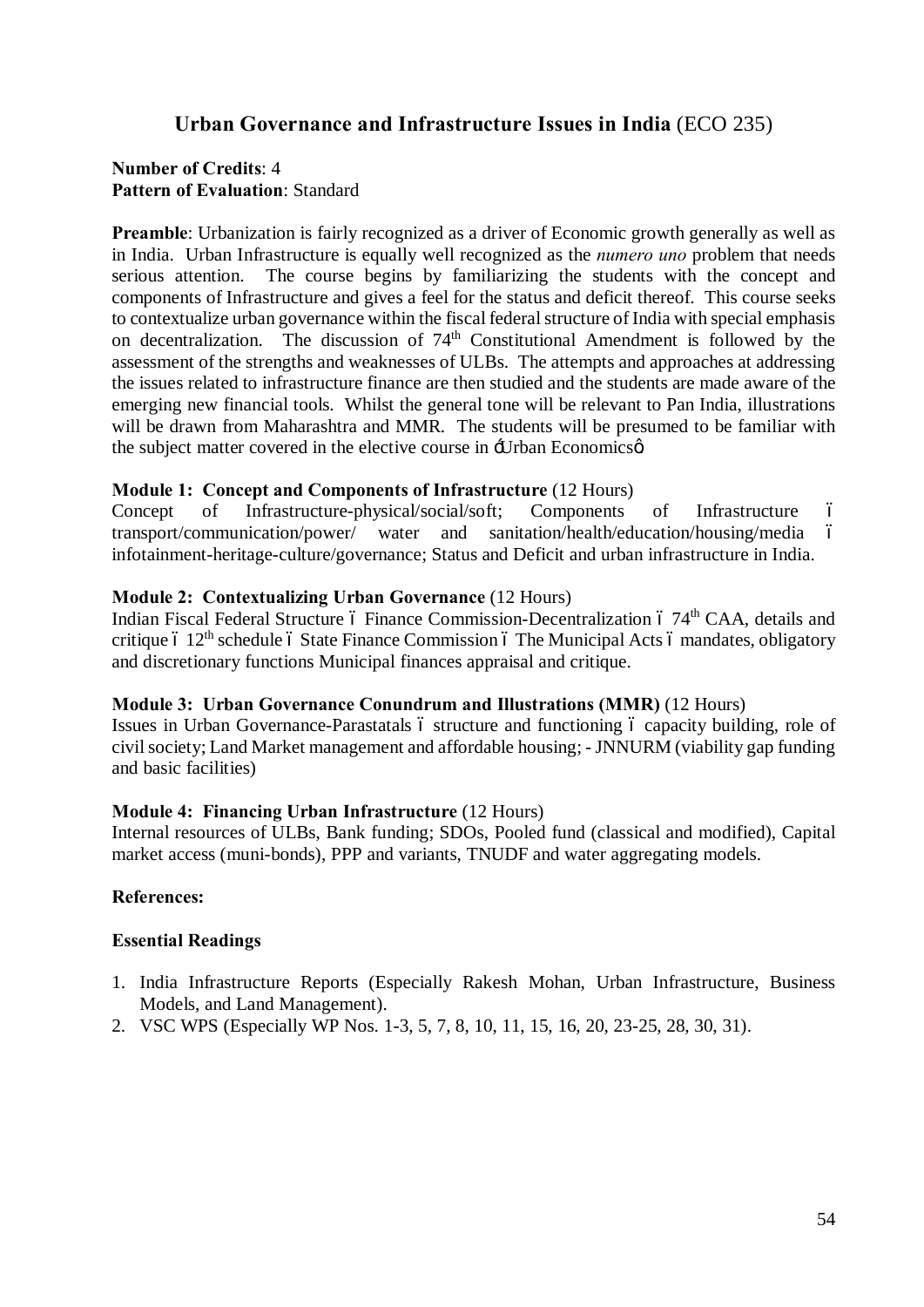# **Multiple Linear Regression and its Extensions** (ECO 236)

## **Number of Credits**: 4 **Pattern of Evaluation**: Non-Standard

**Preamble:** The Objective of the four credit course is to acquaint students with the theory and practice of multiple linear regression, along with an understanding of the implications and remedial measures associated with the failure of its assumptions.

Evaluation Pattern: The mid semester examination will be replaced by four examinations of 10 marks each. These examinations will emphasise the ability to apply theoretical knowledge to the real world. One examination will be conducted after teaching for each module is completed. This will be followed by the end semester examination of 60 marks.

### **Module 1: The K-variable Linear Regression Model:** (10 Hours)

Matrix formulation of the model-partial correlation coefficients-inference and prediction in the K variable model.

### **Module 2: GLS Estimation of the Multiple Linear Regression:** (10 Hours)

Tests for heteroskedasticity and FGLS estimation in the presence of heteroskedasticity-Tests for autocrrelation and GLS estimation in the presence of autocrrelation-Multicollinearity-implications and remedial measures.

### **Module 3: Specification Errors and Tests:** (12 Hours)

Types of specification errors and their implications-Model Evaluation and Diagnostic Tests-Tests of Parameter Constancy-Tests for Structural Change-Nested and Non-nested modelsheterogeneity and non-linearity.

#### **Module 4: Alternative Estimations Techniques:** (16 Hours)

Instrumental variables and their properties-non-linear regression óquantile regression-introduction to non-parametric regression-method of moments and OLS as a method of moments problem-GMM estimators and their distribution

## **References:**

- 1. Johnston J and J. DiNardo, Econometric Methods, McGraw Hill International Edition, 2007 (all modules)
- 2. Greene, W. Econometric Analysis, Pearson, 2003 (all modules)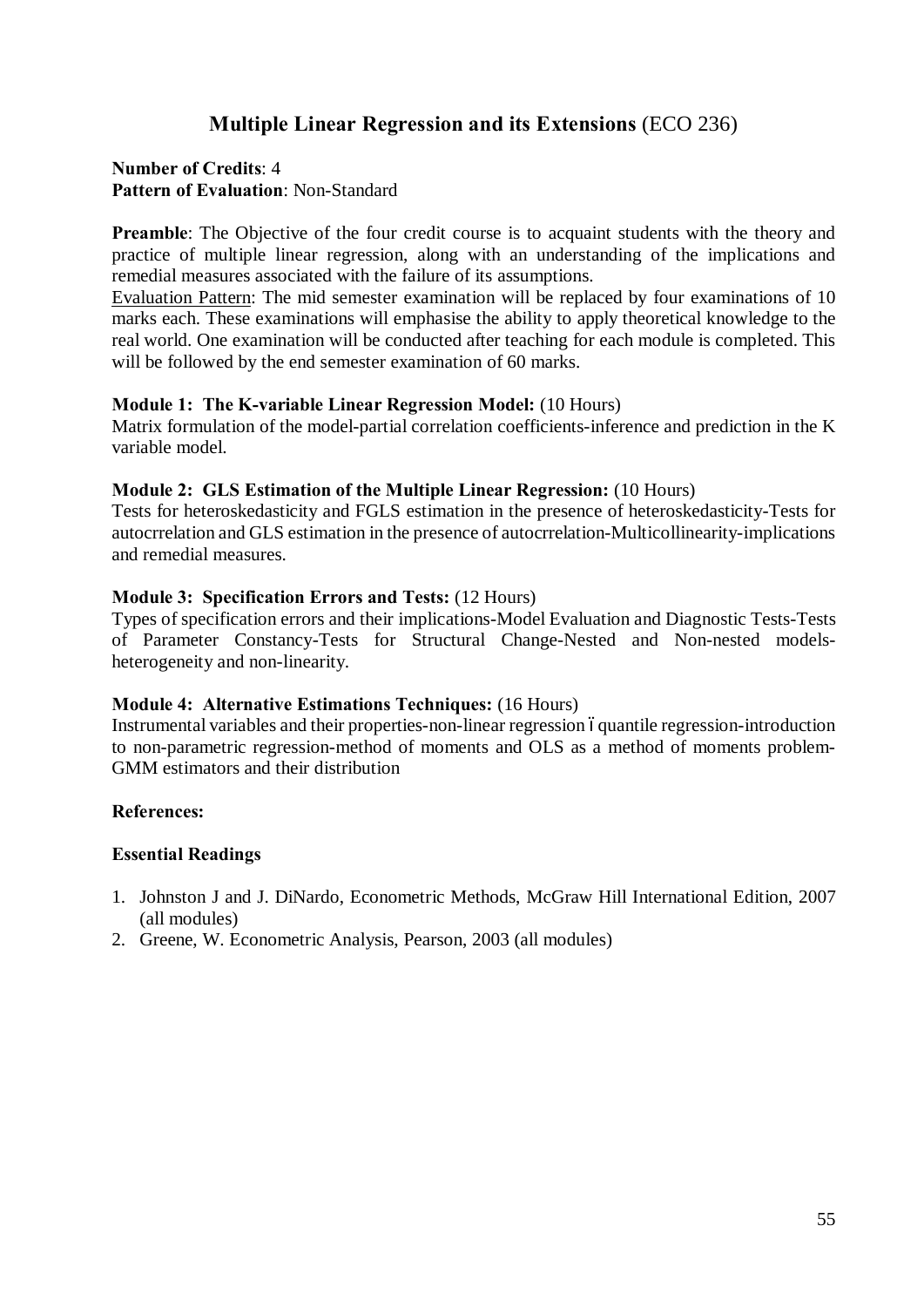## **Banking: Theory and Policy** (ECO 237)

### **Number of Credits**: 4 **Pattern of Evaluation**: Standard

**Preamble:** The objective of the course is to introduce students to the different aspects of commercial banking theory and policy over 48 lectures. The course would discuss the evolution of different kinds of financial systems, the importance of financial intermediaries and the bank as an important financial intermediary. The course would also deal with issues regarding competition in banking, the need for prudential regulation and would discuss the structure of banking in India along with a focus on the role of banks in aiding financial inclusion and as a support for the microfinance institutions*.*

#### **Module 1: Introduction:** (14 Hours)

Evolution of financial systems (bank oriented and market oriented systems) óSources and Uses of Funds 6 need for financial intermediaries 6 banking in general equilibrium theory

#### **Module 2: Competition in Banking:** (10 Hours)

Competition and Networks (unitary and branch banking) 6 Effect on reputation and risk taking 6 Competition and Financial Stability

#### **Module 3: Banking Regulation:** (12 Hours)

Banking Crises/Bank Panics - Need and Scope for prudential regulation 6 Micro and Macro prudential indicators ó Risk-based regulatory capital ó Deposit Insurance ó Universal Banking

#### **Module 4: Indian Banking:** (12 Hours)

Structure of the banking system 6 Changes in priority sector lending 6 Performance of public sector banks in the post reform period 6 recent developments in banking: electronic banking, relationship banking: collateral lending, SARFESI 6 Financial Inclusion 6 Microfinance institutions

#### **References:**

- 1. Allen, F. and D. Gale, *Comparing Financial Systems*, The MIT Press, Cambridge, Massachusetts, 2001
- 2. Freixas, X. and J. Rochet, *Microeconomics of Banking*, The MIT Press, Cambridge, Massachusetts, 1999.
- 3. Berger, A., P. Molyneux and J. Wilson, *The Oxford Handbook of Banking*, Oxford University Press, New York., 2010
- 4. Ramakrishna, G. and K. Rao, *Performance of Public Sector Banks After Reforms*, Serials Publications, New Delhi, 2008
- 5. Ghate, P., *Indian Microfinance: The Challenges of Rapid Growth*, Sage, New Delhi, 2007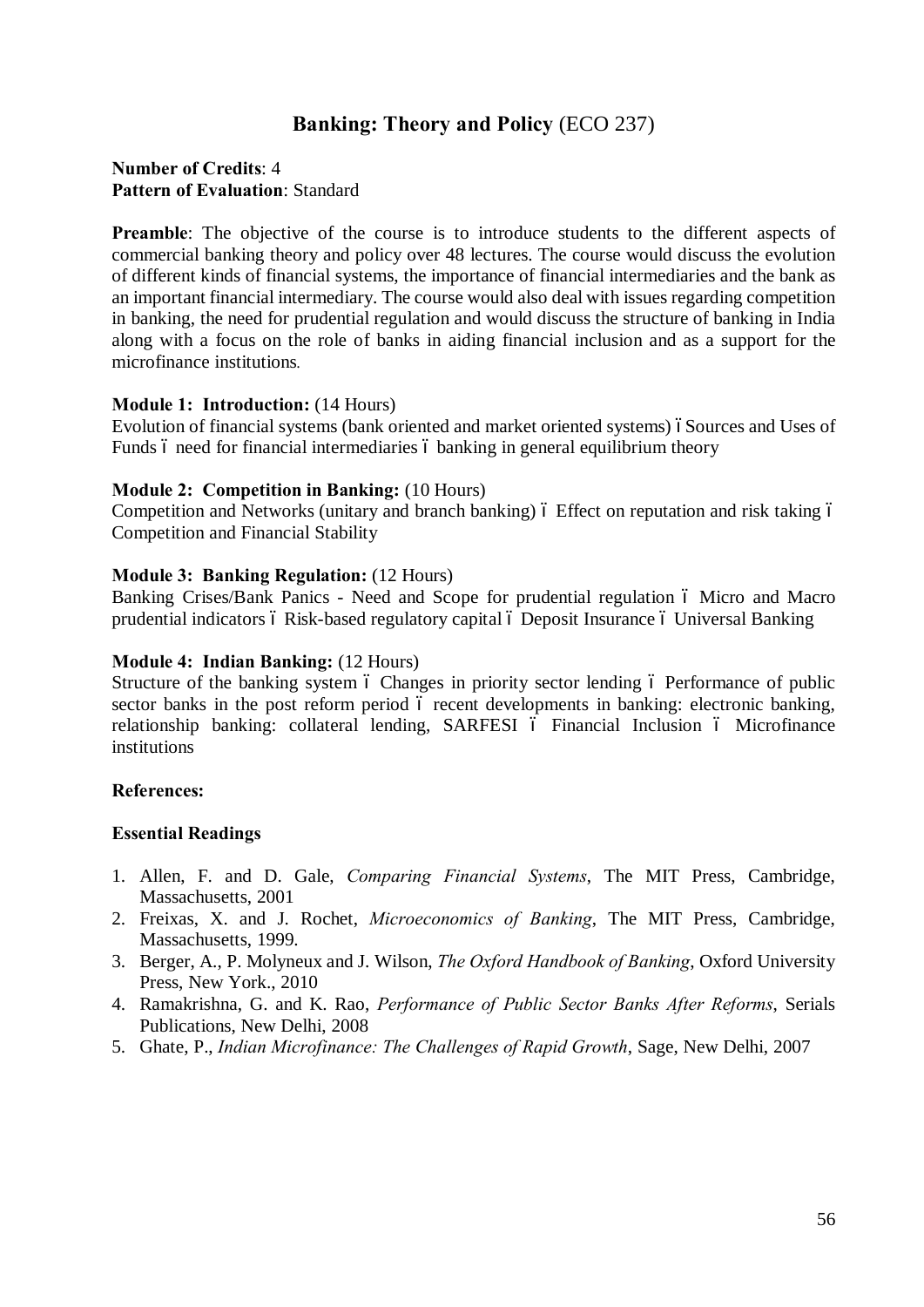## **Additional Readings**

- 1. Hardy D.C. and Pazarbasioglu, C., Leading Indicators of Banking Crises: Was Asia Different? *International Monetary Fund Working Paper*, 1998
- 2. Polizatto, V.P., Prudential Regulation and Banking Supervision: Building an Institutional Framework for Banks, *World Banking Working Paper* WPS 340,1990
- 3. Berger A.N. and G.F. Udell Relationship Lending and Lines of Credit in Small Firm Finance, *Journal of Business*, vol.68, no.3, pp.351-81, 1995
- 4. Reserve Bank of India Bulletins (various issues).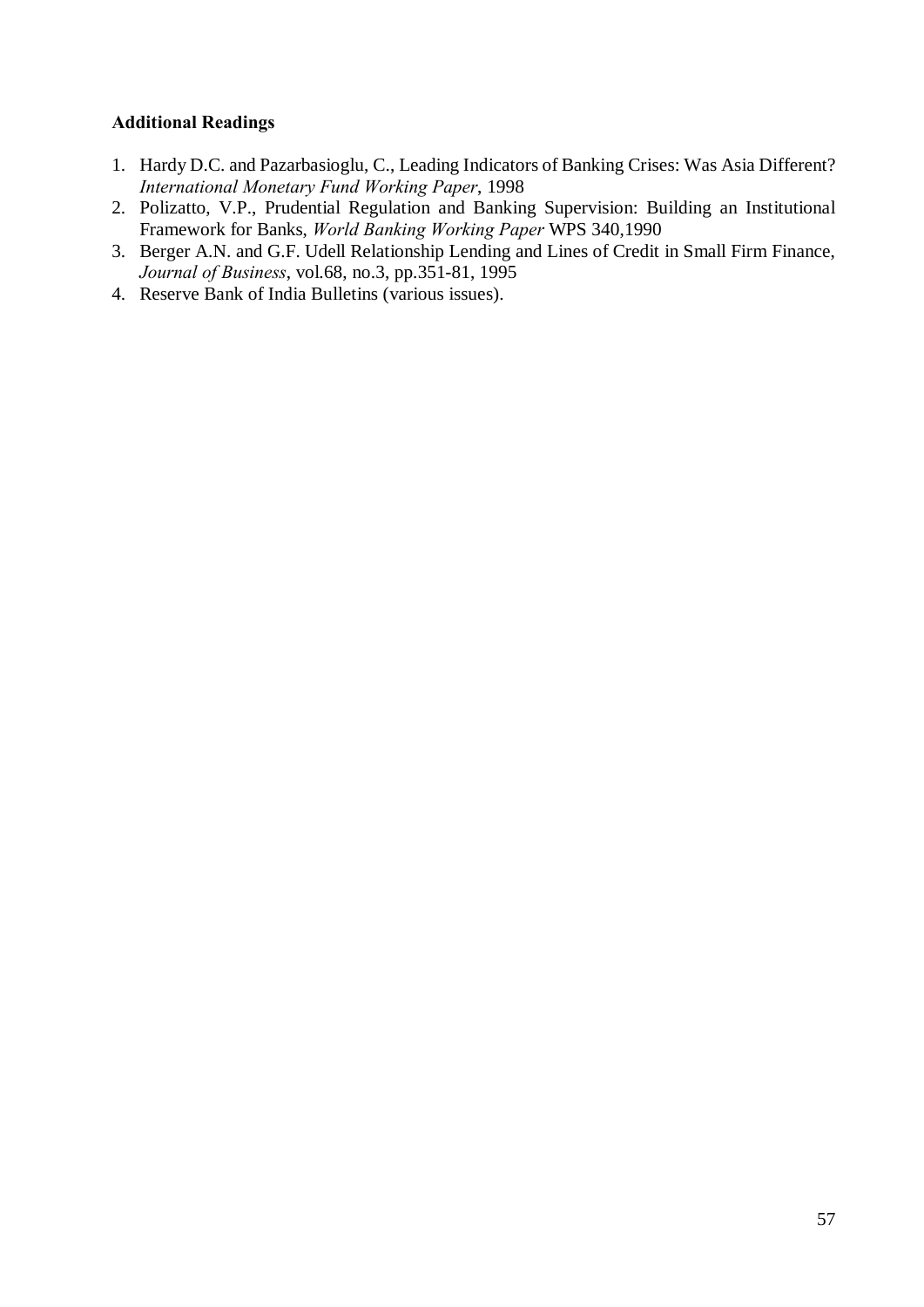## **Survival Analysis** (ECO 238)

## **Number of Credits**: 2 **Pattern of Evaluation**: Non-Standard

**Preamble:** Survival analysis is applied to data that specifies the time elapsed until an event. It is a mathematical tool of data analysis with wide applications for the study of censored data. Survival analysis can be applied to any branch of Economics to understand the event which includes the transition from failure to success. The objective of the course is to introduce students to survival analysis as a tool for data analysis both in theory and practice with the use of software packages like SPSS and STATA.

Evaluation Pattern: The system of evaluation includes theory and a written assignment. The evaluation will be done through a mid-semester examination of 20 marks, 20 marks for a written assignment and an end-semester examination of 60 marks.

### **Module 1: Probability Theory and Its Applications in Survival Analysis:** (12 Hours)

Fundamental Theorems of Probability, Mathematical Expectation and Moments, Probability distribution; Discrete and continuous, Duration Models, Functions of Survival Analysis, Survival Time, Non-parametric Approach to Survival Analysis Kaplan-Meier Estimate of Survival Function, Product Limit Life Table, Estimate with Censored Time

## **Module 2: Life History Analysis:** (12 Hours)

Life-History Analysis, Comparison of Survival Distributions, Parametric Approach to Survival Analysis, Cox Proportional Hazard Model-Basic form of Hazard model, Interactions, Calculation of Life Table from the Proportional Hazard model, Inference and Goodness of Fit. Survival Models-Hazard models with Time Dependence, Time dependent Predictor Variables and Coefficients.

## **References:**

- 1. Hogg V Robert, Joseph W. Mckean and Allen T. Craig, Introduction to Mathematical Statistics, Dorling Kindersely (India) Pvt. Ltd. New Delhi, 2006
- 2. R.D. Rutherford and Minja Choe, Statistical Models for Causal Analysis, John Wiley and Sons Inc. New York, 2003
- 3. Lee E.T, Statistical Methods for Survival Data Analysis, John Wiley& Sons Inc., New York, 1992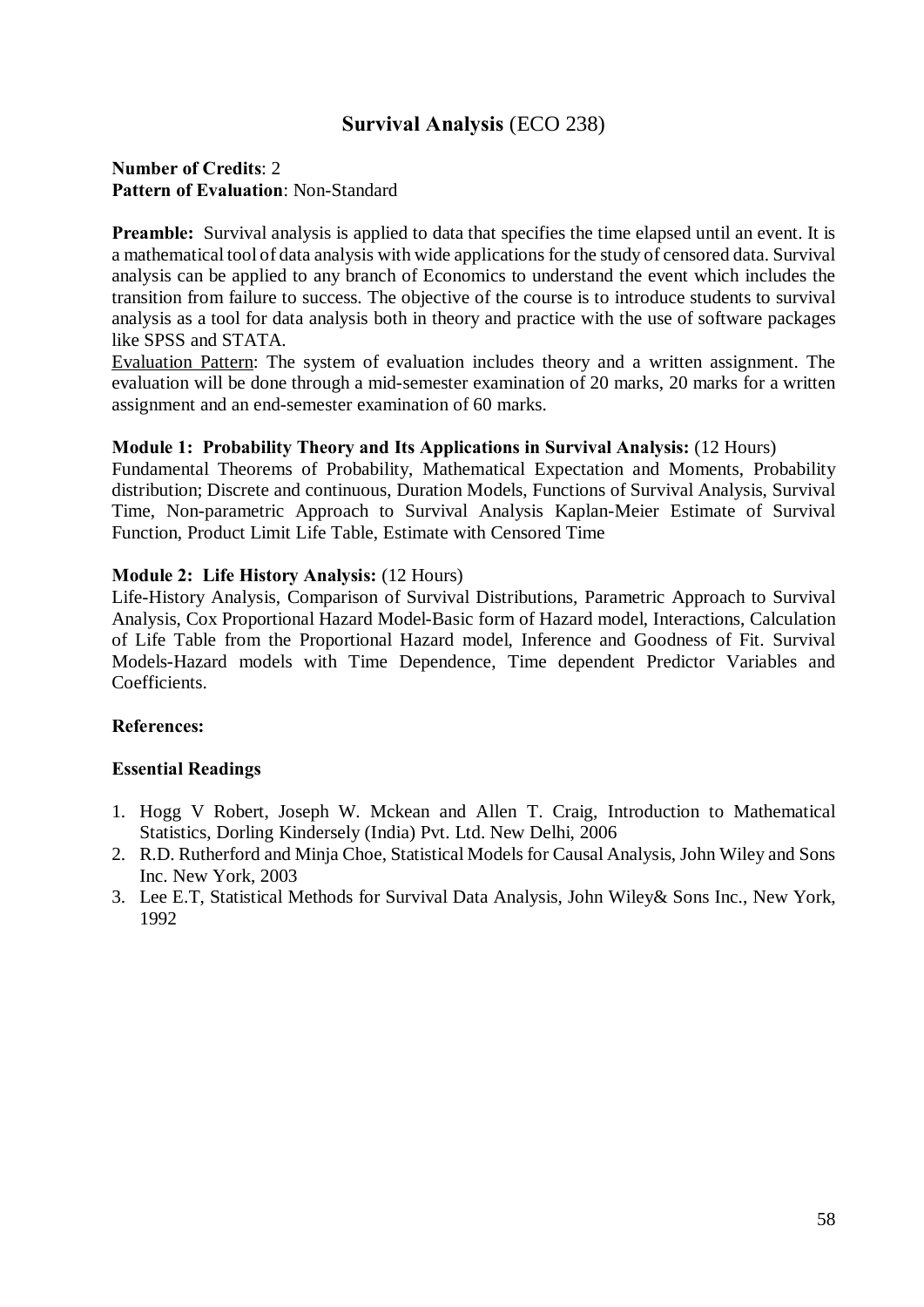## **Economics of Social Infrastructure** (ECO 239)

## **Number of Credits**: 4 **Pattern of Evaluation**: Standard

**Preamble:** This is a basic course which will provide a theoretical framework required to examine the issues related to social infrastructure. This paper covers theoretical foundations of Economics of Social Infrastructure and techniques of economic evaluation. The different components of social infrastructure have critical linkages to human development through improving human capabilities and empowerment. Hence, the paper aims to equip students with skills to understand and analyze these linkages. There will be emphasis on policy options and issues for India but will also draw on the experience of other developing countries where relevant.

### **Module 1: Approaches to Social Infrastructure:** (12 Hours)

Human Resource Development and Human Development: Differences and Linkages, Measurement of Human Development - Special Characteristics of health, nutrition education and environment- Externalities and Role of the State - Utilitarianism, Rawls, Arrow and Amartya Sen-Social Infrastructure and Economic Growth.

### **Module 2: Human Capital – Theory of Human Capital:** (12 Hours)

Consumption and Investment Aspects ó Rates of Return and their Measurement ó Issues and Limitations 6Human Capital and Growth Theories-Concept of Social Capital: Role and Policy Implications.

### **Module 3: Economics of Infrastructure with Special Reference to Health, Nutrition Education and Environment:** (12 Hours)

Economics of Nutrition: Characterization and measurement of under nutrition-Linkages with Morbidity, Mortality- Implications for Economic Analysis. Health: Determinants of Health Status- – Cost-Benefit and Cost-Effectiveness Approaches-Education, Productivity and Employment–– Development, environment and the role of economic analysis- Economic Measurement of environmental impacts

#### **Module 4: Social Sector Policies in India:** (12 Hours)

Policy Framework in Five-Year Plans 6 Economic Reforms and Social Sectors - Typology of Economic Growth and Human Development in Indian States ó Trends and Disparities in Social Infrastructure Development 6 Role of Public and Private Sectors 6 Financing of Social Sectors -Pricing of Social Sectors 6 Social Attainment 6 Limitations of Policy 6 Social Security: International Comparisonó Special Policy Issues.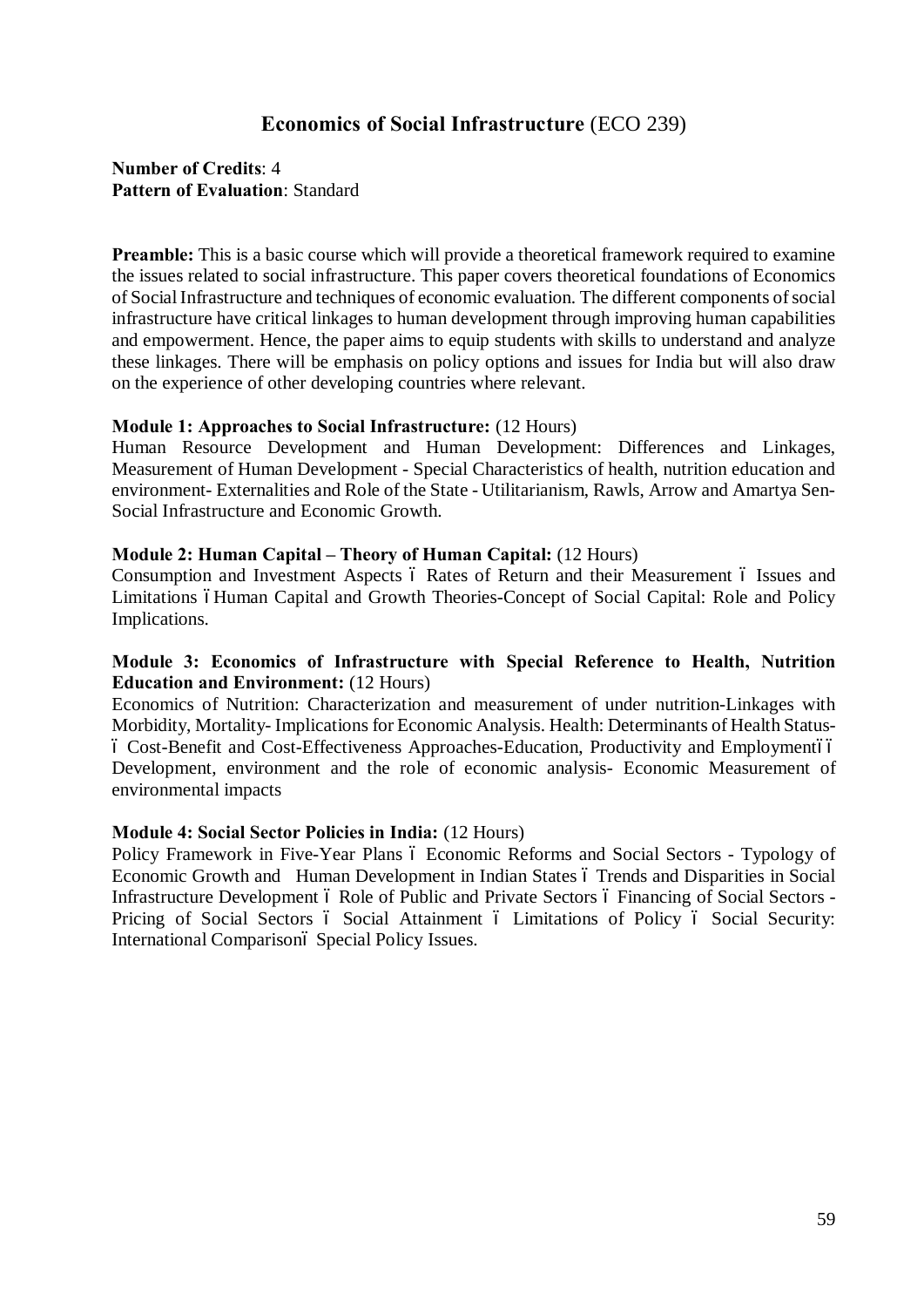- 1. Becker, Gary S., Human Capital: A Theoretical and Empirical Analysis, with Special Reference to Education, Second Edition, New York: Columbia University Press, 1975 (Module 2)
- 2. Chelliah, Raja J. and R. Sudarshan (ed.), Income Poverty and Beyond: Human Development in India, UNDP, Social Science Press, New Delhi, 1999 (Modules 1and 4)
- 3. Ehtisham A., (ed.) Social Security in Developing Countries, Oxford University Press, New Delhi, 1999 (Module 4)
- 4. Dixon et al, Economic Analysis of Environmental Impacts, The World Bank. Earthscan Publications Ltd, London, 1994
- 5. Feldstein, P. J., Health Care Economics, Wiley, 1993 (Module 3)
- 6. Fukuda-Parr S. and Shiva Kumar A. K. (ed.), Readings in Human Development: Concepts, Measures and Policies for a Development Paradigm, Oxford University Press, New Delhi, 2003 (Module 1)
- 7. Gillespie S. and Hadda, L., The Double Burden of Malnutrition in Asia, Sage, 2003 (Modules 1 and 3)
- 8. Henderson, J.W., Health Economics and Policy, South 6Western, Thomson, 2001 (Module 3)
- 9. Richard, P., G. Layard and S. Glaister, Cost Benefit Analysis, Cambridge University Press, 1994
- 10. Ray, D., Development Economics, Princeton University Press, 1997 (Module 2)
- 11. Sen, A., Development as Freedom, Oxford University Press, New Delhi, 1999 (Module 3)
- 12. Sen, A. and J. Dreze, India: Economic Development and Social Opportunity, Oxford University Press, New Delhi, 1998 (Module 4)
- 13. Sen, A. Commodities and Capabilities, Oxford India Paperbacks, New Delhi, 2002 (Module 1)
- 14. Svedberg, P., Poverty and Under Nutrition Theory Measurement and Policy, Oxford University Press, New Delhi, 2002(Modules 1and 3)
- 15. Tendulkar Committee's Report on Poverty Estimates for India, 2009.(GOI)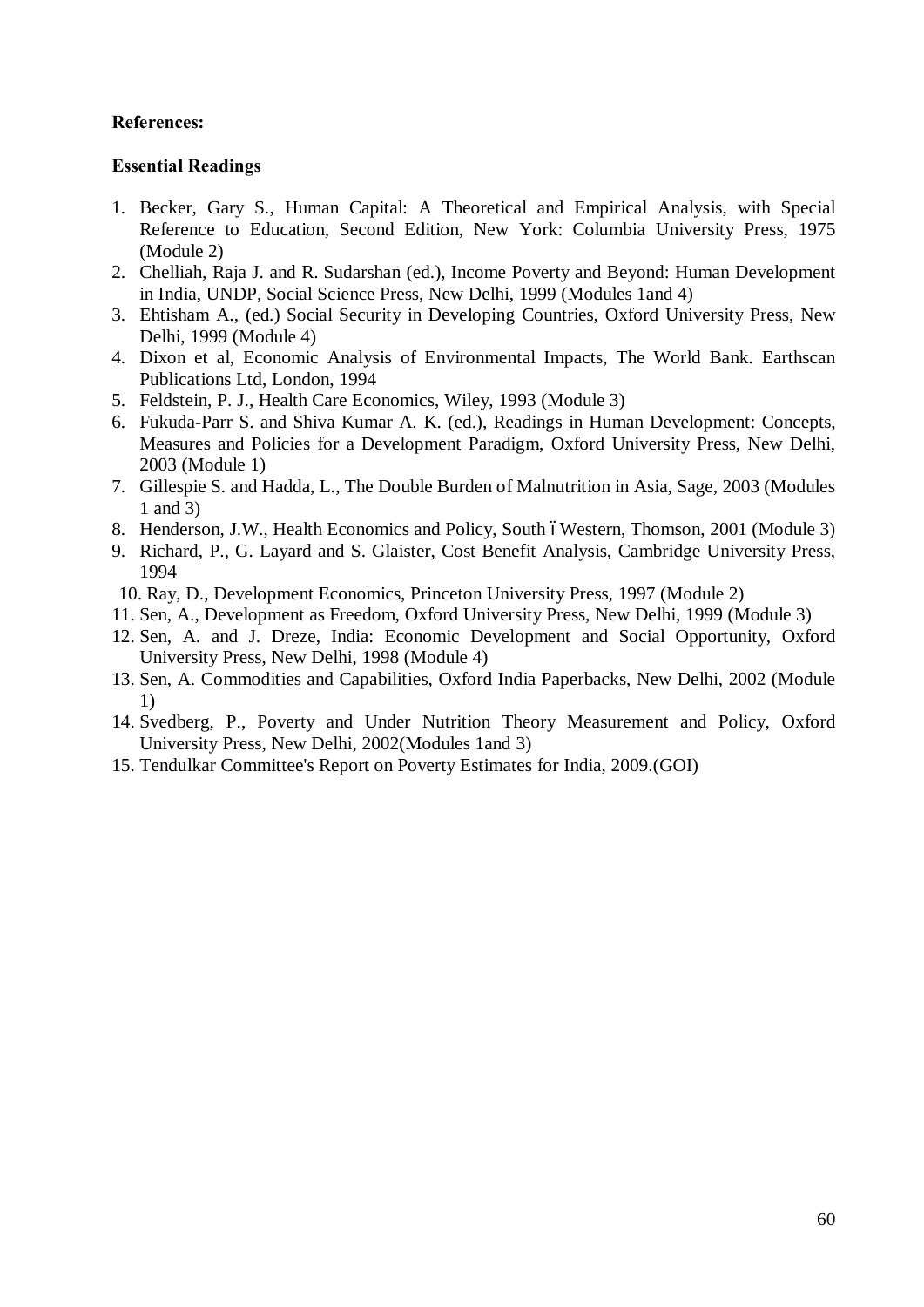## **Environmental Economics** (ECO 240)

### **Number of Credits**: 4 **Pattern of Evaluation**: Standard

**Preamble:** This course is designed to introduce students to key contemporary issues in environmental economics and equip them with the tools and methodologies that are in general applied to analyze environmental problems and policies. An attempt will be made to discuss the currently debated environmental problems and policies in India and other countries.

#### **Module 1: Economic Growth and the Environment:** (12 Hours)

Economic Growth and environment, Limits to growth and Sustainable Development, Environmental Kuznets Curve- Environment as an economic and social good/asset, Natural Resources (Exhaustible, renewable, common property resources) - Accounting and Natural Resource Management- Green Accounting

#### **Module 2: Micro foundations of Environmental Economics:** (12 Hours)

Types of goods and services - Public, private and common pool resources, externalities and market failure, Social Cost- Benefit- Analysis, Pollution as a Public Bad, The equi-marginal principle-Economic efficiency versus equity, Damage functions and abatement costs, Role of Institutions in environmental protection, Coase Theorem

#### **Module 3: Supplementary Analytical Tools and Environmental Issues:** (12 Hours)

Valuation of Natural Resources: Direct and Indirect Methods Environmental impact assessment, Life Cycle Analysis, Pollution- Air, Water and Noise; Regional, National and Supranational dimensions of environmental degradation, Ozone Layer Depletion, Green House Gas Emissions, Global Warming, and Climate Change

## **Module 4: Environmental Policy and Practices:** (12 Hours)

Few approaches to environmental policy: *Command and control - Environmental Standards, Technology Mandates; Market based instruments - Taxes, subsidies, liability instruments tradable permits; Re*habilitation and Resettlement Policy- Kyoto Protocol; Rio debate- Relevant Case **Studies** 

## **References:**

- 1. Dixon, J. A., and M. M. Hufschmidt, (ed.) Economic valuation techniques for the environment: A Case Study Workbook. Baltimore: Johns Hopkins University, 1986
- 2. Field, B.C., Environmental Economics- An Introduction, McGraw-Hill International Edition, Singapore, 1997
- 3. Hodge, I. Environmental Economics, MacMillan Press Ltd., London,1995
- 4. Jeroen C.J.M. van den Bergh, Handbook of Environmental and Resource Economics, Edward Elgar Publishing, 2002
- 5. Jinhua, Z. and T. Fisher, Notes on Irreversibility, Sustainability and the Limits to Growth, <http://econpapers.repec.org/paper/isugenres/default22.htm>
- 6. Kolstad, C., Environmental Economics, Oxford University Press, USA, 2006
- 7. Sankar, U., Policy Instruments For Achieving Low Carbon and High Economic Growth in India (Monograph), National Institute of Public Finance and Policy, New Delhi, 2009
- 8. United Nations Statistical Division: System of Environmental-Economic Accounts (SEEA) <http://unstats.un.org/unsd/envaccounting/seearev>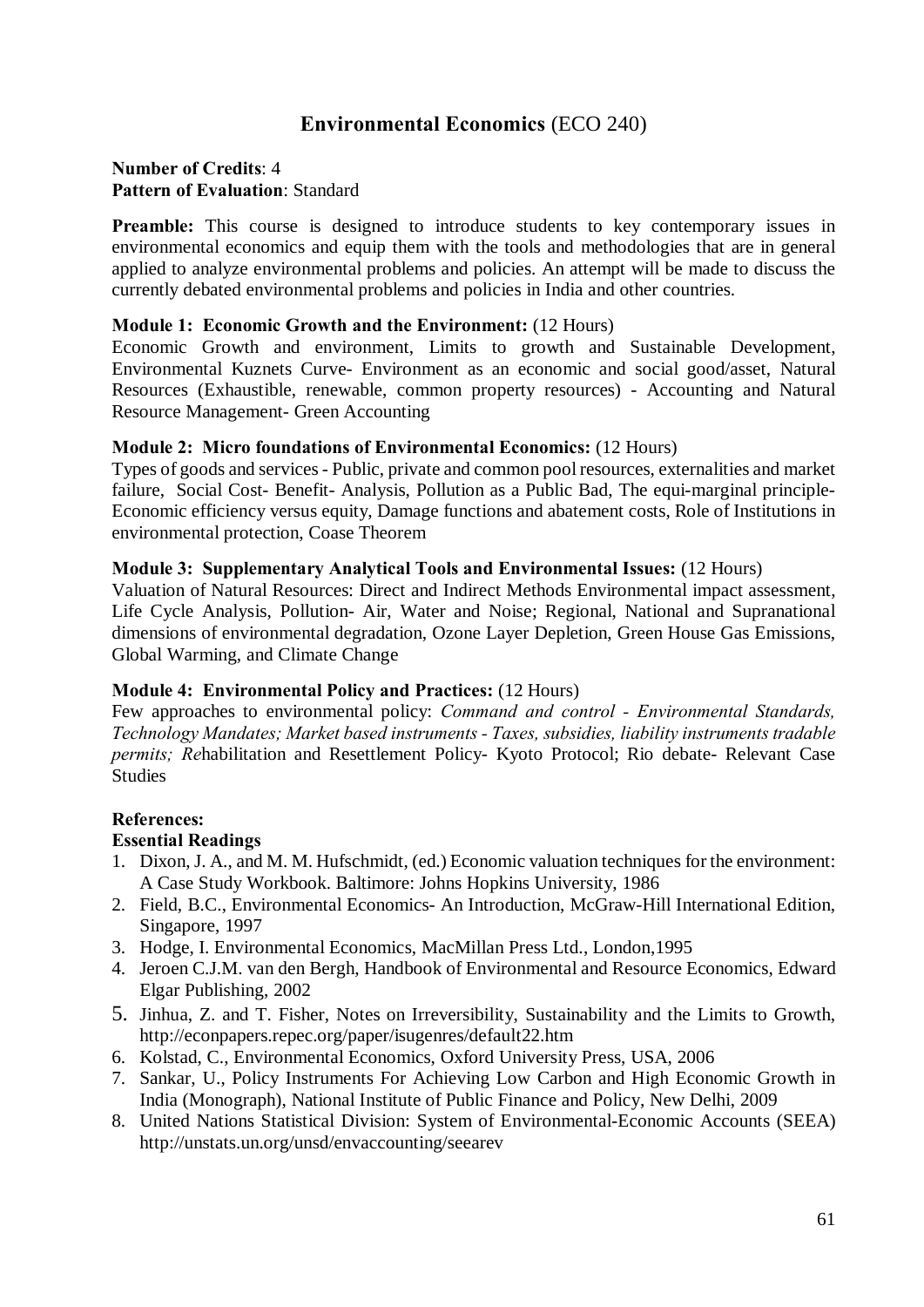# **Economics of Services** (ECO 241)

## **Number of Credits**: 4 **Pattern of Evaluation**: Standard

**Preamble:** The objective of the course is to bring an understanding of economics of services to students. The course deals with various microeconomic and macroeconomic aspects of the service economy. The course includes empirical studies on trade in services and macroeconomic dynamics in services sector growth in India. The discussion on sectoral and sub-sectoral services would be in the formal-informal sector perspective wherever applicable.

### **Module 1: Introduction to Economics of Services:** (12 Hours)

Concept of service- Attributes of service, Main types of services and their classification, servicegoods relationship, economic services; Rural-Urban Services-dualism

Services Economy- Concept and its role in development

Knowledge Economy- Concept and Characteristics, Innovation and R&D

Theory of Unbalanced Growth, Fisher-Clark hypothesis, Fuchs model of inter-sectoral shift in employment, Gemmelløs extension of Fuchsø model, Neo-Industrial Theory of Self-Services

### **Module 2: Value and Pricing of Services and Measurement of Service Output:**

(12 Hours)

Calculation of the value of a service product, definition of a unit of service, characteristics of nonmarket services

Service production and distribution costs, the basic trade-off and derivation of the supply-system cost function, optimal charges for services

The provision of services in a market economy, Fee-price of service, Subscription Business model Measurement of output and productivity in the services sector; issues and measures

## **Module 3: Trade in Services:** (12 Hours)

Characteristics of Trade in Services- Melvin Approach to Trade in Services, Jones and Ruane theory of trade in services; Barriers to trade in services and Methods to measure them; World trade in Services- General Agreement on Trade in Services (GATS); India $\alpha$  trade policy and Trade in **Services** 

#### **Module 4: Services Sector in India:** (12 Hours)

Dynamics of services sector growth in India, Three-sector hypothesis and India, Role of service sector in Indian Economy, Decomposition of Services sector growth in India and its implications. Employment in Services Sector-a gender perspective, Business Services, Telecommunications, Tourism, IT and ITES in India. FDI in services, Public Policy and services- Service Tax in India, Goods and Service Tax, Public Private Partnerships in Services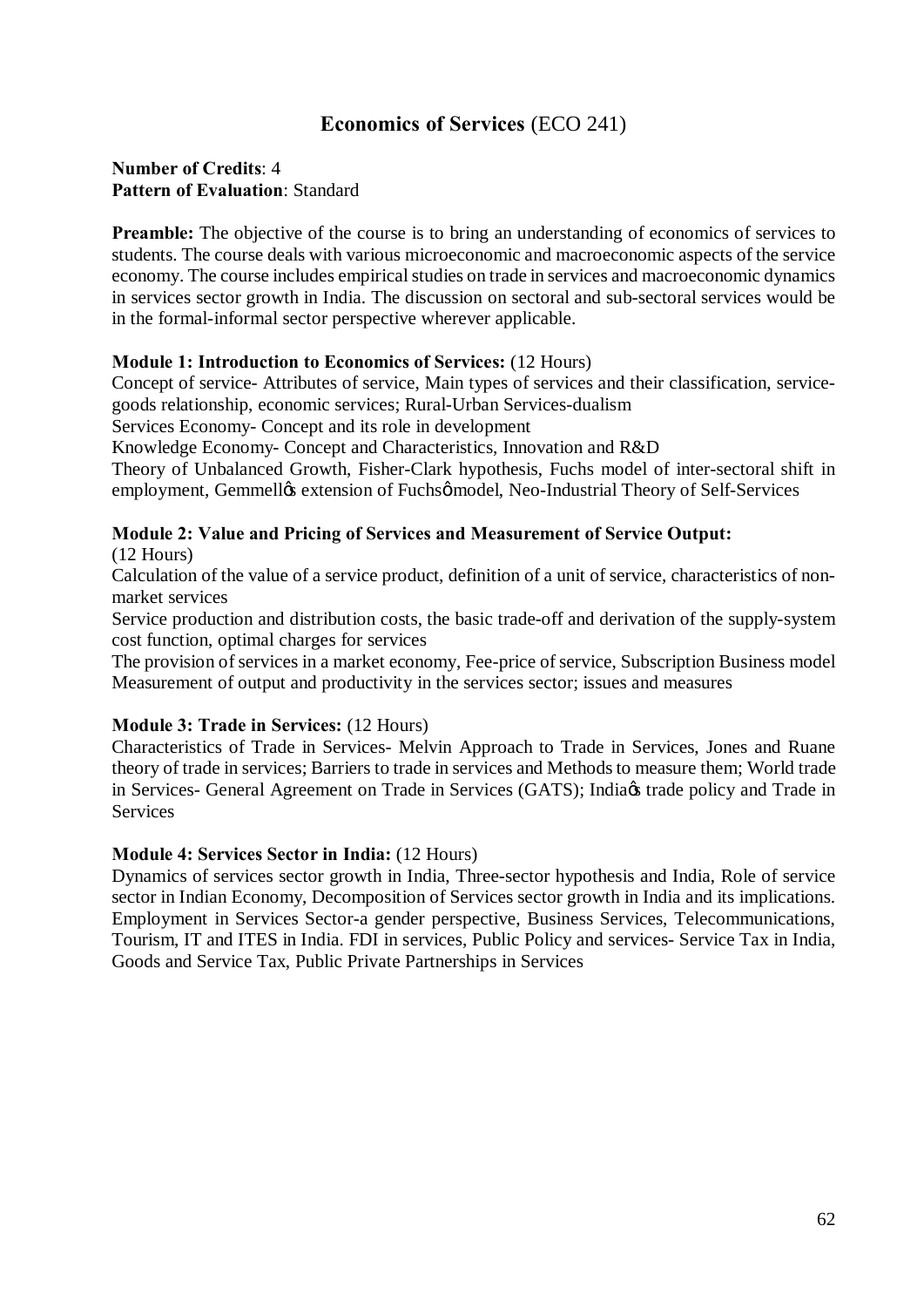## **Essential Readings**

- 1. Akehurst, G. and J. Gadrey, The Economics of Services, Routledge, 1998 (Modules 1 and 2)
- 2. Chanda, R., Trade in Services and India: Prospects and Strategies, Wiley India, 2006 (Module 3)
- 3. Chanda, R., Globalization of Services: India's Opportunities and Constraints, Oxford University Press, New Delhi, 2002 (Module 3)
- 4. Jansson, J. O., The Economics of Services, Development and Policy**,** Edward Elgar Publishing, 2006 (Module 1 and 2)
- 5. Economic Census of India (Latest)

## **Additional Readings**

- 1. Baumol, W.J., Blackman, S.A. Batey and Wolff, E.N., Unbalanced Growth Revisited: Asymptotic Stagnancy and New Evidence. American Economic Review 75:806-17, 1985.
- 2. Fuchs, V., Economic Growth and the Rise of Service Employment, Prepared for conference Towards Explaining Economic Growth, Institute of World Economics, Kiel, Federal Republic of Germany, 1980
- 3. Glasmeier, A. and Howland, M., Service-led Rural Development: Definitions, Theories and Empirical Evidence, International Regional Science Review, 16, 197-229, 1994
- 4. Gordon, J. and P. Gupta, Understanding India $\alpha$  Services Revolution, IMF Working Paper WP/04/171, September, 2004
- 5. Hindley, B. and A. Smith, Comparative Advantage and Trade in Services, World Economy, December, 7(4), 369-89, 1984
- 6. Mattoo, A., R. Rathindran, and A. Subramanian, Measuring Services Trade Liberalization and Its impact on Economic Growth: An Illustration. Policy Research Working Papers. No.2655, The World Bank, Washington, D.C., 2001
- 7. Melvin, J. R., Trade in Producer Services: A Heckscher-Ohlin Approach, Journal of Political Economy, 97(5), October, 1180-1196, 1989
- 8. [Seth,](http://www.google.co.in/search?tbo=p&tbm=bks&q=+inauthor:%22Vijay+K.+Seth%22&source=gbs_metadata_r&cad=3) V. K., Economics of Services, Ane Books India, 2007
- 9. Triplett, J. E. and B.P. Bosworth, Productivity in the Services Sector. In R. M. Stern, ed., Services in the International Economy. Ann Arbor: University of Michigan Press, 2001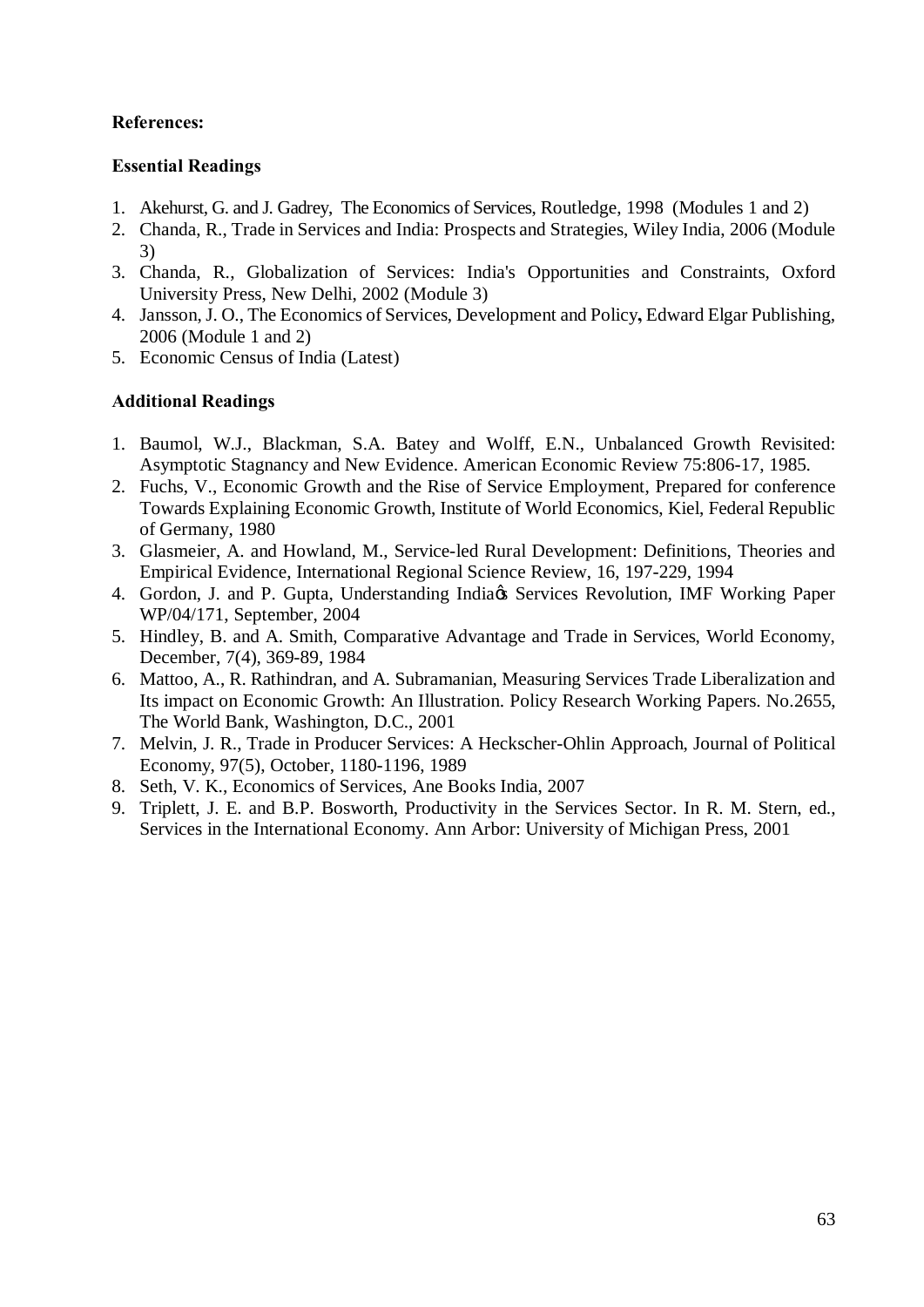## **Health Economics** (ECO 242)

## **Number of Credits**: 4 **Pattern of Evaluation**: Standard

**Note**: Students who opt for this course cannot opt for the Elective on 'Economics of Health and Education<sub>6</sub>

**Preamble**: This course provides the theoretical foundations and economic evaluation of Health Economics. The main focus is the understanding of health issues and policies in a developmental perspective relating specifically to the financing, delivery, and efficiency of health systems. The course also attempts to evaluate policies in the context of market versus State provision of health care.

## **Module 1: Economics of Health:** (12 Hours)

Distinction between health and health care - Determinants of health - Health Accounts: sources of health expenditure; providers of health care and health expenditure by functions - Health care and its linkages with poverty, nutrition; morbidity and mortality- Demand and Supply of healthcare - Opportunity costs and problems of rationing- health care-Costs and efficiency-Types of equity. - Markets vs State.

### **Module 2: Financing Health Care and Delivery of Health Care:** (12 Hours)

Economics of financing health care - Financing options- The rationale of government funding and regulation of health care- user charges and community financing schemes 6 issues of affordability and accessibility-Delivery of health careóModels of decentralization - private/public mix. Private and Public Health Insurance 6 Formal and informal sectors.

#### **Module 3: Evaluation of Health Care:** (12 Hours)

Conceptual Foundations for health utility measurement-Preference based measures of health-Contingent valuation in health- Discrete choice experiments in health economics- stages and Validity of discrete choice variables. Economic evaluation in health care-Cost-effectiveness analysis- Decision rules in economic evaluation.

#### **Module 4: Health Approaches in India:** (12 Hours)

Economic dimensions of health system in India-Health Indicators and outcomes - Nutritional concerns óRole of government in health care-Equity issues in health and health care systems -Social and gender inequalities - Social security measures-Health care in India- Health and population policies- Health sector reforms in India.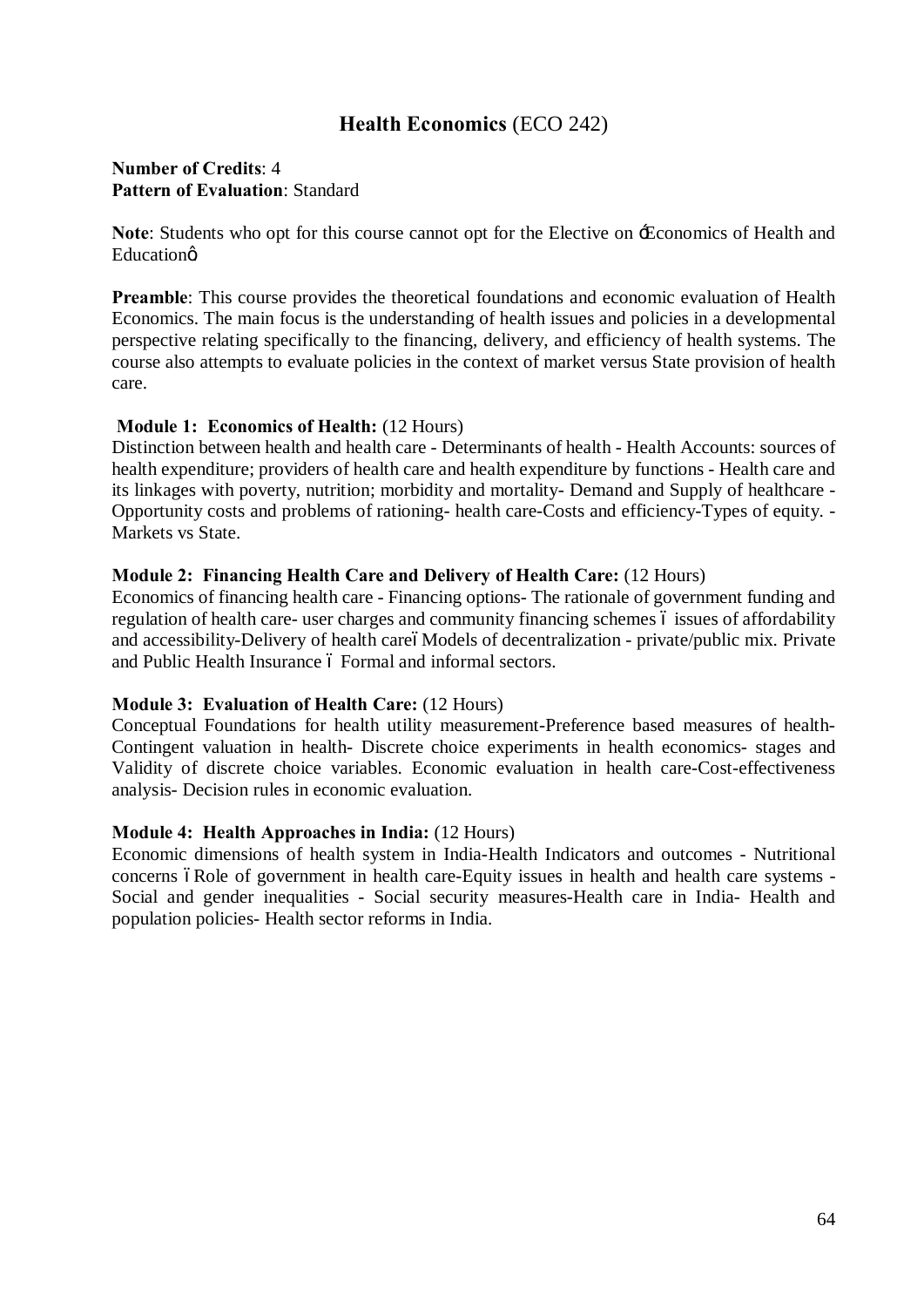- 1. Jones, A.M. (ed.), The Elgar Companion to Health Economics, Edward Elgar, USA, 2006 (Modules 3 and 4)
- 2. Glied S. and P.C. Smith (ed.) The Oxford Handbook of Health Economics, New York, 2011 (Modules 3and 4)
- 3. Henderson, J.W., Health Economics and Policy, South óWestern, Thomson Learning, 2001. Chapters: 2 and 3 (Module 2)
- 4. Mcpake, B., L. Kumanayake and C. Normand, Health Economics: An International Perspective, Routledge, 2002 ( Module1)
- 5. Musgrove, P., Health Economics in Development, 2004 The World bank. Chapters: 2,3,4,9 and 10 (Modules 1 and 2)
- 6. Panchamukhi, P. R., Economics of Health: An Introductory Review, ICSSR, 2002 (Modules 1 and 2)
- 7. World Health Organization A System of Health Accounts, 2011
- 8. National Health Accounts-India: 2004-05, [http://www.whoindia.org/LinkFiles/Health\\_](http://www.whoindia.org/LinkFiles/Health_) Finance\_National\_Health\_Accounts\_2004-05.pdf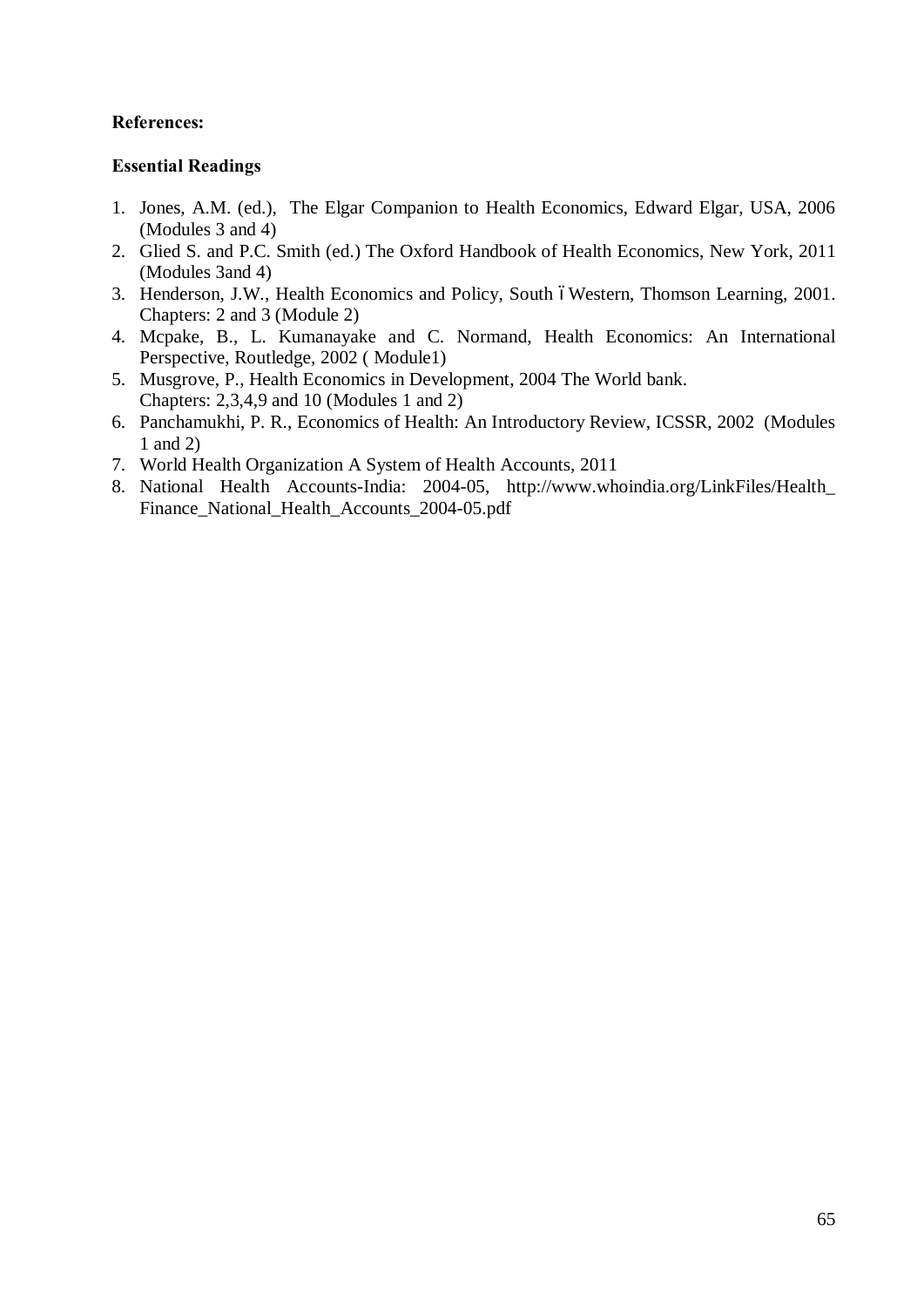## **Cities, Citizens and Cinema** (ECO 243)

## **Number of Credits**: 2 **Pattern of Evaluation**: Non-Standard

**Preamble**: This Elective is an attempt to examine issues of cities and citizens across both time and space through a visual analytical perspective. It is envisaged that this course will integrate theoretical as well as empirical perceptions in the concrete reality of how cinema-citizens have articulated several issues through various portrayals of and within the city. The investigation of economic aspects of citification and metropolitanisation is specifically located in the city of Mumbai/Bombay, and is based on the dialectical relationship between both cause and effect, and also between imagery and reality. It is preferred that students opting for this course have basic knowledge of urban issues.

The course will be divided into three equal phases 6 the first 8 lecture-hours for collective reading and discussions, the second for Lecture-demonstrations by several visual documentators and chroniclers of identified city economic issues, and the last for formal supervised writing of an assignment based on an integration of the first two phases. Students opting for this course can either analyse a particular issue across several articulations, or several inter-linked issues within specific cinematic materialisations. For instance, migration can be examined regarding the treatment of the issues across selected documentaries, or a single documentation can be critiqued through an investigation of combined issues of migration, displacement, and poverty.

Labour patterns and conditions of work Migration and displacement Marginalisation and exclusion Ghettoisation, settlements and neighbourhoods Poverty and destitution

## **References:**

## **Select Readings**

- 1. Do Monte, D., Ripping the Fabric: The Decline of Mumbai and Its Mills, OUP, 2002
- 2. Goklusing, K. Moti and W. Dissanayake (ed.), Popular Culture in a Globalised India, Routledge, 2008.
- 3. Harvey, D., Social Justice and the City, University of Georgia Press, 2009
- 4. Jacobs, J., Cities and the Wealth of Nations, Random House, New York, 1984
- 5. Majumdar, R., Bombay Cinema ó An Archive of the City, Permanent Black, 200.
- 6. Mennel, B., Cities and Cinema, Routledge, 2008
- 7. Menon, M. and N. Adarkar, One Hundred Years, One Hundred Voices: the Millworkers of Girangaon: An Oral History, Seagull, Calcutta, 2004
- 8. Sengupta, A., Reports on Unorganised Sector, The National Commission for Enterprises in Informal Sector, New Delhi (2006, 2009).

## **Selected Cinema (Indicative)**

- 1. Arrival: Mani Kaul
- 2. Seven Isles: Films Division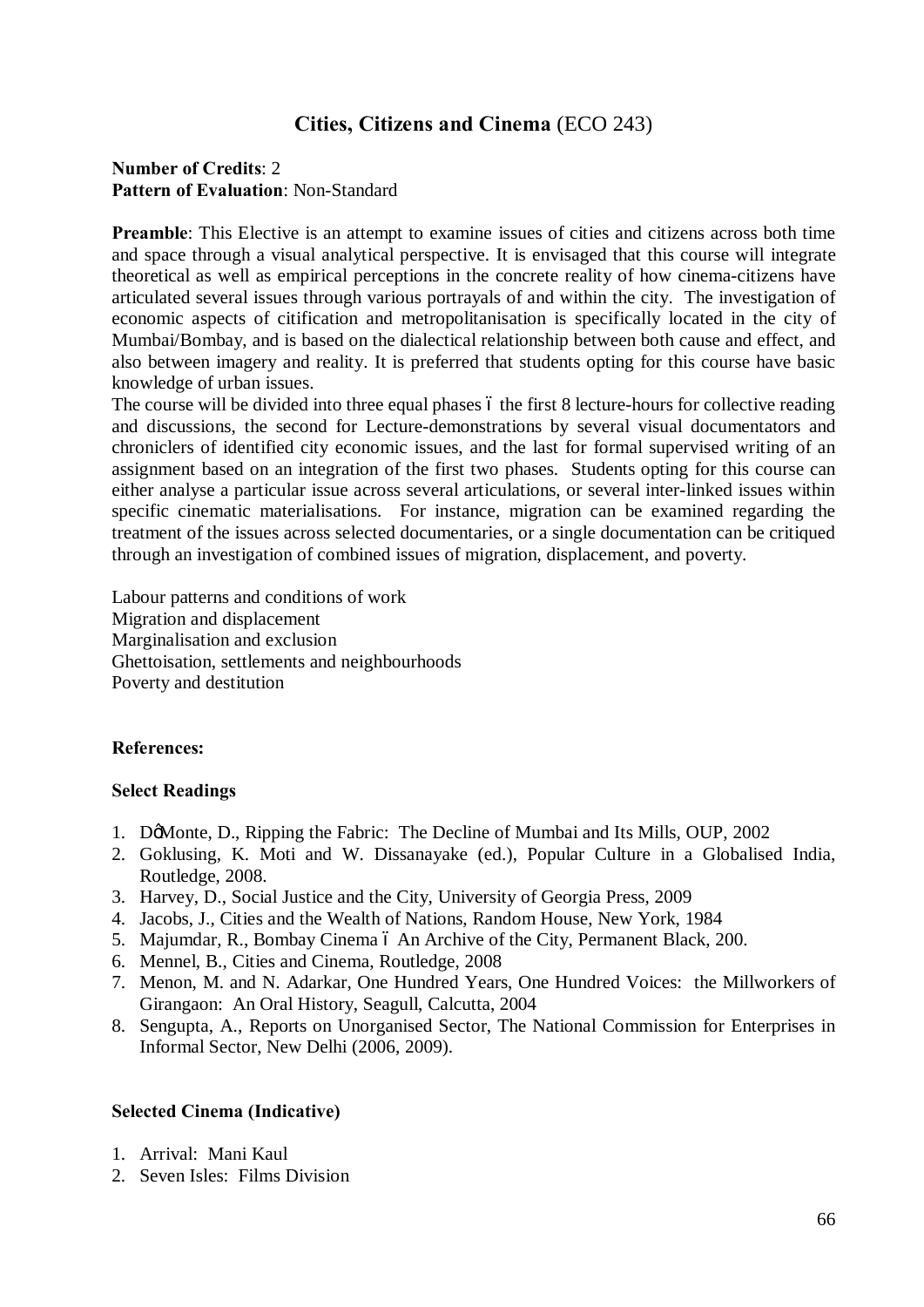- 3. Bombay Our City/Hamara Shahar : Anand Patwardhan
- 4. The City Beautiful: Rahul Roy
- 5. Seven Islands and a Metro: Madhushree Dutta
- 6. Roger and Me: Michael Moore
- 7. Jari Mari ó Of Cloth and Other Stories: Surabhi Sharma
- 8. Bombay Workers: Vincent Derours and Dominiwue Henry
- 9. A dollar a Day: Bombay Jungle: BBC

## **Core References**

- 1. Bhaduri, Amit, The Economics Structure of Backward Agriculture, Academic Press, London and New York, 1983
- 2. Dewan, Ritu Political economy of Agrarian Reforms in India: Nexus with surplus Extraction, Himalaya Publishing House, Mumbai, 1991
- 3. Harvey, D., The New Imperialism, OUP, Oxford, 2005
- 4. Patnaik, U., Agarian Relations and Accumulation-the Mode of Production Debate, Sameeksha Trust/OUP, 1990
- 5. Patnaik, U., The Agrarian Question in Marx and His Successors, Leftword Books, 2007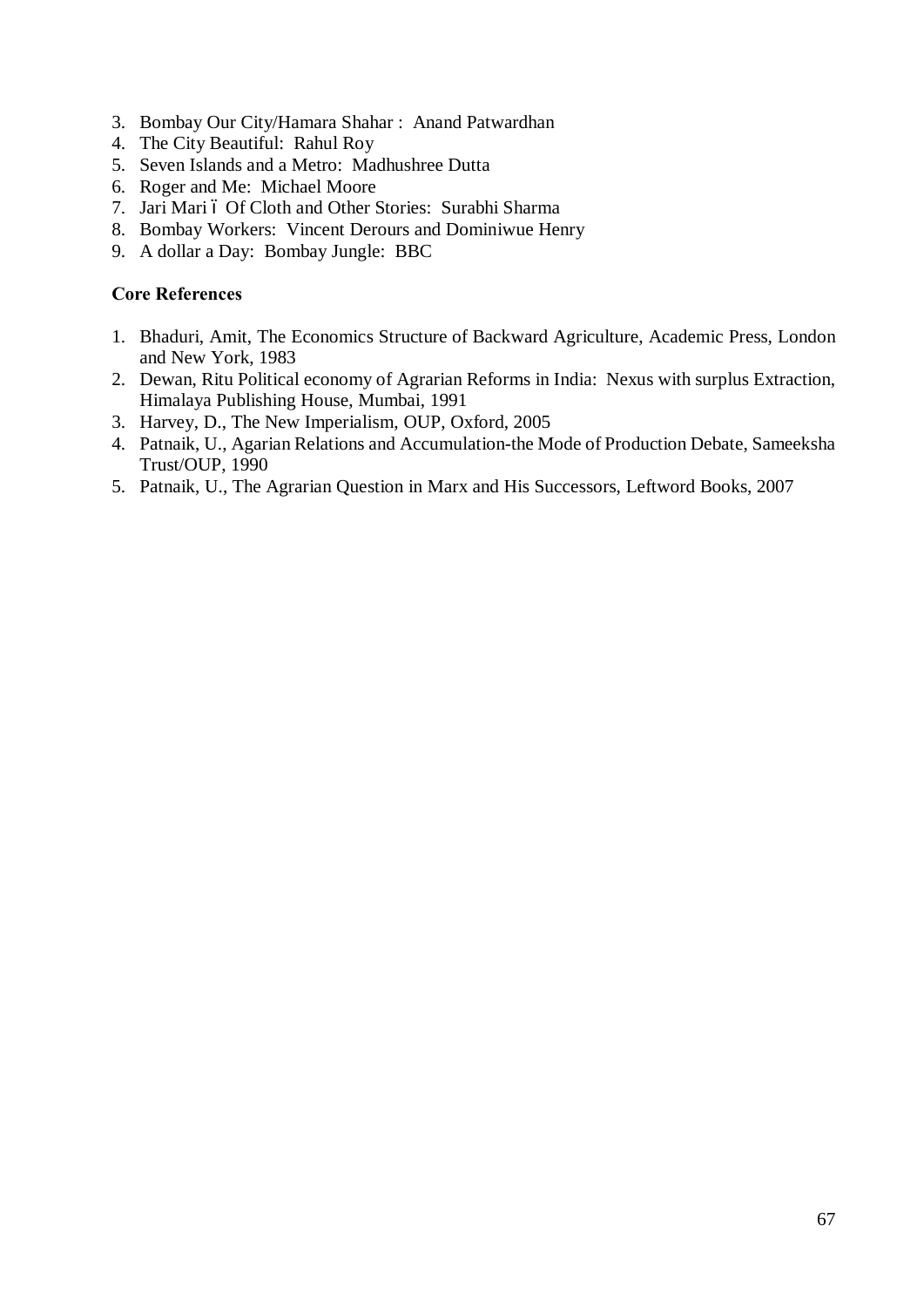## **Metropolitan Finance and Governance in India1** (ECO 244)

## **Number of Credits**: 4 **Pattern of Evaluation**: Standard

**Preamble:** Metropolitan Regions are gaining prominence in India as drivers of economic growth. However, these metropolitan regions face considerable challenges in terms of providing infrastructure and necessary public goods to the population. This course intends to introduce students to the essential aspects of metropolitan (public) finance and the nature of metropolitan governance in India. It begins by providing an exposure to the issues related to metropolitan economies, governments and the basic theory of metropolitan public finance. It then introduces the theory on metropolitan governance and the experience of metropolitan governance in India. Students are then acquainted with metropolitan public finance practices in some developing countries. Finally, the course highlights the complexities and policy debates related to urban land governance and management in metropolitan regions in India. The course is heavy on expected reading requirement.

**Module 1: Primer on Metropolitan Regions: Economics, Government, Finance** (12 Hours) An overview of metropolitan of issues related to metropolitan economy, government and public finance including grant financing and capital financing. [BLW chapters 1, 2, 3, 4, 6, 9, 13, 15]

**Module 2: Metropolitan governance (theory and illustrations from India):** (12 Hours) Conceptual understanding of governance 6 new institutional economics - transactions cost analysis - consolidation versus polycentricity ó governance in India $\alpha$  metropolitan regions. (VSU WP, CPRR)

**Module 3: Metropolitan Public Finance (developing countries' experience):** (12 Hours) Policy and Administrative Issues 6 Case Studies of related to China, Sao Paulo, and Mumbai. [BLW chapters 10, 11, 12, 14]

## **Module 4: Urban Land Management:** (12 Hours)

Management of public land 6 extant practices 6 land acquisition 6 Urban Land-Use Planning and outcomes 6 Introduction of tools for land value capture (Monetization/ Land based Fiscal Tools). [WP/SR-WB, MELS, LBFT]

## **References:**

## **Essential Readings**

- 1. Bahl, R., J. Linn, and D. Wetzel [BLW] (Eds.) (2013). Financing Metropolitan Governments in Developing Countries, Lincoln Institute of Land Policy.
- 2. Centre for Policy Research Report [CPRR]: Metropolitan Governance Mega-Cities in India
- 3. VSU WP numbers: 15, 16, 24, 25, 38, 41, 43, 44.
- 4. WPs and Synthesis Report prepared for the World Bank on Urban Land Management in Mumbai. [WP/SR-WB]
- 5. Monetizing Excess Land Study: WB- IDF, George Peterson et al. [MELS]
- 6. Land Based Fiscal Tools in India, NCAER/GOI: V.K. Phatak [LBFT]
- 7. Involuntary Re-Settlements Sourcebook: A Planning and Implementation Good Practice Source Book, ADB, November 2012,

<sup>&</sup>lt;sup>1</sup> Expected pre-requisites: Understanding of Urban Economics/Issues, at the level of Urban Economics Course taught in semester III.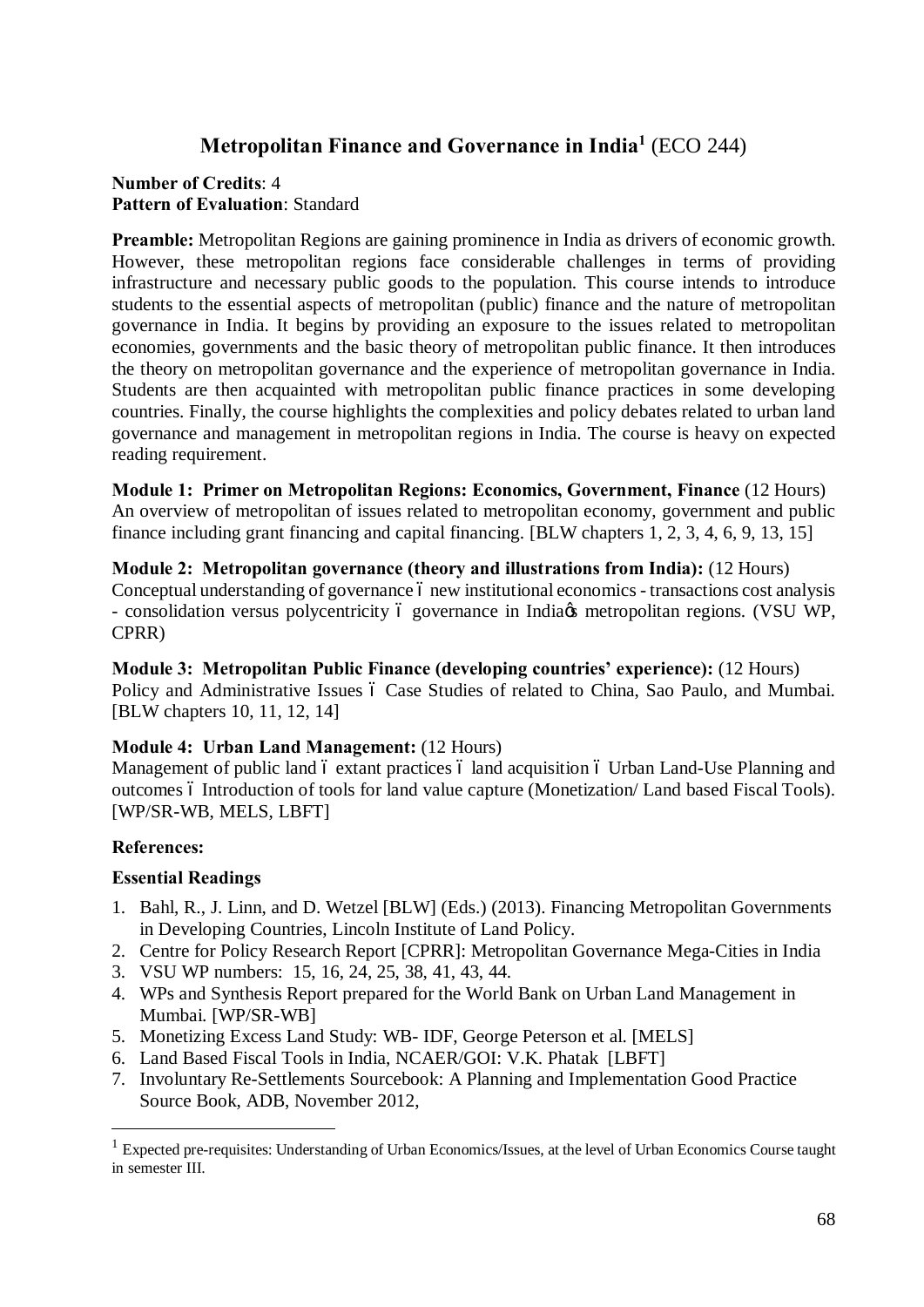## **Data Mining** (ECO 245)

## **Number of Credits**: 4 **Pattern of Evaluation**: Standard

This paper is designed to learn advance concepts which are applied for economic modelling. The basic understanding of mathematics, statistics and exposure to R software is prerequisite of this course.

## **Module 1: Introduction to Economic Modelling [12 Hours]**

Foundation of economic modelling, Pattern mining and analysis, Clustering and classification methods, Random forest algorithms.

## **Module 2: Computational Methods for Economic Modelling [12 Hours]**

Artificial Neural Networks, Support Vector Machines, Autoassociative Networks, Rough Sets, Incremental Learning, Multi-agent Systems, Genetic Algorithms, Particle Swarm Optimization and Control Systems.

## **Module 3: Neural Approaches to Economic Modelling [12 Hours]**

Multi-layer Perceptron (MLP) Neural Networks, Radial-Basis Function (RBF) Neural Networks, Support Vector Regression (SVR), Methods of Modelling Dynamical Economic Systems.

## **Module 4: Applications of ANN and SVM for Economic Modelling [12 Hours]**

Modelling and forecasting economic defaults and system failure, stock index modelling, forex modelling and predictive analytics.

## **References:**

- 1. Tshilidzi Marwala*, 2013,* Economic Modelling Using Artificial Intelligence Methods, Springer.
- 2. McNelis, Paul D., 2005, Neural Networks in Finance: Gaining Predictive Edge in the Market by *Paul D.,* Academic Press.
- 3. Zaki and Meira, 2014, Data Mining and Analysis: Fundamental Concepts and Algorithms, Cambridge University Press.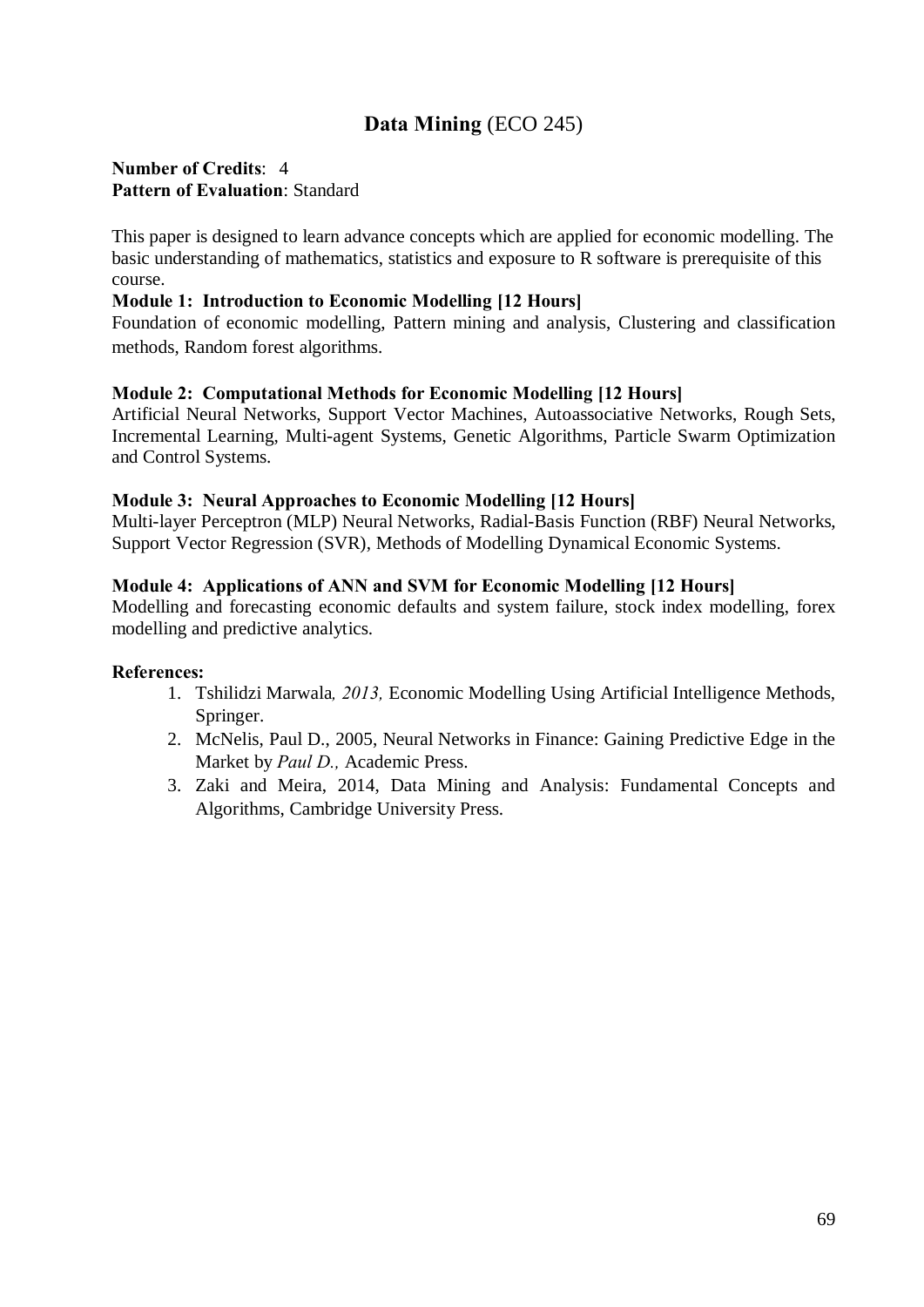## **Economics of Climate Change and Resource Development** (ECO 246)

## **Number of Credits**: 4 **Pattern of Evaluation**: Standard

Climate change is posing several challenges to the sustainability and livelihood across the globe. Uncertainty of climatic change is creating hurdles in the process of sustainable development. Understanding and mitigating climate change have become important aspect of policy making. This 4 credit course aims to equip students with the necessary economic tools to understand the implications of climate change on natural resources and understand issues in renewable energy in response to resource management. This course is built on the course in Environment Economics in semester III.

## **Module 1: Understanding Economics of Climate Change [12 Hours]**

Defining climate change; Climate change as public good-market failure; Climate change and externalities; Impact of Climate change -adaptation-vulnerability and climate induced migration; Sectoral effects of climate change. (Cost-benefit evaluation)

## **Module 2: Mitigating Climate change [12 Hours]**

Economic approach to valuing damages from climate changes: market based method, and nonmarket method; Economic efficiency of mitigating programs; financing Climate Change as a common; Measures- policy tools in mitigating climatic change: Cap and trade program, (institutional responsibilities)-Country level (developed and developing) policies for meeting the climate change challenges; International treaties and working together towards a better futureobstacles to reaching a consensus at the global scale, Balancing the policies to benefit both developed and developing economies.

## **Module 3: Development of Resources and Climate Change [12 Hours]**

Conventional resources; Active and passive values of resources; Public policies for resources; Markets and efficiency; Pricing of resources; Technology and resources- transformation of resources in regards to climate change.

## **Module 4: Use of Resources for Renewable Energy [12 Hours]**

Costing of renewable Energies, and its viability (long term v/s short term); Energy consumption; Energy demands. Structure of Energy markets; Pricing of energy: from conventional/nonconventional resources; Cases across developed and developing countries.

## **References:**

Essential Readings

- 1. Stern Nikolas (2006) Economics of climate change- The Stern Review.
- 2. Field Barry C. (2012) Natural resource Economics: Introduction, Levant publication Kolkata.
- 3. Harris and Roach (2014) Environmental and Natural Resource Economics: A Contemporary Approach, Third Edition, Springer.
- 4. Marina Cazorla and M Toman, (2000), International Equity and Climate Change Policy, Climate Issues Brief No 27, Washington DC: Resources for the Future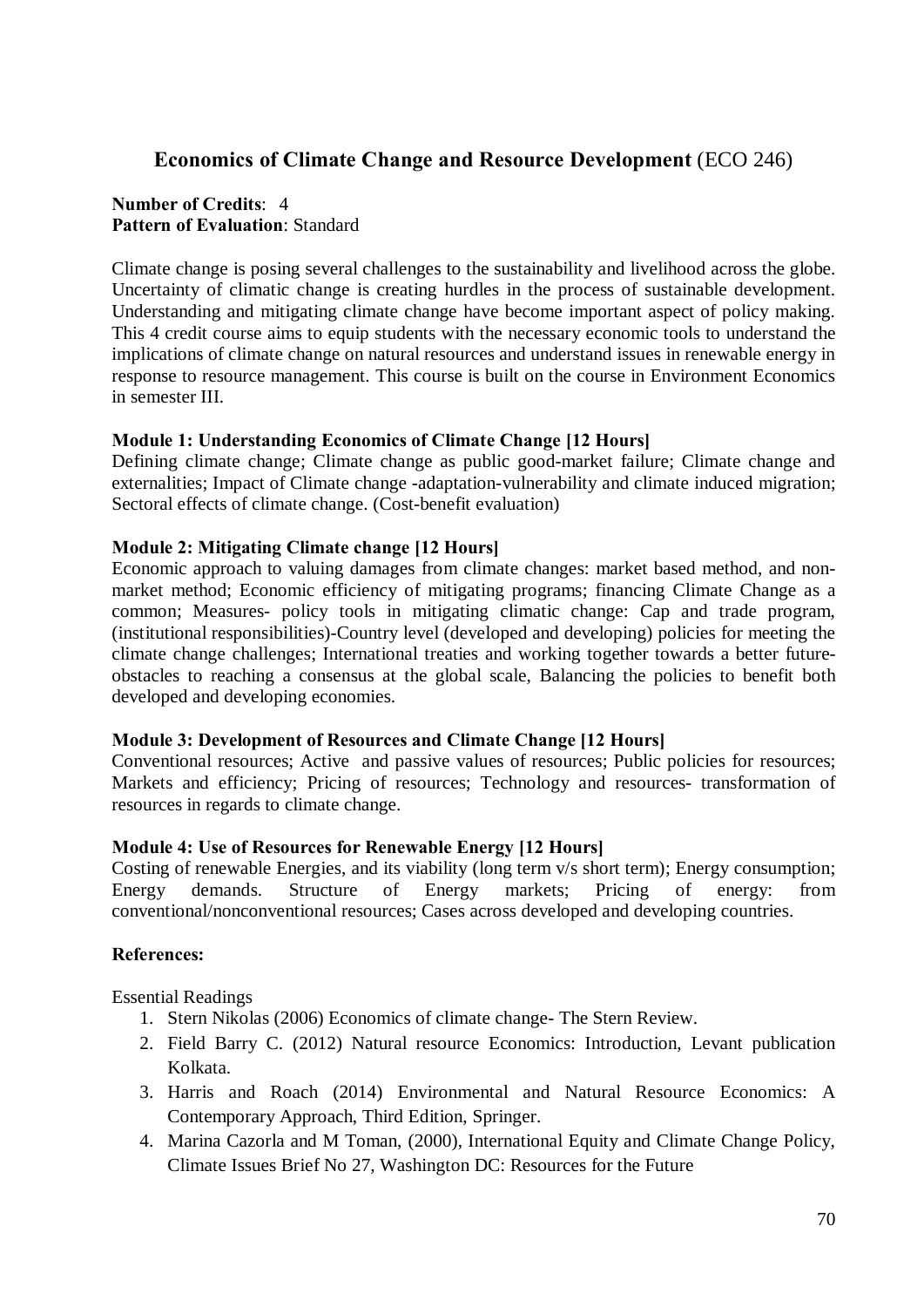## **RULES FOR DISSERTATION COMPONENT OF THE M.A. PROGRAMME**

The dissertation component (8 credits) of the M.A. programme is being introduced from the Academic Year 2016-17 in lieu of Indian Economy I &II. The details are as follows

- 1. An Administrative Committee comprising of teachers and office staff will be formed to administer and oversee the implementation of the programme, with the Director of the Department as Chairperson.
- 2. Each faculty member shall suggest a minimum of four/five focused topics on the Indian economy reflecting a post graduate level of rigour after the mid-semester of Semester II. Each topic must have at least two easily accessible references. (The office may circulate a Notice for the same).
- 3. The list of topics shall be displayed on the Notice Board before the end of lectures for Semester II.
- 4. Students may choose a topic of their choice and the same shall be registered with the Department office at the beginning of Semester III.
- 5. Students shall be allocated to faculty following a random allotment irrespective of the topic selected by the student.
- 6. Students shall be guided by a dissertation committee comprising of two faculty members - a guide and co-guide. The dissertation committees will be formed by the Administrative Committee. The co-guide will be determined on the basis of expertise in the topic chosen / methodology adopted by the student for the dissertation.
- 7. The dissertation will carry **8 credits** and the break up credits will be as follows 3 credits for academic writing and presentation skills component 4 credits for the dissertation and 1 credit for the viva-voce examination.
- 8. The 3 credits for academic writing and presentation will have to be obtained through attending workshops conducted for the same, at the end of which there will be an evaluation. The evaluation may consist of a series of assignments /tests which will be marked out of 50 marks.
- 9. The student the performance at the viva-voce examination will be assessed out of 50 marks. The breakup of marks will be as follows:
	- 30 marks for the understanding of the topic
	- 10 marks for quality of presentation
	- 10 marks for communication skills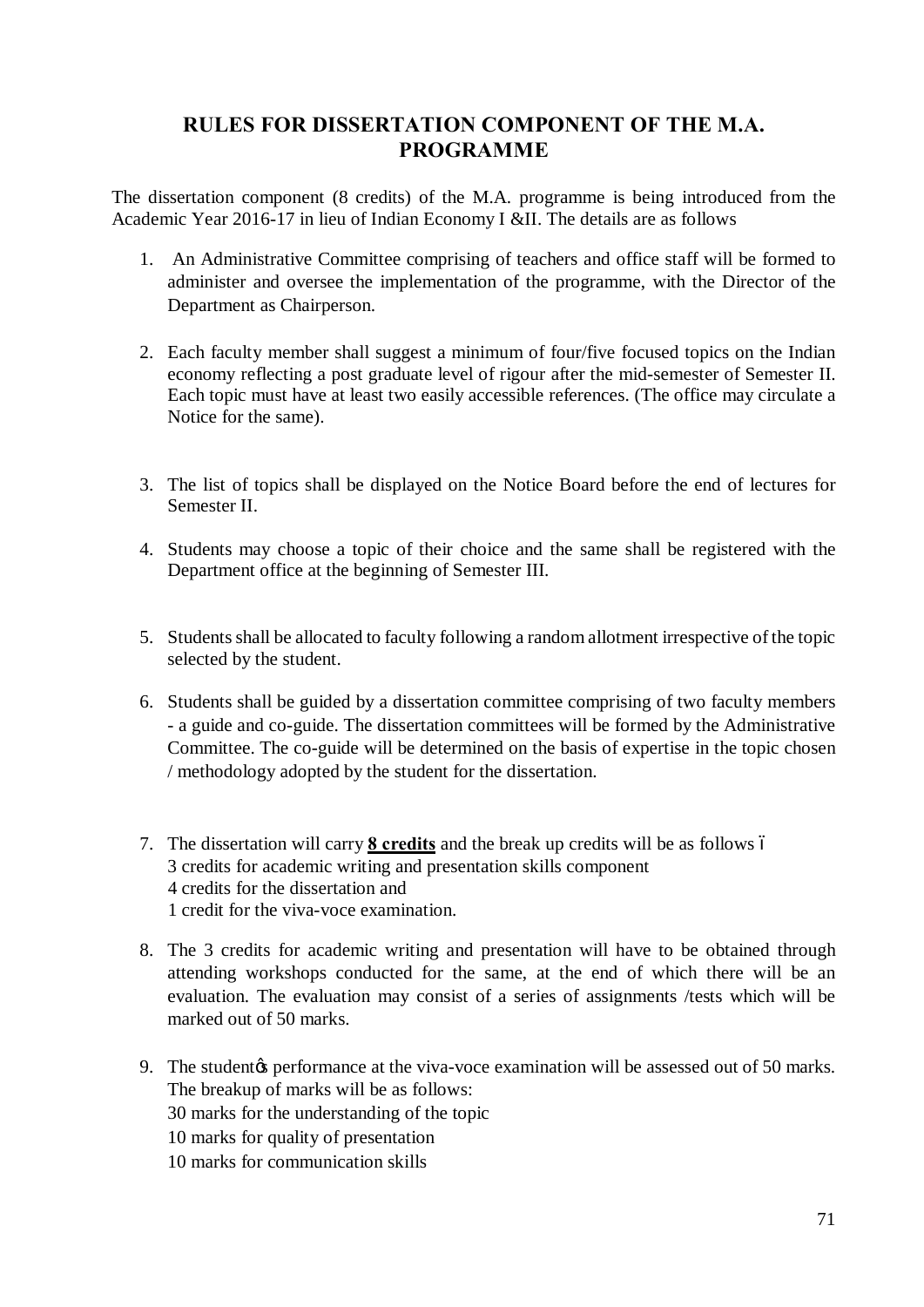A minimum score of 40 marks will be required for the student to get the credits in this component.

- 10. A student who does not get a score of 40 in total in 8 and 9 or those who fail to submit their presentations/dissertation as per schedules will be given a grade F and be deemed to have failed in the dissertation component and will not be eligible for getting any credits specified in 8, 9 and 10.
- 11. Students are required to meet and consult with the dissertation committee (guide /co-guide) for at least 15 hours during the semester whilst reading for and writing the dissertation. These meetings will be recorded in an attendance sheet maintained by the guide and coguide together.
- 12. The student will have to make two presentations 6 first presentation during the middle of the 4th semester and one at the end of it. Both the presentations are compulsory. The student will not be graded on the basis of the first presentation. The objective of the first presentation is to enable the student to incorporate suggestions for the final presentation to be made towards the end of the fourth semester. The dates for both the presentations will be displayed at the beginning of the fourth semester. At the end of the second presentation, the student will have to submit a copy of the dissertation to the office.
- 13. Each faculty member gives his/her mark and the average of marks shall be considered as the final mark obtained by the student
- 14. The dissertation will have to be typed in 1.5 spacing, on one side of the paper and properly bound .It will have to be countersigned by the guiding teacher.
- 15. The dissertation will be graded in the second presentation a three member faculty committee comprising of the guide and two other faculty members.
- 16. Students who have failed or those who failed to submit their presentations as per schedule will be deemed as Fail and can submit/re-submit the dissertation when the term opens in June and will be evaluated along with the additional exam that is conducted in June/July of each year.
- 17. Students will be forewarned about copying and plagiarism. In case any violations of the letter and spirit of independent essay writing are detected, it will be treated as a case of examination malpractice by the student and appropriate action will be taken.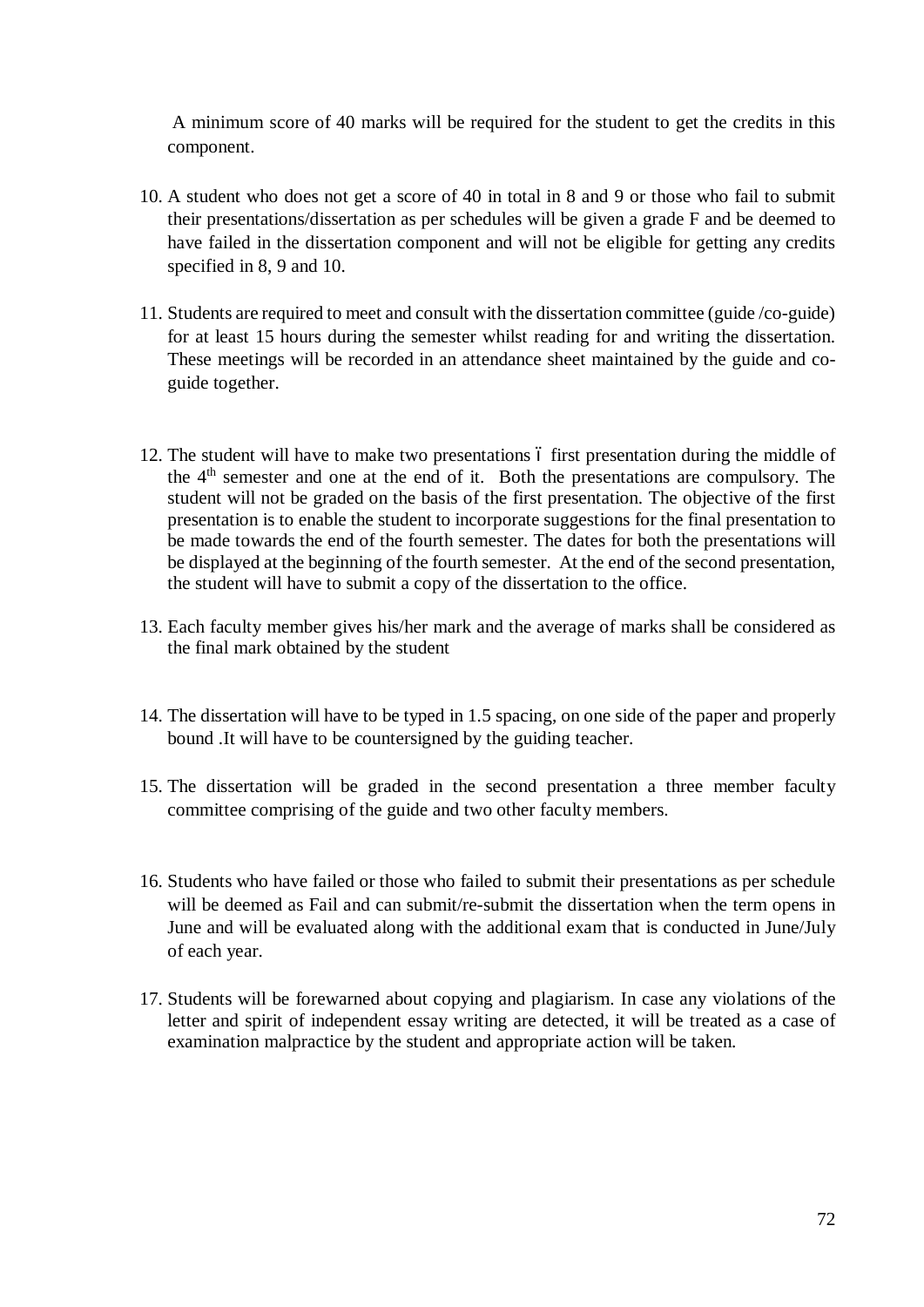# **Detailed Rules and Regulations of the Credit-Based System\***

The credit-based semester system shall be a two-year four-semester course where a student shall have to acquire a **minimum** of 72 credits to qualify for the degree of M.A. in Economics, 32 of which shall be obtained from core courses while the other 32 shall have to be obtained from the electives and 08 credits from the Dissertation Component. The details of semester-wise credits to be obtained are given in the following table.

| Semester | No. of Courses                      | Credits per course | <b>Total Credits to be Obtained</b> |
|----------|-------------------------------------|--------------------|-------------------------------------|
|          |                                     |                    |                                     |
|          |                                     |                    |                                     |
|          |                                     |                    |                                     |
|          |                                     |                    |                                     |
|          | Dissertation                        |                    |                                     |
|          | Component                           |                    |                                     |
|          | <b>Total Credits for the Course</b> |                    |                                     |

The evaluation pattern of the elective courses can be either in standard format or non-standard format. The standard format will have a mid-semester examination of 40 marks and an endsemester examination of 60 marks. In the non-standard format, 40 marks may be obtained through any approved format. Non-standard electives will also have an end-semester examination of 60 marks. All core courses will follow the standard format of evaluation.

- **1.0** The pattern of evaluation and other relevant information for all courses offered in a semester will be announced at the beginning of the semester.
- **1.1** The maximum marks obtainable for each course shall be hundred marks.

**1.2** Credits for a course can be obtained only by appearing for both the mid-semester and endsemester examination. Further, a candidate will be allowed to appear for the end-semester examination only if he/she has appeared for the mid-semester (regular or supplementary) examination.

**1.3** For every course where credits are obtained by one mid-semester and one end-semester examination exclusively, the mid-semester examinations shall be of forty marks and the endsemester examination shall be of sixty marks. The mid-semester examination shall be of two hours duration and the end semester examination shall be of three hours duration. In case of non standard pattern, a student will be allowed to appear for the end semester exam only if he/she has complied with the exam requirement related to 40 marks.

 <sup>\*</sup> These rules apply to students taking admission from the academic year **2018-19**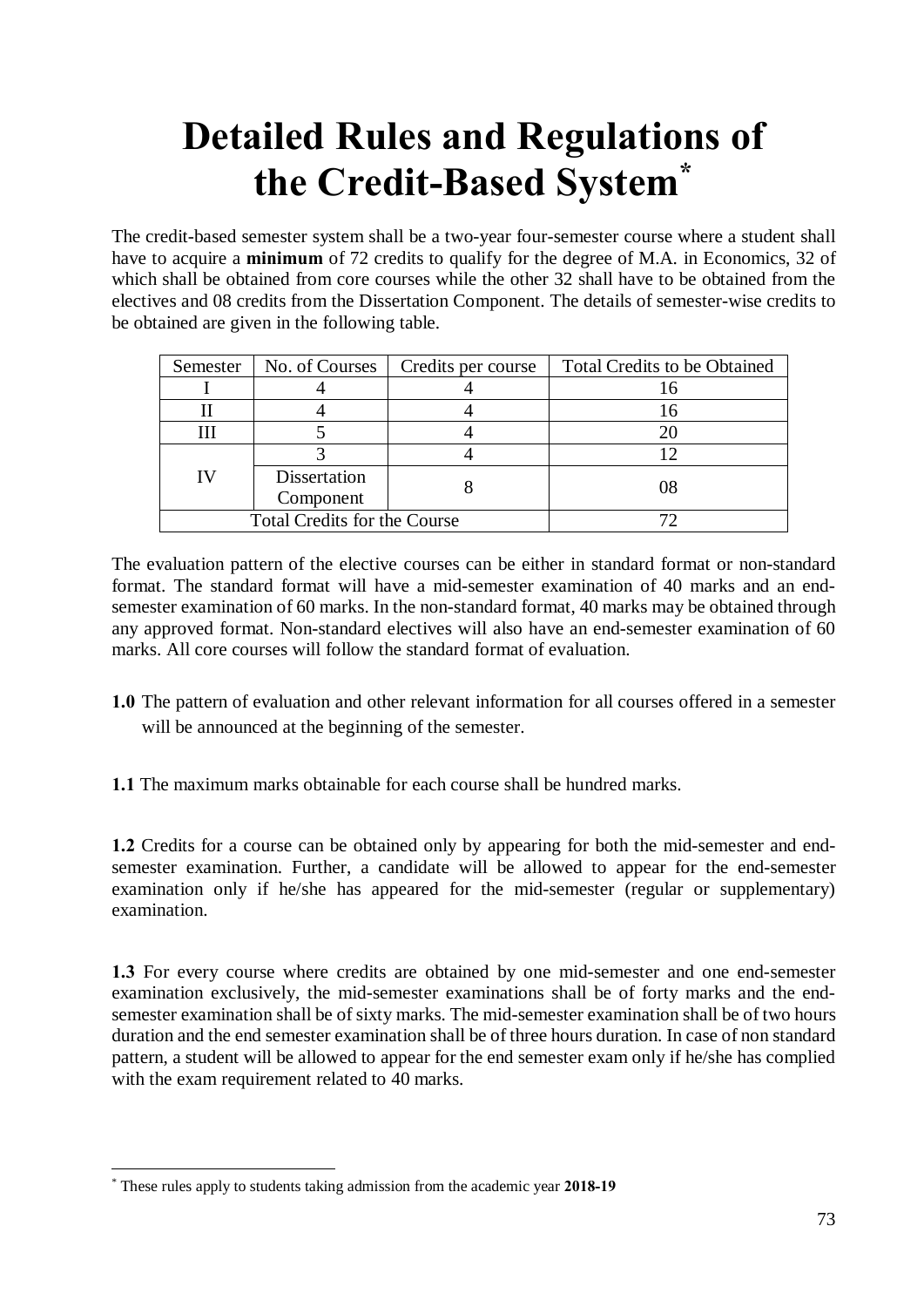**1.4** The Director shall determine the time table of all the examinations including the relevant deadlines with sufficient notice to the students. The Director may revise the time table and deadlines in exceptional circumstances.

**1.5** Students who do not appear for the mid-semester or end-semester examination are required to appear for a Supplementary Examination. An application to appear for Supplementary Examination will have to be made by the student within one week after the end of the relevant examination.

**1.6** A student who remains absent for one or more papers in the regular exam in the mid semester and/or end-semester examination, must appear for all the papers in the Supplementary Examination. The performance of the candidate in papers that he/she may have already appeared for in the **regular** examination will be considered null & void and the performance in the Supplementary Examination will be considered for computing the result.

**1.7** The Supplementary Examination for the mid-semester examination will be conducted before the end-semester examination of the relevant Semester. The end-semester Supplementary Examination for Semesters I & II will be conducted after the regular end-semester examination of Semester II. The end-semester Supplementary Examination for Semesters III & IV will be conducted after the regular end-semester examination of Semester IV.

**1.8** A student must secure a minimum of 40 marks (mid-semester plus end-semester examination) in a given course in order to be declared as passed in that course and to obtain the number of credits assigned to that course. A candidate who does not score a minimum of 40 marks for the course shall be deemed to have failed that course and will be awarded a letter grade  $\delta$ F $\ddot{o}$  for the course. Students who have remained absent in the exam for one or more papers will not be allowed to keep terms (ATKT) unless they appear for the Supplementary examination. (If a student is not allowed to keep terms, he/she is not eligible for admission to Semester III). It is important to note that absence at a particular exam will not be considered as failure.

**1.9** A student obtaining the letter grade  $\delta$ F $\ddot{\text{o}}$  in a course will be allowed to keep terms and proceed to Semester III if he/she has acquired the grade  $\delta$ Fö in not more than four courses in Semesters I and II taken together.

**1.10** A student who has been allowed to keep terms will have to appear for the relevant midsemester examination of 40 marks and an end-semester examination of 60 marks held in the subsequent semester. The provision of supplementary exams can be availed by ATKT students as well. Students who remain absent for any ATKT exam will be required to appear for all the papers in which he/she had obtained an ATKT at the Supplementary examination.

**1.11** An Additional end-semester examination of 60 marks which will be held after the declaration of Semester IV results. This examination will be held for students who have failed courses across semesters. The relevant marks obtained in the mid-semester examination will be carried forward. If a student fails the ATKT attempt then he/she can appear for the Additional examination and the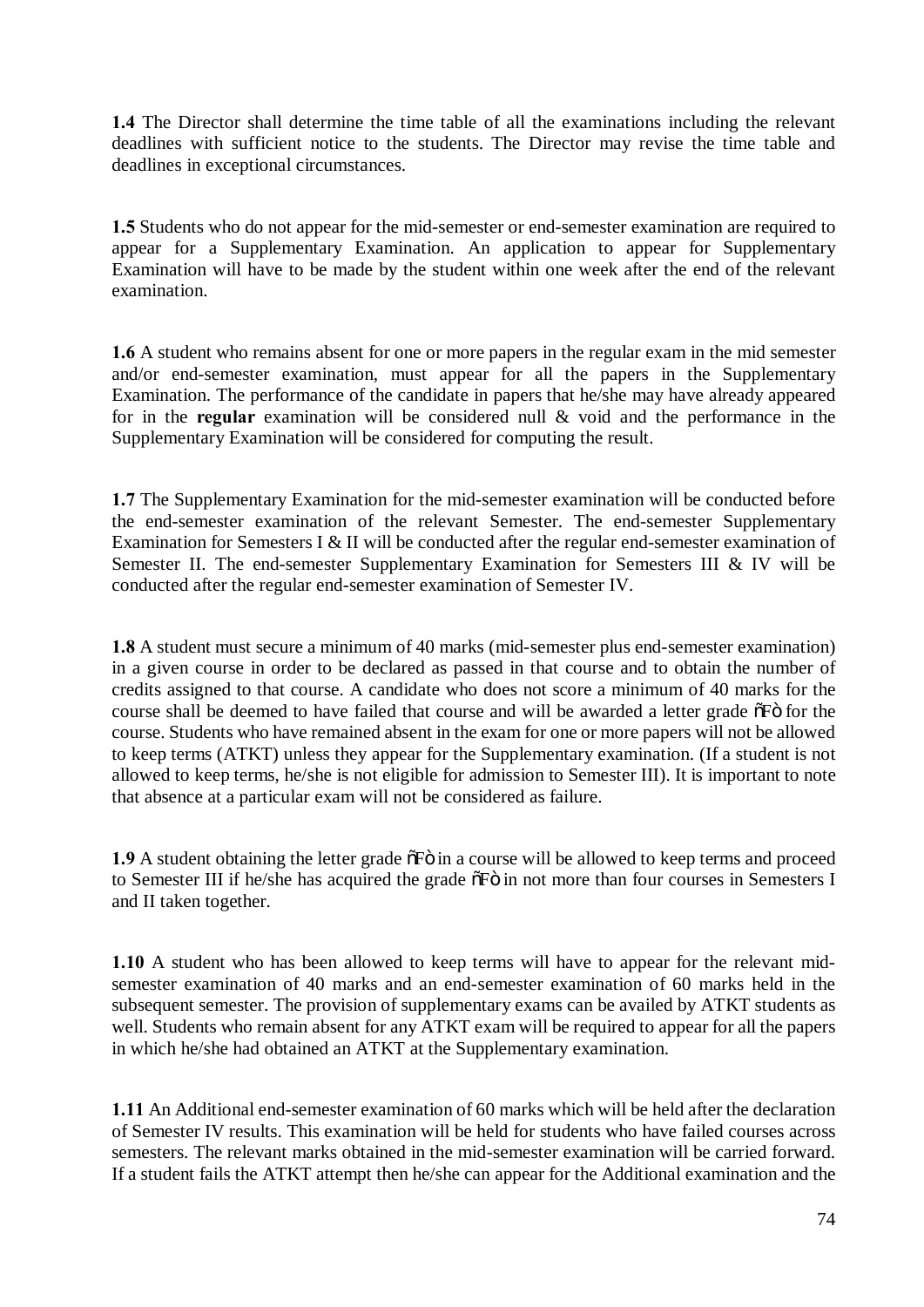mid-semester marks of the ATKT attempt will be carried forward. This additional examination will be given on the basis of an application made by the student within 10 days of the declaration of Semester IV result. If a student fails an additional exam in a given course, he/she can appear for the 60 marks end-semester examination in the relevant semester.

A student who has failed a course (after the declaration of Semester IV results) can also opt to appear for a mid-semester exam of 40 marks and end-semester exam of 60 marks which he/she will have to appear for both the 40-60 marks in the same semester. For students who opt for the 40-60 format to clear their courses, the 40 marks of this format will be considered while computing the results. The student will take this exam with the regular mid-semester and end-semester exams in the subsequent semester.

**1.12** A student who fails in a course shall be allowed to present himself/herself for assessment in the same course when the course is offered again subject to a maximum of three attempts (inclusive of the additional examination) in addition to the original attempt.

**1.13** In case a student has failed in a course and the course in which he/she desires to present himself/herself for assessment again is not being offered for any reason, the Examination Committee shall hold a mid-semester and end-semester examination at a suitable time which will be intimated to the student sufficiently in advance subject to a maximum of two such attempts.

**1.14** If a student fails in an elective, the student shall be allowed tochoose another elective in its place from the list of the electives on offer at the time. He/she will be allowed to exercise his/her choice at the most twice.

**1.15** Students of Semester III and IV will be required to apriori declare the elective courses they wish to audit within one week after the start of lectures for the relevant semester. An audit course enables a student to attend lectures without the benefit of a grade or credit for the course. The audit course will be reflected on the grade sheet only if the student has complied with the necessary requirements which have been certified by the concerned teacher.

**1.16** A student who has passed in all the core courses and the required number of elective courses and obtained a minimum of 72 credits shall be eligible for the Master & Degree.

**1.17** The total performance within a semester and the continuous performance from the second semester onwards shall be indicated by a Grade Point Average (GPA) and cumulative grade point average (CGPA). The Class of the student will be decided by the CGPA obtained and will be indicated in the fourth semester. The summation in the calculation of CGPA is over all courses. They are to be calculated as follows:

$$
GPA = (\sum (C_i G_i) / (\sum C_i)
$$
  
\n
$$
CGPA = (\sum \sum C_{ni} G_{ni}) / (\sum \sum C_{ni})
$$
  
\n
$$
OWPM = (\sum \sum C_{ni} M_{ni}) / (\sum \sum C_{ni})
$$

where  $C_i$ = number of credits for the i<sup>th</sup> course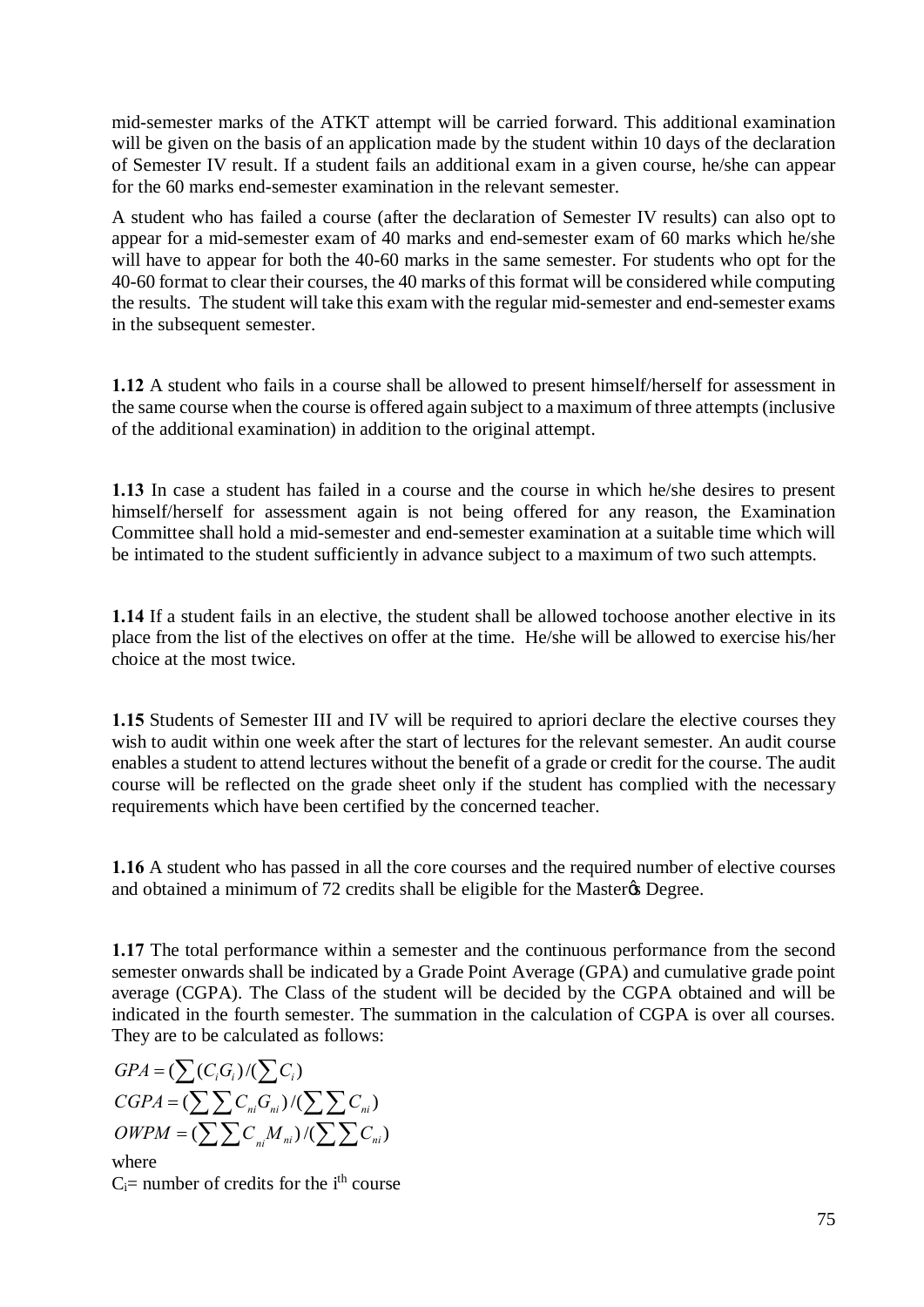$G =$  grade point obtained in the i<sup>th</sup> course

 $C_{ni}$  = number of credits for the i<sup>th</sup> course in the nth semester

 $M_{\text{ni}}$  marks for the i<sup>th</sup> course in the n<sup>th</sup> semester

 $G_{ni}$  = grade point for the i<sup>th</sup> course in the nth semester

 $n =$  number of courses offered by student over the semesters.

**1.18** Conversion of percentage of marks to grade points:

The marks obtained by a student in a course shall be indicated by a grade point and a letter grade as follows:

| <b>Marks</b> | <b>Grade points</b> | Grade       | Performance   |
|--------------|---------------------|-------------|---------------|
| 80 & Above   | 10                  |             | Outstanding   |
| 70-79.99     | 9                   | $A+$        | Excellent     |
| 60-69.99     | 8                   | A           | Very Good     |
| 55-59.99     | 7                   | $_{\rm B+}$ | Good          |
| 50-54.99     | 6                   | B           | Above Average |
| 45-49.99     | 5                   | C           | Average       |
| 40-44.99     | 4                   |             | Pass          |
| Less than 40 |                     |             | Fail          |

**1.19** Successful Candidates shall be classified as under:

| <b>CGPA</b>  | Performance   |
|--------------|---------------|
| 80 & Above   | Outstanding   |
| 70-79.99     | Excellent     |
| 60-69.99     | Very Good     |
| 55-59.99     | Good          |
| 50-54.99     | Above Average |
| 45-49.99     | Average       |
| 40-44.99     | Pass          |
| Less than 40 | Fail          |

**1.20** The ranks of the students in the M.A. examination shall be decided on the basis of the CGPA. A rank certificate will be issued to the first three rank holders.

**1.21** The F grade once awarded to a student stays in the grade card of the student and shall not be deleted even when he/she passes the course successfully later. The grade acquired later by the student shall be indicated in the grade sheet of the subsequent semester in which the candidate has appeared.

**1.22** The grade card issued at the end of the semester to each student shall contain the following:

- a. The credits earned in the particular semester and the cumulative credits from a previous semester ,
- b. The performance in each course indicated by the letter grade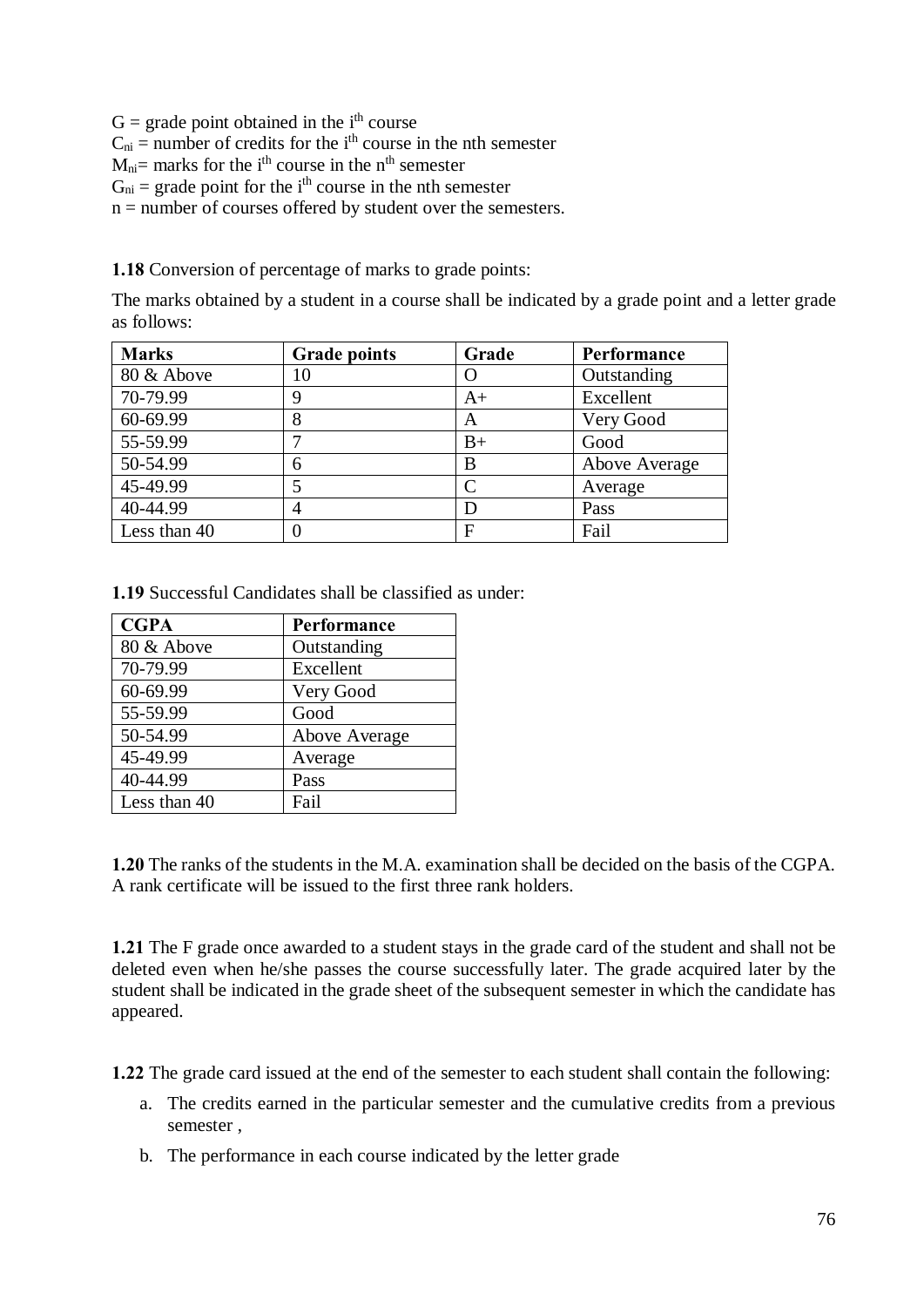- c. The Grade Point Average (GPA) of all the courses registered for that semester
- d. The Cumulative Grade Point Average (CGPA)
- e. The overall class, after completing the programme will be based on the CGPA and will appear only on the grade card for the fourth semester.
- f. Reflection of audit courses.

**1.23** After the examination, the concerned teacher shall show the assessed answer sheets to the students and submit the finalised mark-sheet within fifteen days of the end of the examination.

**1.24** A student who feels aggrieved about the marks awarded to him/her shall have the following redressal mechanism: (i) The student will meet the examiner to discuss the grievance. (ii) Only in case the grievance is not redressed, the student shall have the option of applying for revaluation. Such an application must be made within a week of meeting with the teacher as in  $(i)^2$ . The result of the revaluation shall be conveyed to the student by the Office within a week.

**1.25** The Statutory Examination Board will have the power to modify/amend/repeal any or all rules mentioned above.

**1.26** In the case of class improvement, the following hold:

- **a.** Improvement will be allowed only for the core courses, i.e., the  $1<sup>st</sup>$  and/or  $2<sup>nd</sup>$  semesters and only for those students who have secured less than a first class,
- **b.** All the papers in that semester will have to be attempted,
- **c.** Improvement can be undertaken either by appearing for a mid-semester examination of 40 marks and an end-semester exam of 60 marks or by appearing for the end-semester exam of 60 marks. In either case, the relevant examination fees will have to be paid by the student. In case of students who seek class improvement only by appearing for the endsemester exam of 60 marks, the 40 marks of the student will be carried forward from the original performance<sup>3</sup>. In either case, students opting for improvement will take the examinations along with regular students.
- **d.** The grade sheets incorporating the new improved class will be given to students on surrender of the earlier grade sheets for all the semesters. The student will retain the original result and the grade sheets if there is no improvement in the class obtained.

 $2^2$  The Director shall examine the case and appoint a second examiner if there is merit to the case. If there is a difference of 10% marks between the two assessments, or if the marks after revaluation lead to a change in the result of the student, the new (re-valued) marks will apply. A 'no change in result will be communicated to the student by the Office, if the Director finds no merit in the case or if the change in marks is less than 10%.

<sup>&</sup>lt;sup>3</sup> regular examination for non-ATKT students and for students with ATKT from the midsemester of the ATKT attempt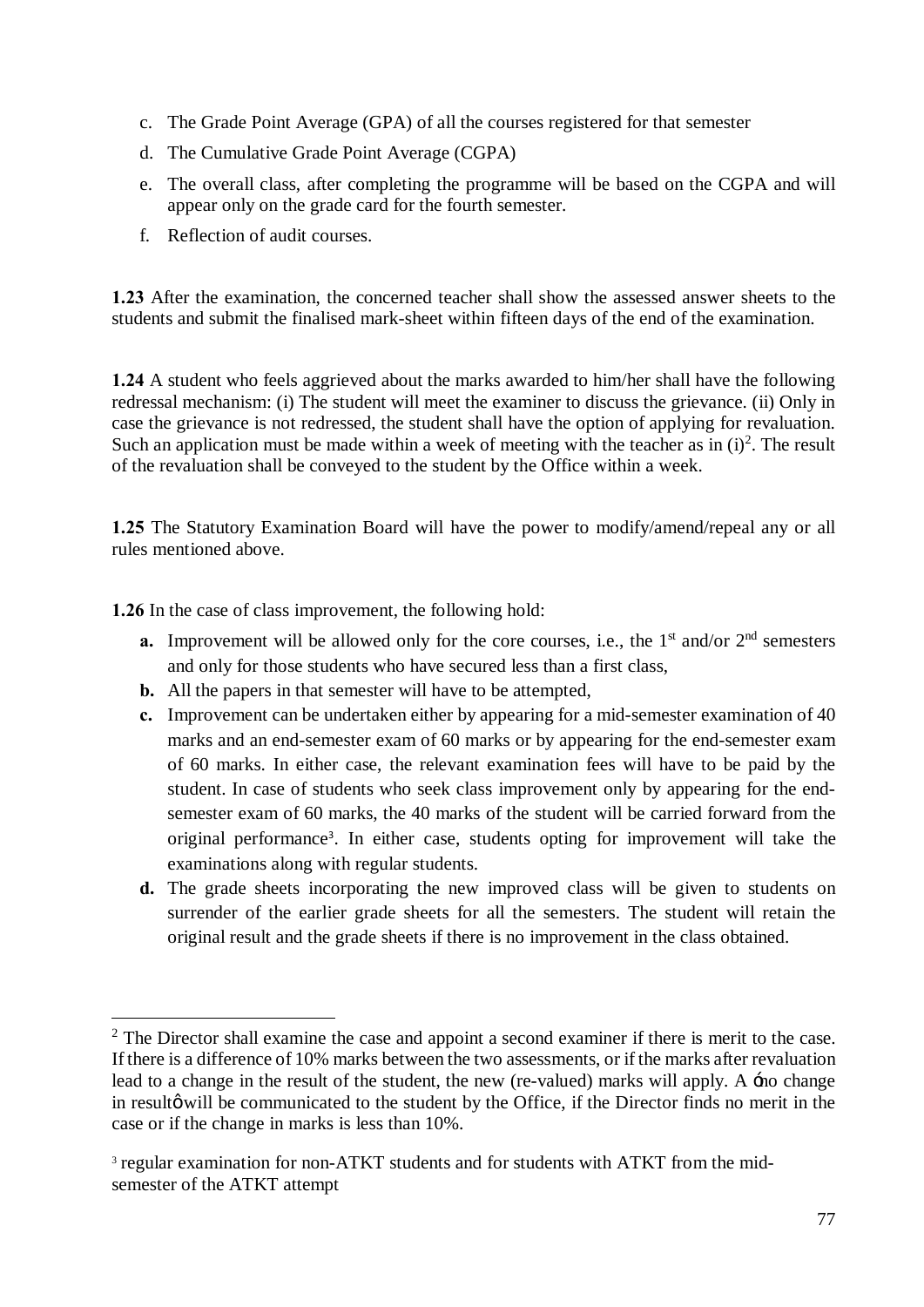## **STUDENT SUPPORT**

The students of M.A. programme are eligible for admission to the Post Graduate Diploma in Financial Engineering and Risk Management (PGDFERM), Post Graduate Diploma in Data Sciences (PGDDS), Post Graduate diploma in Quantitative Finance (PGDQF), Post Graduate Diploma in Health Insurance (PGDHI), Post Graduate Diploma in Insurance Management (PGDIM), for which a limited number of free-ships are available based on merit and need. For more details students are requested to contact the Superintendent in the Office.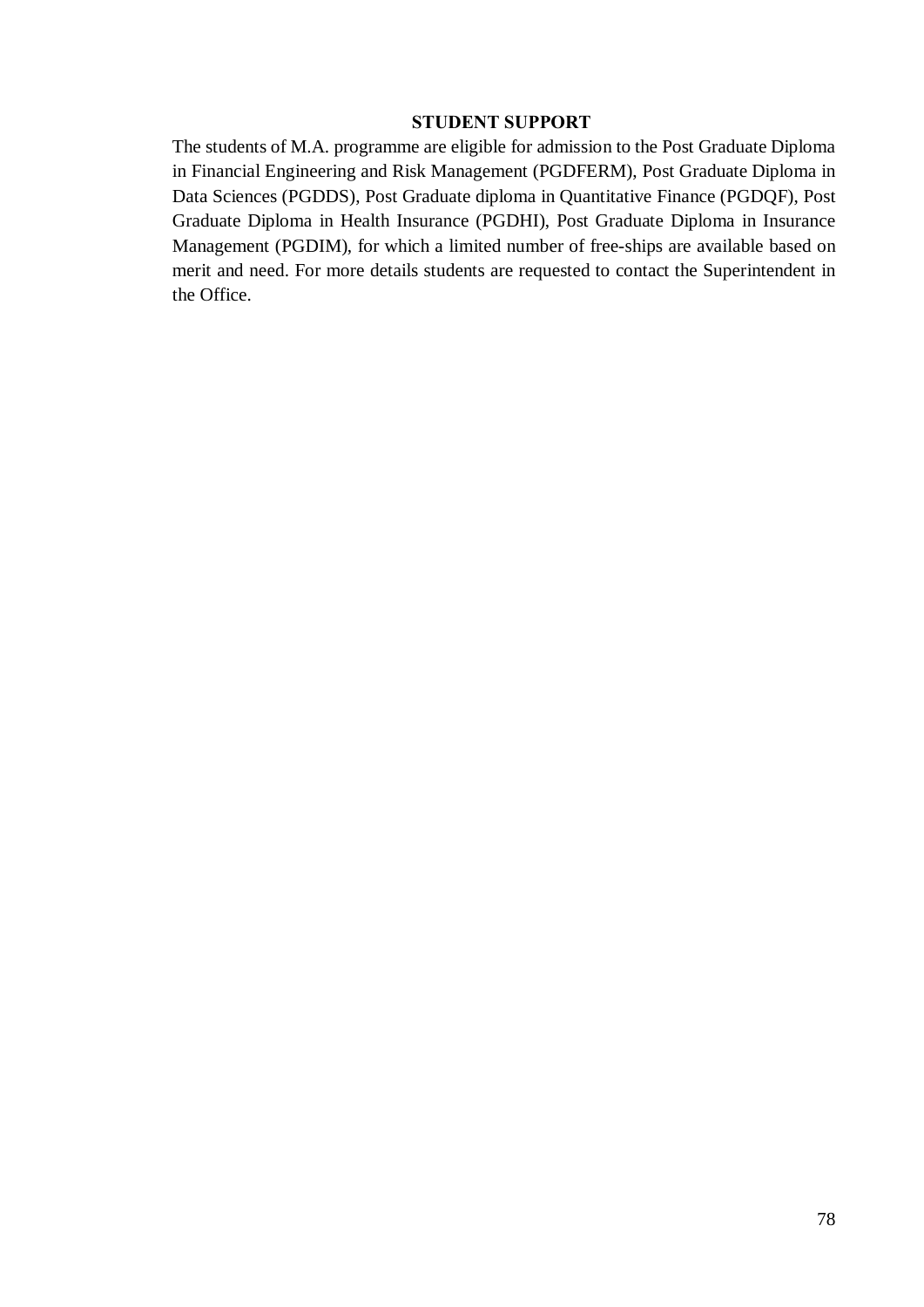## **Ph.D. Course Work (18 credits)**

A student will be allowed to seek provisional admission for the Ph.D. course after qualifying the PET conducted by the University.

This will be an 18 months course, conducted on all Saturdays (afternoon-evening). A student who has enrolled for a Ph. D will be given provisional admission which will be confirmed after clearing the examination at the end of the course.

Students who have passed the M.A. programme of the Mumbai School of Economics & Public Policy, University of Mumbai as well as those who have already studied the material covered in Quantitative Techniques can be exempted from the attendance requirement specifically for that module. Students who have passed the Masters degree from the Mumbai School of Economics & Public Policy will also be exempted from the attendance requirement for module 3 &5.

## **1. Methodology** (2 credits)

The nature of scientific propositions, positivism ,falsifiability and its critics, role and significance of assumptions, predictions versus understanding, Kuhn $\alpha$  position, methodological individualism and its critiques., theory-empirics relationship.

## 2. **Quantitative Techniques** (4 credits)

| Introduction to Optimization | (10 hours) |
|------------------------------|------------|
| Introduction to Matrices     | (6 hours)  |

Random variables and their distribution, Estimators and their properties, sampling methods, different types of probability and non-probability samples (10 hours)

Tests of hypothesis, Z, Chi-square, F and t tests, non-parametric tests of hypothesis (6 hours) Simple linear regression: estimation and inference, extension to multiple linear regression (10 hours)

Autocorrelation, Heteroskedasticity and Multicollinearity (6 hours)

## 3. **Data bases of the Indian Economy** (4 credits)

To be done jointly with Masters students in the course on Indian Economy semester III and IV.

| 4. Data skills for Research                                                   | $(4 \text{ credits})$ |
|-------------------------------------------------------------------------------|-----------------------|
| Graphical presentation of data, Data analysis and presentation using Excel    | (10 hours)            |
| Reading data in R, graphics in R, data manipulation in R, basic statistics,   |                       |
| multiple linear regression, logistic regression in R, time series models in R | $(20 \text{ hours})$  |
| Using Stata for research                                                      | $(10 \text{ hours})$  |
| Questionnaire design for primary survey                                       | $(8 \text{ hours})$   |